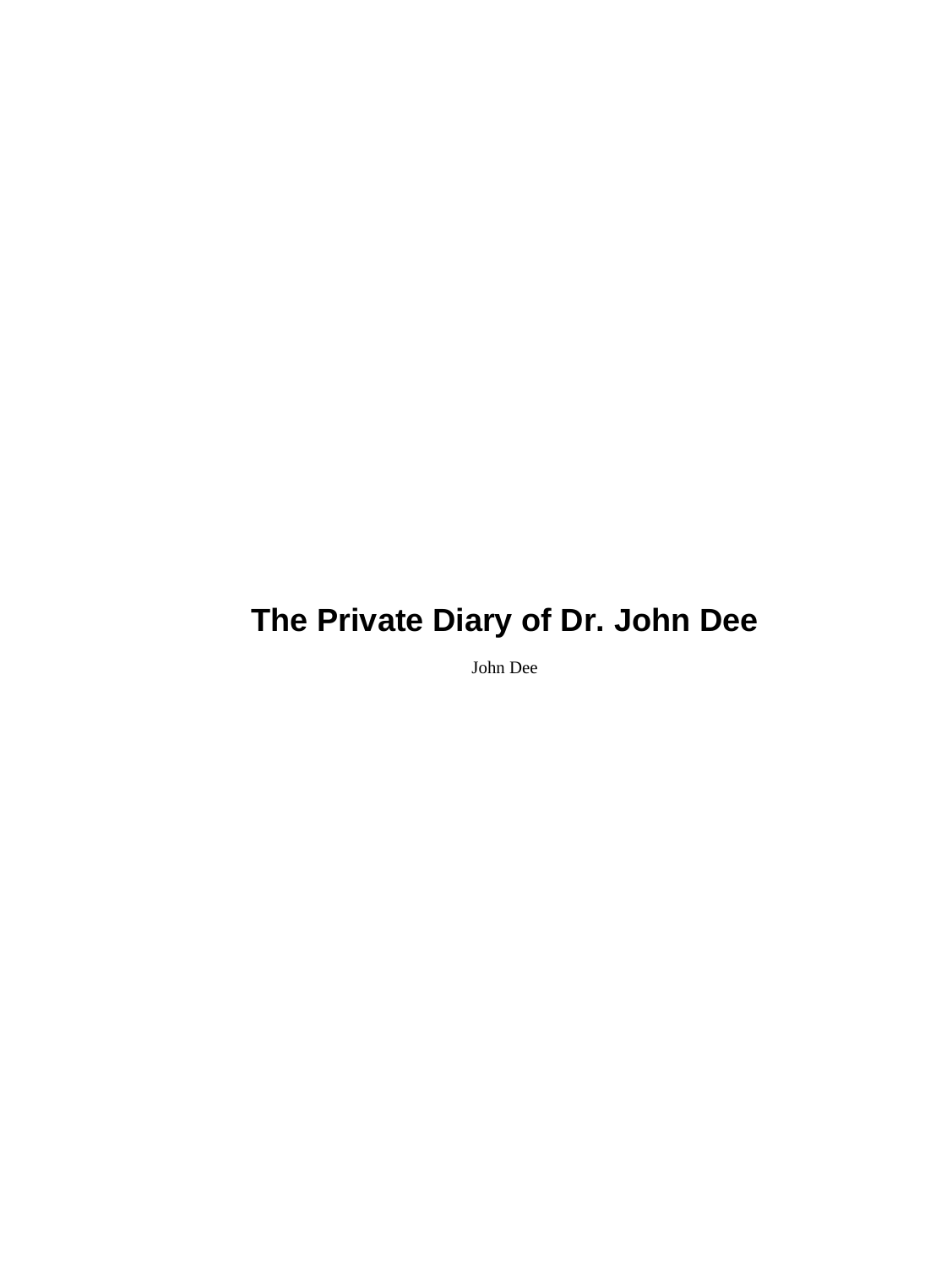## **Table of Contents**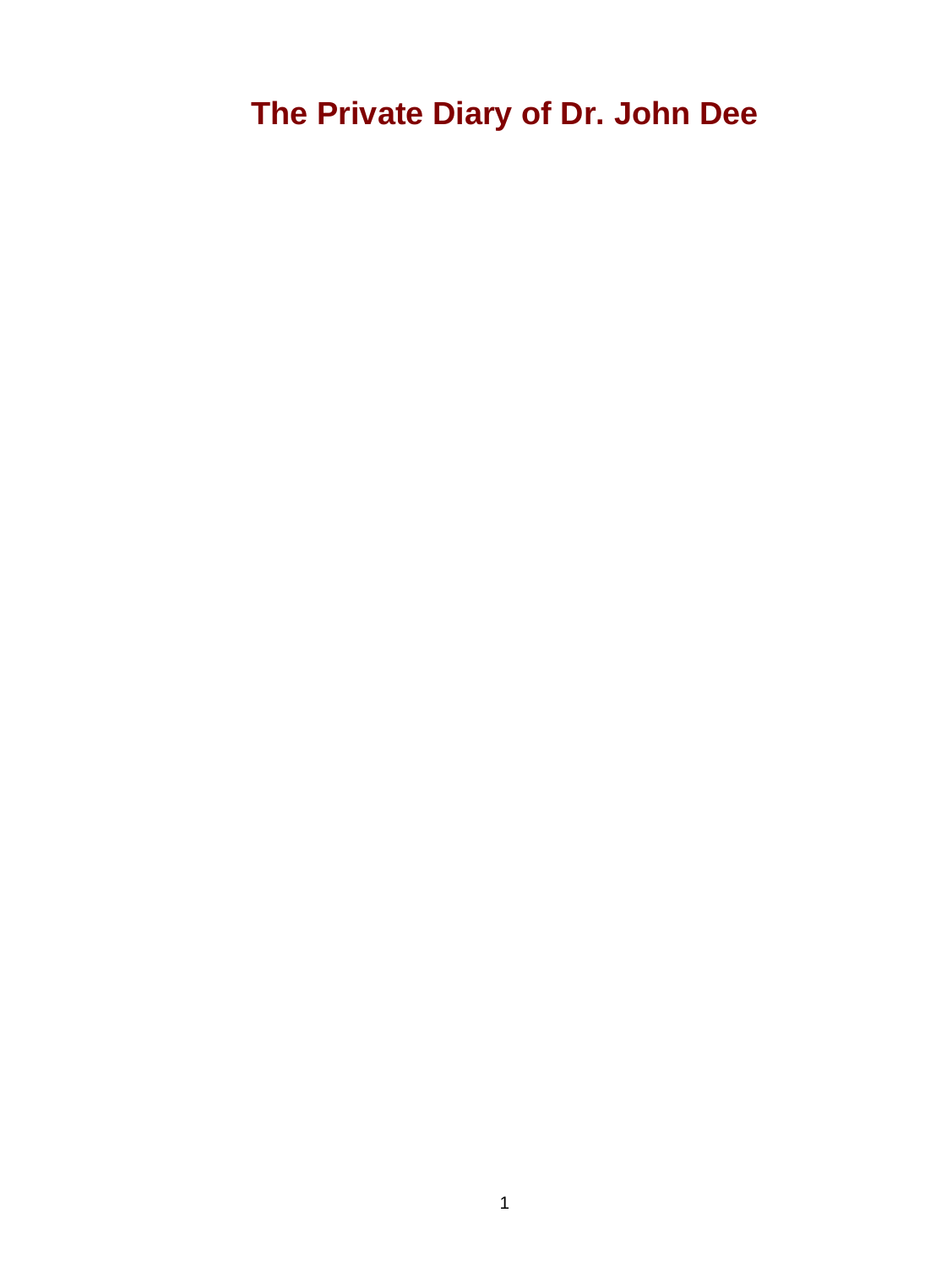#### **John Dee**

<span id="page-3-0"></span> This page formatted 2007 Blackmask Online. http://www.blackmask.com

• [PREFACE.](#page-5-0)

- [DR. DEE'S DIARY.](#page-6-0)
- [CATALOGUS](#page-34-0)

• [CAMDEN SOCIETY.](#page-53-0)

Produced by Louise Hope, David Starner and the Online Distributed Proofreading Team at http://www.pgdp.net

[Transcriber's Note:

\* \* \* \* \*

 As explained in Footnote n, John Dee's Diary includes occasional words and phrases written in Greek script, but in the English language. Since a direct transliteration would spoil the effect, these passages are shown in the simple "Rotate−13" code. Details are given at the end of the text, before the Errata. A few words of true Greek have been transliterated and shown between +marks+. Latin words written in Greek script are treated the same way.

 Letters written in superscript are shown in {braces} or as ordinals: A{o} (*Anno*), 5ª (*quinta*). For consistency, the abbreviation f^o in manuscript descriptions is shown as fº to match 4º and 8º.

 Footnotes to the Diary have small letters: [a], [b]. Footnotes to the Catalogue are numbered: [1], [2]. Except for footnote references, all text in brackets is in the original, as are parenthetical question marks.]

 \* \* \* \* \* \* \* \* \* The PRIVATE DIARY of DR. JOHN DEE, and The Catalogue of His Library of Manuscripts, from the Original Manuscripts in the Ashmolean Museum at Oxford,

and Trinity College Library, Cambridge.

 Edited By JAMES ORCHARD HALLIWELL, Esq. F.R.S., Hon. M.R.I.A., &c. &c. &c. [Illustration: Camden Society Logo]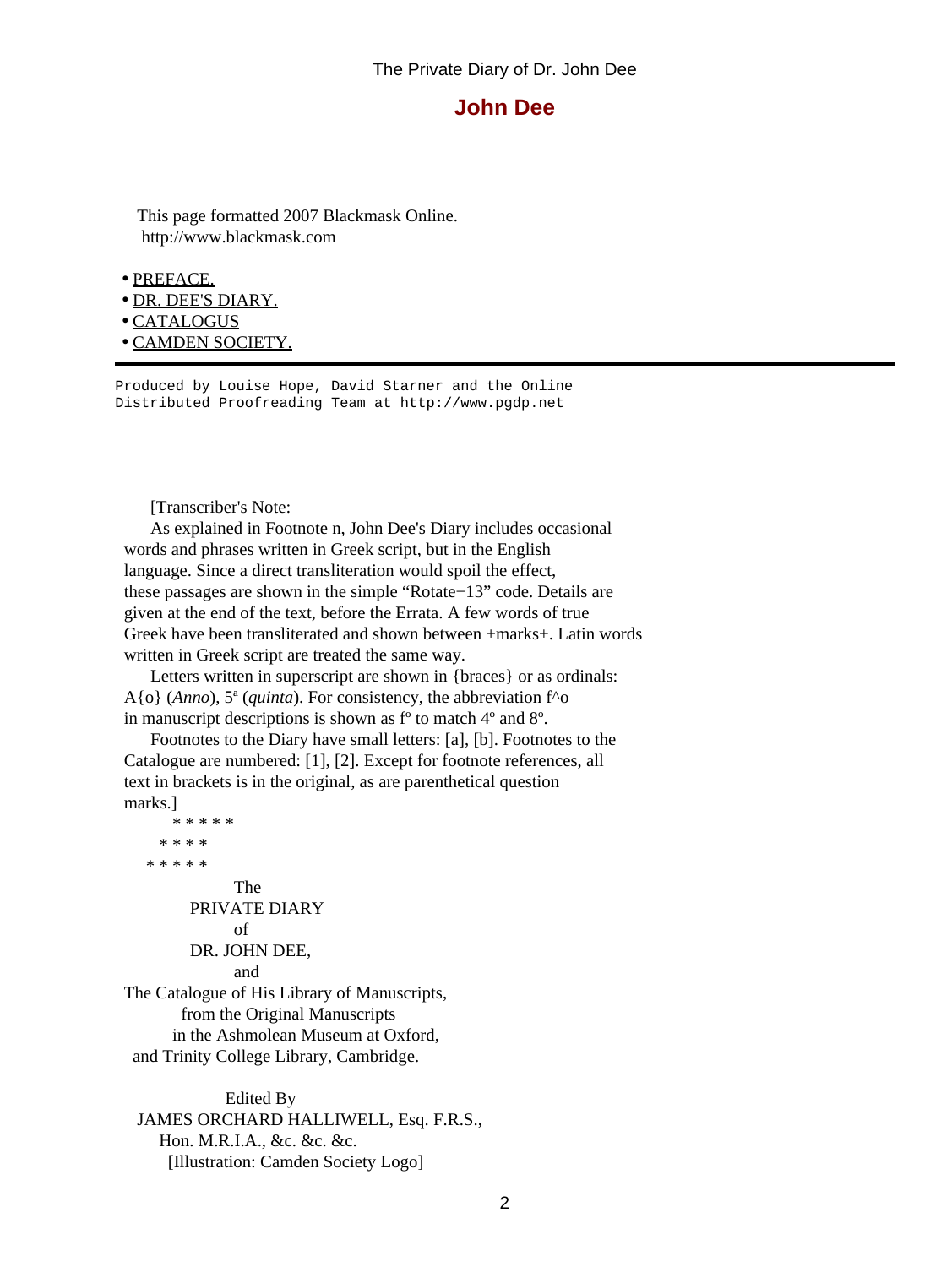London: Printed for the Camden Society, by John Bowyer Nichols and Son, Parliament Street. M.DCCC.XLII.

(No. XIX.)

**COUNCIL**  of THE CAMDEN SOCIETY, For The Year 1841−2. *President*, The Right Hon. LORD FRANCIS EGERTON, M.P. THOMAS AMYOT, Esq. F.R.S. Treas. S.A. *Director.* The Right Hon. LORD BRAYBROOKE, F.S.A. JOHN BRUCE, Esq. F.S.A. *Treasurer.* JOHN PAYNE COLLIER, Esq. F.S.A. C. PURTON COOPER, Esq. Q.C., D.C.L., F.R.S., F.S.A. T. CROFTON CROKER, Esq. F.S.A., M.R.I.A. Sir HENRY ELLIS, K.H., F.R.S., Sec. S.A. JAMES ORCHARD HALLIWELL, Esq. F.R.S., F.S.A. The Rev. JOSEPH HUNTER, F.S.A. Sir FREDERICK MADDEN, K.H., F.R.S., F.S.A. JOHN GAGE ROKEWODE, Esq. F.R.S., Dir. S.A. THOMAS STAPLETON, Esq. F.S.A. WILLIAM J. THOMS, Esq. F.S.A. *Secretary.* ALBERT WAY, Esq. M.A., F.S.A. THOMAS WRIGHT, Esq. M.A., F.S.A.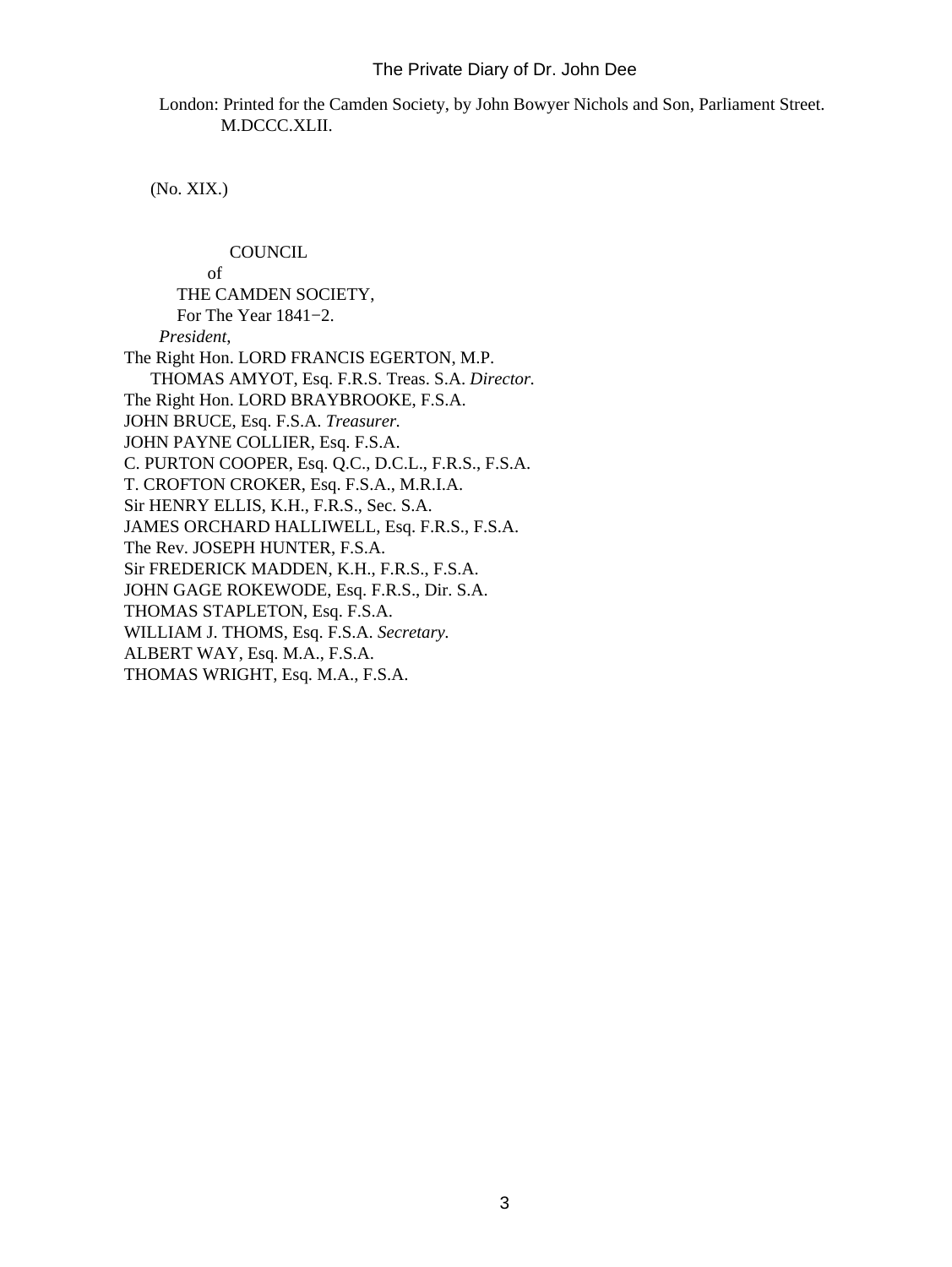### **PREFACE.**

<span id="page-5-0"></span> The present volume contains two curious documents concerning Dr. Dee, the eminent philosopher of Mortlake, now for the first time published from the original manuscripts. I. His Private Diary, written in a very small illegible hand on the margins of old Almanacs, discovered a few years ago by Mr. W. H. Black, in the library of the Ashmolean Museum at Oxford. II. A Catalogue of his Library of Manuscripts, made by himself before his house was plundered by the populace, and now preserved in the library of Trinity College, Cambridge.

 The publication of this Diary will tend perhaps to set Dee's character in its true light, more than any thing that has yet been printed. We have, indeed, his "Compendious Rehearsall," which is in some respects more comprehensive, but this was written for an especial purpose, for the perusal of royal commissioners, and he has of course carefully avoided every allusion which could be construed in an unfavourable light. In the other, however, he tells us his dreams, talks of mysterious noises in his chamber, evil spirits, and alludes to various secrets of occult philosophy in the spirit of a true believer. Mr. D'Israeli has given a correct and able view of his character in his "Amenities of Literature," which is remarkably confirmed in almost every point by the narrative now published. "The imagination of Dee," observes that elegant writer, "often predominated over his science; while both were mingling in his intellectual habits, each seemed to him to confirm the other. Prone to the mystical lore of what was termed the occult sciences, which in reality are no sciences at all, since whatever remains occult ceases to be science, Dee lost his better genius." I shall refer the reader to this popular work instead of attempting an original paper on the subject, which would necessarily be greatly inferior to that drawn by the masterly hand of the author of the "Curiosities of Literature."

 The Catalogue of Dee's Library of Manuscripts, although long since dispersed, is valuable for the notices which it preserves of several middle−age treatises not now extant. He is said to have expended on this collection the sum of three thousand pounds, a very large sum in those days for a person of limited income.

 J. O. H. 35, Alfred Place, March 15th 1842.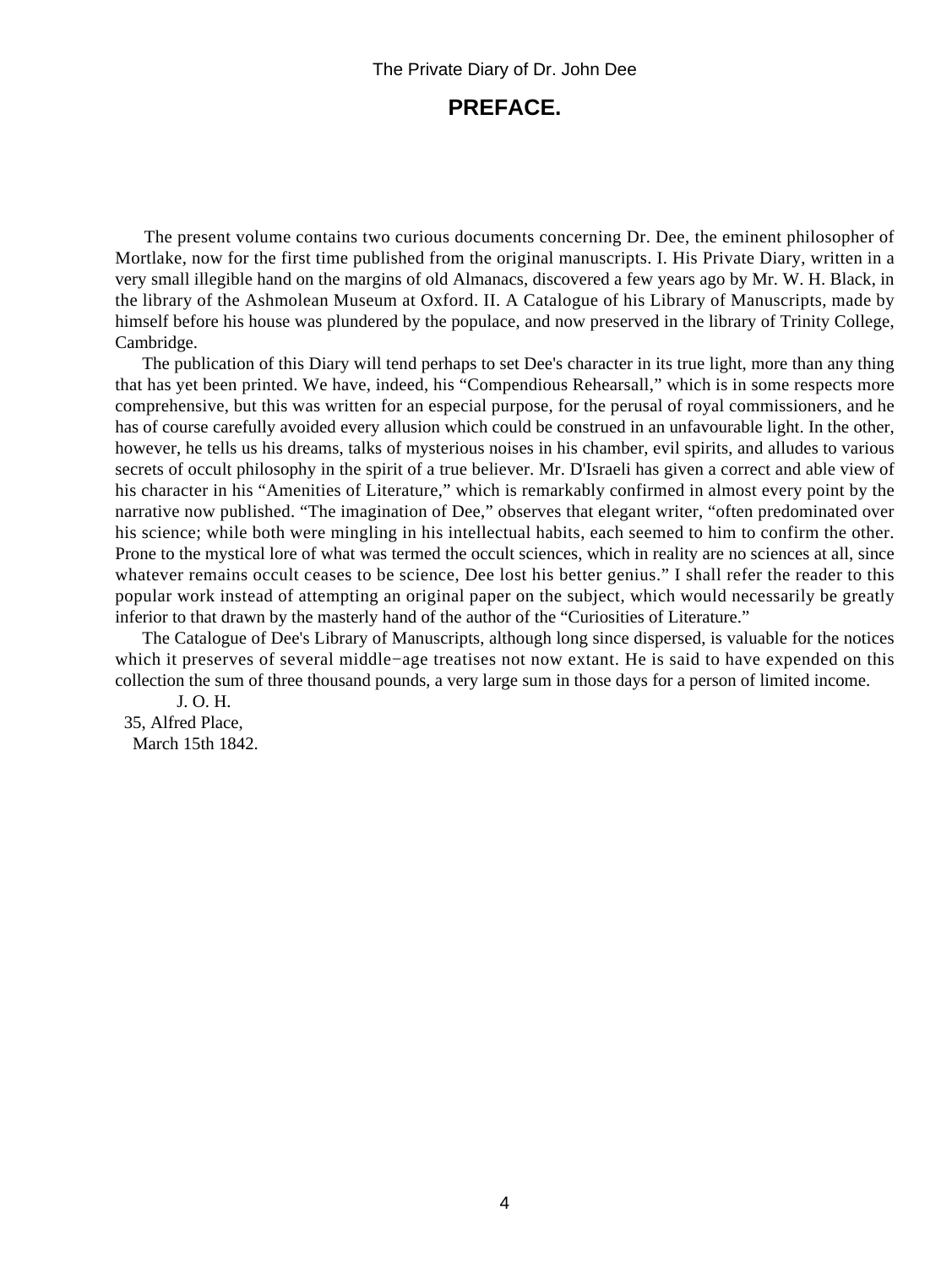### **DR. DEE'S DIARY.**

<span id="page-6-0"></span> 1554. Aug. 25th, Barthilmew Hikman born at Shugborowh in Warwikshyre toward evening. My conjecture, uppon his own reporte of circumstances. Oct. 25th, D. Daniel Vander Meulen Antwerpiæ, mane hora quarta.[a]

 [Footnote a: It is almost unnecessary to observe that this and the following are notes of nativities. They are not for the most part contemporary notices, but apparently inserted at various times by Dee when professionally consulted as an astrologer.]

 1555. April 22nd, Jane Fromonds borne at Cheyham at none. Aug. 1st, Ed. Kelly natus hora quarta a meridie[b] ut annotatum reliquit pater ejus. Oct. 12th, the Lord Willughby born hora septima mane, ante meridiem, Lat. 51° 30', at Wesell in Gelderland.

 [Footnote b: "Anno 1555, Aug. 1, hora quarta a meridie Wigorniæ natus Dominus Edouardus Kelæus," MS. Ashm. 1788, fol. 140, where there is a horoscope of this nativity in the handwriting of Dr. Dee. Ashmole, in his MS. 1790, fol. 58, says "Mr. Lilly told me that John Evans informed him that he was acquainted with Kelly's sister in Worcester, that she shewed him some of the gold her brother had transmuted, and that Kelly was first an apothecary in Worcester."]

1557. July 30th, Mr. Arundell of Cornwayle natus circa [horam] quartam a meridie.

1558. Dec. 14th, Mary Nevelle, alias Mary Lewknor, borne inter 11 et meridiem mane, by Chichester.

1560. July 8th, Margaret Russell, Cowntess of Cumberland, hora 2 min. 9 Exoniæ mane.

1561. Aug. 14th, Mr. Heydon, of Baconsthorp in Norfolk, hora noctis 11½ natus in comitatu Surrey.

 1563. March 23rd, Mr. William Fennar a meridie inter horam undecimam et duodecimam nocte. June 23nd, Jane Cooper, now Mystris Kelly, toward evening. Sept. 28th, Mr. John Ask ante meridiem, by York six myle on this syde; Elizabeth Mownson, circa horam 9 mane, soror magistri Thomæ Mownson et uxor magistri Brown.

 1564. Mrs. Brigit Cooke borne about seven of the clok on Saynt David's Day, which is the first day of March, being Wensday; but I cannot yet lerne whether it was before none or after. But she thinketh herself to be but 27 yeres old, anno 1593, Martii primo, but it cannot be so. June 20th, Mr. Hudson, hora septima ante meridiem. Aug. 21st, Wenefride Goose, inter 9 et 10 a meridie by Kingstone.

 1565. Sept. 12th, John Pontoys, inter 9 et 10 ante meridiem prope Stony−Stratford; puto potius hora 8 min. 43. Oct. 17th, Thomas Kelley[c] hora quarta a meridie at Wurceter. Dec. 21st, Mr. Thomas Mownson at 11 of the clok in the morning.

 [Footnote c: The brother of the celebrated astrologer before mentioned.]

 1568. July 14th, William Emery born at Danbery in Essex paulo post undecimam horam noctis. Sept. 24th, Margaret Anderson mane inter 7 et 8.

 1571. Samuel Swallow borne at Thaxstede in Essex Feb. 15 ante meridiem, inter horam undecimam et duodecimam, forte hora media post undecimam.

 1575. July 31st, Simeon Stuard natus ante diluculum per horam 11½ at Shinfelde; his grandfather by the mother was Dr. Huyck the Quene's physicien.

 1577. Jan. 16th, the Erle of Lecester, Mr. Phillip Sydney, Mr. Dyer, &c., came to my howse.[d] Jan. 22nd, The Erle of Bedford cam to my howse. Feb. 19th, great wynde S.W., close, clowdy. March 11th, my fall uppon my right nuckul bone, hora 9 fere mane; wyth oyle of Hypericon in 24 howres eased above all hope: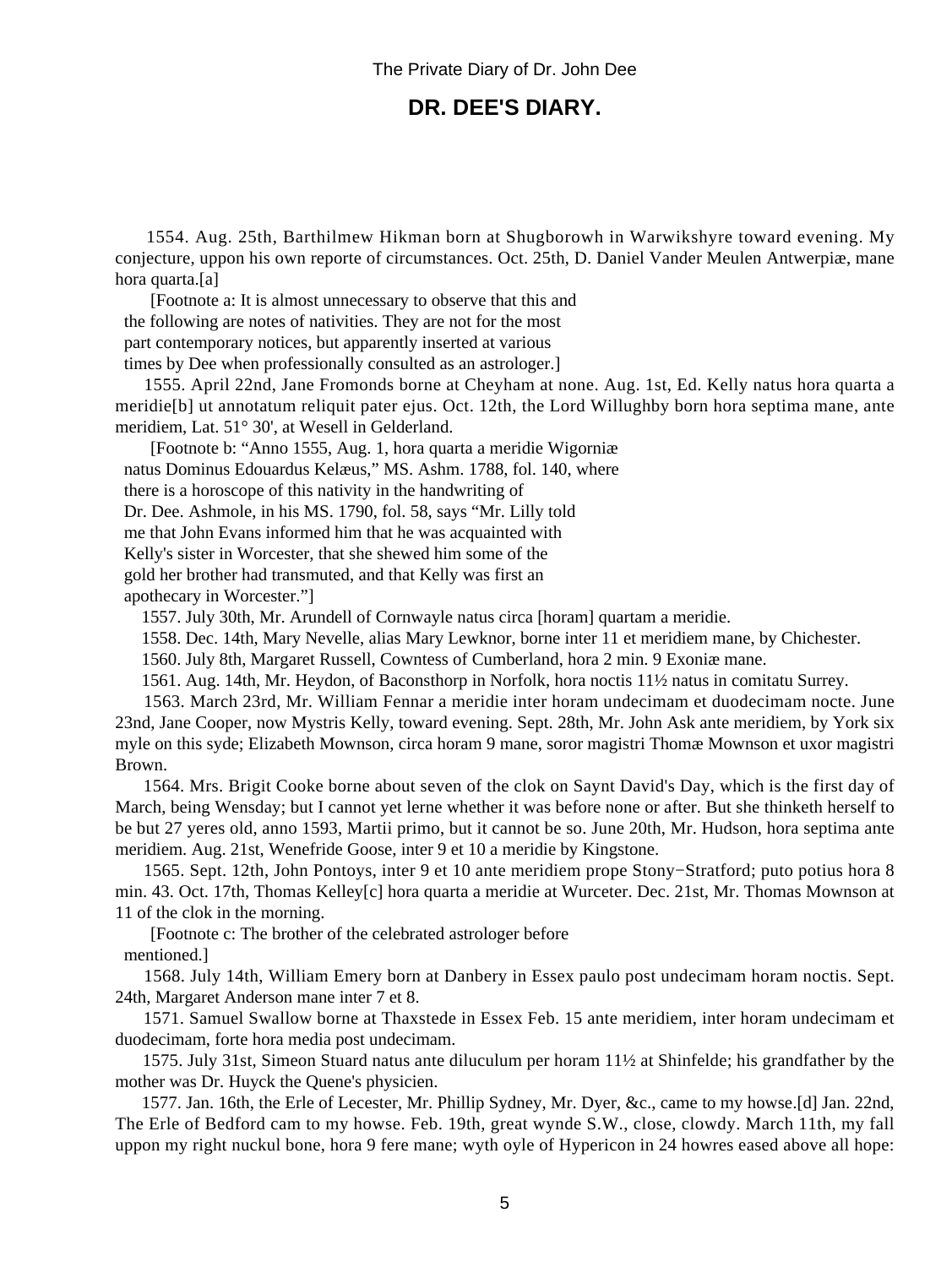God be thanked for such his goodness of his creatures! March 24th, Alexander Simon the Ninivite came to me, and promised me his servise into Persia. May 1st, I received from M. William Harbert of St. Gillian his notes uppon my Monas.[e] May 2nd, I understode of one Vincent Murfyn his abhominable misusing me behinde my back; Mr. Thomas Besbich told me his father is one of the cokes of the Court. May 20th, I hyred the barber of Cheswik, Walter Hooper, to kepe my hedges and knots in as good order as he sed them than, and that to be done with twise cutting in the yere at the least and he to have yerely five shillings, [and] meat and drink. June 10th, circa 10, a shower of hayle and rayne. June 18th, borrowed £40 of John Hilton of Fulham. June 19th, I understode of more of Vincent Murfyn his knavery; borrowed £20 of Bartylmew Newsam. June 20th, borow £27 uppon the chayn of golde. June 26th, Elen Lyne gave me a quarter's warning. June 27th, showrs of rayne and hayle. Aug. 19th, the Hexameron Brytanicum[f] put to printing.

 [Footnote d: "Dr. Dee dwelt in a house neere the water side, a little westward from the church [at Mortlake]. The buildings which Sir Fr. Crane erected for working of tapestry hangings, and are still (1673) employed to that use, were built upon the ground whereon Dr. Dee's laboratory and other roomes for that use stood. Upon the west is a square court, and the next is the house wherein Dr. Dee dwelt, now inhabited by one Mr. Selbury, and further west his garden." —MS. Ashm. 1788, fol. 149. The same account says that "Dr. Dee was wel beloved and respected of all persons of quality thereabouts, who very often invited him to their houses or came to his."]

 [Footnote e: This of course is his celebrated Monas Hieroglyphica, frequently printed, and the nature of which I attempted to explain in a paper read before the Society of Antiquaries. Mr. Herbert, according to MS. Ashm. 1788, "dwelt then in Mortlack and was an intimate friend of Dr. Dee's."]

 [Footnote f: This was his work printed in 1577 under the title of General and Rare Memorials pertayning to the perfect Art of Navigation, in folio, now a book of the greatest rarity. The original manuscript of it is in MS. Ashm. 1789, and Dee's own copy of the published work with MS. notes and additions is preserved in the British Museum. In his Letter Apologetical, 4to. Lond. 1603, he cites this work under the title of The Brytish Monarchie, as having been written in the year 1576.]

 Nov. 3rd, William Rogers of Mortlak, abowt 7 of the clok in the morning, cut his own throte, by the fende his instigation. Nov. 6th, Sir Umfrey Gilbert cam to me to Mortlak. Nov. 18th, borowed of Mr. Edward Hynde of Mortlak £30 to be repayed at Hallowtyde next yere. Nov. 20th, two tydes in the forenone, the first 2 or 3 howres to sone. Nov. 22nd, I rod to Windsor to the Q. Majestie. Nov. 25th, I spake with the Quene hora quinta. Nov. 28th, I spake with the Quene hora quinta; I spake with Mr. Secretary Walsingham.[g] I declared to the Quene her title to Greenland, Estetiland and Friseland.

[Footnote g: Ashmole informs us that Walsingham continued for a

length of time one of Dr. Dee's best patrons.]

 Dec. 1st, I spake with Sir Christofer Hatton; he was made knight that day. Dec. 1st, I went from the cowrte at Wyndsore. Dec. 30th, inexplissima illa calumnia de R. Edwardo, iniquissime aliqua ex parte in me denunciabatur: ante aliquos elapsos dies, sed ... sua sapientia me innocentem.

 1578. Feb. 5th, sponsalia cum Jana Fromonds horam circiter primam. April 28th, I caused Sir Rowland Haywood to examyn Francys Baily of his sklandering me, which he denyed utterly. June 13th, rayn and in the afternone a little thunder. June 30th, I told Mr. Daniel Rogers,[h] Mr. Hackluyt of the Middle Temple being by, that Kyng Arthur and King Maty, both of them, did conquier Gelindia, lately called Friseland, which he so noted presently in his written copy of Monumethensis,[i] for he had no printed boke therof. July 14th, my sister Elizabeth Fromonds cam to me. July 27th, hora 9, min. 15 a meridie Francis Cowntess of Hertford.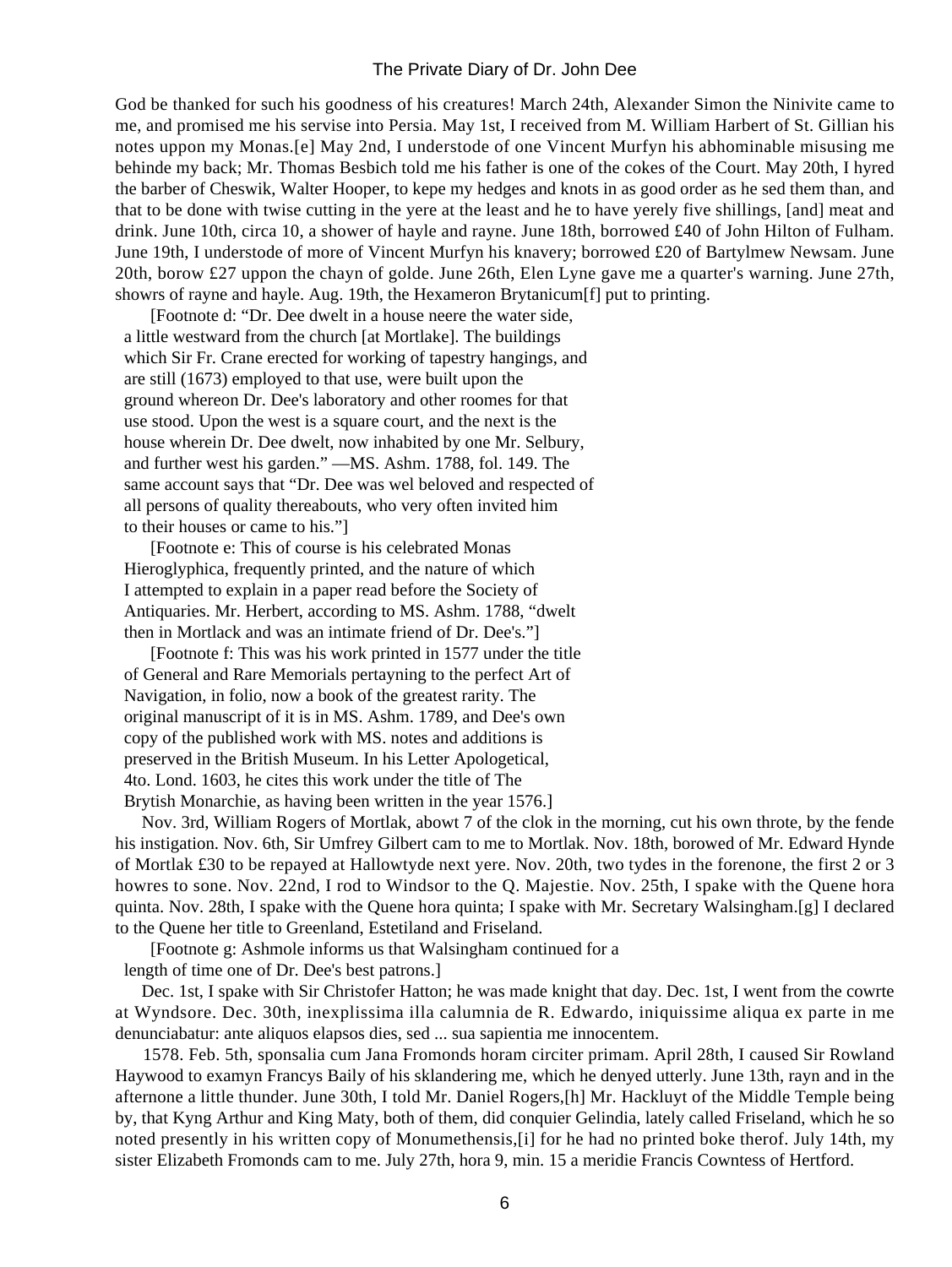[Footnote h: Rogers was a member of the University of Oxford, and a large commonplace−book in his handwriting is in Archbishop Tenison's library in St. Martin's−in−the−Fields.]

 [Footnote i: That is, Galfridus Monumetensis de gestis regum Britanniæ. Hackluyt mentions this fact in his collection of voyages.]

 Aug. 5th, Mr. Raynolds of Bridewell tok his leave of me as he passed toward Darthmowth to go with Sir Umfry Gilbert toward Hocheleya. Aug. 15, I went toward Norwich with my work of Imperium Brytanicum.[k] Aug. 23rd, I cam to London from Norwich. Aug. 31st, I went to my father−in−law Mr. Fromonds to Cheyham.

[Footnote k: This is the book just mentioned under the title of

General and Rare Memorials, fol. Lond. 1577.]

 Sept. 1st, I cam from Cheyham. Sept. 6th, Elen Lyne, my mayden, departed from this life immediately after the myd−day past, when she had lyne sik a month lacking one day. Sept. 12th, Jane Gaele cam to my servyce, and she must have four nobles by the yere, 26\_s. 8\_d. Sept. 25th, Her Majestie cam to Richemond from Grenwich. Sept. 26, the first rayn that came for many a day; all pasture abowt us was withered: rayn afternone like Aprill showres. Oct. 8th, the Quene's Majestie had conference with me at Richemond inter 9 et 11. Oct. 16th, Dr. Bayly conferred of the Quene her disease. Oct. 22nd, Jane Fromonds went to the court at Richemond. Oct. 25th, a fit from 9 afternone to 1 after mydnight. Oct. 28, the Erle of Lecester and Sir Francys Walsingham, secretary, determined my going over for the Quene's Majestie. Nov. 4th, I was directed to my voyage by the Erle of Lecester and Mr. Secretary Walsingham hora nona. Nov. 7th, I cam to Gravesende. Nov. 9th, I went from Lee to sea. Nov. 14th, I cam to Hamburgh hora tertia. Dec. 11th, to Franckfurt−uppon−Oder. Dec. 15th, newes of Turnifer's comming hora octava mane, by a speciall mesenger.

 1579. A moyst Marche and not wyndy. June 10th, I shewed to Mr. John Lewis and his sonne, the physition, the manner of drawing aromaticall oyles. At that tyme my cat got a fledge yong sparrow which had onely a right wyng naturally. June 15th, my mother surrendred Mortlak howses and land, and had state geven in plena curia ad terminum vitæ, and to me was also the reversion delivered per virgam, and to my wife Jane by me, and after to my heirs and assignes for ever, to understand, Mr. Bullok and Mr. Taylor, surveyor, at Wimbledon, under the tree by the church. June 22nd, Mr. Richard Hickman and Barthilmew his nephew cam to me with Mr. Flowr, commended by Mr. Vicechamberlayn Sir Christopher Hatton.

 July 6th, Mr. Hitchcok, who had travayled in the plat for fishing, made acquayntance with me, and offred me great curtesy.

 July 13th, Arthurus Dee natus[l] puer mane hor. 4 min. 30 fere, vel potius min. 25, in ipso ortu solis, ut existimo. After 10 of the clock this night my wive's father Mr. Fromonds was speechles, and died on Tuesday (July 14th) at 4 of the clock in the morning. July 16th, Arthur was christened at 3 of the clok afternone; Mr. Dyer and Mr. Doctor Lewys, judg of the Admiralty, were his godfathers; and Mistres Blanche Pary of the Privie Chamber his godmother. But Mr. John Harbert of Estshene was deputy for Dr. Lewys, and Mystres Awbrey was deputy for my cosen Mistres Blanche Pary.

 [Footnote l: His horoscope is in MS. Ashm. 1788. "Mr. Arthur Dee's birth was accompanied by the unhappy accident of the death

of Mr. Fromonds, his mother's father, who died that morning."

—MS. Ashm. 1790, fol. 63.]

 Aug. 8th, John Elmeston,[m] student of Oxford, cam to me for dialling. Aug. 9th, Jane Dee churched. Aug. 16th, Monsieur cam secretly to the court from Calays. Aug. 20th, wyndy, clowdy, rayny. Aug. 26, Monsieur went back agayn to France. Sept. 10th, my dream of being naked, and my skyn all overwrowght with work like some kinde of tuft mockado, with crosses blew and red; and on my left arme, abowt the arme, in a wreath, this word I red—sine me nihil potestis facere: and another the same night of Mr. Secretary Walsingham, Mr. Candish, and myself.

 [Footnote m: This person is not noticed by the Oxford biographers.]

Oct. 3rd, Sir Leonel Ducket his unkend letter for mony. Oct. 4th, goodman Hilton requested me for his ij.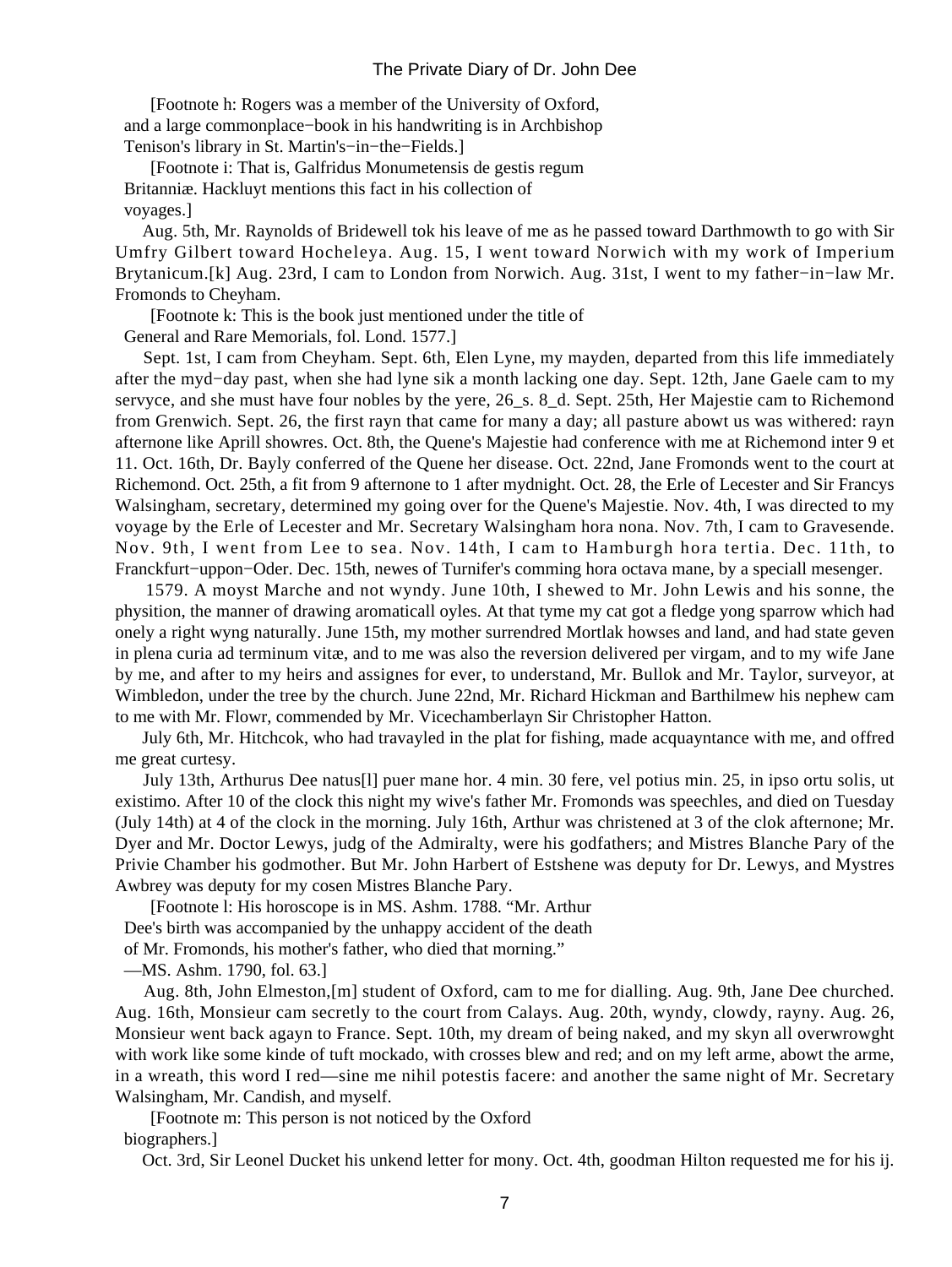sonnes to resort to my howse. Oct. 5th, raging wynde at West and Southerly, in the night chefely. Oct. 9th, 10th, 11th, 12th, great rayne for three or four dayes and nights. Oct. 13th, this day it broke up; the fote bote for the ferry at Kew was drowned and six persons, by the negligens of the ferryman overwhelming the boat uppon the roap set there to help, by reason of the vehement and high waters. Oct. 18th, Mr. Adrian Gilbert and John Davys reconcyled themselves to me, and disclosed some of Emery his most unhonest, hypocriticall, and devilish dealings and devises agaynst me and other, and likewise of that errant strompet her abominable wordes and dedes; and John Davis sayd that he might curse the tyme that ever he knew Emery, and so much followed his wicked cownsayle and advyse. So just is God! Oct. 31st, payed xx\_s. fyne for me and Jane my wife to the Lord of Wimbleton (the Quene), by goodman Burton of Putney, for the surrender taken of my mother of all she hath in Mortlak to Jane and me, and than to my heyres and assynes, &c.

 Nov. 25th, the Lord Clinton cam to me and offred Skirbeck by Boston for Long Lednam. Nov. 29th, I receyved a letter from Mr. Thomas Jones. Dec. 9th, Guvf avtg zv jvs qerzvq gung bar xnz gb ure naq gbhpurq ure, fnlvat, "Zvfgerf Qrr, lbh ne pbaprvirq bs puvyq, jubf anzr zhfg or Mnpunevnf; or bs thq purer, ur funy qb jry nf guvf qbgu!"[n] Dec. 22nd, I payd Jane 13\_s. and 4\_d. for her wagys tyll Michelmas last, for the half yere, so that I owe her yet  $6\_s$ .  $8\_d$ . Dec. 28th, I reveled to Roger Coke[o] the gret secret of the elixir of the salt of nprgryf bar hccba n uhaqerq.

 [Footnote n: Dee has occasionally made use of Greek letters for the preservation of his notes, still retaining the English language. The present passage may as well be given:—"This night my wife dreamed that one cam to her and touched her, saying, 'Mistres Dee, you are conceived of child, whose name must be Zacharias; be of good chere, he sal do well as this doth!'"]

[Transcriber's Note:

See Transliteration Key at end of text.]

 [Footnote o: In a more appropriate place I shall give from an Ashmolean manuscript a traditionary anecdote relating to this Roger Coke, or Cooke, and the great secret which Dee revealed to him.]

 1580. Jan. 13th, I gave my wife mony for the month. Jan. 16th, Arthur fell sick, stuffed with cold fleym, could not slepe, had no stomach to eat or drink as he had done before. Feb. 26th, this night the fyre all in flame cam into my maydens chamber agayne, betwene an eleven and twelve of the cloke; contynued half an howr terribly, so it did a yere before to the same maydens, Mary Cunstable and Jane Gele. May 17th, at the Moscovy howse for the Cathay voyage. June 3rd, Mr. A. Gilbert and J. Davys rod homward into Devonshire. June 7th, Mr. Skydmor and his wife lay at my howse and Mr. Skydmor's dowghter, and the Quene's dwarf Mrs. Tomasin. June 8th, my wife went with Mistres Skydmor to the court. June 12th, Mr. Zackinson and Mr. Cater lay at my howse, having supped at my Lady Crofts. June 14th, Mr. Fosku of the Wardrip lay at my howse, and went the next day to London with Mr. Coweller. July 15th, the Lady Croft went from Mortlak to the court at Otlands. June 30th, payd Jane 20\_s. for thre quarters' wages, so that all that is due is payd, and all other recknengs likewise is payd her 6\_s. 8\_d.; and Mary Constable was payd all old reknings 15\_s., and my wife had eleven pounds to dischardge all for thirteen wekes next, that is, till the 5th of November: I delivered Mr. Williams, the person of Tendring, a lettre of atturney agaynst one White of Colchester, for a sklaundre.

 Aug. 27th, Arthur was weaned this night first. Aug. 28th, my dealing with Sir Humfrey Gilbert for his graunt of discovery. Aug. 30th, Nurse Darant was discharged and had 10\_s. given her, which was the whole quarter's wages due at a fortnight after Michelmas.

 Sept. 6th, the Quene's Majestie cam to Richemond. Sept. 10th, Sir Humfry Gilbert graunted me my request to him, made by letter, for the royaltyes of discovery all to the North above the parallell of the 50 degree of latitude, in the presence of Stoner, Sir John Gilbert, his servant or reteiner; and thereuppon toke me by the hand with faithfull promises in his lodging of John Cooke's howse in Wichcross strete, where wee dyned onely us three together, being Satterday. Sept. 13th, Mr. Lock browght Benjamyn his sonne to me: his eldest sonne also, called Zacharie, cam then with him. Sept. 17th, the Quene's Majestie cam from Rychemond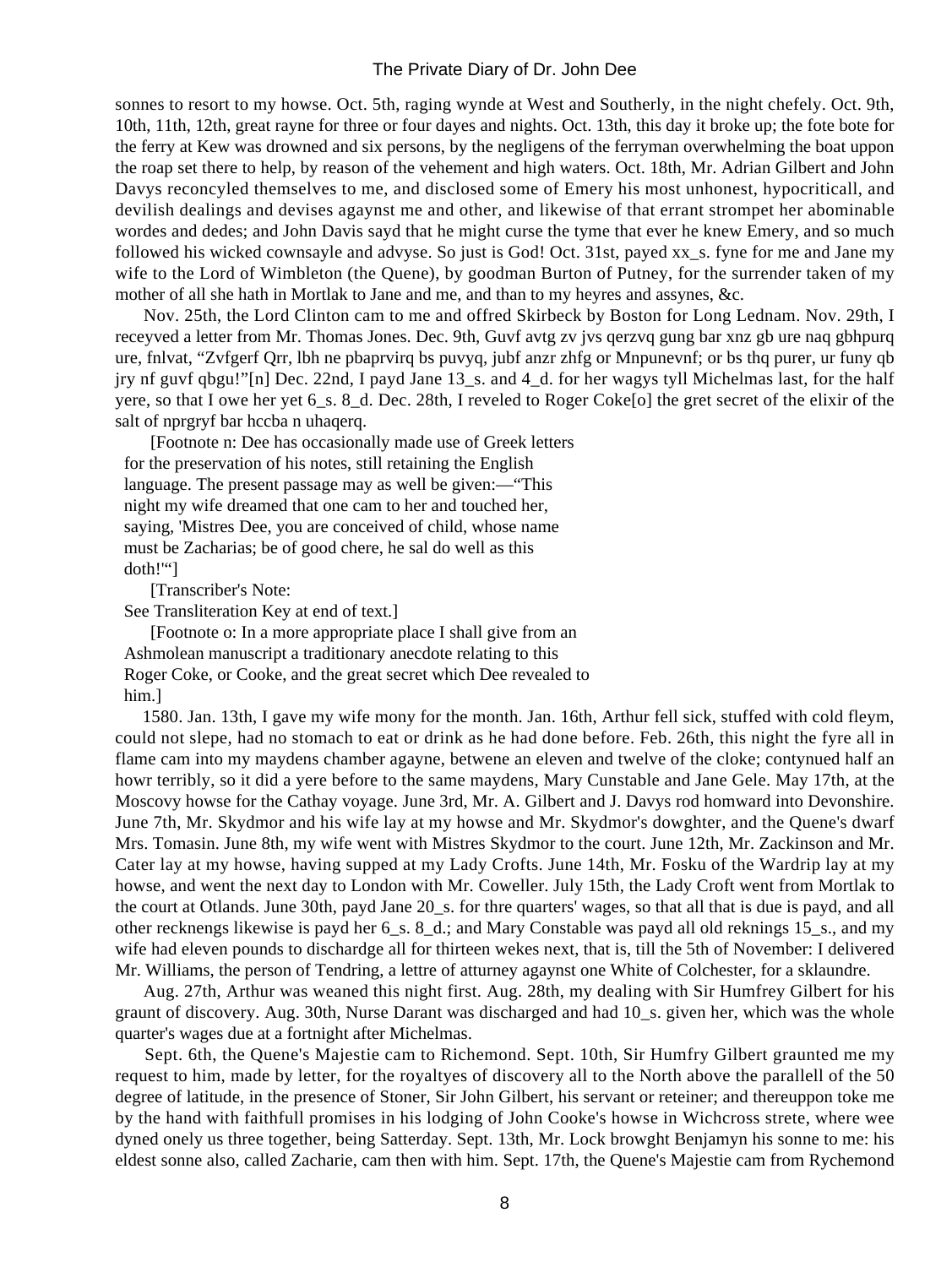in her coach, the higher way of Mortlak felde, and whan she cam right against the church she turned down toward my howse: and when she was against my garden in the felde she stode there a good while, and than cam ynto the street at the great gate of the felde, where she espyed me at my doore making obeysains to her Majestie; she beckend her hand for me; I cam to her coach side, she very speedily pulled off her glove and gave me her hand to kiss; and to be short, asked me to resort to her court, and to give her to wete when I cam ther; hor. 6¼ a meridie. Sept. 14th, I began against Vincent Murphyn. Sept. 15th, I wrote to the bishop of London. Sept. 22nd, my declaration against Vincent Murphin put into the court of Geldhall.

 Oct. 3rd, on Munday, at 11 of the clok before none, I delivered my two rolls of the Quene's Majesties title unto herself in the garden at Richemond, who appointed after dynner to heare furder of the matter. Therfore betwene one and two afternone, I was sent for into her highnes Pryvy Chamber, where the Lord Threasurer allso was, who, having the matter slightly then in consultation, did seme to dowt much that I had or could make the argument probable for her highnes' title so as I pretended. Wheruppon I was to declare to his honor more playnely, and at his leyser, what I had sayd and could say therin, which I did on Tuesday and Wensday following, at his chamber, where he used me very honorably on his behalf. Oct. 7th, on Fryday I cam to my Lord Threasorer, and he being told of my being without, and allso I standing before him at his comming furth, did not or would not speak to me, I dowt not of some new greif conceyved. Oct. 10th, the Quene's Majestie, to my great cumfort (hora quinta), cam with her trayn from the court and at my dore graciously calling me to her, on horsbak, exhorted me briefly to take my mother's death patiently, and withall told me that the Lord Threasorer had gretly commended my doings for her title, which he had to examyn, which title in two rolls he had browght home two howrs before; she remembred allso how at my wive's death it was her fortune likewise to call uppon me.[p] At 4 of the clok in the morning my mother Jane Dee dyed at Mortlak; she made a godly ende: God be praysed therfore! She was 77 yere old. Oct. 20th, I had by my jury at Geldhall £100 damages awarded me against Vincent Murphyn the cosener. Oct. 22nd, with much ado I had judgment against Murfin at Geldhall. My mervaylous horsnes and in manner spechelesnes toke me, being nothing at all otherwise sick. Oct. 25th, Morrice Kyffin departed from me with my leave. Nov. 2nd, the Lord Threasorer sent me a haunche of venison. Thomas Suttley had the bishop of Canterbury his letter for Sir Richard. Nov. 3rd, I writt to my Lord Threasurer. Nov. 6th, Helen cam to my servyse. Nov. 12th, somwhat better in my voyce. Nov. 22nd, the blasing star[q] I cold see no more, though it were a cler night. Dec. 1st, newes cam by Dr. Deny from Ireland of the Italiens overthrow whom the Pope had sent, the Quene lying at Richemond. Dec. 6th, the Quene removed from Richmond. Dec. 8th, recepi literas Roma, scriptas per fratrem Laudervicea.

 [Footnote p: His first wife died on the 16th of March 1575, when "the Queen's Majestie, with her most honourable Privy Council, and other her Lords and Nobility, came purposely to have visited my library: but finding that my wife was within four houres before buried out of the house, her Majestie refused to come in; but willed to fetch my glass so famous, and to show unto her some of the properties of it, which I did; her Majestie being taken down from her horse by the Earle of Leicester, Master of the Horse, at the church wall of Mortlake, did see some of the properties of that glass, to her Majestie's great contentment and delight." —*Compendious Memorial*, p. 516. This glass is spoken of again.]

 [Footnote q: Dee has made a rough sketch of the appearance of this comet, with its long tail, on the margin of the MS.]

 1581.[r] Feb. 9th, I agreed with Mr. Gentle Godolphin for to release the coosener Vincent Murphin. Feb. 11th, Harry Prise, of Lewsam, cam to me at Mortlak, and told of his dreames often repeated, and uppon my prayer to God this night, his dreame was confirmed, and better instruction given. Feb. 12th, Sir William Harbert cam to Mortlak. Feb. 23rd, I made acquayntance with Joannes Bodinus, in the Chambre of Presence at Westminster, the embassador being by from Monsieur. Feb. 26th, a very fayr calm warm day.

 [Footnote r: An original diary of the chemical experiments made by Dr. Dee in this year is preserved in the Bodleian Library.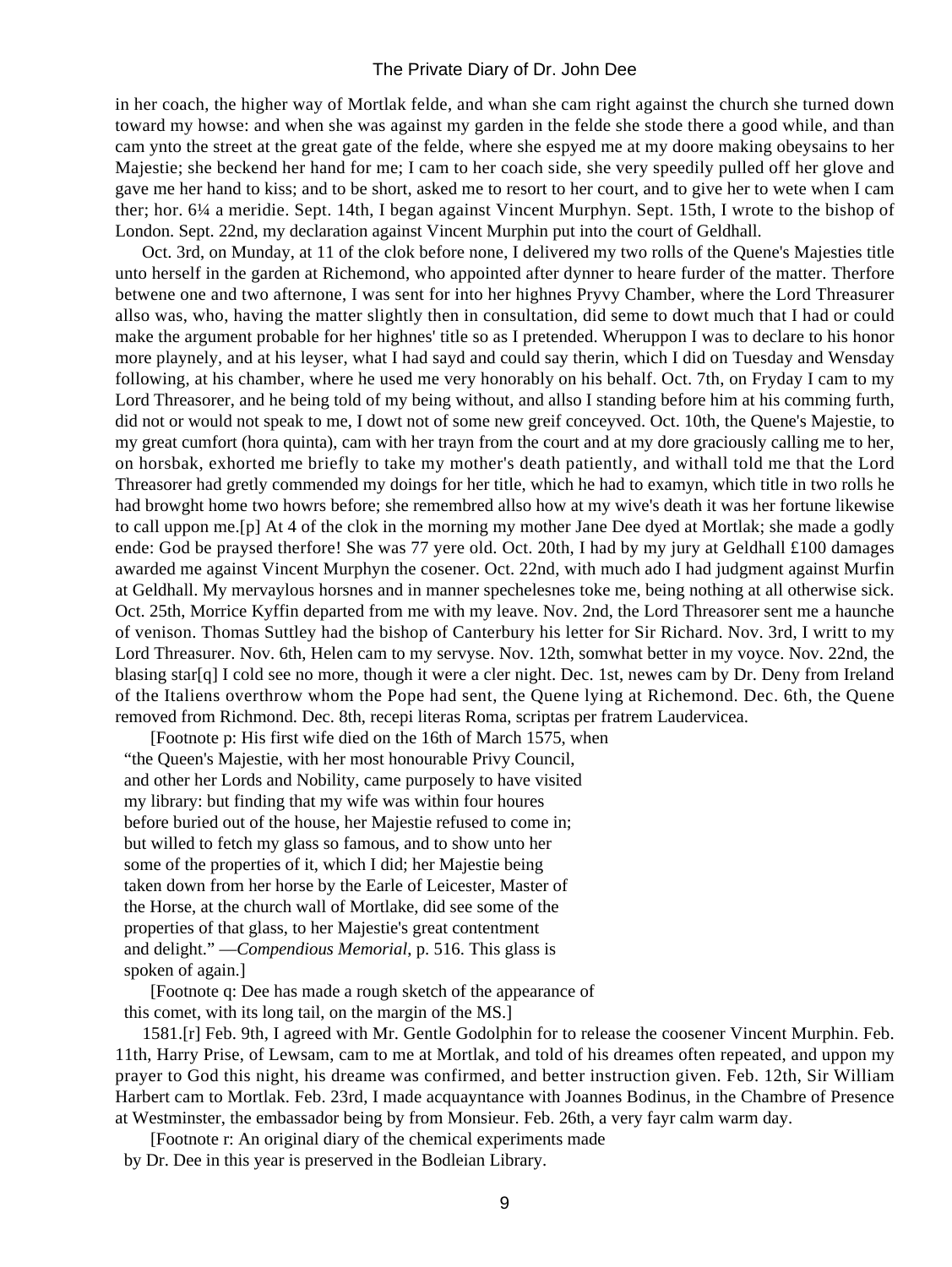—MS. Rawl. Miscel. 241.]

 March 8th, it was the 8 day, being Wensday, hora noctis 10, 11, the strange noyse in my chamber of knocking; and the voyce, ten tymes repeted, somewhat like the shrich of an owle, but more longly drawn, and more softly, as it were in my chamber. March 12th, all reckenings payd to Mr. Hudson, £11. 17 s. March 13th, Elizabeth Kyrton cam to my servys. March 23rd, at Mortlak cam to me Hugh Smyth, who had returned from Magellan straights and Vaygatz; after that, raynie, stormie wynde, S.W.

 March 25th, Helen was hyred at our Lady day for the yere for fowr nobles wagis; she had her covenant peny, and allso vj\_s. viij\_d. for her payns taken synce she came. April 3rd, I ryd toward Snedgreene, to John Browne, to here and see the manner of the doings. April 14th, I cam home from Snedgreene. May 25th, I had sight in +Chrystallô+ offerd me, and I saw. June 7th, hora 7½ mane nata est Katharina Dee. June 10th, baptisata a meridie hor. 5½ Katharina. Mr. Packington of the court, my Lady Katarin Crofts, wife to Sir James Crofts, Mr. Controller of the Quene's household, Mystres Mary Skydmor of the Privie Chamber, and cosen to the Quene, by theyr deputies christened Katharin Dee. June 17th, yong Mr. Hawkins, who had byn with Sir Francis Drake, cam to me to Mortlake. June 30th, Mr. John Leonard Haller, of Hallerstein, by Worms in Germany, receyved his instructions manifold for his jornay to Quinsay, which jornay I moved him unto, and instructed him plentifully for the variation of the compas, observing in all places as he passed.

 July 6th, my wife churched. July 7th, in the morning at 1¾ after mydnight, Mr. Hinde his sonne born. July 10th, my right sholder and elbow−joynt were so extremely in payn that I was not able in 14 dayes to lift my arme owtward not an ynche; the payn was extreme; I used Mr. Larder, Mr. Alles, and Alise Davyes, and abowt the 25 day I mended. July 12th, abowt 10 of the clock ½ before noone Ebtre uvf vaperqvoyr qbttrqarf naq vatengrshyarf ntnvaf zr gb zv fnpr nyzbfg erqv gb ynl ivbyrag unaqf ba zr, zntre uraevx pna cnegryv gry. At the same day the Erle of Lecester fell fowly owt with the Erle of Sussex, Lord Chamberlayn, calling each other traytor, whereuppon both were commanded to kepe theyr chambers at Greenwich, wher the court was. July 19th, Mr. Henrick went to London to visit his wife and children. July 26th, Mr. Haylok cam, and goodman King with him. July 28th, Mr. Collens did ride into Lincolneshire.

 Aug. 3rd, all the night very strange knocking and rapping in my chamber. Aug. 4th, and this night likewise. Katharin was sent home from nurse Maspely, of Barnes, for fear of her mayd's sicknes, and goodwife Benet gave her suck. Aug. 11th, Katharine Dee was shifted to nurse Garret at Petersham on Fryday, the next day after St. Lawrence day, being the 11th day of the month; my wife went on foot with her, and Ellen Cole, my mayd, George and Benjamin, in very great showres of rayn. Aug. 12th, recepi literas a D. Doctore Andrea Hess occultæ philosophiæ studioso, per Richardi Hesketh amici mei, Antwerpiæ agentis, diligentiam in negociis meis, et recepi, una cum literis, Mercurii Mensitam seu Sigillam Planetarum. Aug. 26th, abowt 8½ (at night) a strange meteore in forme of a white clowde crossing galaxiam, whan it lay north and sowth over our zenith; this clowd was at length from the S.E. to the S.W. sharp at both endes, and in the west ende it was forked for a while; it was abowt sixty degrees high, it lasteth an howr, all the skye clere abowt, and fayr starshyne.

 Sept.[s] 5th, Roger Cook, who had byn with me from his 14 yeres of age till 28, of a melancholik nature, pycking and devising occasions of just cause to depart on the suddayn, abowt 4 of the clok in the afternone requested of me lycense to depart, wheruppon rose whott words between us; and he, imagining with hisself that he had the 12 of July deserved my great displeasure and finding himself barred from vew of my philosophicall dealing with Mr. Henrik, thowght that he was utterly recest from intended goodnes toward him. Notwithstanding Roger Cook his unseamely dealing, I promised him, yf he used himself toward me now in his absens, one hundred pounds<sup>[t]</sup> as sone as of my own clene hability I myght spare so much; and moreover, if he used himself well in lif toward God and the world, I promised him some pretty alchimicall experiments, whereuppon he might honestly live. Sept. 7th, Roger Cook went for alltogether from me. Sept. 29th, Robert Gardner, of Shrewsbury, cam to my servyce.

 [Footnote s: Dr. Dee, in the Rawlinson MS. just quoted, observes, in his notes on this month, "Mr. Harry Waters went away the 2nd day, malcontent. John Dee, Jesus bless me!"]

 [Footnote t: This probably gave rise to the anecdote which is related in MS. Ashm. 1788, fol. 147, viz. that "he revealed to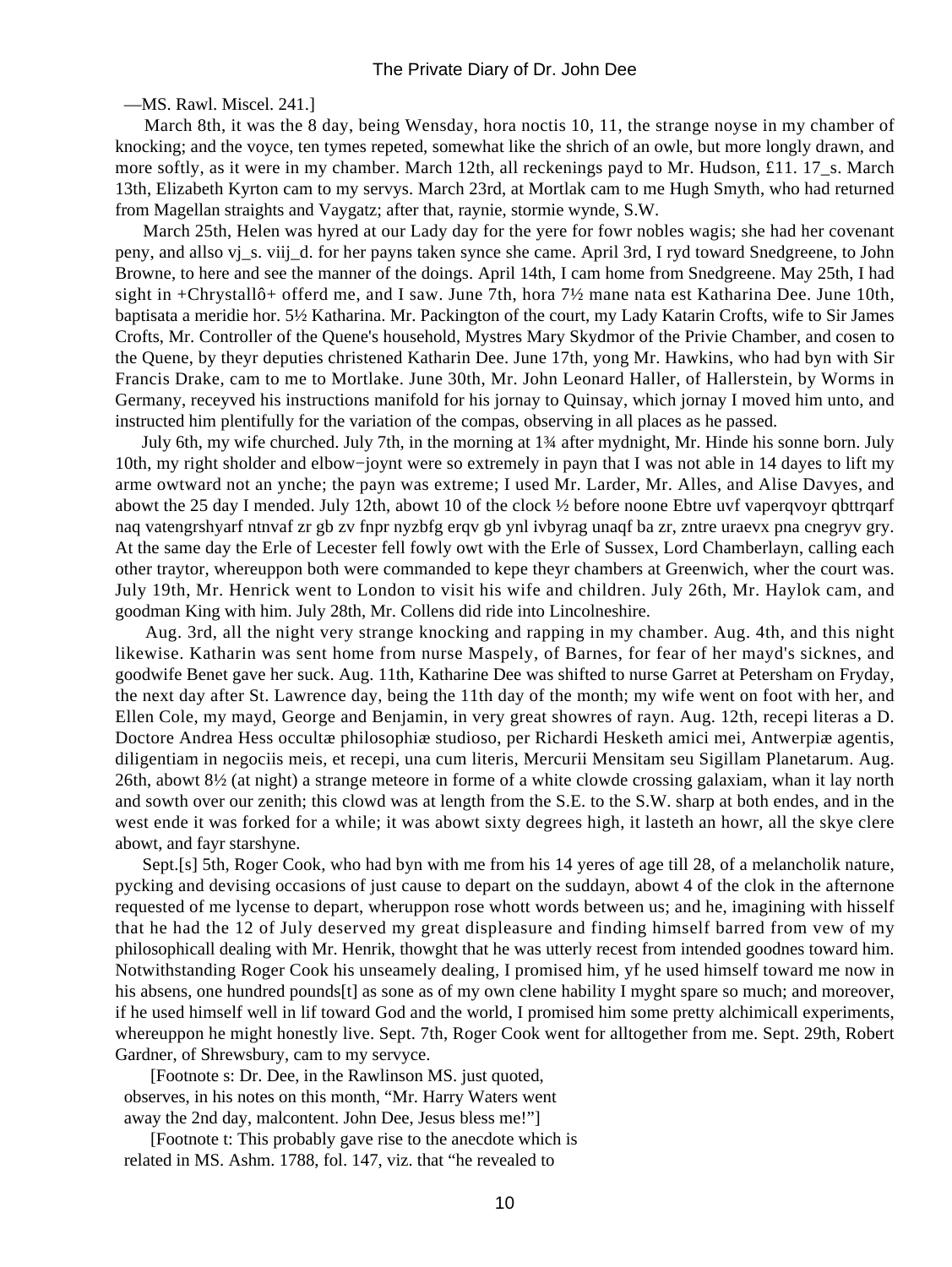one Roger Cooke the great secret of the elixar, as he called it, of the salt of metalls, the projection whereof was one upon an hundred."]

 Oct. 8th, I had newes of the chests of bokes fownd by Owndle in Northamptonshyre; Mr. Barnabas Sawle told me of them, but I fownd no truth in it. Oct. 9th, Barnabas Saul, lying in the ... hall was strangely trubled by a spirituall creature abowt mydnight. Oct. 13th, I rod to Sowth Myms. Oct. 14th, to St. Nedes. Oct. 16th, at Mr. Hikman's. Oct. 20th, at Tosseter. Oct. 21st, Oxford, Dr. Cradocke. Oct. 23rd, from Oxford to Wyckam. Oct. 24th, I cam home. Robert Hilton cam to my service. Nov. 16th, the Quene removed to White Hall, and Monsieur with her. Nov. 27th, I rod to Greensede. Nov. 28th, to goodman Wykham, 2 myles beyond Chayly by Lewys. Nov. 29th, I made acquayntance with Mr. George Kylmer for Sir George his bokes. Nov. 30th, I cam home. Dec. 1st, Katharyn Dee her nurse was payd 6\_s. so nothing is owing to her. Dec. 5th, Elen my mayden fell sick. Dec. 7th, George my man had the great fall of the ladder, hora 10 fere mane. Dec. 8th, I sent a letter to Mr. Kylmer. Dec. 22nd, my Lord Chanceler's sonne, Mr. Bromley, and Sir William Herbert cam to me. Helen Cole was payd her wages and reckening tyll this Christmas, and so discharged my servyce, being newly recovered of her ague. Her desyre was to go to her frendes.

 1582. Jan. 11th, Robert Gardener desired my leave to go dwell with Sir William Herbert, hora 12. Jan. 16th, Mistris Harbert cam to Essexe. Jan. 17th, Randal Hatton cam home from Samuel's father at Stratton Audley. Jan. 22nd, Arthur Dee and Mary Herbert, they being but 3 yere old the eldest, did make as it wer a shew of childish marriage, of calling ech other husband and wife. Jan. 22, 23rd. The first day Mary Herbert cam to her father's hous at Mortlak, and the second day she cam to her father's howse at Estshene. Jan. 23rd, my wife went to nurse Garret and payd her for this month ending the 26 day. Jan. 27th, Barnabas Sawl his brother cam. Feb. 12th, abowt 9 of the clok, Barnabas Saul and his brother Edward went homward from Mortlak: Saul his inditement being by law fownd insufficient at Westminster Hall: Mr. Serjeant Walmesley, Mr. Owen and Mr. Hyde, his lawyers at the bar for the matter, and Mr. Ive, the clerk of the Crown Office, favouring the other. Feb. 20th, Mr. Bigs of Stentley by Huntingdon and John Littlechild cam to me. I receyved a letter from Barnabas Saul. Feb. 21st, Mr. Skullthorp rod toward Barnabas. Feb. 25th, Mr. Skulthorp cam home. Payd nurse Garret for Katharin tyll Fryday the 23 day, v<sub>l\_</sub>s. then somethyng due to nurse for iij. pownd of candell and 4 pownd of sope.

 March 1st, Mr. Clerkson browght Magnus to me at Mortlak, and so went that day agayn. March 6th, Barnabas Saul cam this day agayn abowt one of the clok and went to London the same afternone. He confessed that he neyther hard or saw any spirituall creature any more. March 8th, Mr. Clerkson and his frende cam to my howse. Barnabas went home agayn abowt 3 or 2 clok, he lay not at my howse now; he went, I say, on Thursday, with Mr. Clerkson. March 8th, coelum ardere et instar sanguinis in diversis partibus rubere visum est circa horam nonam noctis, maxime versus septentrionalem et occidentalem partem: sed ultra capita nostra versus austrum frequenter miles quasi sanguineus. March 9th, Fryday at dynner tyme Mr. Clerkson and Mr. Talbot[v] declared a great deale of Barnabas nowghty dealing toward me, as in telling Mr. Clerkson ill things of me that I should mak his frend, as that he was wery of me, that I wold so flatter his frende the lerned man that I wold borow him of him. But his frend told me, before my wife and Mr. Clerkson, that a spirituall creature told him that Barnabas had censured both Mr. Clerkson and me. The injuries which this Barnabas had done me diverse wayes were very great. March 22nd, Mr. Talbot went to London, to take his jornay.

 [Footnote v: Just above this relation some one has written, "you that rede this underwritten assure yourselfe that yt is a shamfull lye, for Talbot neither studied for any such thinge nor shewed himselfe dishonest in any thinge." Dr. Dee has thus commented upon it:—"This is Mr. Talbot or that lerned man, his own writing in my boke, very unduely as he cam by it." There are several other notices of Talbot erased, but whether by him or by the Doctor it is impossible to say, but most probably the former.]

 April 16th, Nurse Garet had her 6\_s. for her month ending on the 20th day. April 22nd, a goodly showr of rayn this morning early. May 4th, Mr. Talbot went. May 13th, Jane rod to Cheyham. May 15th, nocte circa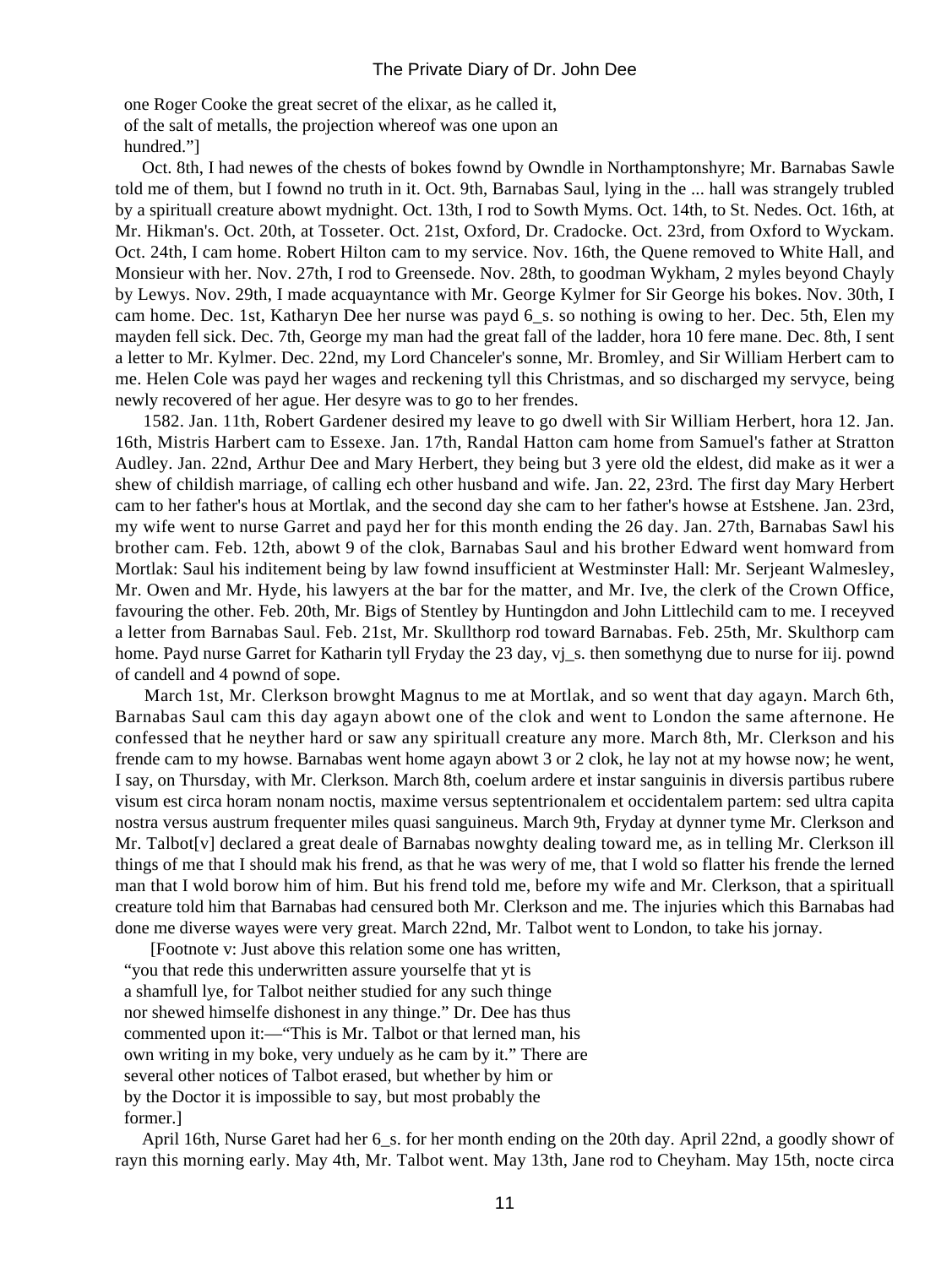nonam cometa apparuit in septentrione versus occidentem aliquantulum; cauda versus astrum tendente valde magna, et stella ipsa vix sex gradus super horizontem. May 20th, Robertus Gardinerus Salopiensis lætum mihi attulit nuncium de materia lapidis, divinitus sibi revelatus de qua.... May 23rd, Robert Gardener declared unto me hora 4½ a certeyn great philosophicall secret, as he had termed it, of a spirituall creatuer, and was this day willed to come to me and declare it, which was solemnly done, and with common prayer. May 28th, Mr. Eton of London cam with his son−in−law Mr. Edward Bragden, as concerning Upton parsonage, to have me to resign or let it unto his said son−in−law, whom I promised to let understand whenever myself wold consent to forego it. June 9th, I writ to the Archbishop of Canterbury a letter in Latin: Mr. Doctor Awbrey did carry it. June 14th, Morryce Kyffin did viset me. June 22nd, Nurse Garret had 6\_s. for a month ending the 18 day of May; she is to have for a month wages ending the 15 day of this June. My wife went this Friday thither with Benjamyn. June 27th, Mystris Stafford arrested me hora 11: I payd all.

 July 3rd, hor. 12¼, Arthur Dee fell from the top of the Water−gate Stayres down to the fote from the top, and cut his forhed on the right eyebrow. Sir Richard browght the rent. July 6th, in feare of resting by proctor Lewys: tyll 9½ at night from 1 afternone at the Docter's comming. July 12th, Proctor Lewys agred withall. July 13th, Mr. Talbot cam abowt 3 of the clok afternone, with whom I had some wordes of unkendnes: we parted frendely: he sayd that the Lord Morley had the Lord Mountegle his bokes. He promised me some of Doctor Myniver's bokes. July 16th, Mr. William Pole, whome Phillip Simons, somtymes barber to the old Erle of Tavistok, doth knowe, cam to me, and made acquayntance with me: promised to com agayn within xiiij. dayes. Jane my wife went to Nurse Garret's to pay her 12 s. for her wages due tyll Friday last, which was Saint Margaret's day, and brought her xij\_d. for candles: she went by water; Mistres Lee went with her, and Robyn Jackesbite. Jane this night was sore trubbled with a collick and cramp in her belly; she vomyted this Monday more, and every night grew stiff in the sole likewise. A meridie hor. 3½ cam Sir George Peckham to me to know the tytle for Norombega in respect of Spayn and Portugall parting the whole world's distilleryes. He promysed me of his gift and of his patient ....... of the new conquest, and thought to get so moche of Mr. Gerardes gift to be sent me with seale within a few days. July 18th, Barthilmew Knaresburgh his sone borne at break of day abowt 3 of the clok. June 19th, Barnabas Saul came to see me at Mortlak: I chyd hym for his manifold untrue reports. July 23d, Mistris Franklin's sone borne at noone. July 24th, Robert Gardiner cam, and went on the 26th.

 Aug. 8th, Kate was sickly. Aug. 11th, Mr. Bacon and Mr. Phillips of the court cam. Aug. 20th, Katarine still seemed to be diseasid. Aug. 25th, Katharin was taken home from nurse Garret of Petersham, and weaned at home. Aug. 31st, Benjamin Lock told me of his father's mynde to send him to Spayn within three or four days. Sept. 1st, I did for Sir John Killegrew devise the way of protestation to save him harmless for compounding with Spaniard who was robbed: he promised me fish against Lent. Sept. 10th, Mr. John Leonard Haller, of Hallersteyn, by Worms in Germany, cam agayn to me, to declare his readines to go toward Quinsay; and how he wold go and ly at Venys all this winter, and from thens to Constantinople. I requested Mr. Charles Sted to help him to make his mony over to Paris and Nuremberg, and to help him with the sercher of Rye to pass his horse, and to help him with Mr. Osborn the alderman with his letters to Constantinople. Sept. 11th, on Tuesday they went to London together, and my wife allso abowt her affayres. Sept. 13th, I writt to Dugenes de Dionigiis to Venys by Mr. John Leonard Haller. Sept. 17th, I writ to the Erle of Osmond. Sept. 29th, Anne cam to my servyse from Mr. Harbert. I payd Mr. Lewys £20, so rest is which I challendg as for my cost and payns for 37 yeres for John his son.

 Oct. 12th, I rod to Tundridge. Oct. 13th, I rod from Tundridge to Mr. Coverts at Slawgham. Oct. 15th, I cam home from Slawgham, and dyned at Mr. Holtens, person of Oxstede by Tundridge, a phisitien. Oct. 21st, Jane my wife sowned in the church. Nov. 1st, Mr. Plat, my brother Yong his sonne−in−law, cam to me with a stranger of Trushen, born at Regius Mons: his name is Martinus Faber. The same day cam Mr. Clement the seamaster and Mr. Ingram from Sir George Peckham. Nov. 8th, hayle afternone horam circiter primam: tonitrus circa quartam et sextam. Nov. 9th, Mr. Newbury, who had byn at Cambaya in Inde, cam to me. Nov. 22nd, E. K. went to London, and so the next day conveied by rode toward Blakley, and within ten dayes to returne. Nov. 24th, Saterday night I dremed that I was deade, and afterward my bowels wer taken out I walked and talked with diverse, and among other with the Lord Thresorer who was com to my howse to burn my bokes when I was dead, and thought he loked sourely on me. Dec. 1st, George my man, who had lyne oute all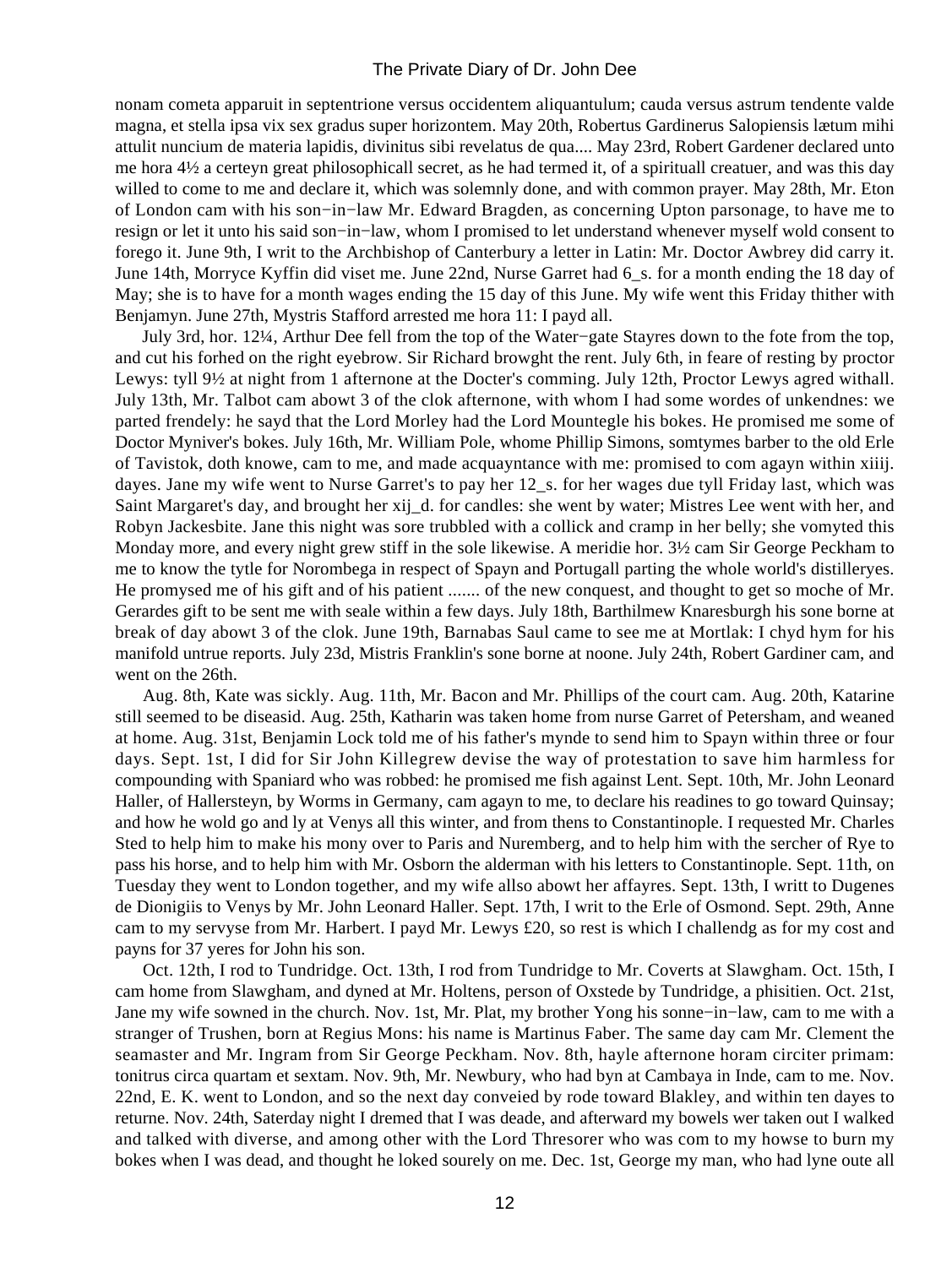night, this morning used me very dishonestly, and sayd he owed me no servyce. Mr. Bettgran the justice was not at home. Dec. 13th, thunder in the afternone and at sonne−set. Dec. 15th, the 15th day being cownted the 25, 50, 10 dayes ar imagined spent, which have crept in betwene the day of Crist his birth regarding the place of the sonne, and the sonnes place not the 25th day of this month, whiche a civile æquation, but mathematically and religiusly to be substantiated to be for the true term of the periods of annuall revolutions of the sonne sinse the day of Christ his birth.

 1583. Jan. 13th, on Sonday the stage at Paris Garden fell down all at ones, being full of people beholding the bearbayting. Many being killed thereby, more hart, and all amased. The godly expownd it as a due plage of God for the wickednes ther usid, and the Sabath day so profanely spent. Jan. 19th, Mr. John Leonard Haller went to London and so to go toward Scotland. Jan. 23rd, the Ryght Honorable Mr. Secretary Walsingham cam to my howse, where by good lok he found Mr. Awdrian Gilbert, and so talk was begonne of North−west Straights discovery. The Bishop of St. Davyd's (Mr. Middelton) cam to visit me with Mr. Thomas Herbert. The Lord Grey cam to Mr. Secretary, and so they went unto Greenwich (?). Jan. 24th, I, Mr. Awdrian Gilbert, and John Davis went by appointment to Mr. Secretary to Mr. Beale his howse, where onely we four were secret, and we made Mr. Secretarie privie of the N.W. passage, and all charts and rutters were agreed uppon in generall.

 Feb. 2nd, Rolandus Dee baptizatus. Feb. 3rd, Mr. Savile, Mr. Powil the yonger, travaylors, Mr. Ottomeen his sonne, cam to be acquaynted with me. Feb. 4th, Mr. Edmunds of the Privie Chamber, Mr. Lee who had byn in Moschovia, cam to be acquaynted with me. Feb. 11th, the Quene lying at Richemond went to Mr. Secretary Walsingham to dynner; she coming by my dore gratiously called me to her, and so I went by her horse side as far as where Mr. Hudson dwelt. Re znvrfgv nkrq zr bobfpheryv bs zbhafvrhe uvf fgngr: +dixi biothanatos erit+. Roland went with his nurse to her howse to Estshene. Feb. 18th, the Lady Walsingham cam suddenly into my howse very freely, and shortly after that she was gone cam Syr Francys himself and Mr. Dyer. Feb. 24th, Jane churched. Feb. 26th, I delivered my boke to the Lord Threasorer for the correction of the Calender.[x]

 [Footnote x: This work, although never entirely printed, created much sensation at the time, and was the cause of considerable controversy among the politicians as well as literati. The Memorial on this subject which Dee presented to the Privy Council has been printed by Hearne and others, but it is not generally known that the original manuscript of the actual treatise on the correction of the Calendar is still preserved in Ashmole's library, No. 1789, and is the very book which Dee alludes to above. It is inscribed "to the Right Honorable and my singular good Lorde, the Lorde Burghley, Lorde Threasorer of Englande," with the following verses:—

 "+To hoti+ and +to dioti+, I shew the thing and reason why; At large, in breif, in middle wise, I humbly give a playne advise; For want of tyme, the tyme untrew Yf I have myst, commaund anew Your honor may. So shall you see That love of truth doth govern me." The work itself is entitled, "A playne Discourse and humble

 Advise for our Gratious Queene Elizabeth, her most Excellent Majestie to peruse and consider, as concerning the needful Reformation of the Vulgar Kalender for the civile yeres and daies accompting, or verifyeng, according to the tyme truely spent."]

March 6th, I, and Mr. Adrian Gilbert and John Davis, did mete with Mr. Alderman Barnes, Mr. Townson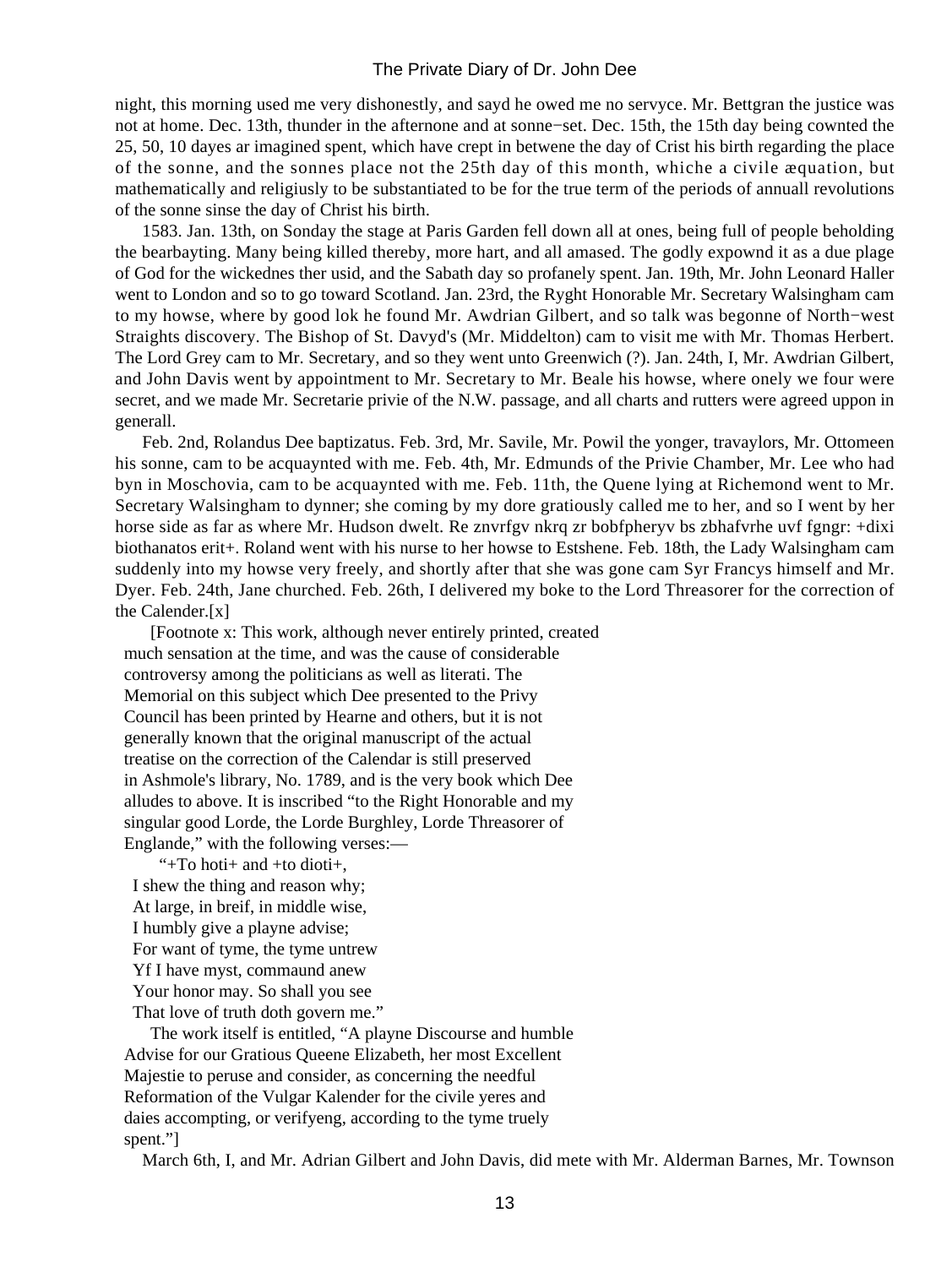and Mr. Yong and Mr. Hudson, abowt the N.W. voyage. March 17th, Mr. John Davys went to Chelsey with Mr. Adrian Gilbert to Mr. Radforths, and so the 18th day from thence toward Devonshyre. March 18th, Mr. North from Poland, after he had byn with the Quene he cam to me. I receyved salutation from Alaski, Palatine in Poland; salutation by Mr. North who cam before to the Quene, and next to me was his message, hor. 12. Nurse Lydgatt at Estshene was payd for 5 pound candell, 6 pound sope, and the wagis due from Rowland his birth. April 18th, the Quene went from Richemond toward Grenwich, and at her going on horsbak, being new up, she called for me by Mr. Rawly his putting her in mynde, and she sayd "quod defertur non aufertur," and gave me her right hand to kisse. April 24th, nurse was payd for Rowland all her wagis tyll Monday the 22 of this month, 16 pence a weke: she had all her candell and sope before.

 May 1st, Albertus Laski, Polonus, Palatinus Scradensis, venit Londinum.[y] May 4th, Mr. Adrian Gilbert and Mr. Pepler went by water to Braynford, and so to ride into Devonshire. May 7th, E. K. went toward London, and so to go homeward for 10 or 12 dayes. Dies Quadragesimus a die Veneris ante Pascham. May 13th, I becam acquaynted with Albertus Laski at 7½ at night, in the Erle of Lecester his chamber in the court at Greenwich. This day was my lease of Devonshyre mynes sealed at Sir Leonell Ducket's hows. May 18th, the Prince Albertus Laski cam to me at Mortlake, with onely two men. He cam at afternone and tarryed supper, and after sone set. Nurse Rowland was payd all tyll the 20th of this month. June 15th, abowt 5 of the clok cam the Polonian Prince Lord Albert Lasky down from Bissham, where he had lodged the night before, being returned from Oxford whither he had gon of purpose to see the universityes, wher he was very honorably used and enterteyned. He had in his company Lord Russell, Sir Philip Sydney, and other gentlemen: he was rowed by the Quene's men, he had the barge covered with the Quene's cloth, the Quene's trumpeters, &c. He cam of purpose to do me honor, for which God be praysed! June 19th, the Lord Albert Laski cam to me and lay at my hows all nyght. Nurse Rowland payd her wagis ending the 17th day of this month.

 [Footnote y: "The year of our Lorde God 1583, the laste daye of Aprill, the Duke or Prince of Vascos in Polonia, came to London and was lodged at Winchester Howse." —MS. Douce, 363, fol. 125. This account differs from Dee's by a single day.]

 July 1st, Master Mills his answer of no hopes in my sute at Grenewich. July 7th, George was dismissed my servys and payd all reconings in the presens of goodman Hilton and Mistres Kelly in my study. July 10th, Thomas Hoke of Cranford cam to my service, but he went away agayn the 23 day of this month. July 30th, the Quene removed on Tuesday from Greenwich to Sion by water; coming by my dore.......... July 31st, the Quene's gift of 40 angells[z] sent by the Erle of Lecester his secretarie Mr. Lloyd, throwgh the Erle his speche to the Quene. Mr. Rawlegh his letter unto me of hir Majesties good disposition unto me. Aug. 1st, John Halton minister dwelling in London with .......... bowed in and looked, and the ......... a Wurcetershire man, a wicked spy cam to my howse, whom I used as an honest man, and found nothing wrong as I thought. I was sent to E. K. Aug. 7th, Mr. William Burrow passed by me. Aug. 14th, payd nurse Lydgatt for Rowland for two monthes ending the 12th day. Aug. 18th, a great tempest of wynde at mydnyght. Maxima era E. K. cum uxore ejus. Sept. 21st, we went from Mortlake, and so the Lord Albert Lasky, I, Mr. E. Kelly, our wives, my children and familie, we went toward our two ships attending for us, seven or eight myle below Gravessende.

 [Footnote z: "Her Majestie being informed by the Right Honourable Earle of Leicester, that whereas the same day in the morning he had told me that his Honour and Lord Laskey would dine with me within two dayes after, I confessed sincerely unto him that I was not able to prepare them a convenient dinner, unless I should presently sell some of my plate or some of my pewter for it. Whereupon her Majestie sent unto me very royally within one hour after forty angels of gold from Sion, whether her Majestie was now come by water from Greenwich." —Dr. Dee's Compendious Memoriall, p. 511.]

 1586. July 10th, Mr. William Maynard natus hora 12 noctis, vel paulo post, Londini. Sept. 14th, Trebonam venimus. Oct. 18th, E. K. recessit a Trebona versus Pragam curru delatus; mansit hic per tres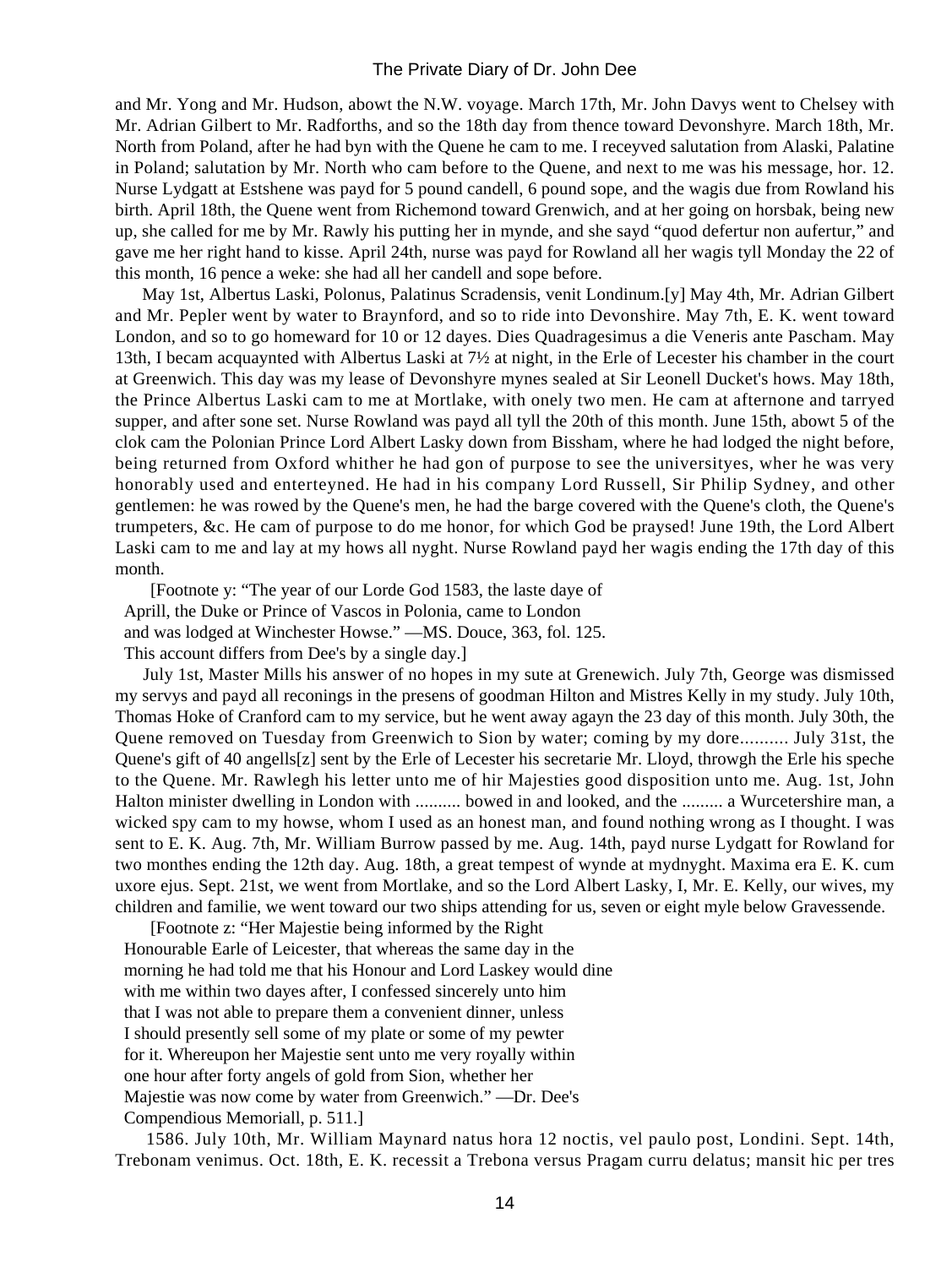hebdomadas. Nov. 8th, illustrissimus princeps versus Pragam; iter institit hora tertia a meridie. Nov. 14th, rescripsi ad Victorem Reinholdum. Nov. 19th, to the glas hows. Nov. 21st, Michael was begone to be weaned. Nov. 22nd, recepi literas Jacobi Memschiti. Dec. 8th, Monday abowt none Mr. Edward Garland cam to Trebona to mee from the Emperor of Moschovia, according to the articles before sent unto me by Thomas Hankinson. Dec. 11th, St. Poloniensis obiit: natus anno 1530 die 13 Januarii, hora quarta mane min. 26, in Transylvania. Obiit, hora secunda post mediam noctem, ut intellexi ex literis D{ni} Lasky, receptis die 29 per Alexandrum. Dec. 19th, 19die (novi kalendarii) ad gratificandum Domino Edouardo Garlando, et Francisco suo fratri, qui Edouardus nuncius mihi missus erat ab Imperatore Moschoviæ ut ad illum venirem, E. K. fecit proleolem lapidis in proportione unius ...... gravi arenæ super quod vulgaris oz. et ½ et producta est optimi auri oz. fere: quod aurum post distribuimus a crucibolo una dedimus Edouardo. Dec. 30th, E. K. versus Pragam.

 1587. Jan. 8th, cam Nicolas du Haut, Frenchman of Lorrayn, who had byn lackay to my frende Otho Henrick Duke of Brunswik and Lienburgh, to seke a servyse, being dismissed by passport from his Lord after his long sikenes. Jan. 14th, Doctor Reinholdt of Salfeldt cam to Trebona with Abraham. His sute of the salt. Doctor Reinholdt revisit versus Pragam 20 die. Jan. 18th, rediit E. K. a Praga. E. K. browght with him from the Lord Rosenberg to my wyfe a chayne and juell estemed at 300 duckettes; 200 the juell stones, and 100 the gold. Jan. 21st, E. K. again to Prage and so to Poland ward. Feb. 5th, I tok a jornay of myself from Trebon to Newhowse, two myles of, to mete my Lord to comen with him. I toke two horsemen of the cyty with me. Feb. 9th, Illustriss.[aa] venit a Vienna ad Trebonam. Feb. 12th, ivit Illustriss. versus Crocoviam. Feb. 19th, E. K.[bb] cam from Poland abowt none to Trebone: I sent word to my Lord straight. Feb. 21st, my Lord sending no word yet, I sent another message. March 3rd, a Cremona ad Trebonam. March 7th, E. K. dedit nobis 300 ducata. Recepimus a Domino Illustrissimo 3300. March 9th, iter regium. March 14th, venimus Reichstein. March 17th, reditus a Reichstein. March 21st, E. K. gave me 170 more, and of the 200 for changing 60 remayne. Contumelie et contemptus a Cholek et a Schonberg. March 23rd, venimus Trebonam. March 26th, the Lord Biberstein, comming from Cranbaw from the Lord Rosenberg, passing by Trebona, sent for me to his ynn to make acquayntance with me. E. K. equitavit Crotoviam. April 4th, actio tertia incepit. April 18th, actionis tertiæ finis. May 1st, vidi (doctore meo premonstrante) Michaelium Nuncium non Mersaelem. Laus sit Deo et doctori meo E. K.! June 14th, nuptiæ Domini Thomæ Kelei. June 17th, nsgre guvf shy zbar Vnar unq gurz abg. June 22nd, Mr. Francis Garland went toward England from Trebona.

 [Footnote aa: He frequently speaks of Prince Albert Leski under the title of Illustrissimus.]

[Footnote bb: It is almost unnecessary to observe that these

initials refer to Edward Kelly.]

 July 5th, Sonday, I set the two erthes with theyr water agayn uppon them. July 9th, Mr. Francis Pucci cam and browght Chrisan Franken with him, who, he sayd, had now recanted his wycked boke against Christ, wherof I was glad. Illustrissimus cum Domina venerat Trebona. July 11th, colloquium inter Illustrissimum Dominum, Dominum E. K. et me, a meridie, inter nos tres. July 13th, Francys Pacci recessit. July 19th, a certayn kinde of recommendation between our wives. Next day saw relenting of E. K. also by my Lord's entrety. July 20th, Illustrissimus abiit cum principissa sua versus Cremoniam. Aug. 13th, amice cum Domino Edouardo Keleo de tribus illis votis. Aug. 17th, E. K. cum fratre et Ludovico............. Aug. 18th, we understode how E. K. went to Badwise to bed, and went but this day at none from thence. Aug. 20th, John Basset cam to Trebona. Aug. 23rd, Mr. E. K. cam from Lyntz fayre. Sept. 1st, Tuesday morning, covenanted with John Basset to teach the children the Latyn tong, and I do give him seven duckats by the quarter, and the term to begyne this day; and so I gave him presently seven duckatts Hungary, in gold, before my wife. God spede his work! Sept. 3rd, 4th, continua quasi pluvia per biduum istud. Sept. 4th, Basset his hurlyburly with Mr. T. Kelly. Sept. 16th, the Lord Biberstein cam to Trebon, and Cracht with him. Sept. 22nd, my Lord cum from Crummow to Trebon with my Lady. Sept. 26th, my Lord went toward Prage. Sept. 28th, I delivered to Mr. Ed. Kelley (ernestly requiring it as his part) the half of all the animall which was made. It is to weigh 20 ownces; he wayed it himself in my chamber: he bowght his waights purposely for it. My Lord had spoken to me before for some, but Mr. Kelly had not spoken. Sept. 30th, T. K. and J. C.[cc] went toward Prage.

[Footnote cc: That is, Thomas Kelley and John Carp.]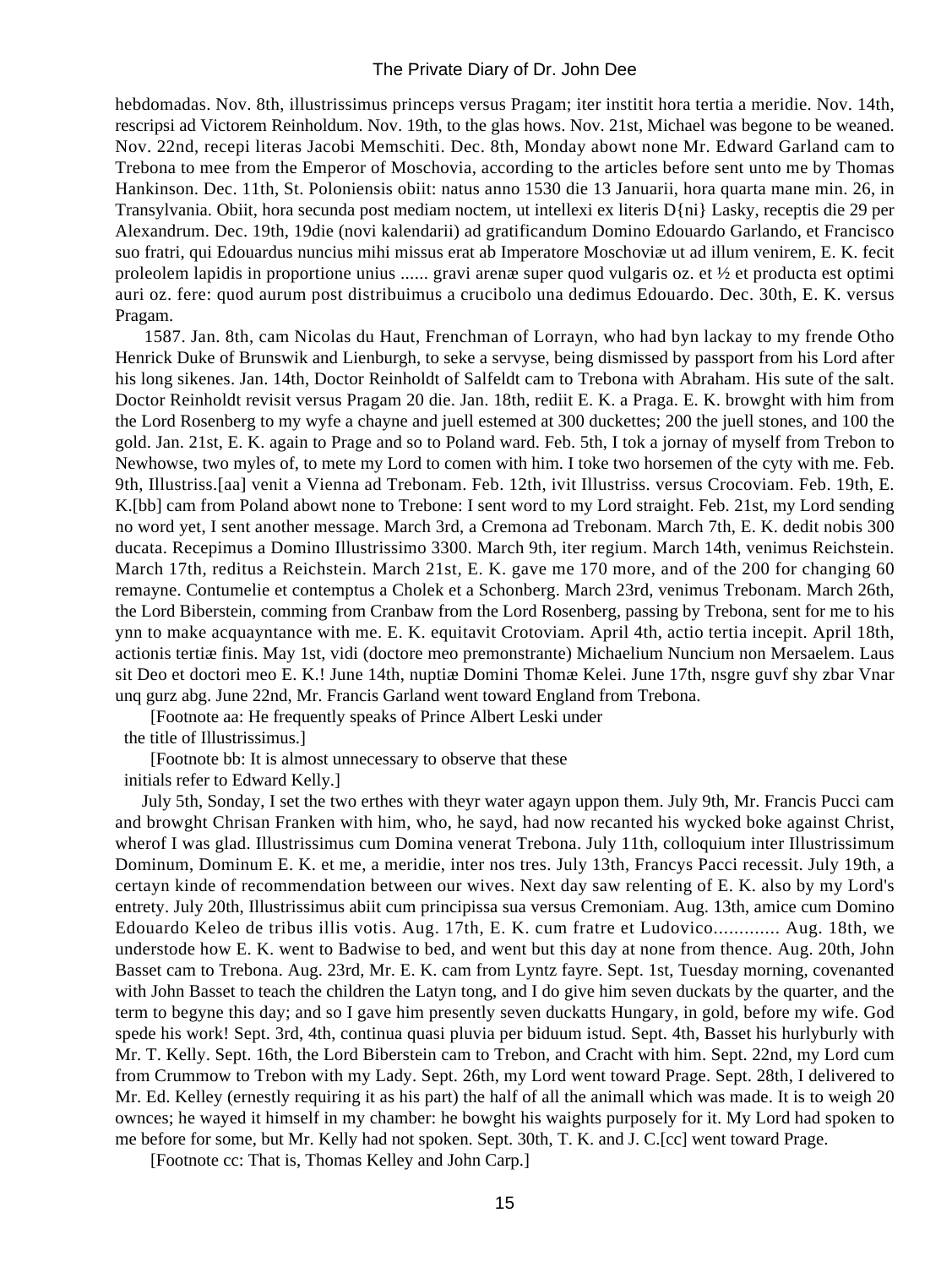Oct. 12th, Mr. E. K. toward Prage on horsbak. Oct. 13th, mane paulo ante ortum solis observavi radio astronomico inter ..... et ..... gradus 2 minuta prima 22, et erat ..... sub Tauro in eadem linea perpendiculari ante oculum demissa super horizonta altitudo erat vix quatuor graduum. Oct. 15th, hyred Nicolas. Oct. 20th, I toke up the furniture for the action. Oct. 26th, Mr. Edward Kelly cam to Trebona from Prage. Oct. 28th and 29th, John Carp did begyn to make furnaces over the gate, and he used of my rownd bricks, and for the yern pot was contented now to use the lesser bricks, 60 to make a furnace. Oct. 31st, Ed. Hilton cam to Trebona in the morning. Nov. 8th, E. K. terribilis expostulatio, accusatio, &c. hora tertia a meridie. Nov. 17th, John Basset had seven ducketts beforehand for his second quarter's wages, begynning the 1st. Nov. 21st, Saterday at night Mr. Francis Garland cam from England to Trebona and browght me a letter from Mr. Dyer and my brother Mr. Richard. Nov. 24th, at the marriag super Critzin the Grand Captayn disdayned to com thither to supper in the Rad howse of Trebona becawse E. K. and I were there; and sayd farder that we wer ............ Dec. 1st to 11th, my Lord lay at Trebon and my Lady all this tyme. Dec. 10th, Mr. John Carpio went toward Prage to marry the mayden he had trubbled; for the Emperor's Majestie, by my Lord Rosenberg's means, had so ordred the matter. Dec. 12th, afternone somwhat; Mr. Ed. Keley his lamp overthrow, the spirit of wyne long spent to nere, and the glas being not stayed with buks abowt it, as it was wont to be; and the same glas so flitting on one side, the spirit was spilled out, and burnt all that was on the table where it stode, lynnen and written bokes,—as the bok of Zacharius with the Alkanor that I translated out of French for som by spirituall could not; Rowlaschy his thrid boke of waters philosophicall; the boke called Angelicum Opus, all in pictures of the work from the beginning to the end; the copy of the man of Badwise Conclusions for the Transmution of metalls; and 40 leaves in 4º, intitled, Extractiones Dunstani, which he himself extracted and noted out of Dunstan his boke, and the very boke of Dunstan was but cast on the bed hard by from the table.

 1588. Jan. 1st, abowt nine of the clok afternone, Michel, going chilyshly with a sharp stik of eight ynches long and a little wax candell light on the top of it, did fall uppon the playn bords in Marie's chamber, and the sharp point of the stik entred throwgh the lid of his left ey toward the corner next the nose, and so persed throwgh, insomuch that great abundance of blud cam out under the lid, in the very corner of the sayd eye; the hole on the owtside is not bygger then a pyn's hed; it was anoynted with St. John's oyle. The boy slept well. God spede the rest of the cure! The next day after it apperid that the first towch of the stikes point was at the very myddle of the apple of the ey, and so (by God's mercy and favor) glanced to the place where it entred; with the strength of his hed and the fire of his fulness, I may make some shew of it to the prayse of God for his mercies and protection. Jan. 11th, Nicolas was sore hart circa  $8\frac{1}{2}$  hora nocte. Jan. 13th, at dynner tyme Mr. Edward Kelly sent his brother, Mr. Th. K. to me with these words, "My brother sayth that you study so much, and therfor, seeing it is to late to go to day to Cromlaw, he wisheth you to come to pass the tyme with him at play." I went after dynner and playd, he and I against Mr. F. Gore and Mr. Rob tyll supper tyme, in his dynyng rome: and after supper he cam and the others, and we playd there two or three howres, and frendely departed. This was then after the great and wonderful unkindnes used toward me in taking my man. Jan. 14th, Mr. Edward Kelly rid to Crumlow, being sent for by my Lord. I receyved a letter from the Lord Chamberlain. Jan. 18th, Mistres Lidda K. had an abortion of a girle of 5 or 6 monthes; she was mery and well till the night before; I helped to finde the dead birthe within one howr after I had caused her to have myrh given unto her in wyne warmed, the quarter of a ounce; better after she was discharged of the secondyne, and all at ones. The woman was sufficiently strong after. Jan. 19th, Mr. E. K. cam from Crumlow. Feb. 4th, Mr. Francys Garland and his brother Robert went from Trebona to go toward England: I wrote to Mr. Dyer and Mr. Yonge. Feb. 8th, Mr. E. K. at nine of the clok afternone sent for me to his laboratory over the gate to se how he distilled sericon, according as in tyme past and of late he hard of me out of Riplay. God lend his hart to all charity and virtue! Feb. 16th, John Carpe cam to Trebon after his marriage. Feb. 19th, Mr. E. K. did qvfpybfr fbz, nppbhagrq zl seraqrf, ubj hageh gurl jre. Feb. 28th, mane paulo ante ortum solis natus est Theodoras Trebonianus Dee, ascendente Sirio in horoscopo, die dominica. March 1st, baptisatus erat Theodoras Dee Trebonæ ante meridiem. March 6th, I went to Newhous and dyned at the castell. March 12th, my Lord cam to Trebona and my Lady. March 24th, Mr. K. put the glas in dung. March 26th, my Lord sent one of his secretaries with answer to my letter, and with offer and promys of all where he can pleasure me, circa 5 post meridiem. March 29th, my Lord and Lady from Trebon toward Crumlow. The midwife's husbond's name of Newhowse is David Peregrinus, perhaps of the familie of Petrus Peregrinus, otherwise called Peter of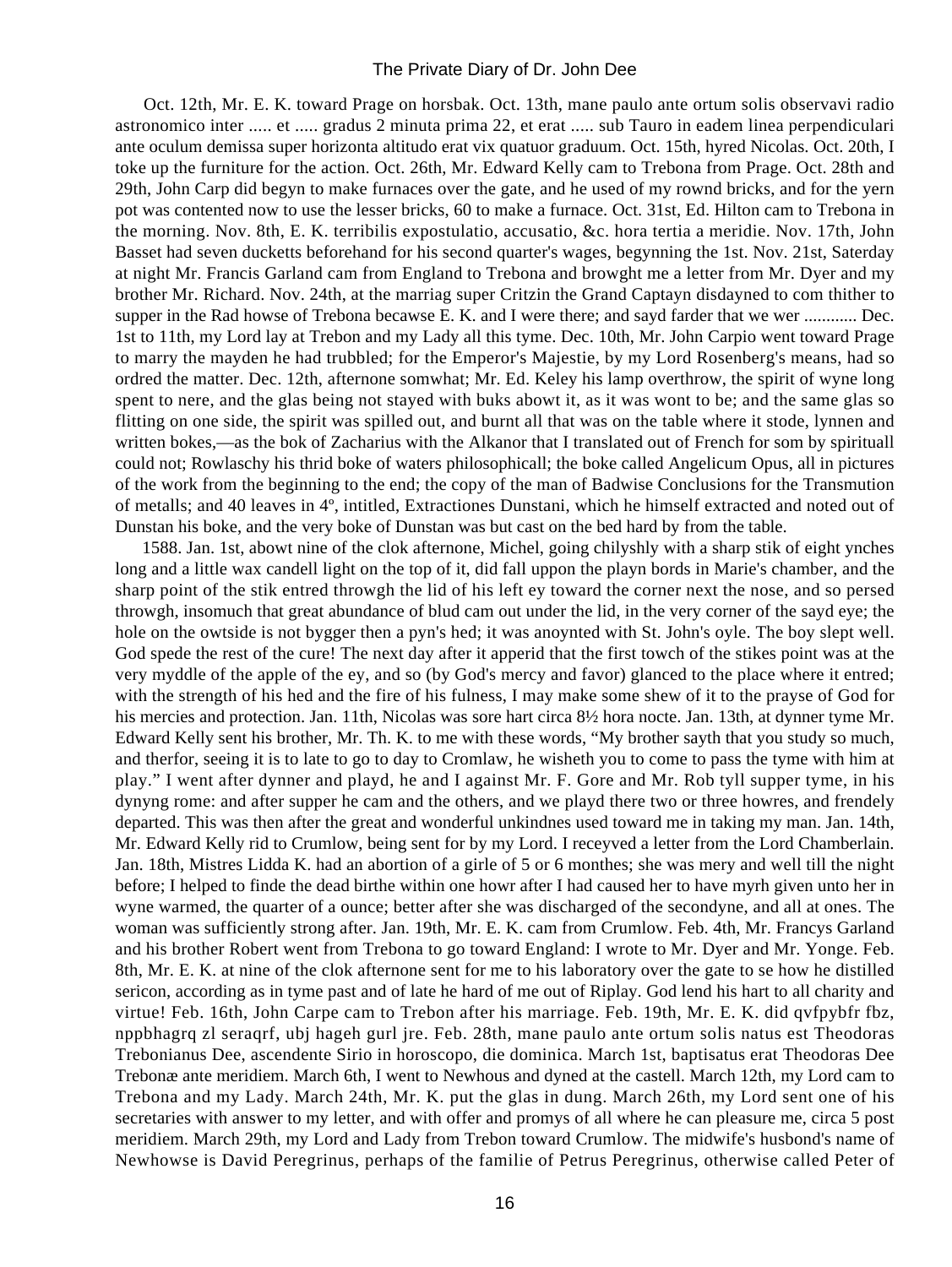Maharncourt, of Picardy.

 April 3rd, Mr. Pucci disquietted Mr. E. K. abowt requesting an action, to which he had one of our six monthes actions, being now the term begynning the fourth day of this month. The ende of our talke was a strange spech of Mr. Kelly to Fr. Puccy. After 15 wekes write to me, and I will answer you. April 6th, Edmond Hilton went from Trebona toward Prage with Mr. John Carpe, and so toward England. April 10th, I writ to Mr. Edward Kelly and to Mistres Kelly ij. charitable letters, requiring at theyr hands mutual charity. I went to Mr. Captain Chritzin, to know if he were offended to me, who in outward shew used me reasonably curteously. April 12th, my wife churched, and we receyved the communion. John Carpe browght his wife from Prage to Trebona. April 17th, Doctor Reinholt cam to Trebona. April 22nd, nocte hora 9 terribilis et falsa accusatio vel suspicio, quod Puccia annunciavit contra D. K. et ipsum principia (?). May 1st, Mr. Carpio rid to my Lord to the holy well at the glass hows, four myles from Trebona, with my letters of purgation for Puccies his attempts or intents in his letters to my bond and Mr. Kelly, unknown to me. May 4th, Mr. Carpio browght me word of my Lord's displeasure, conveyed and confirmed by cozen Pully his letters. Deus ille sit propitius! May 7th, post afflictionem magnam meam, mei misertus est Deus! Puccia, die eodem venerunt literæ Principis ad Dominum E. K., quæ dies declarabat amici sui infamum meum ne dignitatem: sed non reddebatur nisi, valde præfex, valde erat ingratæ ille literæ ipsi Domino E. K. Misericordia Dei magna! Omne quod vivit laudet Deum! Hæc est dies quam fecit Dominus! May 10th, E. K. did open the great secret to me, God be thanked! May 19th, hora 10 cum circumstantiis necessariis. May 22nd, Mistris Kelly received the sacrament, and to me and my wife gave her hand in charity; and we rushed not from her. May 30th, Michael was sik of an ague, and Mr. Kelly likewise. June 4th, the howses burnt at Trebon in the morning early on Whitsonday. June 8th, Illustrissimus venit Trebonam. June 11th, Illustrissimus recessit in Dominica a Trebona versus Pragam. My Lord sent Critzin with his compliments unto me, and to offer me help, hora prima a meridie. A letter cam from T. G. of Mr. Dyer, his being three myle from Trebona, but it was not so. Mr. Dier sent word by Francis Garland wher. June 13th, cam Francis Garland and Mr. Edmond Cooper, brother to Mistris Kelly, to Trebona. June 16th, Francis Garland went to fynde and bring Mr. Dier. June 19th, I had a grudging of the ague. June 22nd, I did evydently receive the ague, and layd down.

 July 7th, Mr. Thomas Sowthwell cam to Trebona to visit us. July 17th, Mr. Thomas Sowthwell of his own courteous nature did labor with Mr. Edmond Cowper and indirectly with Mistres Kelly for to furder charity and frendship among us. July 20th, Mr. Dier cam to Trebona, July 22nd, a meridie circa 10 Mr. Edward Qvre qvq vavhevr zr haxvaqryr. July 23rd, reconciliatio bona cum Magistro Qvre jvgu jheqf +facto mediante+ E. K. Aug. 1st, Mr. Harry Maynard natus nocte circa horam 11 Mortlak. Aug. 4th, Illustrissimus cam from Crachovia to Trebon, and there on Friday before dynner cam up Mr. Dyer, who lay in my chamber, and entertayned him honorably. Aug. 5th, after dynner the little boy, sonne to the Captayn of Rhaudnitz, hurt Arthur's nose with a raser, not in anger but by chance wantonly. Aug. 6th, my Lord and Lady went toward Prage. Aug. 7th, this day I covenanted and hyred John Hammond, jentleman, to serve me in his honest servyces for one yere, and to have 30 dolers for his full and all manner of wages. Aug. 9th, Tuesday, Mr. Dyer went from Trebon, having in company Mr. Edmond Cowper, Francys Garland, and his man Rowley. Aug. 13th, Mr. Thomas Sowthwell ryd to Prag ward from Trebon. He told us of the philosopher (his scholemaster to write) whose name was Mr. Swyft, who gave him a lump of the philosopher's stone so big as his fist: a Jesuit named Mr. Stale had it of him. Aug. 14th, Mr. Sowthwell cam againe. Aug. 24th, vidi divinam aquam demonstratione magnifici domini et amici mei incomparabilis D. Ed. Kelei ante meridiem tertia hora. Aug. 27th, John Basset (so namyng himself) otherwise truely named Edward Whitlok, under pretence of going to Budweiss to buy cullors and so to return agayn, did convey himselfe from my servyce of teaching Arthur grammer. Sept. 3rd, my lord and lady cam to Trebon. Sept. 12th, spes confirmata. Sept. 15th, the Lord Chamberlain cam to Trebona, and went away on the 17th. The rancor and dissimulation now evident to me, God deliver me! I was not sent for.

 Oct. 17th, Mystres Kelly and the rest rode toward Punchartz in the morning. Oct. 18th, my Lord and my Lady ryd toward Ctumnate. Oct. 25th, Mr. Ed. Kelley and John Carpio rode toward Prage: this night to Wesely, two myles. Nov. 5th, I dreamed that the toth next my top toth skarse cold hang in my hed, the toth on the right side above. Nov. 6th, Mr. Kelly cam home from Prage and Mr. Francys Garland, and Edward Rolls with him from Eglis. Nov. 15th, in the fornone, snow and close clowdy. Nov. 16th, the Lord and Lady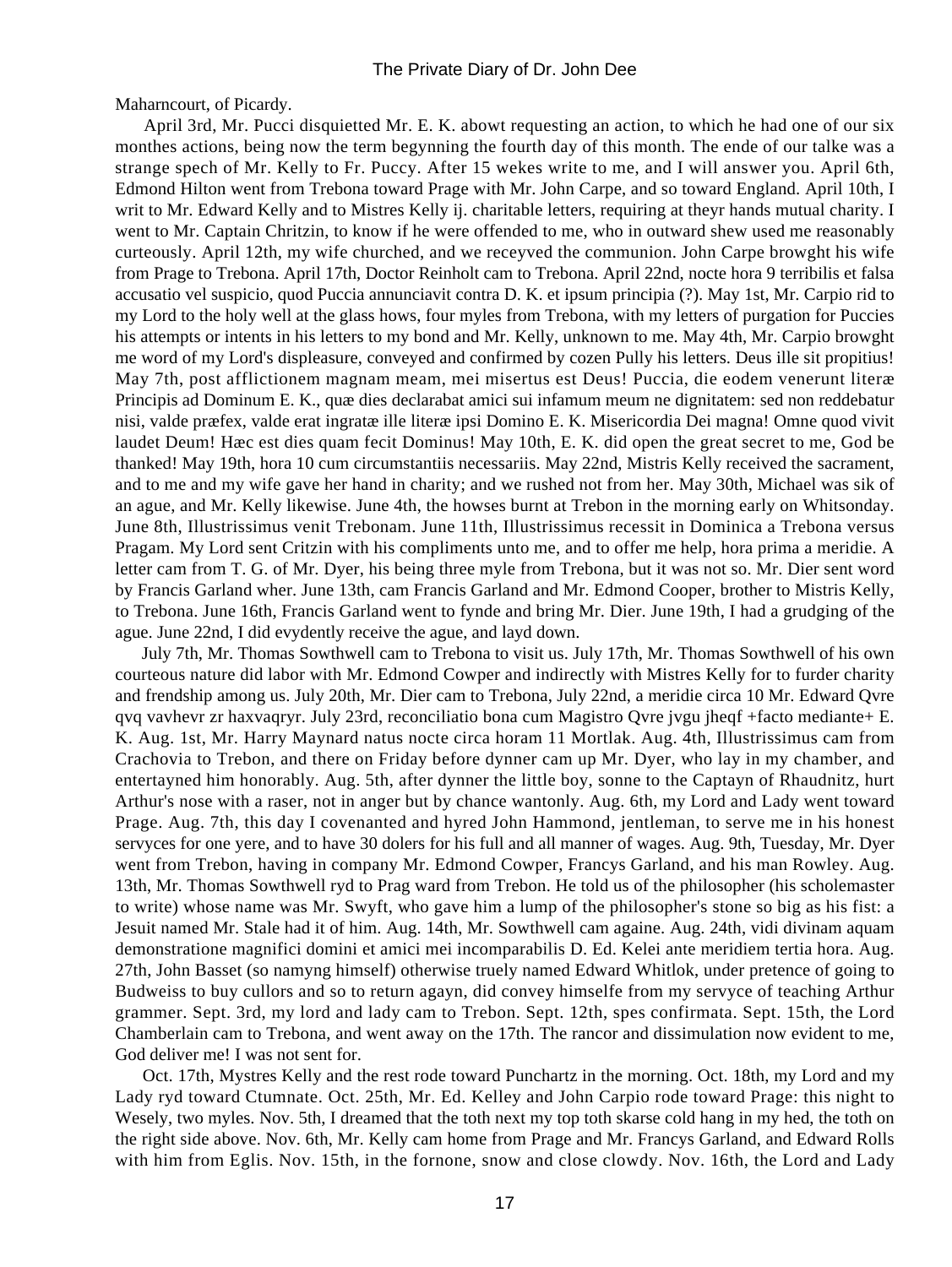Rosenberg cam from Crummedo to Trebon in the evening. Nov. 20th, this Sonday before dynner the Lord and Lady Rosenberg went from Trebon toward Prage. Nov. 23rd, Mr. Francis Garland and Edward Rowly, Mr. Dyer his servant, went from Trebon toward England. I writ to the Quene's Majestie, Mr. Dyer, Mr. Yong, and Edward Hilton. Dec. 4th, I gave to Mr. Ed. Kelley my Glass, so highly and long estemed of our Quene, and the Emperor Randolph the second, de quo in præfatione Euclidis fit mentio.[dd] The letter of 500,000 ducats required. Dec. 7th, terng seraqfuvc cebzvfvq sbe znal, naq gjb bhaprf bs gur guvat. Dec. 13th, Mr. Edward Kelley gave me the water, erth and all. Dec. 14th, Edmond Hilton cam again to Trebon from England. Dec. 18th, I did understand by Mr. Kelley that my glass which he had given to my Lord Rosenberg, the Lord Rosenberg had given it to the Emperor. Dec. 23rd, I went to the new made citie Kaiser Radnef Stadt, by Budneis, to ovirsee what Joachim Reimer had done abowt my coaches making. Radulphus Sagiensis Gallus Normannus, venit Trebonam, chimiæ et naturalis magiæ studiosus.

 [Footnote dd: This refers to the earliest English translation of Euclid by Billingsley, which was published in 1570, with a long preface by Dr. Dee. Professor De Morgan is of opinion that the translation also was by Dee, or that Billingsley may have been only a pupil who worked immediately under his directions. The passage to which Dee alludes is as follows:—"a man to be curstly affrayed of his owne shadow; yea, so much to feare, that if you, being alone nere a certaine glasse, and proffer, with dagger or sword, to foyne at the glasse, you shall suddenly be moved to give backe (in maner) by reason of an image appearing in the ayre betwene you and the glasse with like hand, sword, or dagger, and with like quicknes, foyning at your very eye, likewise as you do at the glasse. Straunge this is to heare of, but more mervailous to behold then these my wordes cam signifie; and neverthelesse by demonstration opticall the order and cause therof is certified; even so, as the effect is consequent." I refer the reader also to Mr. Barlow's History of Optics in the Encyclopedia Metropolitana.]

 1589. Jan. 3rd, Rudolphus Sagiensis Normannus recessit versus Pragam. Jan. 17th, the humming in my eares began. Jan. 19th, circa undecimam noctis abortiebatur Domina Lydda uxor D. Thomæ Kelly ex duobus masculis vix sex mensium, et anno precedente hoc ejusdem uxor abortiebatur puella. Jan. 20th, Mr. Kelly showed me the Lord Rosenberg his letter; when he wrot that of me he hard no more of my going hens, and if Menschik hath not performed as he willed him, that if I send him word he will so dispatch me that therby I shall not nede to stay here, as he had confidently heretofore warned Mr. Kelley, so now he did request him to take leve of me at my departure. And then Mr. Kelly did loke and truly confess that my .... Jan. 25th, Mr. Mains cam to visit us; the Erle of Schwiczenbagh thre sones. Jan. 31st, Tuesday, I sent Edmond Hilton to Prage, and Zacharias Mathias of Buelweiss, to buy 10 or 12 coach horses and saddell horses for 300 dollers. Feb. 4th, I delivered to Mr. Kelley the powder, the bokes, the glas and the bone, for the Lord Rosenberg; and he thereuppon gave me dischardg in writing of his own hand subscribed and sealed. Feb. 12th, Edmond Hilton cam from Prage with nine Hungarian horses bowght toward our jornay. Feb. 16th, Mr. Edward Kelley rode toward Prage after none, John Carpio, Edmond Hilton, Henry Garlande, Thomas Simkinson, Lodovik. March 11th, from Trebon in Bohemia. March 18th, to Nuremberg. March 20th, from Nuremberg. March 26th, to Frankfurt on the Mane.

 April 19th, to Breme. May 1st, Katharin by a blow on the eare given by her mother did bled at the nose very much, which did stay for an howre and more; afterward she did walk into the town with nurse; upon her coming home she bled agayn. May 11th, John of Gloles cam to Breme. May 13th, I cam to lie at my hyred hows. May 17th, the three saddle horse put to grass to the town meddowes for nine ducets tyll Mychelmas. May 21st, the Landgrave of Hesse his letters to me and the city of Breme. May 25th, I sent the Lantgrave my twelve Hungarish horses. June 2rd and 13th, Mr. Duerend and Mr. Hart went toward Stade. They had scaped from the Spanish servise in Flanders with Syr William Stanley. June 6th, Dr. Kenrich Khanradt of Hamburgh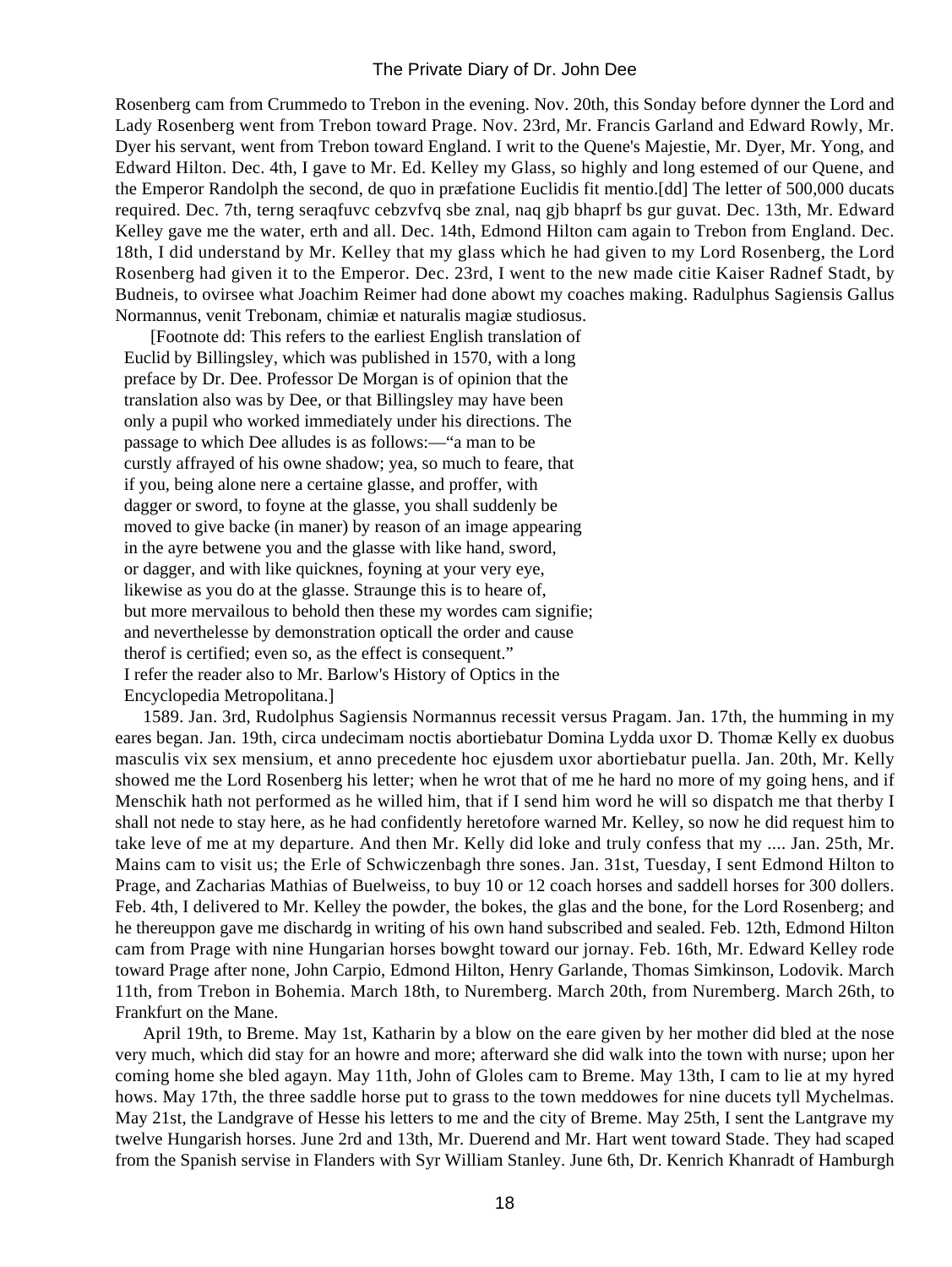visitted me. Mr. Thomas Kelly his wife, Francis Garland, Rolls, from Standen toward England. June 16th, Edmund Hilton toward Prage. June 19th, Hans of Glotz went toward Standen, and so toward England. June 23rd, Mr. Daniel van der Multon cam to me. Ultima die mensis istius circa meridiem maximi imbres, tonitrua, grandines.

 July 6th, Thursday the 26th of June (by the old accownt and the 6th of July by new accownt) Mr. Hart, the minister of the English company, and Mr....... the governor's deputy of the English company at Stade, did visit me at my howse in Breme. July 18th, Mr. Yong and Mr. Secretary his letter. July 30th, Edmond Hilton cam from Prage to Breme by Stade. Aug. 2nd, veteri stilo, the nyght following, my terrible dream that Mr. Kelly wold by force bereave me of my bokes, toward daybreak. Aug. 5th, novo stylo, Edmond Hilton went toward Stade, to go toward England, with my letters to disclose the treason of Perkins. Ther went in this company two English people, Mr. Rolous Tattin and George Losin. Aug. 7th, the first of the seven half fasts. Aug. 14th, Theodor wened. Aug. 21st, John Hammond to Stade. Aug. 22nd, natus William Hazilwood mane hora sexta fere, forte hora 5 min. 45, by Maydston in Kent. Sept. 9th, Roger his serviceable letters of the Lord Rosenberg. Sept. 12th, the wynde cam East after five wekes most part West. Sept. 16th, ante meridiem hora 9 in delinquiciis A. C. incidi ex ingratitudine concepta ex verbis uxoris, et Anallæ Mariæ. Sept. 22nd, stilo veteri, I delivered to Mr. Jacob for England by Embden my letters.

 Oct. 3rd, D. Witischindi his hard dealings with me: he bad Mr. Harper the Secretary to give me warning of my howse. Oct. 9th, warned out of my howse hora prima a meridie. Oct. 14th, John Hanward gave me warning that he desyred to go travayle toward Italy; but first to Master Kelly of whome he hoped to have good help. Oct. 17th, Mr. Sowthwell and Mr. Gawyne Smyth cam to me to Bream. Oct. 23rd, Mr. Sowthwell and Mr. Smyth went from Bream. Oct. 29th, Wenefrida Goose inter 9 et 10 a meridie. Oct 31st, letters sent to Stade for Gerwein Greven for her Majestie, Mr. Yong, and Mr. Dyer. Nov. 1st, newes of Mr. Dyer sent ambassador to Denmarke. Nov. 3rd, stilo veteri, I resolved to go into England, hoping to mete Mr. Edward Kelly at Stade, going also into England; and that I suspected uppon Mr. Secretary Walsingham his letters. Nov. 13th, Edmond Hilton and his brother from England, and John a Glotz. Nov. 17th, die lunæ, I met Mr. Dyer comming to Stade, even in the myddle of the town. Nov. 18th, Edmond to Stade ward. Nov. 19th, toke ship by the Vineyard. Dec. 2nd, we cam into the Tems to Gravesende. Dec. 3rd, from the ship to Stratford to Mr. Yong's howse. Dec. 19th, at Richemond with the Queene's Majestie.[ee] Dec. 20th, agreed for my howse with Nicolas Fromonds to occupy as a tenant with better order. Dec. 25th, I lay this night first at my howse. Dec. 29th, Mr. Adrian Gilbert cam to me to Mortlak, and offred me as much as I could require at his hands, both for my goods carryed away, and for the mynes.

 [Footnote ee: Where, according to Aubrey, who received his information from Lilly, he was very favourably received by her Majesty.]

 1590. Jan. 15th, a terrible tempest of wind, South by West. Jan. 23rd, Mr. Thomas Kelly cam from Brainford; put me in good hope of Sir Edward Kelly his returning: offered me the loane of ten pownds in gold, and afterward sent it me in Hungary new ducketes by John Croker, the same evening. Jan. 26th, I writt to Mr. Adrian Gilbert two letters. I resolved of the order to be offred for agreement with Nicholas Fromonds for my howse and goodes. The 5th of March (by old accownt) was Madinia Newton, my daughter, christened at Mortlak; godfather, Sir George Cary; godmothers, the Lady Cobham and the Lady Walsingham. March 12th, Mrs. Anne Deny born betweene 8 and 9 afternoone. March 14th, Mr. Dyer cam home from Stade. March 17th, Sir Edward Kelly his letter by Francis Garland. March 21st, Sir George Gary cam to Mortlak. March 27th, Jane apprehended hora quinta a meridie.[ff] My children at this Lady Day in Lent, began to go to schole at Mortlak with the scholemaster Mr. Lee: I gave him his howse−rent and forty shillings yerely for my three sons and my doughter. The howse−rent was allmost 4\_s. yerely of Mr. Fisher his new howse. April 7th, John Spenser cam to me, from Venys new returned, and told me of the Venetian philosopher and the goodnes of his gold. April 16th, good Sir Francis Walsingham died at night hora undecima. April 19th, I delivered my letters to Mr. Thomas Kelley for his brother Sir Edward Kelley, knight, at the Emperor's court at Prage. Francys Garland was by, and Mr. Thomas Kelley his wife. God send them well thither and hither agayn! Mr. Emery had disbursed to me frankly betwene the tyme from Shrovetyde tyll this May £25. May 5th, Mr. Thomas Jack restored unto me part of my magnes stone. May 8th, I received 20 mark from Sir Richard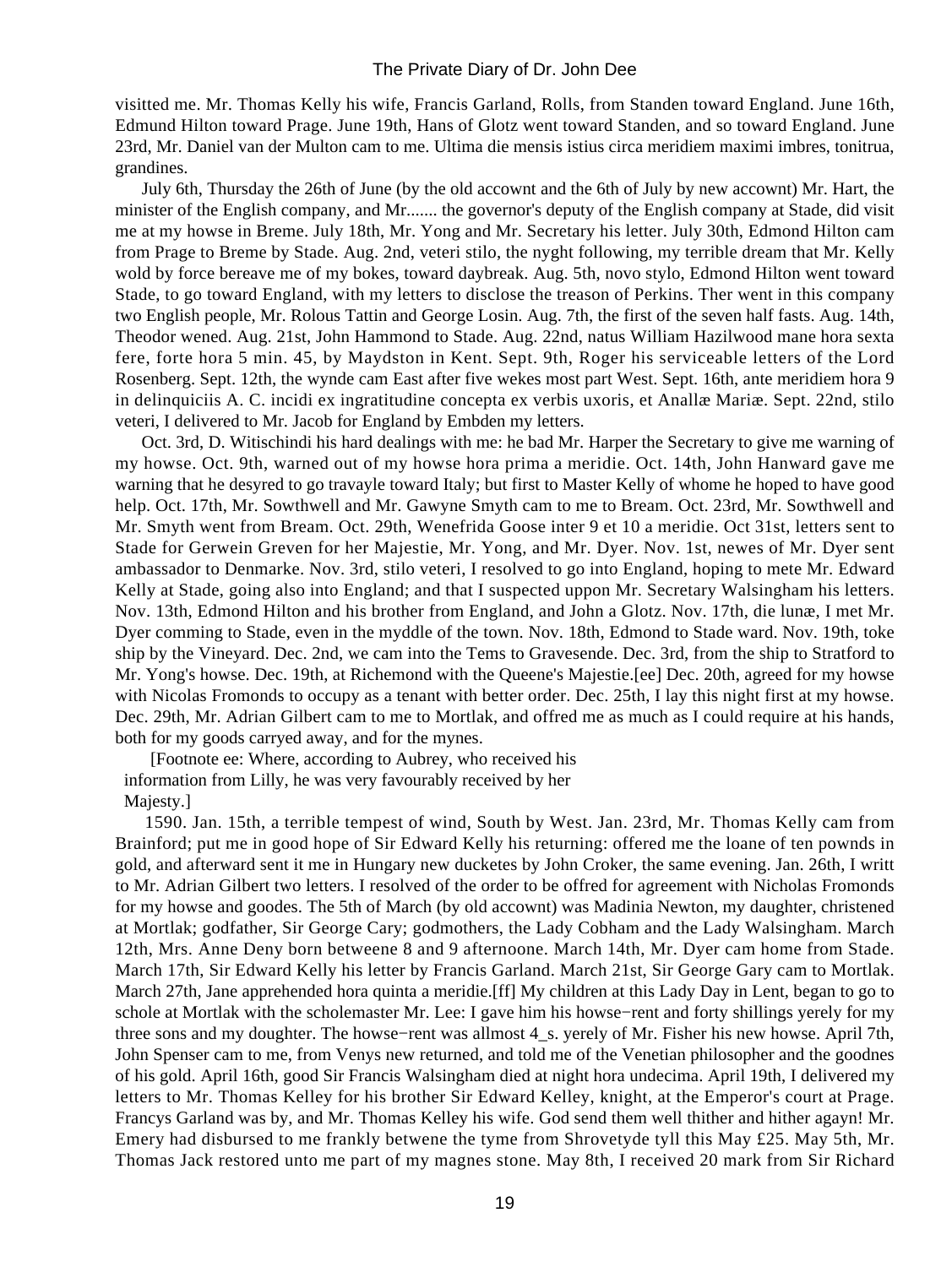Lagney, of Longlernay. May 16th, I gave Mr. Lee the scholemaster 5\_s. in part of wages. May 18th, the two gentlemen, the unckle Mr. Richard Candish, and his nephew the most famous Mr. Thomas Candish,[gg] who had sayled rownd abowt the world, did viset me at Mortlake. May 20th, after dynner, I with my brother, Mr. Justice Yong, went to the Archebishop of Canterbury to Lambeth, abowt the personagis who used me well. May 21st, I showed my indignation against Bacchus feast at Braynferd intended; gave the Bishop of London warning, who toke it in very good part. Katharyne, my dowghter, was put to Mistres Brayce at Braynferd, hir mother and Arthur went with her after dynner. May 23rd, I lent to goodman Dalton, the carpenter, xx\_s. for a month. May 29th, 30th, bona nova de industria Domini Richardi Candishii, cum Regina et Archiepiscopo et Domino Georgio Carey, de propositione Etonensis Collegii obtinendi legem. He sent me a hogshed of claret wyne as a gyft. The Lady Cobham sent my wyfe suger and pepper, &c. June 2nd, I writ to Syr Edward Kelly by Mr. William Fowler, merchant, dwelling by Ledenhall. June 3rd, I was very sik uppon two or thre sage leaves eten in the morning; better suddenly at night; when I cast them up, I was well. The pump taken out and the well skoured. June 5th, Thomas Hankinson and Antony my man cam from beyond the seas to Mortlak. June 5th, terrible yll newes of Edward Kelly against me. June 24th, £20 of Mr. Candish by Edward Hilton. June 28th, I payd Mr. Hudson for all his corn, and also for the wood tyll May, receyved synce I cam home.

 [Footnote ff: There are a great many brief notices in this diary relative to Jane Dee, most of which are expressed in astrological symbols; and as they are exceedingly difficult to decipher satisfactorily, and are certainly of very little, if any importance, I have thought it expedient to omit them. The entry of "Vnar unq gurz" is also of frequent occurrence, though what "gurz" can refer to I have not been able to discover.

[Transcriber's Note:

See diary entries for June 17th, 1587, and February 28th, 1588.]

 [Footnote gg: Dee has preserved several interesting notices of his intimacies with the principal navigators of his time.

A general reference to Hackluyt will be sufficient.]

 July 6th, Mr. Stockden was all payd for his wood 40\_s. I gave the scholemaster Mr. Lee 5\_s. in part of wagis: he browght me my hammer from Mr. Jak, so he hath a quarter's wagis 10 s. July 8th, I receyved Sir Edward Kelly his letters, dated at Prage the 24th of May stylo novo. No mention is made of his brother Mr. Thomas Kelly coming over. July 10th, the executor of the Lady Ducket requered the det. July 11th, I payd nurse Barwik 12\_s. for ii. monthis wagis for Madinia: so she is payd for five monthes.

 July 13th, I went to the Archbishop of Canterbury: talked with him boldly of my right to the personages, and to the treatise of Sir Edward Kelley his Alchimy. July 14th, Mr. Gawayn Smyth spake frendely for me to the Quene, and she disclosed her favor toward me. July 16th, my mynde was somewhat bent to deale with my alchimicall exercises. July 25th, I writ a letter of thanks to the Lord Threasorer by Edmond Hilton. I sent the Lord Chancellor his letters from Brunswyk, of Conrad Nettlebronner his ill behaviour. July 31st, I gave Mr. Richard Candish the copy of Paracelsus twelve lettres, written in French with my own hand; and he promised me, before my wife, never to disclose to any that he hath it; and that yf he dye before me he will restore it agayn to me; but if I dy befor him, that he shall deliver it to one of my sonnes, most fit among them to have it. Theoddor had a sore fall on his mowth at mid−day. Aug. 2nd, Mrs. Stoner's sonne born circa horam tertiam a meridie. Nurs her great affliction of mynde. Aug. 5th, Rowland fell into the Tems over hed and eares abowt noone or somewhat after. Aug. 8th, I gave Nurse Barwick six shillings, so she is payd for the half yere due on Weynsday next. Aug. 9th, I payd to Mr. Lee the scholemaster 5 s. Aug. 22nd, Ann my nurse had long byn tempted by a wycked spirit: but this day it was evident how she was possessed of him. God is, hath byn, and shall be her protector and deliverer! Amen. Aug. 25th, Anne Frank was sorowfol, well comforted and stayed in God's mercyes acknowledging. Aug. 26th, at night I anoynted (in the name of Jesus) Ann Frank her brest with the holy oyle. Aug. 30th, in the morning she required to be anoynted, and I did very devowtly prepare myself, and pray for vertue and powr and Christ his blessing of the oyle to the expulsion of the wycked; and then twyse anoynted, the wycked one did resest a while. Sept. 1st, I receyved letters from Sir Edward Kelley by Francis Garland. Sept. 8th, Nurse Anne Frank wold have drowned hirself in my well, but by divine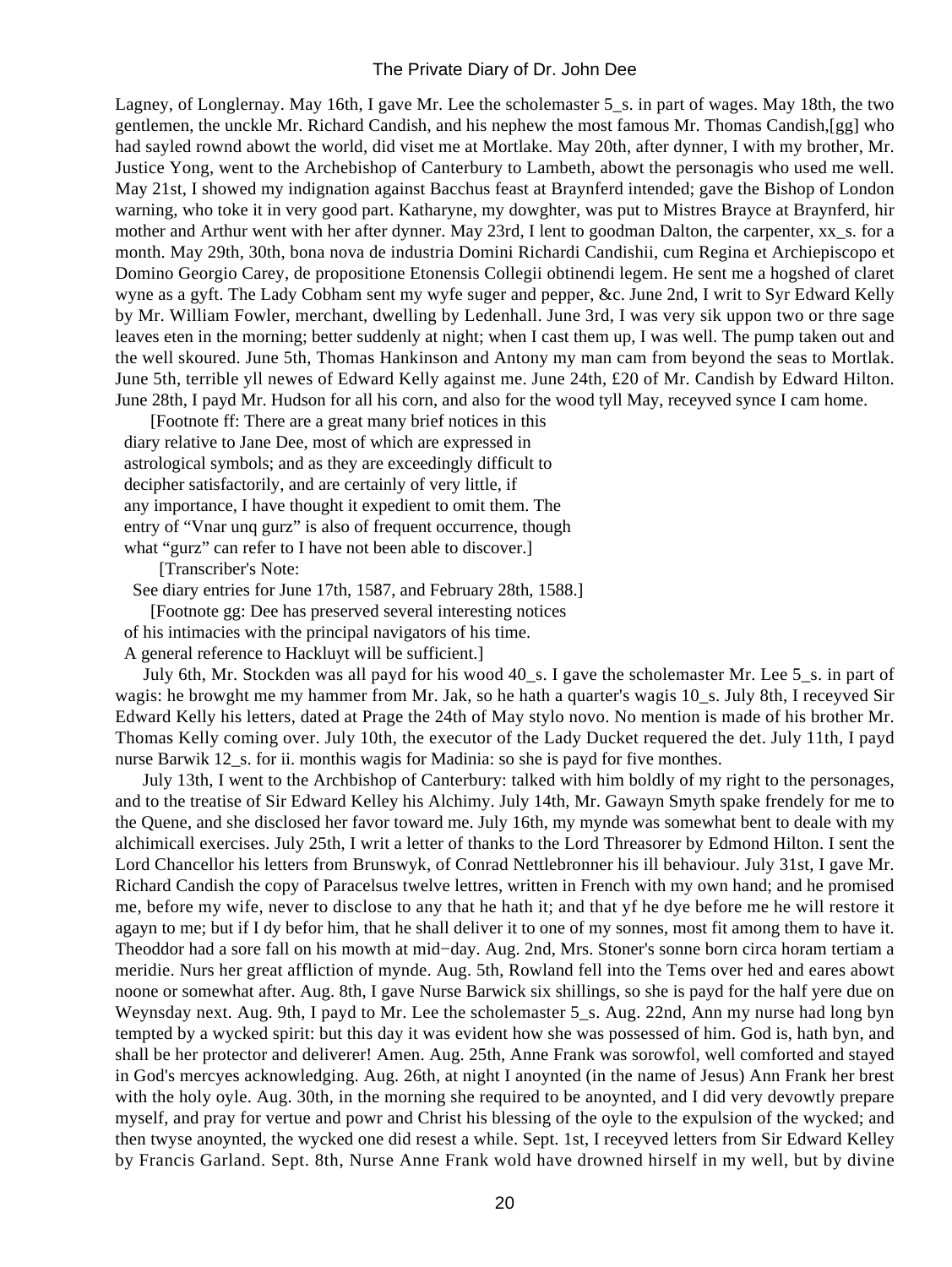Providence I cam to take her up befor she was overcome of the water. Sept. 23rd, Sonday, I gave Nurse Barwyk six shillings for a monthis wages to ende on Wensday comme a fortnight; Mrs. Stackden was by. Sept. 29th, Nurse Anne Frank most miserably did cut her owne throte, afternone abowt four of the clok, pretending to be in prayer before her keeper, and suddenly and very quickly rising from prayer, and going toward her chamber, as the mayden her keper thowght, but indede straight way down the stayrs into the hall of the other howse, behinde the doore, did that horrible act; and the mayden who wayted on her at the stayr−fote followed, her, and missed to fynde her in three or fowr places, tyll at length she hard her rattle in her owne blud.

 Oct. 11th, Mr. Cumber cam to me. Oct. 14th, payd Nurse Barwik six shillings for one month ending on the seventh, being Wensday. Oct. 15th, this afternoone and all the night following a great storme of wynde at North−West. One Prychard that had marryed Proctor Lewes his widdow, demaunded £24 of me uppon an obligation of £64: whereof by the very note on the bak of the same £48 is payd, so that £16 only remayne and not £24, as he unduely demanded: which £16 I challenged for the costes of his sonne John, three yeres and longer being with me in Mortlak, and having also his lerning free. Notwithstanding my wife afraid payd a pownd or two to Mr. Lewys of that £16, and yet Prichard will go to law. Nov. 12th, the Archbishop of Canterbury gave me £5 in ryalls and angels circa horam decimam matutina. Nov. 20th, Her Majestie cam to Richemond. Nov. 27th, the Quene's Majestie, being at Richemont, graciously sent for me. I cam to her at three quarters of the clok afternone, and she sayd she wold send me something to kepe Christmas with. Nov. 28th, Mr. Candish on Saterday gave my wife forty shillings, and on Tuesday after sent £10 in ryalls and angels, and before he sent me £20, £32 in all. My cousin Mr. Thomas Junes cam in the ende of the terme about St. Andrew's even. Dec. 1st, Her Majestie commaunded Mr. John Herbert, Master of Requests, to write to the Commissioners in my behalf. Dec. 2nd, order taken by the Commissioners for my howse and goods. Her Majesty told Mr. Candish that she wold send me an hundred angels to kepe my Christmas withall. Dec. 3rd, goodwife Tyndale payd for Antony his lodging for eleven wekes dew at his going away 5\_s. 6\_d., and before she had for seven wekes. Dec. 4th, the Quene's Majestie called for me at my dore circa 3½ a meridie as she passed by, and I met her at Estshene gate, where she graciously, putting down her mask, did say with mery chere, "I thank thee, Dee; there was never promisse made but it was broken or kept." I understode her Majesty to mean of the hundred angels she promised to have sent me this day, as she yester−night told Mr. Richard Candish. Dec. 6th, Mr. Thomas Griffith my cosen from Llanbeder cam to see me, and lay all night with me, and allso Mr. Thomas Jones, and in the Monday morning went by water to London, and so the same day homeward. A meridie circa  $3^a$  recepi a Regina Domina £50. Dec. 8th, at Chelsey disputing with Doctor Mather, bishop of Bristow; in danger of water hora 5½ I stayed at Chelsey. Dec. 14th, the Quene's Majestie called for me at my dore as she rod by to take ayre, and I met her at Estshene gate. Dec. 16th, Mr. Candish receyved from the Quene's Majestie warrant by word of mowth to assure me to do what I wold in philosophie and alchimie, and none shold chek, controll, or molest me; and she sayd that she wold ere long send me £50 more to make up the hundred pound. I gave Mr. Candish the Bishop of Scotland his conclusion with marchaunts. Mr. Candish went from Mortlak at four of clok at nyght toward London and so into Suffolk. Dec. 18th, Mr. Robert Maynard natus circa horam decimam antei meridiem Londini.

 1591. Jan. 21st, utterly put owt of hope for recovering the two parsonages[hh] by the Lord Archbishop and the Lord Threasorer. Feb. 13th, Bartilmew cam up. March 2th, borrowed £20 uppon plate and payd this day £19 in Mortlak. March 21st, remember that on Passion Sunday, being the 21st of March by our accownt, all things was payd for to Mr. Thomas Hudson for wood and corne, abowt £14, at his howse when he was syk of the strangury. Allso to godman Bedell was payd £4 for billet, baven, and lose fagot the same day. Payd likewise to gudwife Wesder eight shillings for one monthes nursing of Madinia, and 4 s. more beforehande. March 26th, Mr. Beale sent me home the first my own hand copy of the volume of Famous and Rich Discoveries[ii] which I had given anno 1583 to Andrew Strange.

 [Footnote hh: See the "Compendious Rehearsall," published by Hearne from a Manuscript in the Cottonian collection, now partially destroyed by fire, for a more extended account of this.]

 [Footnote ii: Now in the Cottonian collection. Ashmole has preserved a copy of it in MS. Ashm. 1790.]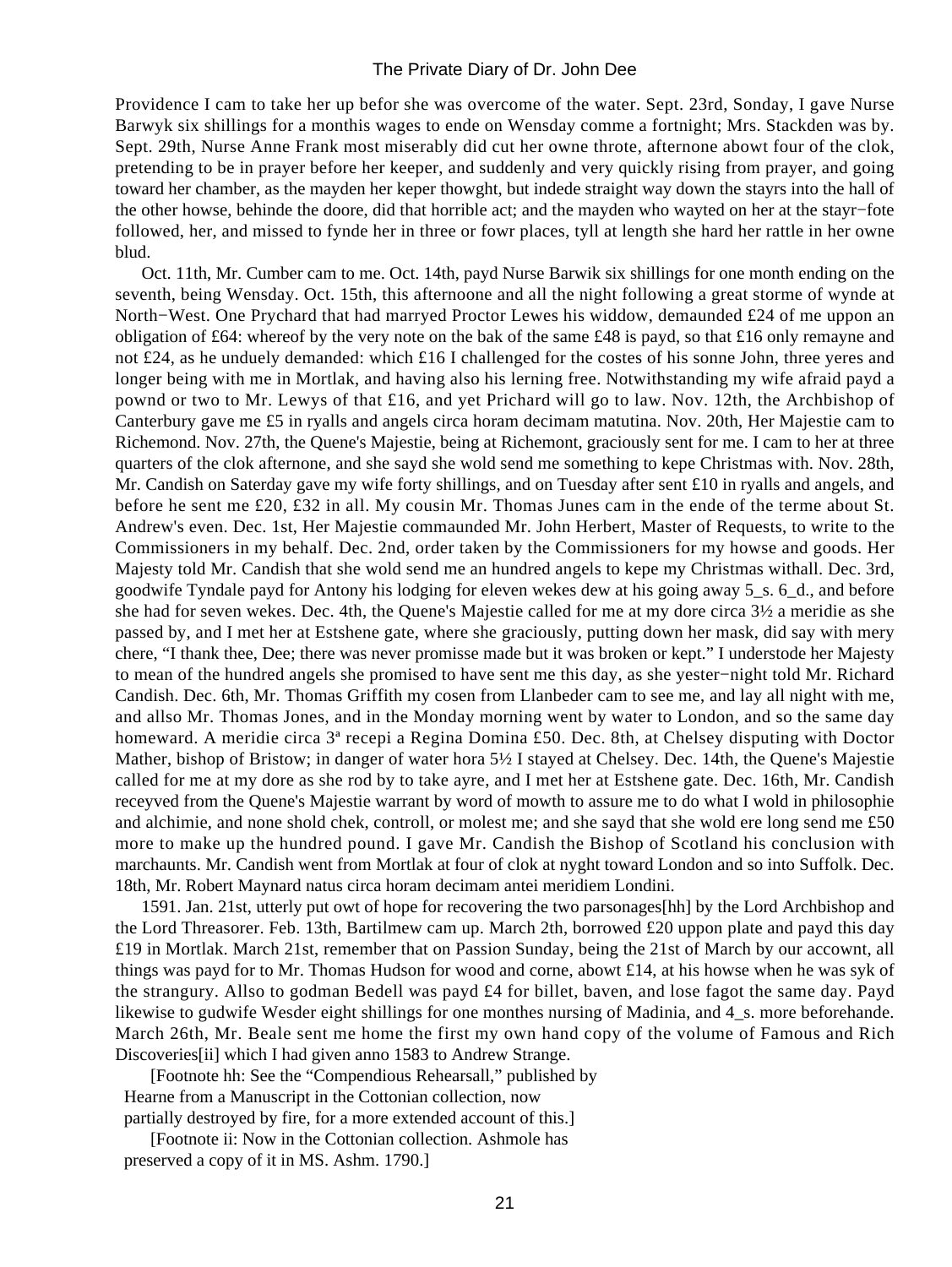May 12th, I payd goodwife Welder xij\_s. for vij. wekes ending then next from the Wensday before Ester−day last. May 25th, of the old Kalander, Sir Thomas Jones Knight (unaxed) offred me his castell of Emlyn in Wales to dwell in so long as he had any interest in it, whose lease dureth yet twelve yeres, freely, with commodityes adjoining unto it; and allso to have as much mow land for rent, as myght pleasure me sufficiently. The 27th day he confirmed the same his offer agayn before Mr. John Harbert, Master of the Requestes, in his hall in Mortlak; which his offers I did accept of, and he was glad thereof. May 31st, Bartilmew [Hickman] cam up and browght Jane his dowghter with him. Mr. R. Ed. his boke and letter. June 8th, William Aspland of Essex and Th. Collen. June 12th, lent Chronica Hollandiæ Magna to Mr. Beale on Saterday manuscript, which Mr. Webb lent me. June 14th, Jane Hikman to goodwife Tyndall's to lern. June 27th, Arthur wownded on his hed by his own wanton throwing of a brik−bat upright, and not well avoyding the fall of it agayn, at Mr. Harberts abowt sonn−setting. The half−brik weighed 2½ lb. June 30, Madinia was taken home from goodwife Welder.

 July 28th, Mr. Dyer sent me xx. angels by Mr. Thomas Webbes. July 30th, reconciliation betweene Mr. Dyer and me solemnized the afternone on Friday, and on Saterday (the 31st) all day tyll my going by boat at Mr. Webb's lodging at Rochester Howse. July 31st, by old Kalender, abowt an eleven of the clok Jane was at London very faynt syke, redy to swownd, and in a faynt swete. It was thowght that then she quickened. The last of Julie, Saterday by the old accownt, Barthelmew cam up; he went down on Tuesday, the 3rd day of August, from Mortlak. Aug. 2nd, Monday, Mr. William Diggs his philosophicall curtesy all day. Sept. 22nd, Madinia fell from the bed and hurt her forhed abowt one of the clok afternone. Oct. 15th, after midnight very wyndy northerly. Oct. 23rd, a storm of wynde S.W. afternone. Dec. 3rd, wyndie S.W. Dec. 14th, I had a very jentle answer at the Lord Thresorer's hand hora decima ante meridiem at the court of Whitehall. Dec. 20th, a jentle answer of the Lord Threasorer that the Quene wold have me have something at this promotion of bishops at hand.

 1592. Jan. 1st, my dowghter Francys borne on New Yeres day at the sun−rising exactly. Jan. 2nd, Barthilmew and his brother Ambrose cam this Sonday to Mortlak. Jan. 9th, Francys christened afternone. Francys went with her nurse to Barne Elms. Mr. Edward Maynard borne in the morning betwene 2 and 3 after mydnight. Arthur fell into a quotidian jentle ague at 9 of the clok in the morning as he was at the servyce in the hall. Jan. 24th, Mr. Thomas Oliver becam acquaynted with me at Mortlak. March 6th, the Quene granted my sute to Dr. Awbrey. March 9th, the pryvy seale at night. March 16th, the great seale. March 18th, Arthur and Katharine were let blud at London by Doctor Dodding's cownsayle. March 24th, £25 Mr. Tho. Mownson. March 25th, I payd £10 to Nicholas Fromonds paulo ante solis occasum, when he most abhominably revyled me. March 30th, on Thursday Mr. Saunders of Ewell sent home my great sea cumpas, but without a nedle; it cam in the night by water.

 April 5th, the Lady Russell robbed a little after mydnight of perles, diamands, &c. One John Smyth is suspected, a yong man of thirty yeres old, very ingenious in many handyworkes, melancholek. April 8th, Richard cam to my servyce, 40\_s. yerely and a livery. April 9th, 10th, agreed with my brother Nicholas Fromonds with Mr. Webbs, at 8 of the clok on Wensday night, and 8 on Tuesday night. April 14th, Winifrede Goose, wife of goodman Goose of Tuddington, dowghter of Harry Wyse, eviley tempted, cam to me with her sister. April 16th, +de thesauro+ n obx. April 27th, filius Mariæ Nevell hora 3½ a meridie et aliquantus tardus by Chichester. May 3rd, Wensday, at 10 of the clok Arthur was put to Westmynster Schole under Mr. Grant and Mr. Camden. May 11th, I borowed ten pound of Master Thomas Smith to be paid at Christmas next. May 12th, great wynde at north. May 15th, Marian cam again a meridie hora septima. May 16th, I rode to Harfelde to the Lord Anderson, Lord Justice of the Common Pleas, 12 myles off. May 25th, hora sexta a meridie mowght have byn a quarell betwene Mr. Web and Mr. Morgan with one eye for £4. left unpayd uppon a bill. June 16th, Sir John Perrot judged to be drawn, hanged, and quartered.

 July 23rd, at Grenwich abowt mydnight following this day began the first evydent shew of my grief of kidneys; whereuppon Doctor Giffard caused me to have a glyster, and so the next day I was easid of my grief. July 29th, Robert Theneth of Rushmer by Ypswych made acquaintance with me: he told me of Mr. Carter a man of 80 yeres old in Yorkshyre. Aug. 6th, I went to Nonsuch to the court, wyder the Countess of Warwik sent me word by Mr. Ferdinando of the Quene's gratious speches at St. Crosses, and the Lord Archbishop told me the like. Aug. 8th, after the midnight of Monday, being the 7th day, the second fytt of the stone in my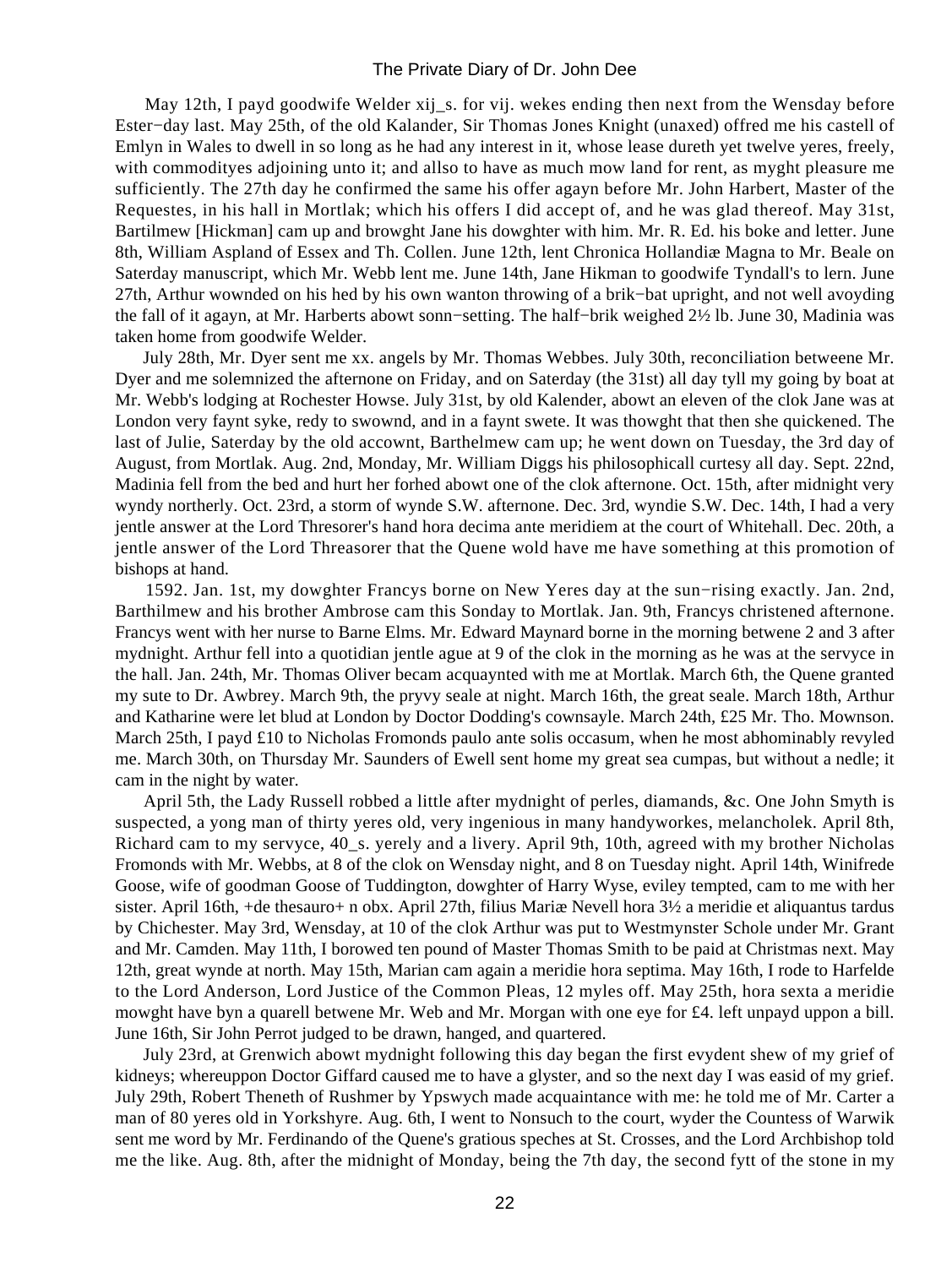kydnes did molest me for 6 or 7 howres. Aug. 9th, the Lord Threasorer invited me to dynner at Mr. Maynards at Mortlak, where Sir Robert Cecill and Sir Thomas Cisell and his lady wer allso. The Lord Threasorer allso sent me some venison to supper. He invited me to dynner allso the tenth day, where the Lord Cobham cam also to dynner, and after dynner he requested the Lord Threasorer to help me to St. Crosses, which he promised to do his best in. Aug. 11th, Mr. Kemp of Micheam, my old acquayntance, abowt an eleven of clok (allmost) before none, told me of the rare appearing. Aug. 17th, I went to Micheam to Mr. Kemp. Aug. 21st, I went to the Lord Cobham and the Lady Cobham to London. Aug. 23rd, Mr. Cholmely and his mayde ante meridiem hor. 11½. The humor so suddenly falling into the calf of my left leg as if a stone had hit me. Aug. 26th, Mr. Heriot 40 s.[kk] Auditor Hill, £4. Remember all thing is payd to our nurse at Barnes for the girle Francys Dee from hir birth untyll the ende of her eight month, lacking 12\_s., and on Sunday, the 27th of this August, we so concluded, when we gave the nurse ten shillings. The eight month ended (from Newyere's day morning last) the 12th of this month. Sept. 4th, 5th, 6th, very tempestuous, windy at West, Sowtherly. Sept. 5th, the Tems very shallow at London. Sept. 6th, goodman Warryn of Marketharborogh. Robert Web cam from Mr. Ponsoys to write, and is to com agayn within thre wekes. Sept. 7th, Robert Charles of Northamptonchyre and goodman Warren of Marketharborow in my howse at Mortlak promised me to help Barthilmew Hikman with £12 to pay on Michelmas Day next to discharge the bond for his brother−in−law. This they promised uppon condition I wold be bownd to them to see them repayd agayn. I sent a letter to Sir Robert Thaneth to Rushmer by Ypswych by the wagonman who is at ynn at the George in Lombard Streete. He sayd that Robert Thaneth was at home and well. Sept. 19th, I had on the Sunday abowt 7 of the clok afternone the cramp most extremely in the very centre of the calves of both my legs, and in the place where I had the suddeyn grief on Bartilmew−even last I had payn so intollerable as yf the vaynes or artheries wold have broken by extreme stretching, or how els I cannot tell. The payn lasted abowt half a quarter of an howr. I toke my purgation of six grayns. I began in the morning to drink the drink for the stone in the kydney. Sept. 28th, Mr. Laiesley promised me ten shepe and four quarters of wheat. Sept. 30th, Elizabeth Denby went from me to Mistres Herberts' to servyce.

 [Footnote kk: This entry is not very clear. It either refers perhaps to Harriot, the celebrated mathematician, or to the

London goldsmith whom the Abbotsford novelist has immortalized.]

 Oct. 13th, I exhibited to the Archbishop of Canterbury two bokes of blasphemie against Christ and the Holy Ghoste, desyring him to cause them to be confuted: one was Christian Franken, printed anno 1585 in Poland; the other was of one Sombius against one Carolius, printed at Ingolstad anno 1582 in octavo. Oct. 14th, 15th, a mighty wynde at sowth−west. Oct. 30th, 31st, one of these two dayes I hurt my left shyn against the sharp small end of a wooden rammar abowt four of the clok afternone. Nov. 1st, Mr. Ashly, his wife, and their familie, did com to my howse and remayned ther. They had my mother's chamber, the mayde's chamber, and all the other howse. Nov. 9th, Her Majestie's grant of my supplication for commissioners to comme to me. The Lady Warwik obteyned it. Nov. 22nd, the commissioners from Her Majestie, Mr. Secretary Wolly and Sir Thomas George, cam to Mortlak to my howse. Nov. 28th, to Richard Walkdyne of his wagis 20\_s. Dec. 1st, a little after none the very vertuous Cowntess of Warwik sent me word very speedily by hir gentleman Mr. Jones from the cowrt at Hampton Cowrt that this day Her Majestie had granted to send me spedily an hundred marks, and that Sir Thomas George had very honorably dealt for me in the cause. Dec. 2nd, Sir Thomas George browght me a hundred marks from her Majestie. Dec. 24th to 31st, at Mr. Lurensey of Tooting all these days, and Newyere's Day allso, and so cam home by coach (as we went) by Tuesday none, I, my wyfe, Arthur, Kate, &c. Dec. 31st, at Tooting at Mr. R. Luresey his howse; abowt thre of the clok after dynner dyd the Bishop of Laigham serve process uppon me for the nangle, but most unduely.

 1593. January, the Lord Threasorer lay dangerously syk in the begynning of this month. Jan. 2nd, I cam home from Tooting. Jan. 7th, I receyved letters from the Lord Lasky from his capitaynate in Livonia, and I wrote answer agayn. Jan. 10th, this day death seased on him. This day at none dyed Edward Maynard just on yere old. Jan. 11th, buried this day at ten of the clok. Jan. 15th, Mr. Ashley, the clerk of the cownsayle, his wife and whole family removed from my howse in Mortlak to theyr howse in London in Holborn, with all his whole family. He and she had used me, my wife and childern, wurshipfully and bowntifully for our frendeship shewed unto them for the lone of our howse and lodgings from Allhallow−tyde last. Master Maynard allso his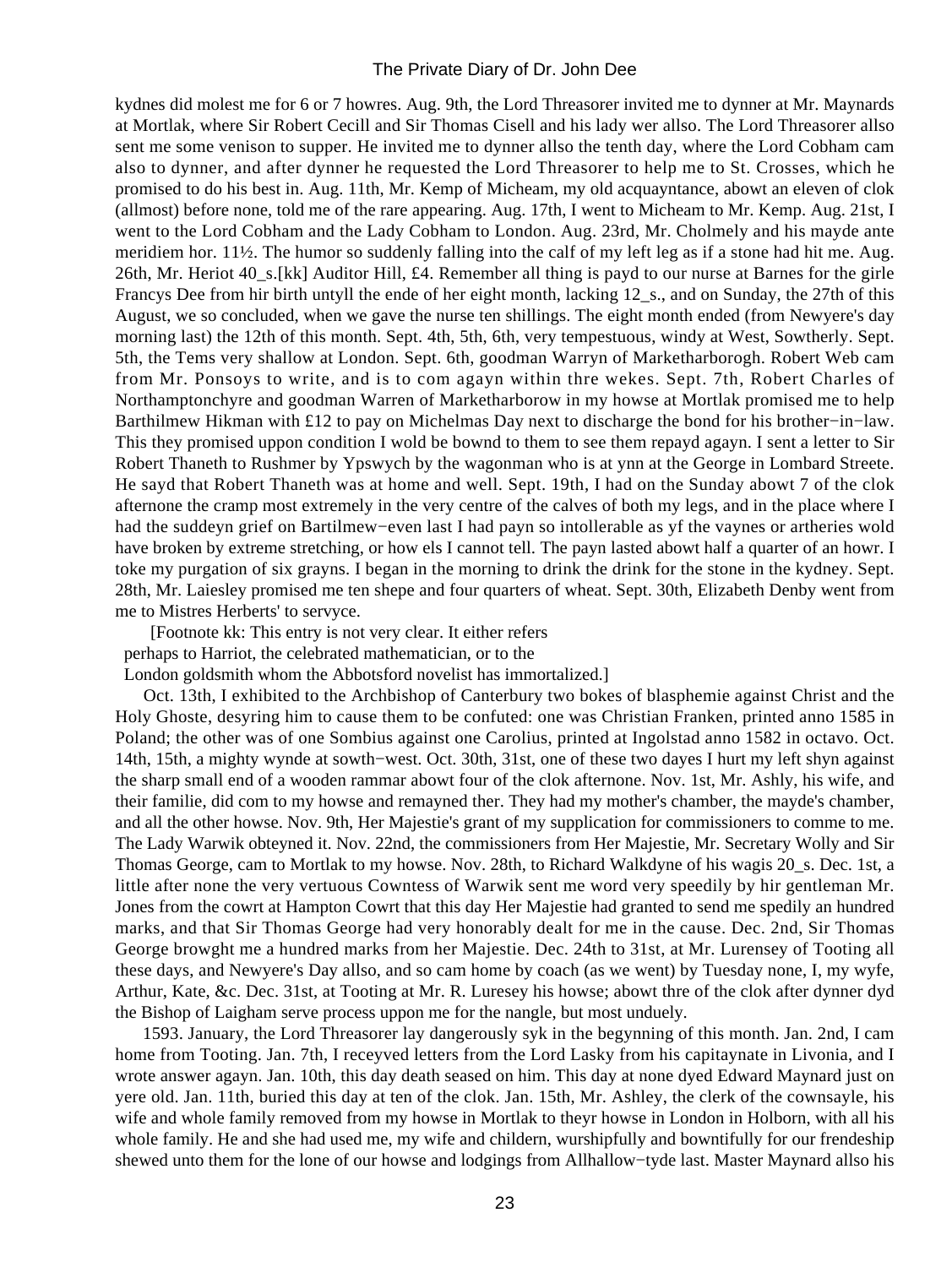howsehold removed the 15th and 16th day to London, and my stable free delivered. Jan. 20th, I sent my letters for the Lord Lasky to be carryed in a shyp of Dansk called the John of Dansk. Jan. 21st, Sonday, about none Wenefryde Goose her sone born and died, and she did [there]uppon for old melancholik pangs destroy herself. Memorandum, my nurse at Barnes had xvj s. more besides the last 40 s. in the begynning of this month. Feb. 14th, Francys Dee, she cam from the nurse at Barnes; the woman very unquiet and unthankfull. Feb. 15th, Her Majestie gratiously accepted of my few lynes of thankfulnes delivered unto her by the Cowntess of Warwik hora secunda a meridie at Hampton Court, two or three dayes before the remove to Somerset Howse. Feb. 21st, I borrowed £10 of Mr. Thomas Digges[ll] for one hole yere. Feb. 22nd, a sharp anger betwene me and the Bishop of Leightyn in the towr, for that he wold not shew his farder interest to Nangle: he sayd that after I had seen his brode seal of commendation, that I had institution and induction to the Nangle. Then I sayd his lordship did fable. He there uppon that so moved that he called me spitefully "coniver." I told him that he did lye in so saying, and that I wold try on the fleysh of him, or by a bastaned gown of him, if he wer not prisoner in the Towr. Inter 12ª et 2ª a meridie my sharp anger with the Bishop of Leightyn in the lieftenante's dyning parlor before the Lieutenant Sir Michael Blunt. Mr. Liewtenat Nant and Mr. Blunt are wittnesses. March 12th and 13th, these two nights I dremed much of Mr. Kelly, as if he wer in my howse familiar with his wife and brother. March 17th, Francis Garland cam home and browght me a letter from Mr. Thomas Kelly. I made acquayntance with Syr Thomas Chaloner, Knight, who married sergeant Fletewood's dowghter; Mr. Thomas Webbes was the meanes. At six after none receyved from Mr. Francis Nicholls £15, part of one hundred pounds, the rest whereof £85 is to be receyved from Mr. Nicolls within a fortnight after the Annunciation of Our Lady next; and after that in the beginning of June  $\pounds$ 100, and in Julie the third hundred powndes: and I am to teach him the conclusion of fixing and teyning the moon, &c.

 [Footnote ll: This notice is particularly interesting, showing the intimate connexion which existed between the first English mathematician of the day and the philosopher of Mortlake.]

 April 3rd, Bartilmew Hikman and Robert Charles cam up. Letice cam with Barthilmew, and went away agayn. April 8th, Letice cam agayn from Barnet to my servyse. I receyved £50 of Mr. Nichols. April 9th, I gave Barthilmew Hikman £12 in new angels to give and pay to Robert Charles, which he had payd for him at Michelmas last. I gave him allso a double pistolet for his courtesy. Little Adolph Webbes cam to me. April 10th, Barthilmew and Robert Charles went homward. May 7th, Thomas Richardson of Bissham cam to Mortlak to me. May 9th, he and Mr. Laward of the Chandry cam. Our court day at Wymbledon. May 11th, mane hora octava William Emery of Danbery in Essex became my retayner at Mortlak, commended by Mr. Thanet of Rushmer by Ypswich, borne 1568, Julii 4. I gave Robert Web 10\_s. Richard 10\_s. and Elizabeth 3\_s. in the begynning of this month. May 21st, be it remembered that on this xxj. day of May I bargayned with and bowght of Mr. Mark Perpoint, of Mortlak, that next mansion howse with the plat, and all the appertenances abowt it for £32, as the sayd Mr. Perpoint of late had at the last court−day bowght it, and had surrender of it unto him made of Thomas Knaresborowgh for £25 to mydsommer next. Abowt two of the clok after none, before Jane my wife in the strete, I gave him a saffron noble in ernest for a drink peny. Mr. Hawkins, of London, at that instant cam to have bowght it. May 27th, Mr. Francys Blunt, brother to the late Lord Mountjoy, unkle to the Lord Mowntjoy living, and to Sir Charles of the court, cam to be acquaynted to me, he having byn a travayle at Constantinople. June 4th, Barthilmew Hikman cam to Mortlak in the morning. June 22nd, I had my copy of Mr. Roger Dale our stuard, and had £5 the fine released of the Lord his bowntifullnes. I told the stuard that I had bowght the howse of Mr. Mark Perpoynt, and he desyred to see the note of his copy, and so I did. I told Mr. Perpoint that I had byn at London to prepare his mony, and I told him that I had seen the court−roll for his copy. I went to London to fetch the £32 for Mr. Perpoint, and so I sent him word. This evening I browght the mony, but he was gon to bed. This morning I tendered the mony, and told it at goodman Welder's before Mr. Stokden, and goodman Welder, but Mr. Perpoint refused to perform the bargayn. Deus bene vertat!

 July 13th, I gave to Robert 5\_s. upon his wagis this day. July 14th, I gave 4\_s. to Letise, part of her noble for her quarter wagis, ending the 9th day of this month. July 18th, I bowght goodman Welder his hovel, which is in the yard of the howse next me, which I bowght of Mr. Mark Perpoint. I gave him a new angel and five new shillings, and he is to have more 5\_s., that is 20\_s. in all; and if I cannot compact to enter the howse, then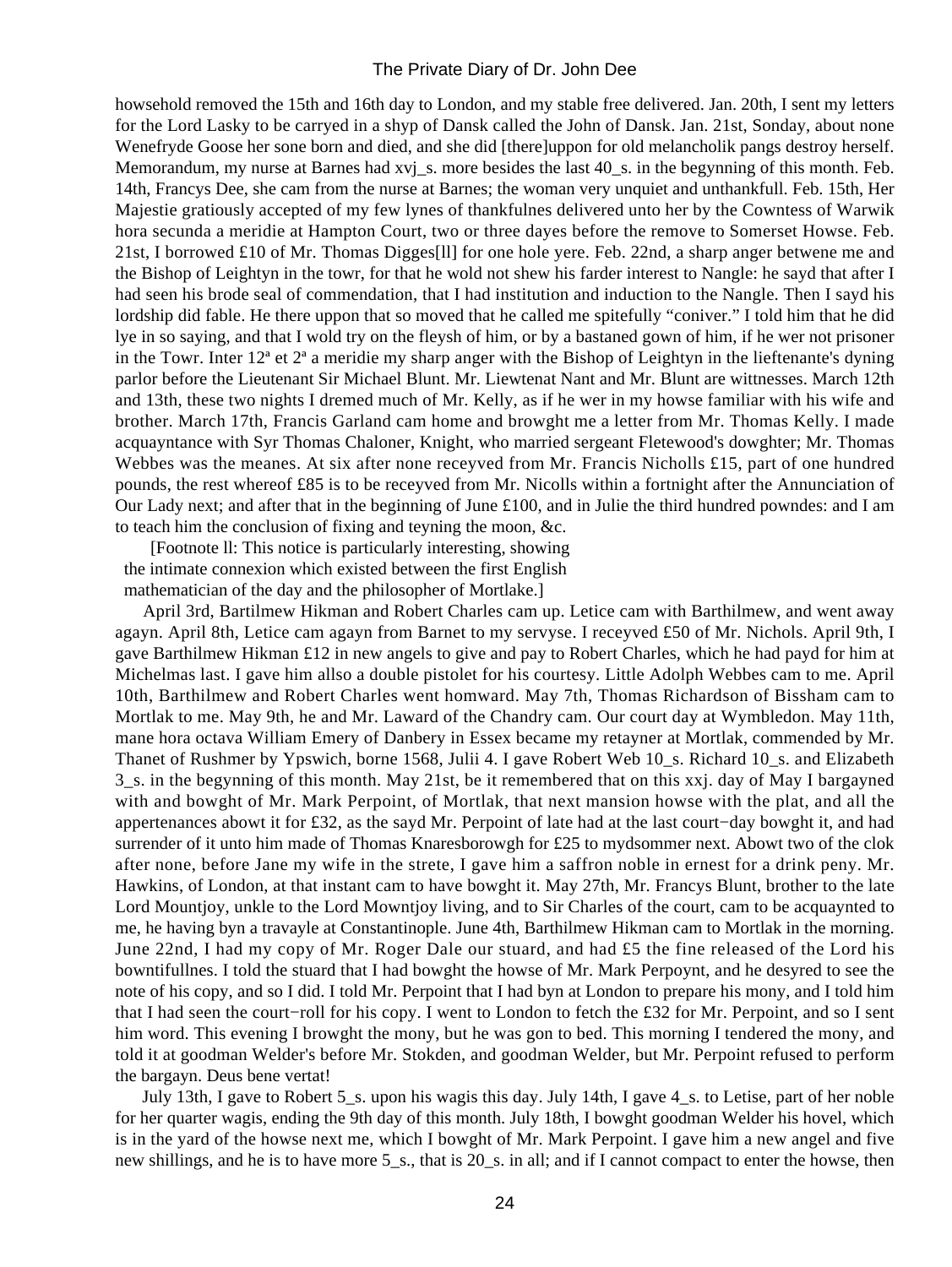hee is to tak his hovel, and to restore it to me. July 21st, I give to Richard 5\_s. uppon his wagis this day. July 22nd, I payd Mr. Childe £7. 13\_s. 4\_d. for all his wood, xx. lode and vj. July 24th, the offer for the bargayn agayn of Mr. Perpoynt's behalf: this is Mr. Stokden's doing. July 27th, remember that this Friday I payd Mr. Tomson £4 for his master Mr. Herbert, which I borrowed 12th of December 1592: and Mr. Herbert sent it agayn to my furder use by Mistres Lee. Aug. 7th, Mystres Twyne and Mystres Banister cam to viset me. Mr. Bele and Mrs. Bele, Mistres Plan, Mrs. Parpoint, &c. dyned with me. I gave Robert Web 5\_s.; he sent it to Mr. Homes. Aug. 9th, I dyned with the Lord Keper at Kew. Aug. 17th, I and my wife and Katharin our dowghter dyned with the Lord Keper at Kew. Aug. 28th, I was all day with the Lord Keper. Mr. Web and the philosopher cam. Aug. 29th, Mr. Web and the philosopher cam again. Aug. 30th, Mistres Redhed, mother to Mr. John Ponsoys by her first husbond, Mr. Gubbens, bokebynder, and his wife, and the same day Mr. Redhed himself, one of her Majestie's jentlemen hushers, cam to me. Sept. 11th, Jana, post triduunam ægrotationem abortiebatur, mane hora decima. Sept. 13th, the howse surrendered for me by Mr. Mark Perpoint, Mr. William Walker of Wimbledon, Miles Holland, Mr. John Stockden, the thre customarie tenants, with promys to bring in his wife at the next court day to surrender. Sept. 18th, Elizabeth Kyrton had 2 s. 6 d. Sept. 20th, Barthilmew Hikman cam to Mortlak, and Robert Charles. I gave Robert Web 5\_s. by Arthur. Sept. 26th, Mr. Herbert went toward the court, and so toward Waty. Sept. 28th, tempestuous, windy, clowdy, hayl and rayn, after three of the clok after none. Remember that the last day of this month Elizabeth Kyrton, who had served me twelve yeres, five yeres uppon prentiship and seven for wagis, five yeres therof for four nobles a yere, and the two last for five nobles the yere, was payd her full payment now remayning due: whereuppon she receyved £4. 4\_s. for her due of wagis remayning; and I gave her moreover an half angel new in gold, and my wife another; Arthur half−a−crown for him and his brother; Katharyn half−a−crown for her and her sister. And so she wente from my servyce uppon no due cause known to me.

 Oct. 4th, Sir Edward Keley set at liberty by the Emperor. Oct. 12th, Mr. Cornelio Camaiere cam from the Lord Lasky from Livonia. Oct. 15th, Margerie Thornton cam to my servyce. Oct. 18th, before Mr. Perpoint, Miles Holland, Robert Wellder, William Beck surrendred my cottage agayn unto me, and I payd him £5, the full £12 as it cost him. To Letice two shillings. Oct. 20th, Mr. Cornelio went toward the flete of Stade to returne. Oct. 24th, Ostende besieged by report. Not true. Oct. 25th, Mr. Gray, the Lady Cumberland's preacher, his wrangling and denying and despising alchimicall philosophers. Nov. 5th. Mr. Francys Nicolls, Mr. Prise, Mr. Nores. Nov. 18th, Jane most desperately angry in respect of her maydes. Nov. 20th, Margery went and Dorothe Legg cam for 30\_s. yerely. Margery Thornton was dismissed from my servyce to Mrs. Child, and Dorothe Leg cam by Mrs Mary Revel's sending the same day and howr, hora tertia after none. Nov. 26th, John, sometymes Mr. Colman's servant, cam to me from the Lady Cowntess of Cumberland. Dec. 3rd, the Lord Willowghby his bowntifull promys to me. The Cowntess of Kent, his syster, and the Cowntess of Cumberland visited me in the afternone. The Lord Willowghby dyned with me. Dec. 4th, £20 Lord Willughby. Dec. 5th, the newes of Sir Edward Kelly his libertie. Dec. 11th, I gave Robert 20\_s. at his going to London with my wife. Dec. 22nd, I gave Robert two shillings. Dec. 24th, Mr. Webbes committed to the Marshalsea. Dec. 25th, this night Mr. Webbes got out, and taken this day (the 26th).

 1594. Jan. 3rd, the Lord Keper sent my wife 20 angels in a new red velvet purse, cira occasum solis paulo ante. Jan. 4th, D. Michael Peiserus, Doctor Medicus Marchionis Brandeburgensis, me humanissime invisit. Jan. 5th, a very tempestuous wyndy night. Jan. 9th, Robert Thickpeny from Sir Richard Martyn, and Miles Holland, baylif for the Lord of the Manor, sealed up Mr. Webb's chest, and case of boxes. Jan. 19th, the cobler with the mad woman. Jan. 25th, I sent my letters to Mr. Lording for Mr. Pontoys to Dantsiz. Jan. 26th, I cam to Mr. Web to the Marshalsea. Jan. 27th, Thomas Richardson cam while I was at London, and so I fownd him at home; and agayn he promised me his working of forty dayes. Jan. 28th, Mr. Vander Laen promised on 26 day to begyn his work of fixing *lunam*. Madinia somwhat sickly. Robert Wood, visitted with spirituall creatures, had comfort by conference. Jan. 31st, Mr. Vander Laen began his work of *luna*, five myle sowth from Glocester. Mr. Morgan Treherne told me of Mr. Lawrence of eighty yeres old. Mr. Thomas Sharp, chief stuard to the Lady Russell at Bisham, is master and good frende to Thomas Richardson, as he himselfe told me. Theodore Dee from the myddle of this month had his left ey blud−shotten from the side next his temple, very sore bludshotten, above thre wekes contynuing. Feb. 1st, Mr. John Ask sent me two little dubble gilt bowles waying thirteen ownces and a half. Feb. 7th, Sir Thomas Wilks offer philosophicall cam to my hands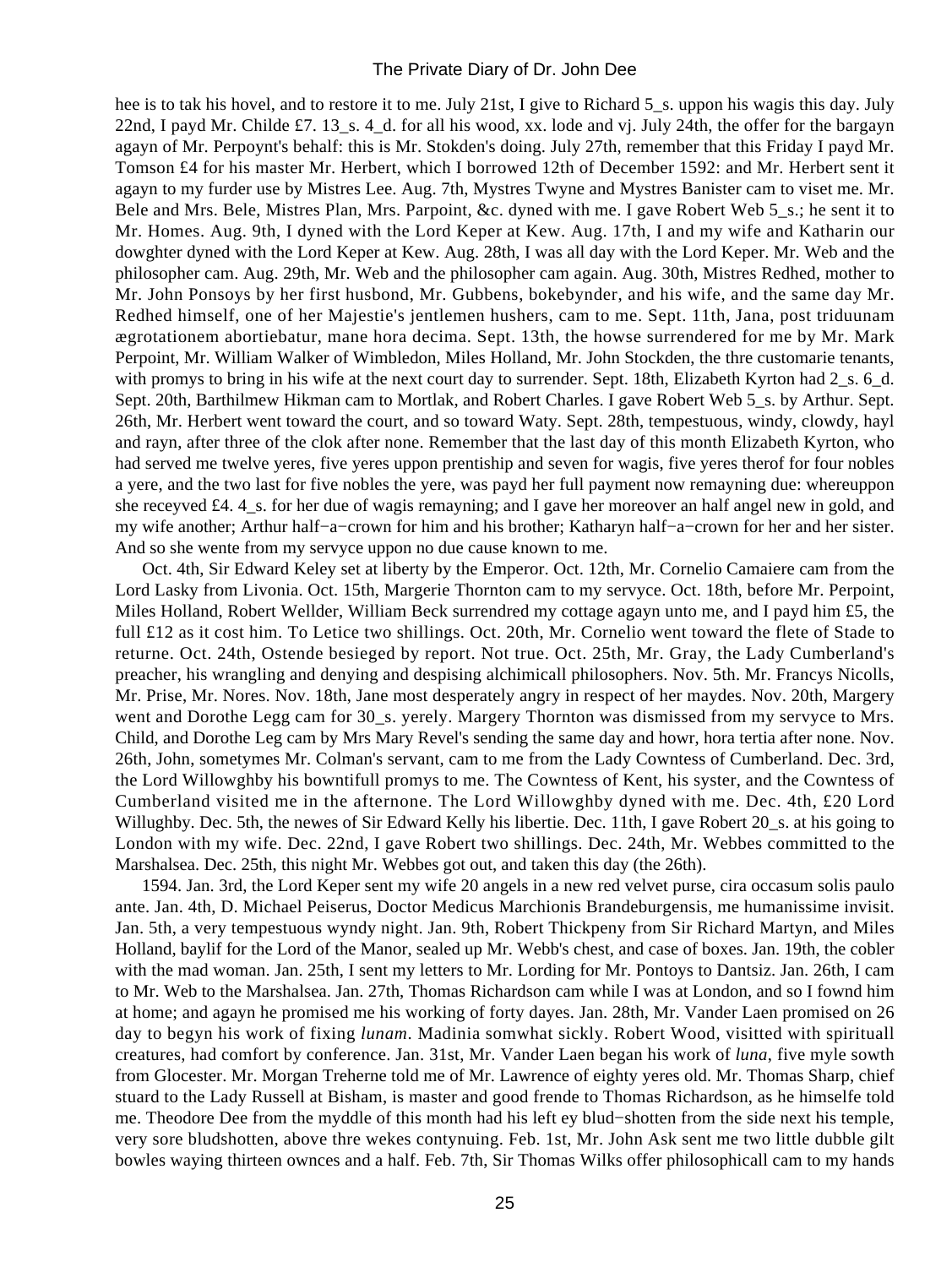by Mr. Morice Kiffyn. This day the Archbishop of Canterbury inclined sometyme to the request of dispensation. Feb. 20th, 21st, Theodor fell sick in the Shrovtyde weke, and so into a tertian ague. March 10th, uppon a flight of feare bycause of Mr. Webbes his sending for me to come to him to the Marshalsea, now when he looked to be condemned on the Monday or Tuesday next. March 16th, Barthilmew Hikman cam up. March 18th, Mr. Heriot cam to me. March 20th, I did before Barthilmew Hikman pay Letice her full yere's wagis ending the 7th day of Aprill next; her wagis being four nobles, an apron, a payr of hose and shoes. March 23rd, I gave Barthilmew Hikman the nag which the Lord Keper had given me. Barthilmew Hikman and William his brother went homward. Magus disclosed by frendeship of Mr. Richard Alred. N fhqqra cnat bs natre orgjrar Z. Avxbyf naq zr. March 28th, Mr. Francis Garland browght me Sir Edward Kelley and his brother's letters. March 31st, a great fit of the stone in my left kydney: all day I could do but three or four drops of water, but I drunk a draught of white wyne and salet oyle, and after that, crabs' eys in powder with the bone in the carp's head, and abowt four of the clok I did eat tosted cake buttered, and with suger and nutmeg on it, and drunk two great draughts of ale with it; and I voyded within an howr much water, and a stone as big as an Alexander seed. God be thanked! Five shillings to Robert Webb, part of his wagis.

 April 1st, Capitayn Hendor made acquayntance with me, and shewed me a part of his pollicy against the Spanishe King his intended mischief agaynst her Majestie and this realme. April 4th, John Stokden cam to study with our children. Mr. Thomas Wye cam with a token from Mistres Ashley. Remove to Mr. Harding and Mr. Abbot at Oxford abowt my Arabik boke. April 5th, my right ey very sore and bludshotten. April 7th, Mr. Nicols cam agayn out of Northampton. Mr. Barret and Mistres Barret cam to visit me. May 3rd, betwene 6 and 7 after none the Quene sent for me to her in the privy garden at Grenwich, when I delivered in writing the hevenly admonition, and Her Majestie tok it thankfully. Onely the Lady Warwyk and Sir Robert Cecill his Lady wer in the garden with Her Majestie. May 18th, Her Majestie sent me agayn the copy of the letter of G. K. with thanks by the Lady Warwick. May 21st, Sir John Wolley moved my sute to Her Majesty. She graunted after a sort, but referred all to the Lord of Canterbury. May 25th, Dr. Awbrey moved my sute to Her Majesty, and answere as before. May 29th, with the Archbishop before the Quene cam to her house. June 3rd, I, my wife, and seven children, before the Quene at Thisellworth. My wife kissed her hand. I exhibited my request for the Archbishop to com to my cottage. June 6th, supped with the Lord Archbishop. Invited him to my cottage. June 11th, given to Robert Webb at London seven shillings in the begynning of this month. June 15th, £40 of Mr. Thomas Harward. I shuld have £60 more. A great fytt of the stone in my kydneys. June 20th, Mistres Magdalen Perpoynt was sole examined of our Stuard at the Temple. June 22nd, morgaged my late purchas to Mr. Richard White for £30, to be received within a few dayes. June 23rd, I discharged Robert Web of my service, and gave him 40 shillings for a full satisfaction of all things. Thomas Richardson cam and offered me his work and labor, and had, as he requested, my letter to Mr. Thomas Sharpe. June 24th, on Midsommer Day Antony Ryve Taylor cam to my service, for wagis by the yere three pounds and a livery. Barthilmew Hikman cam. June 26th, I discharged Jane Hikman to go with her father Barthilmew home into Northamptonshire, and gave her ten shillings, and promised her at Hallowtyd ten shillings more. Barthilmew Hikman and Goodman Ball with Jane Hikman went homward. June 29th, after I had hard the Archbishop his answers and discourses, and that after he had byn the last Sonday at Tybald's with the Quene and Lord Threasorer, I take myself confounded for all suing or hoping for anything that was. And so adiew to the court and courting tyll God direct me otherwise! The Archbishop gave me a payre of sufferings to drinke. God be my help as he is my refuge! Amen.

 July 1st, I gave Robert yet more a French crown for a farwell. July 2nd, given to Richard ten shillings uppon his wagis. July 6th, Michael becam distempered in his hed and bak. July 9th, in the morning began my hed to ake and be hevy more then of late, and had some wambling in my stomach. I had broken my fast with sugar sopps, &c. I gave Letice my servant 5\_s. part of her wagis: with part whereof she was to buy a smok and neckercher. July 13th, in ortu solis Michael Dee did give up the ghost after he sayd, "O Lord, have mercy uppon me!" July 19th, goodman Richardson began his work. Aug. 19th, Elizabeth Felde cam to my servyce: she is to have five nobles the yere and a smok. Aug. 26th, Mr. Gherardt, the chirurgion and herbalist, [cam to me]. Aug. 30th, Monsieur Walter Mallet toke his leave of me to go home to Tholose. He had the fix oyle of saltpetre. Sept. 18th, I sent letters to Sir Ed. K. and T. Kelly, between 10 and 2 after none taken from the dore.

Oct. 3rd, I payd Mrs. Stockden £4 I borrowed of her; I payd her 26\_s. 8\_d. for four loade of wood. I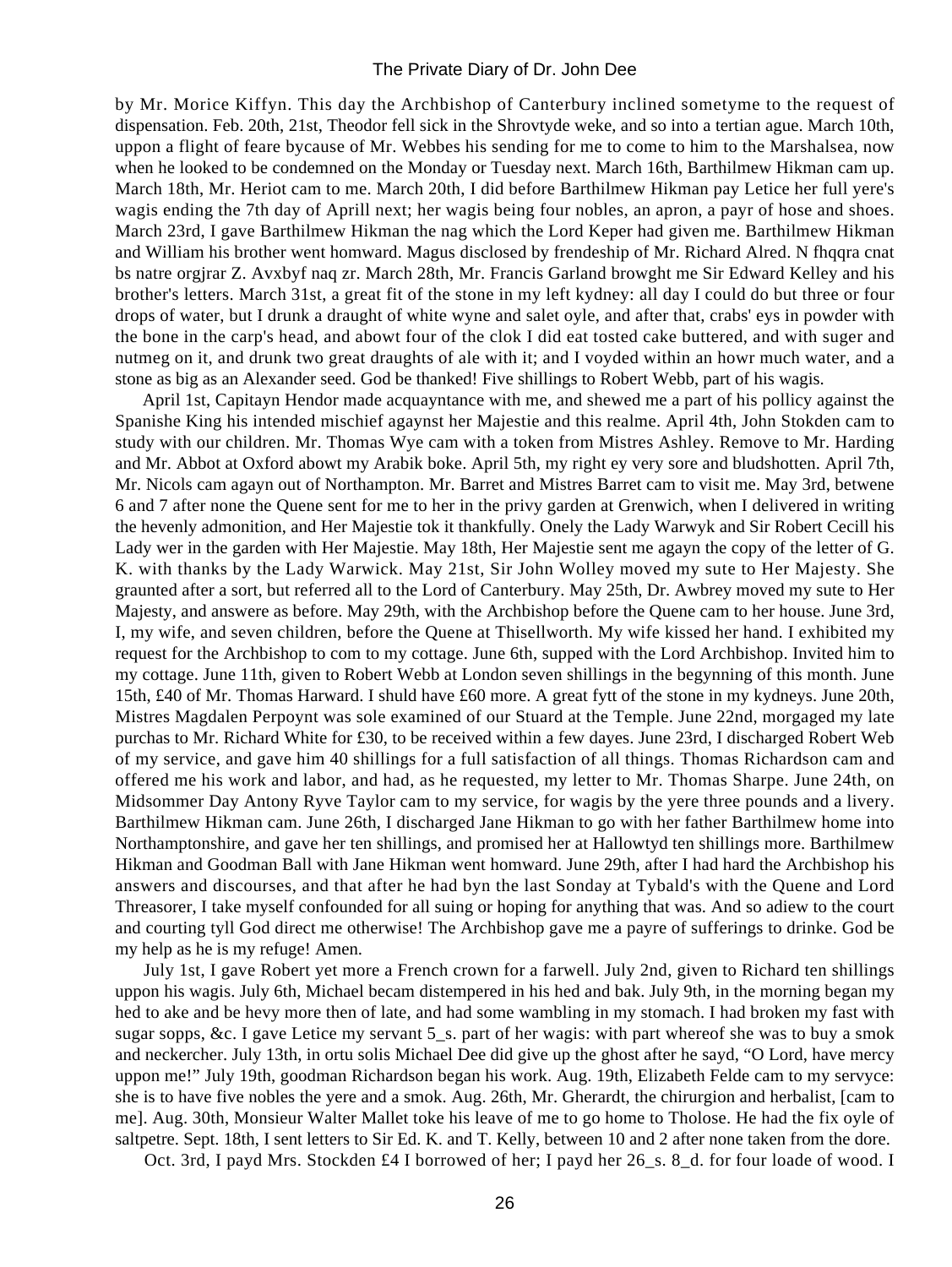remayn debter for a load of hay, and for 400 of billet in forks. Oct. 4th, payd Mr. Childe £3. 10\_s. for ten lode of lose faggot. Oct. 14th, Mr. Robert Thomas cam to my howse to dwell. Oct. 28th, hora 6½ a meridie, I writ and sent a letter to the Lady Skydmor, in my wife's name, to move her Majestie that eyther I might declare my case to the body of the cownsayle, or else under the great seale to have lycens to go freely anywhither. Oct. 31st, lightening without thunder in the afternone and in the night following.

 Nov. 24th, receyved a letter from Sir Edward Kelley by Rowley. Dec. 2nd, Francys Garland cam to England from Prage. Just five yeres past I cam to England from Breame as Francis Garland cam now: but the Stade flete stayed at Harwich. The 2nd of our cold December, Barthilmew was preferred by me to the Lord Willoughby his servyce at Barbican, in the presence of the Cowntess of Kent: and the Lord Willoughby did presently write his warrant to Mr. Jonson in Fletestreet, taylor, to deliver to Barthilmew his cloth and couishins, and so it was to Barthilmew delivered immediately. Dec. 7th, Jane my wife delivered her supplication to the Quene's Majestie, as she passed out of the privy garden at Somerset Howse to go to diner to the Savoy to Syr Thomas Henedge. The Lord Admirall toke it of the Quene. Her Majestie toke the bill agayn and kept [it] uppon her cushen; and on the 8th day, by the chief motion of the Lord Admirall, and somwhat of the Lord Buckhurst, the Quene's wish was to the Lord Archbishop presently that I shuld have Dr. Day his place in Powles. Dec. 22nd, payd seven shillings to Elizabeth Felde, part of her wagis. Given to Lettyce 5<sub>\_s</sub>., part of her wagis. Payd to Richard 8<sub>\_s</sub>., part of his wagis; and all other reckonings payd.

 1595. Jan. 8rd, the Wardenship of Manchester spoken of by the Lord Archbishop of Canterbury. Feb. 5th, my bill of Manchester offered to the Quene afore dynner by Sir John Wolly to signe, but she deferred it. Feb. 10th, at two after none I toke a cutpurse taking my purse out of my pocket in the Temple. Feb. 18th, Mr. Laward his sonne Thomas born at noone or a little after, ¼ vel ½. Consultatio et deliberatio prima cum Marmione Haselwood in fine istius mensis. March 18th, Mr. Francis Garland cam this morning to viset me, and had much talk with me of Sir E. K. March 20th, Mr. Marmion Haselwood, Mr. Dymmock, and Mr. Hipwell, cam to me to Mortlak. March 21st, Barthilmew Hikman cam to Mortlak. March 26th, Barthilmew homeward. March 29th, Mr. Laward and Mr. Alred cam to me.

 April 18th, my bill for Manchester Wardenship signed by the Quene, Mr. Herbert offring it her. May 4th, payd Richard 20\_s. part of his wagis, and more I gave him 10\_s. for full payment of all od reckenings of late. May 5th, Mr. Cave dyed. May 8th, the Master of the Rolls his curtesy, thowgh I had never spoken unto him. May 9th, my coosen John Awbry cam to me, to recreate himselfe for a while. May 21st, I discharged Letice of my servyce, and payd all duetyes untyll this day, her yere ending on the 8th of Aprill. I gave her for a month over 2\_s. 6\_d. and for to spend by the way I gave her 2\_s. 6\_d., Robert Charles and my wife being by in my study. May 25th, 26th, 27th, the Signet, the Privy Seale, and the Great Seale of the Wardenship; £3. 12\_s. borrowed of my brother Arnold. June 1st, my yong coosen, John Awbrey, was sent for to his father to London. Mr. Partrich, his brother, in London; Richard Ward, and other cam for him. June 9th, Barthilmew Hikman went homeward. June 11th, I wrote to the Erle of Derby, his secretary, abowt Manchester. June 18th, Anne Powell cam to my service; she is to have four nobles by the yere, a payr of hose and shoes. June 21st, the Erle of Derby his letter to Mr. Warren for the colledge. June 25th, Dr. Awbrey died at midnight. My cosen, Mr. George Broke, gave me £50 in gold, hora tertia a meridie. June 29th, Mr. John Blayney, of Over Kingesham in Radnorshyre, and Mr. Richard Baldwyn, of Duddlebury in Shropshyre, visited me at Mortlak. The great−grandfather of the sayd John, and my great−grandmother by the father side, were brother and sister.

 July 1st, the two brethren, Master Willemots, of Oxfordshire, cam to talk of my howse hyring. Master Baynton cam with Mistres Katharyn Hazelwood, wife to Mr. Fuller. July 7th, Mr. Morgan Jones, my cosen, cam to me at Mistres Walls twise. July 12th, Mr. Goodier, of Manchester, cam to me. Dies natalis. July 15th, I gave Mr. Morgan Traharn his bill to Mr. Harbert. July 25th, Mrs. Mary Nevell cam. July 28th, a letter from Mr. Oliver Carter, Fellow of Manchester College. I writt agayn to him the same day. July 29th, Mistres Mary Nevel went to London, and so into Kent. July 31st, the Cowntess of Warwik did this evening thank her Majestie in my name, and for me, for her gift of the Wardenship of Manchester. She toke it gratiously; and was sorry that it was so far from hens, but that some better thing neer hand shall be fownd for me; and, if opportunitie of tyme wold serve, her Majestie wold speak with me herself. I had a bill made by Mr. Wood, one of the clerks of the signet, for the first frutes given me by her Majestie. Aug. 2nd, at Mr. Cosener his table at Grenewich: I spak that wich greatly liked Mr. Sergeant Oliver Lloyd; wold have disputed agayn. Aug. 5th,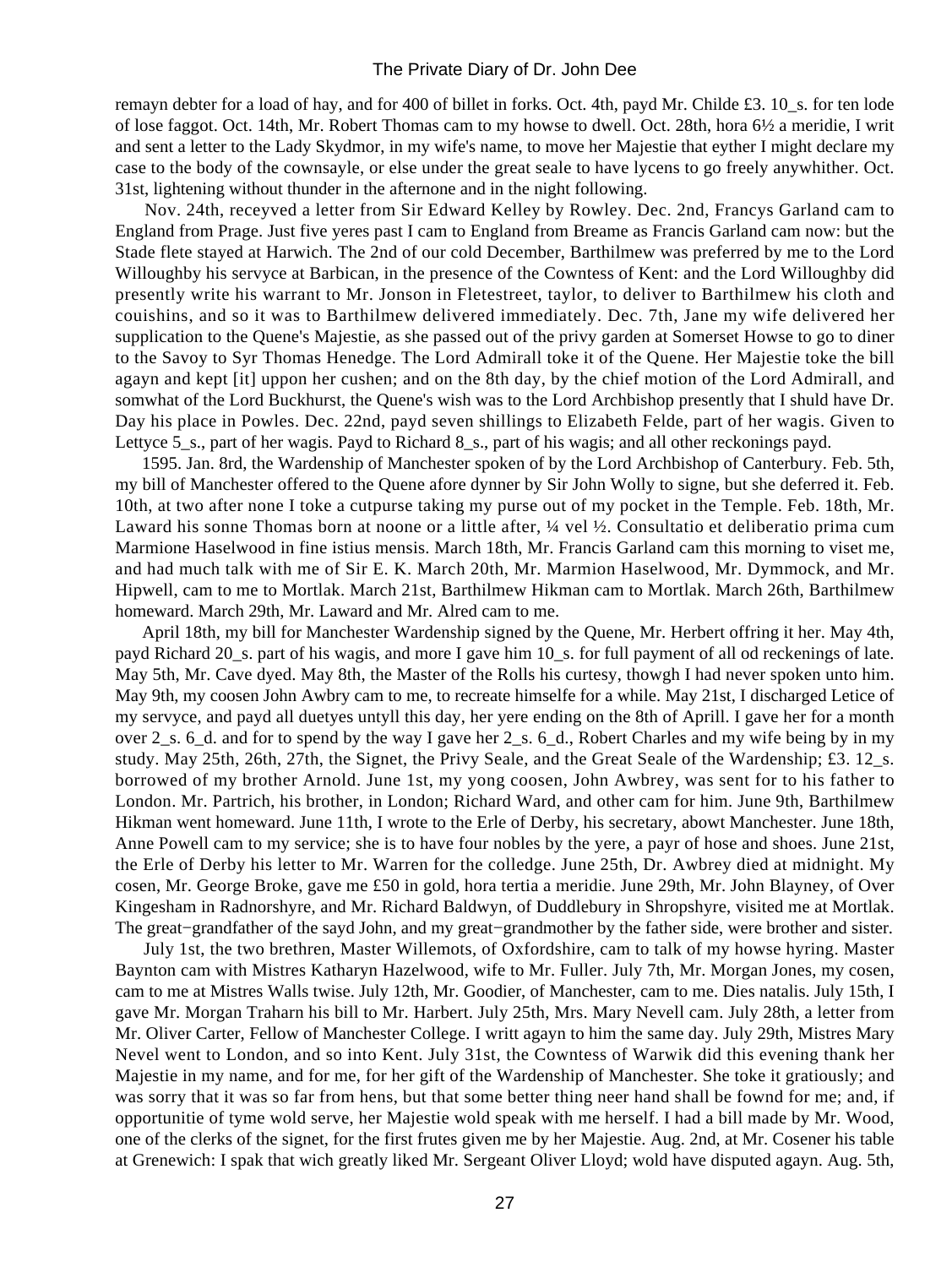very rayny all day, and had the wynde north E. and W. Aug. 12th, I receyved Sir Edward Kellyes letters of the Emperor's, inviting me to his servyce again. Aug. 14th, peperit Jana (nutu Dei) circa horam quartam a meridie. Aug. 27th, Margarite Dee baptized hora 4½ a meridie. Godfather, the Lord Keper; his deputy, Mr. Crowne. Godmothers, the Cowntess of Cumberland, her deputy Mistres Davis; and the Cowntess of Essex, her deputy Mistres Bele. Barthilmew Hikman cam to Mortlak on his own busines. Sept. 2nd, the spider at ten of the clok at night suddenly on my desk, and suddenly gon; a most rare one in bygnes and length of feet. I was in a great study at my desk. Sept. 6th I gave Richard 2, s. 6, d. part of his wagis, when he went to his grandfather. Sept. 13th, I dyned with the Erle of Derby at Russell Howse, Mr. Thymothew and Mr. John Statfeldt, German, being there. Sept. 14th, to Elizabeth Feeld *2s.* for the taylor. Sept. 22nd, Elizabeth Feeld went from my servyce. I dined with the Erle of Darby. Sept. 26th, £6 borrowed of my cosen William Hetherley for fourteen days to pay for Barthilmew Hikman. Sept. 29th, Margery Stubble of Hownslow, our dry nurse, entred into the yere of her servyce begynning on Michaelmas Day, and is to have £3 her yeres wagis and a gown cloth of russet. Edward Edwards began his yere of serving me allso on Michelmas Day, and he must have 40\_s. for his yere's wagis, and a lyvery.

 Oct. 7th, my anger (hor. 5 a mer.) with Edward my coke, bycause of his disorder. Oct. 8th, Mr. Richard Western lent me £10 for a yere. Oct. 9th, I dyned with Syr Walter Rawlegh at Durham Howse. Oct. 11th, to Edward 2\_s., part of wagis. Mr. Banks lent me uppon lone tyll after Christmas £5. Mr. Emery sent me £3 by my servant Richard Walkedine. Oct. 14th, to Anne 2\_s. part of wagis; to Elizabeth Felde payd the rest of her yeres wagis, and moreover 2\_s. 6\_d. given for the overplus tyme. Oct. 19th, the old reckoning betwene me and Edmond Hilton made clere. Of his eleven pownds demanded, I shewd him of my old note that he had receyved £6. 15\_s., and after that Sted his 25\_s., and Mr. Emery his £3 lent him; as I did shew him Sted his letter, and Mr. Emery his letter of the last month. All these sommes make just an eleven pownd. Payd to nurse Stubble, in part of payment of her wagis, 5\_s. Oct. 20th, to Anne 12\_d. Richard rode toward Oxford for my Arabik boke. Oct. 25th, Sted was a suter to me for help in law against his father. Nov. 8th, my goods sent me by Peravall toward Manchester. Nov. 19th, my Arabik boke restored by God's favor. Nov. 21st, goodwife Lidgatt payd her rent two quarters ending at the feast of the Annunciation of our Lady next, 13\_s. 4\_d. Goodman Agar was by in my hall at Mortlak. Nov. 25th, the newes that Sir Edward Kelley was slayne. Nov. 26th, Mr. Nicolas Bagwell of Manchester browght me a letter from my brother Arnold. Lent to Mister Laurence Dutton twelve shillings. My wife and children all by water toward Coventry. Dec. 10th, Mr. Lok his Arabik bokes and letter to me by Mr. Berran his sonne. Dec. 23rd, I payd to John Norton, stationer, ten pownds in hand, and was bownd in a recognisance before Doctor Hone for the payment of the rest, £10 yerely, at Christmas and Midsommer £5, tyll £53 more 14\_s. 8\_d. were payd. Receyved £30 in part of payment of one hundred for my howse at Manchester of Mr. Paget. Dec. 26th, nata filia Comitis Derby mane circa quartam horam Londini.

 1596. Feb. 15th, I cam to Manchester a meridie hora quinta. Feb. 20th, enstalled in Manchester wardenship inter nonam et undecimam horam ante meridiem. March 14th, warning given publikely against Thomas Goodyer. March 21st, warning given publikly of licence given to Thomas Goodyer.

 April 2nd, Sir John Byron, knight, and Mr. John Byron, esquier, dyned with me in the colledg. I moved the matter of Xyd an aker of hay grownd of his tenants. He promised well. April 6th, I went to Mr. Ashton of Lester and to Mr. Sherington. April 8th, Margaret Dee begonne to be weaned. May 7th, possession taking in Salford. May 11th, my brother Aubrey and Richard toward London. June 3rd, I gave Antony Cowly 20\_s. and discharged him. June 4th, Antony Cowley went yerely from my howse, I know not whither. June 14th, Mr. Harry Savill, the antiquary, cam to me. June 15th, I wrote by Mr. Harry Savill of the book dwelling at Hallyfax to Christopher Saxton at Denningley. I sent my letter to Sir Robert Cecill's howse by William Debdell. June 18th, the commission for the colledge sent to London to be engrossed in the Duchy office. I sent by Nicholas Baguely of Newton to Mr. Brogreton and to William Nicolson to follow it this terme. June 21st, Mr. Christopher Saxton cam to me. June 22nd, entred upon great Brereridings in Salford. June 24th, Barthilmew cam. June 25th, order taken by the sherif betwene me and Raf Holden. June 26th, the Erle of Derby with the Lady Gerard, Sir .... Molyneux and his Lady, dawghter to the Lady Gerard, Master Hawghton and others, cam suddenly uppon [me] after three of the clok. I made them a skoler's collation, and it was taken in good part. I browght his honor and the ladyes to Ardwyk Grene toward Lyme, at Mr. Legh his howse,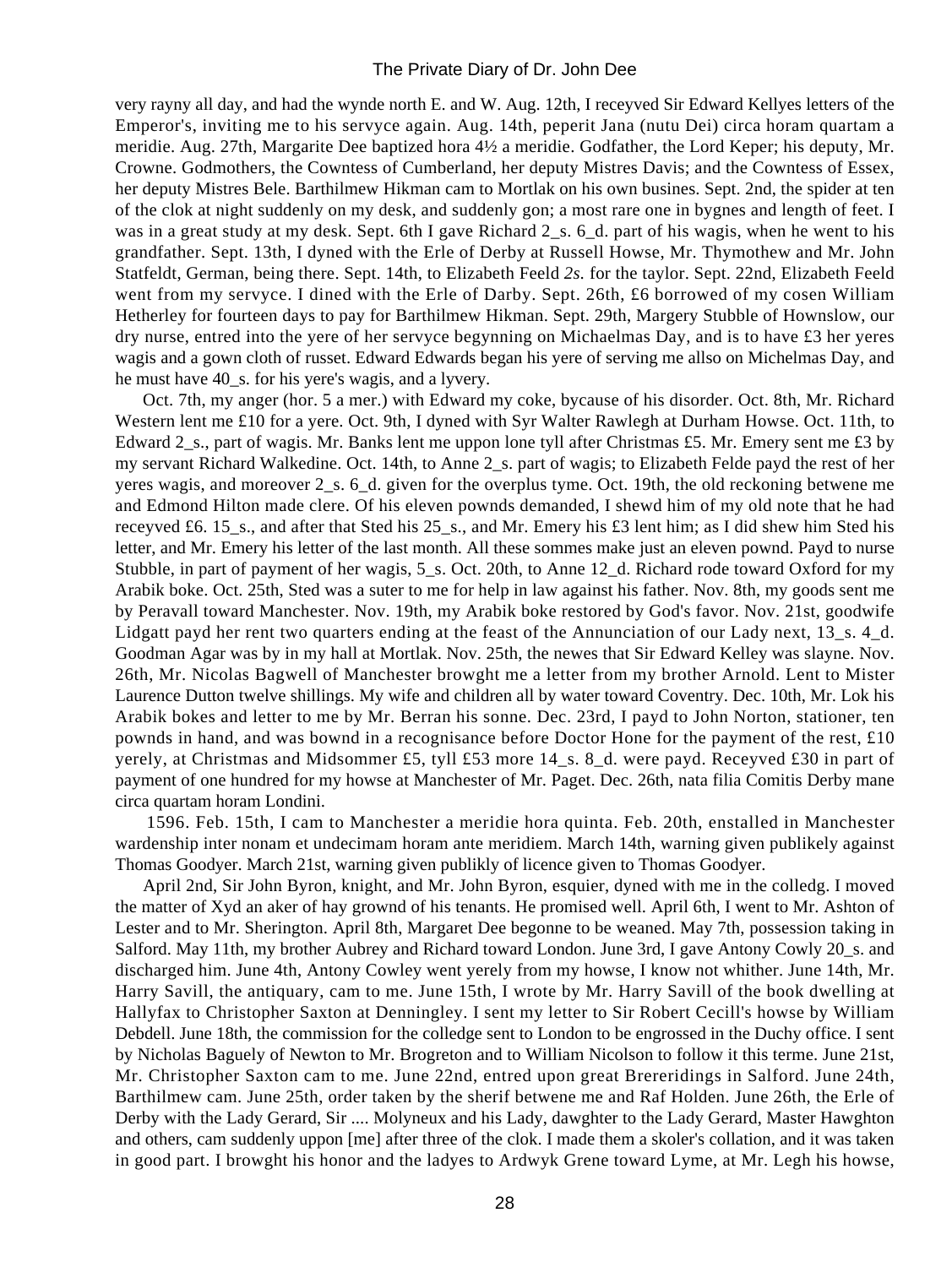twelve myles of. June 29th, wyndy and rayny. July 5th, Mr. Savill and Mr. Saxton cam. July 6th, I, Mr. Saxton and Arthur Rouland, John and Richard, to Howgh Hall. July 9th, I sent Roger Kay of Manchester with my letters into Wales. July 10th, Manchester town described and measured by Mr. Christopher Saxton. Given to nurse Stubley 10\_s., part of wagis. July 10th to 14th, occupyed with low controversies, as with Holden of Salford and the tenants of Sir John Byron of Faylsworth in the right of the colledge, sending to ..... to the cownty, and sending for Mr. Tyldesley or Chester for cownsaylers. July 12th, given more to nurse, when her sonne John Stubley went from me toward London to be reconcyled to his master. I gave him 5\_s. The yong man, Leon the hatter, went with him. July 14th, Mr. Saxton rode away. The sessions day at Manchester. July 19th, Ales cam by Mrs. Beston's help to my servyce. Thomas, my coke, went from me. July 21st, Isabell Bardman from the chamber to the kitchin. July 25th, thunder in the morning; rayne in the night. July 27th, the Erle of Darby went by London ward; dyned at Curtes' howse. Aug. 10th, Mr. Thomas Jones of Tregarron cam to me to Manchester and rode toward Wales bak agayn the 13th day to mete the catall coming. Aug. 13th, I rid toward York. Halifax and Mr. Thomas Jones rode toward Wales. Aug. 20th, I cam to Manchester from York. Aug. 20th to 27th, much disquietnes and controversy abowt the tythe corne of Hulme. Aug. 30th, Cromsall corne−tyth obteyned by consent, but afterwards dowted and half denyed; then utterly denyed. Sept. 1st, Mary Goodwyn cam to my servyce to govern and teach Madinia and Margaret, my yong dowghters. Sept. 3rd, being Fryday, I rode to Syr John Byron's, to Royton, to talk with him abowt the controversy betwene the colledg and his tenants. He pretented that we have part of Faylesworth Common within our Newton Heath, which cannot be proved I am sure. We wer agreed that James Traves (being his bayly) and Francis Nutthall, his servant for him, shold with me understand all circumstances, and so duely to procede. Sept. 5th, seventeen hed of cattell from my kinsfolk in Wales by the curteous Griffith David, nephew to Mr. Thomas Griffith, browght.

 Oct. 26th, Mr. Francis Nicols and Barthilmew cam to Manchester. Oct. 29th, they rode homeward. Nov. 22nd, £4. 6 s. given to my wife by Mr. Francys Wodcote. Dec. 3rd, Mr. Palmer cam to be curate.

 1597. Jan. 19th, I sent £4 to Barthilmew Hikman by Bradshaw the carryer. Jan. 22nd, Olyver Carter's thret to sue me with proces from London was this Satterday in the church declared to the clerk. Feb. 5th, Rich. Key of Weram cwrate cam to me by Mr. Heton's information, and I to try him three monthes for 50\_s. wagis. Feb. 7th, John Morryce came to Manchester. Feb. 11th, £5 borowed of Mr. Mat. Heton. Feb. 14th, this Monday John Morrise went with my letters to Mr. John Gwyn, and twelve more in Montgomeryshyre, esquyers. Feb. 17th, delivered to Charles Legh the elder my silver tankard with the cover, all dubble gilt, of the Cowntess of Herford's gift to Francis her goddoughter, waying 22 oz. great waight, to lay in pawn in his owne name to Robert Welsham the goldsmith for £4 tyll within two dayes after May−day next. My dowghter Katharin and John Crocker and I myself (John Dee) were at the delivery of it and waying of it in my chamber: it was wrapped in a new handkercher cloth. Feb. 25th, Mr. Heton borrowed the Concordantiæ Majores Roberti Stephani. He hath allso my boke *De Coena* of Doctor Pezelia. March 7th, Mr. Heton lent me £5 more, and thereuppon I gave him a bill of my hand for the whole ten pownd, to be payd at Michelmas next. The other £5 was receyved the 11th of February last. March 17th, Barthilmew Hikman cam. March 19th, I lent Mr. Hopwood *Wierus de præstigiis Dæmonum*.

 April 10th, a supplication exhibited by the parishioners. April 11th, 12th, trubblesom days abowt Mr. Palmer the curate. April 15th, I had my *Wierus de præstigiis Dæmonum* from Mr. Hopwood, and lent him *Flagellum Dæmonum* and *Fustio Dæmonum* in 8vo, for tyme till Midsomer. April 21st, I sent Barthilmew Hikman 40\_s. I sent by Bradshaw many letters to London. I sent by goodman Thurp of Salford my great letter to the byshop of Lincolne, and one to Mr. Shallcross. April 22nd, after none Sir Urien Legh knight, and his brother, and Mr. Brown, and Mr. George Booth, sherif of Chesshire, did viset me. Mr. Booth sayd that he wold yeld that to me that he wold not yeld to the bisshop nor any other. Mr. Wortley of Wortley cam allso the same day hora quarta a meridie. May 2nd, Mr. Hulme and Mr. Williamson cam to me in the Lord Bishop of Lincoln's case for Hulme. May 4th, I, with Sir Robert Barber, curat, and Robert Talsley, clerk of Manchester parish church, with diverse of the town of divers ages, went in perambulation to the bownds of Manchester parish: began at the Leeless Bench against Prestwich parish, and so had a vew of the thre corne staks, and then down tyll Mr. Standysh new enclosure on the Low, wher we stayed and vewed the stak yet standing in the bank of the dich, being from the corne a eleven measures of Mr. Standley's stak then in his hand, and two fote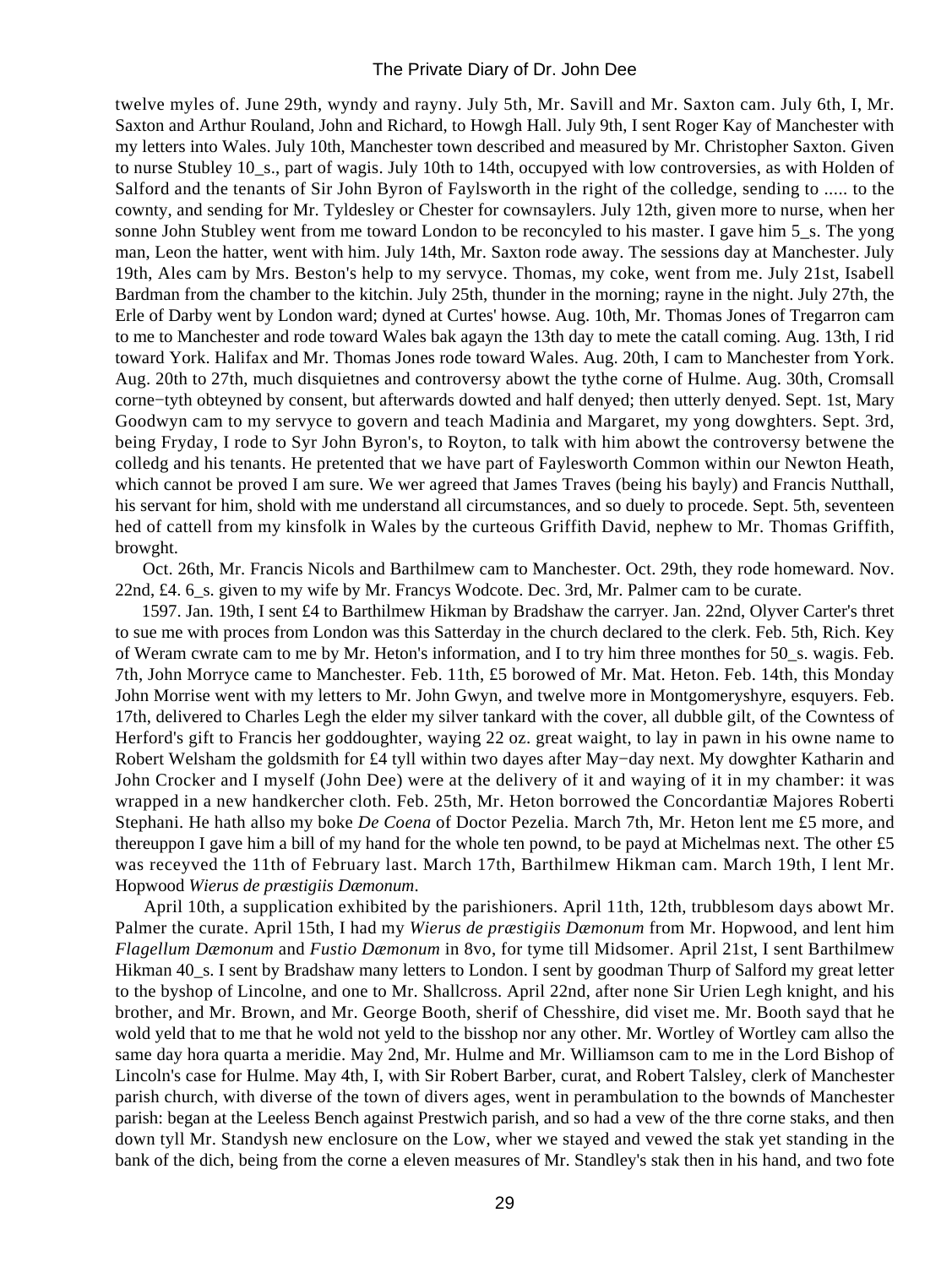more, which still I did measure afterward, and it did conteyn in Kentish feete 6 ynches and thre quarters. The survey geometricall of the very circuits of Manchester parish was ended in this, being the sixth day of my work. May 11th, the way to Stopford surveyed by John Cholmeley and John Crocker. May 17th, to Richard Walkeden 20 s. of his wagis payd. May 20th, the Lady Booth made acquayntance here. May 23rd, to Isabell Boordman 8\_s. 8\_d. to make up whole yere's wagis due at the Annunciation of our Lady last past. I allowed to Mr. Williamson ten dayes respite more for his kinsman to bring in his evidence for the process of the proceedings. Payd to nurse 3\_s. to make up her full payment of her yere's wagis ended at Michaelmas last. May 27th, open enmitie with Palmer before Sir Edward Fitton. Sir Edward Fitton told Matthew Palmer to his face that he had known him to be a mutinous man and a ...... June 9th, Thomas Sankinson told me of John Basset his coming to London. June 14th, the unlawfull assembly and rowte of William Cutcheth, Captayn Bradley, John Taylor, Rafe Taylor, at Newton, against my men, describing the rumour of Newton. June 27th, newes from Hull of 23 barrells of Dansk rye sent me from John Pontoys.

 July 1st, I sent Roger Kay to Vanydles for catall. July 4th, the carriers to Wakefeld for the corn. July 5th, toward evening lightning and little thunder. July 6th, thunder in the morning. July 7th, five horse lode of Dansk ry cam home. July 19th, the strang pang of my back opening mane hora 6¼. In the church uppon Mr. Palmer's disorder against Mr. Lawrence. July 20th, the last of my Dansk rye, in all 21 horse load. Aug. 6th, this night I had the vision and shew of many bokes in my dreame, and among the rest was one great volume thik in large quarto, new printed, on the first page whereof as a title in great letters was printed "Notus in Judæa Deus." Many other bokes methowght I saw new printed, of very strange arguments. I lent Mr. Edward Hopwood of Hopwood my *Malleus Maleficarum* to use tyll new yere's tyde next, a short thik old boke with two clasps, printed anno 1517. Aug. 19th, the Erle and Cowntess of Derby cam to Alport lodg. Aug. 21st, the Erle and Cowntess of Derby had a banket at my lodging at the colledge hora 4½. Aug. 27th, John Addenstall from Mr. Emery. I wrote. Sept. 3rd, Mr. Werall of Lobester within two miles of Donkaster cam to me to be acquaynted with me. Sept. 9th, very wyndy at Sowth and rayny. Sept. 12th, hayle this morning on Monday. Sept. 15th, lent by Mr. Werall 40\_s. John Cholmley went with him to give him and other physik; and I answered John Cholmeley the 40\_s. again. Sept 24th, Barthilmew cam. Sept. 25th, Mr. Olyver Carter his impudent and evident disolutenes in the church. Sept. 26th, he repented and some pacification was made. Sept. 27th, I granted a lease of thre lives to Mr. Ratclyf for two howses in Dene Square of 7\_s. rent both; fine, twenty nobles. Sept. 28th, cam Mr. Yardely of Calcot in Chesshyre, abowt six myles wide of Chester, toward the Holt. Nova de philosopho D. Waldero. Sept. 30th, John Crockar (my good servant) had leave to go to see his parents. He went with Barthilmew Hikman and Robert Charles toward Branbroke, with Arthur Golding, to cure of his fistula. John Crocker intendeth to returne abowt Easter or at Whitsuntyde next. God be his spede! Mr. Humphry Damport made our stuard.

 Oct. 12th, Rafe Holden preferred a bill against Richard Walkeson for Brereriding's chase entyring, which I and Antony Ryve ..... fals. The bill was not fownd. Oct. 22nd, John Fletcher of Manchester went with my letters to Vanylos this Sunday morning. Nov. 3rd, Mr. John Cholmeley toward London by Market−Harborow. Nov. 7th, the fellows and the receyver agreed not with me in accounts. Paulo post nonam mane Arthur's left eye hurt at playing at fence with rapier and dagger of sticks, by a foyne of Edmond Arnold. Nov. 10th, Mr. Burch his letter from Mathew Palmer. Nov. 14th, the fellows wold not graunt me the £5. for my howse−rent, as the Archbishops had graunted: and our foundation commaundeth an howse. Nov. 17th, I sent Ed. Arnold to London on fote with my letters to D. Julio. Dec. 3rd, to Richard Walkeden 10\_s. in part of wagis. To nurse 10\_s. Dec. 9th, I visited the grammar schole. Dec. 13th, I wrote by the carryer Barret to D. Cæsar. Dec. 14th, Mr. George Broke, sonne to Mr..... Broke of ...., cam to be acquaynted with me, whome I used most frendely. Mr. Ratclif of Manchester cam with him, but Mr. Heton allso cam on Tuesday after none when I had no leyser. Dec. 17, I lent to Mr. Barlow for his sonne a Spanish grammer in 8vo. printed at Lovayn in anno 1555 by Bartholomæus Gravay in Spanish, French, and Latin. To R. Dickonson I payd £7. 2\_s. for the plate and a new bell made till 1599, January 1st, £66.

 1598. Jan. 4th, I wrote to Barthilmew and Charles by Bradshaw. Jan. 17th, my brother Arnold to Chester and Vaunlos. Jan. 18th, Ed. Arnold with my letter to London. Jan. 19th, hora secunda a meridie I cam before the justices against James Shallcross and John Lawrence for misusing my name to deceyve Mr. Harrughby. Jan. 20th, Walter Fletcher, chirurgien, from Barthilmew Hikman cam. Jan. 22nd, after midnight the college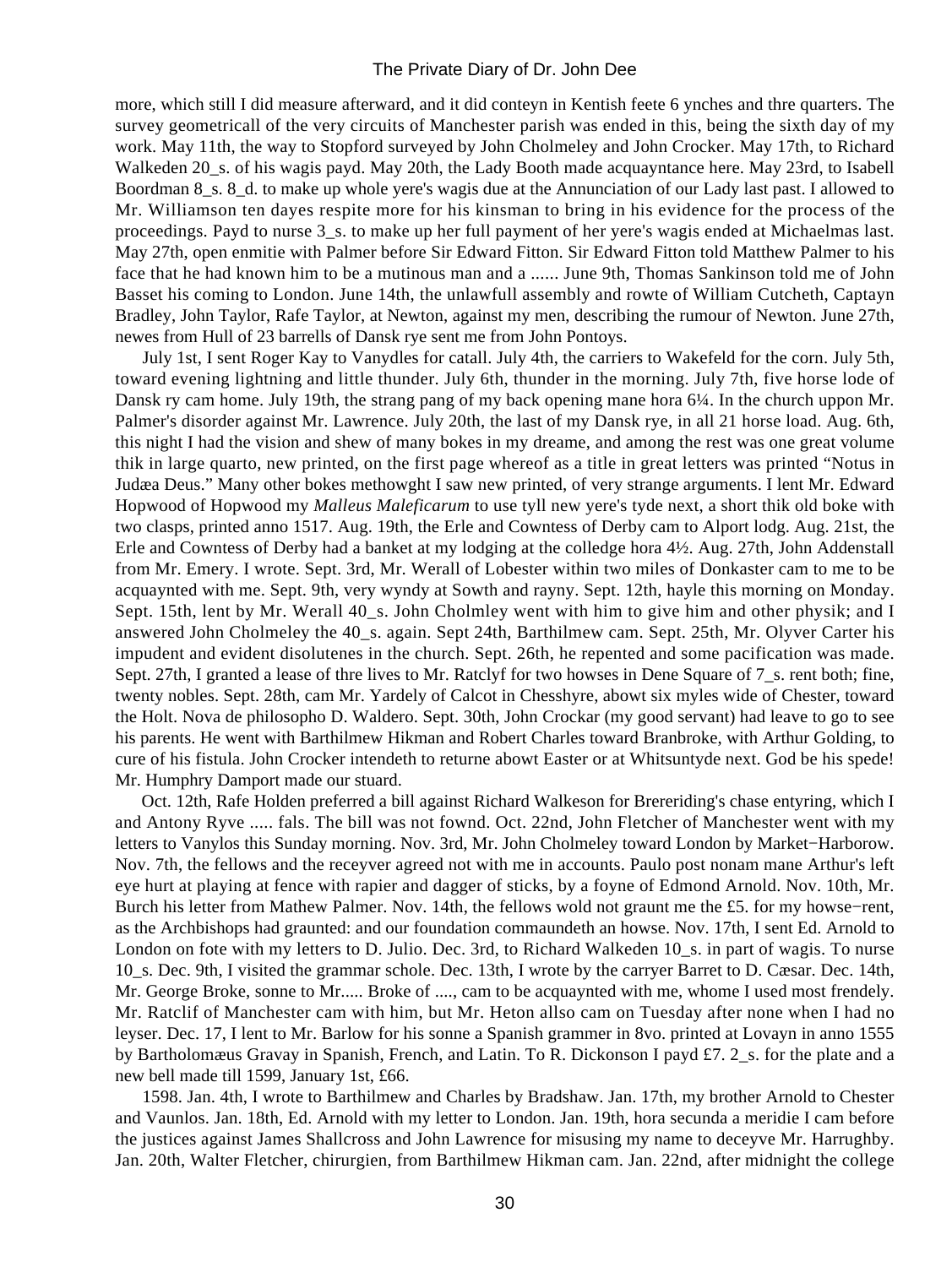gate toward Hunt's Hall did fall, and som parte of the wall going down the lane. I receyved letters from Mr. John Pontoys. Jan. 24th, Walter Fletcher went with my letters to Barthilmew Hikman and Robert Charles. Amaritudo mea circa mediam noctem. Jan. 28th, the cloose was hyerd of Ed. Brydock for thre pownd payd beforehand by me John Dee to the said Ed. Brydock, being £4 from Candlemas next tyll Candlemas come a twelvemonth. Feb. 9th, George Birch sute was stayd at Chester uppon his promise to compownd with me for all tyth, haye, and other matter. Thomas Goodyer his sute and excommunication I stayed, salvo interim jure suo. Baxter's likewise I stayd at Chester court. Feb. 12th, newes from Mr. Smyth, of Upton personage, cam this Sunday. Feb. 13th, Edmond Arnold to London; thereuppon I sent spedily. Feb. 20th, I wrote by Oliver Ellet, the taylor, to Mr. Nicolls to Faxton. Feb. 22nd, Mr. Nicolls cam and wished to mete Ellet. Feb. 25th, the eclips. A clowdy day, but great darknes abowt 9½ mane. Feb. 26th, circa mediam noctem amaritudo mea. Feb. 27th, Mr. Nicolls rode homeward, and met the messager a little beyond Stopford. I lent Mr. Nicolls home with him Roger Edward's boke to be browght to me by Barthilmew Hikman. March 1st, I receyved Mr. Thynne his letter for Sted's det, and Ed. Arnold his letter of the sute from Upton, and of the Lord Archebisshop his hard dealing. March 2nd, I sent the statute staple to London to Mr. George Brok for Sted. I wrote letters by John Hardy, and sent them in a box. March 5th, newes of Mistres Mary Nevell's death by William Nicholson, that she dyed the Fryday after Candelmas Day. March 11th, borrowed 40\_s. of Mr. George Kenion, of Kersall, to repay againe as sone as I can conveniently. Receyved by Richard Walkeden.

 1600. June 10th, set out from London. Jun. 18th, I, my wife, Arthur Rowland, Mistres Marie Nicols, and Mr. Richard Arnold cam to Manchester.

 July 3rd, the Commission set uppon in the Chapter Howse. July 7th, this morning, as I lay in my bed, it cam into my fantasy to write a boke, "De differentiis quibusdam corporum et spirituum." July 8th, I writ to the Lord Bishop of Chester by Mr. Withenstalls. July 10th, Mr. Nicols and Barthilmew Hickman cam. July 14th, Francys Nicols and Barthilmew Hikman went homeward. July 17th, I willed the fellows to com to me by nine the next day. July 18th, it is to be noted of the great pacifications unexpected of man which happened this Friday; for in the forenone (betwene nine and ten) where the fellows were greatly in doubt of my heavy displeasure, by reason of their manifold misusing of themselves against me, I did with all lenity interteyn them, and shewed the most part of the things that I had browght to pass at London for the college good, and told Mr. Carter (going away) that I must speak with him alone. Robert Leigh and Charles Legh were by. Secondly, the great sute betwene Redishmer and me was stayed and by Mr. Richard Holland his wisdom. Thirdly, the organs uppon condition was admitted. And fourthly, Mr. Williamson's resignation granted for a preacher to be gotten from Cambridge. July 19th, I lent Randall Kemp my second part of Hollinshed's Great Chronicle for ij. or iij. wekes. To Newton he restored it. July 31st, we held our audit, I and the fellows for the two yeres last past in my absence, Olyver Carter, Thomas Williamson, and Robert Birch, Charles Legh the elder being receyver. I red and gave unto Mistres Mary Nicolls her prayer.

 Aug. 5th, I visited the grammar schole, and fownd great imperfection in all and every of the scholers to my great grief. Aug. 6th, I had a dream after midnight of my working of the philosopher's stone with other. My dreame was after midnight toward day. Aug. 10th, Eucharistam suscepimus, ego, uxor, filia Katharina, et Maria Nicolls. Aug. 30th, a great tempest of mighty wynde S.W. from 2 tyll 6, with rayne.

 Sept. 11th, Mr. Holland of Denby, Mr. Gerard of Stopford, Mr. Langley, commissioners from the bishop of Chester, authorized by the bishop of Chester, did call me before them in the church abowt thre of the clok after none, and did deliver to me certayn petitions put up by the fellows against me to answer before the 18th of this month. I answered them all eodem tempore, and yet they gave me leave to write at leiser. Sept. 16th, Mr. Harmer and Mr. Davis, gentlemen of Flyntshire, within four or five myle of Hurden Castell, did viset me. Sept. 29th, I burned before Mr. Nicols, his brother, and Mr. Wortley, all Bartholomew Hikman his untrue actions.[mm] Sept. 30th, after the departing of Mr. Francis Nicolls, his dowghter Mistres Mary, his brother Mr. William, Mr. Wortley, at my returne from Deansgate, to the ende whereof I browght them on fote, Mr. Roger Kooke offred and promised his faithfull and diligent care and help, to the best of his skill and powre, in the processes chymicall, and that he will rather do so then to be with any in England; which his promise the Lord blesse and confirm! He told me that Mr. Anthony considered him very liberally and frendely, but he told him that he had promised me. Then he liked in him the fidelity of regarding such his promise.

[Footnote mm: In a note by Dee in MS. Ashm. 488, he says, "All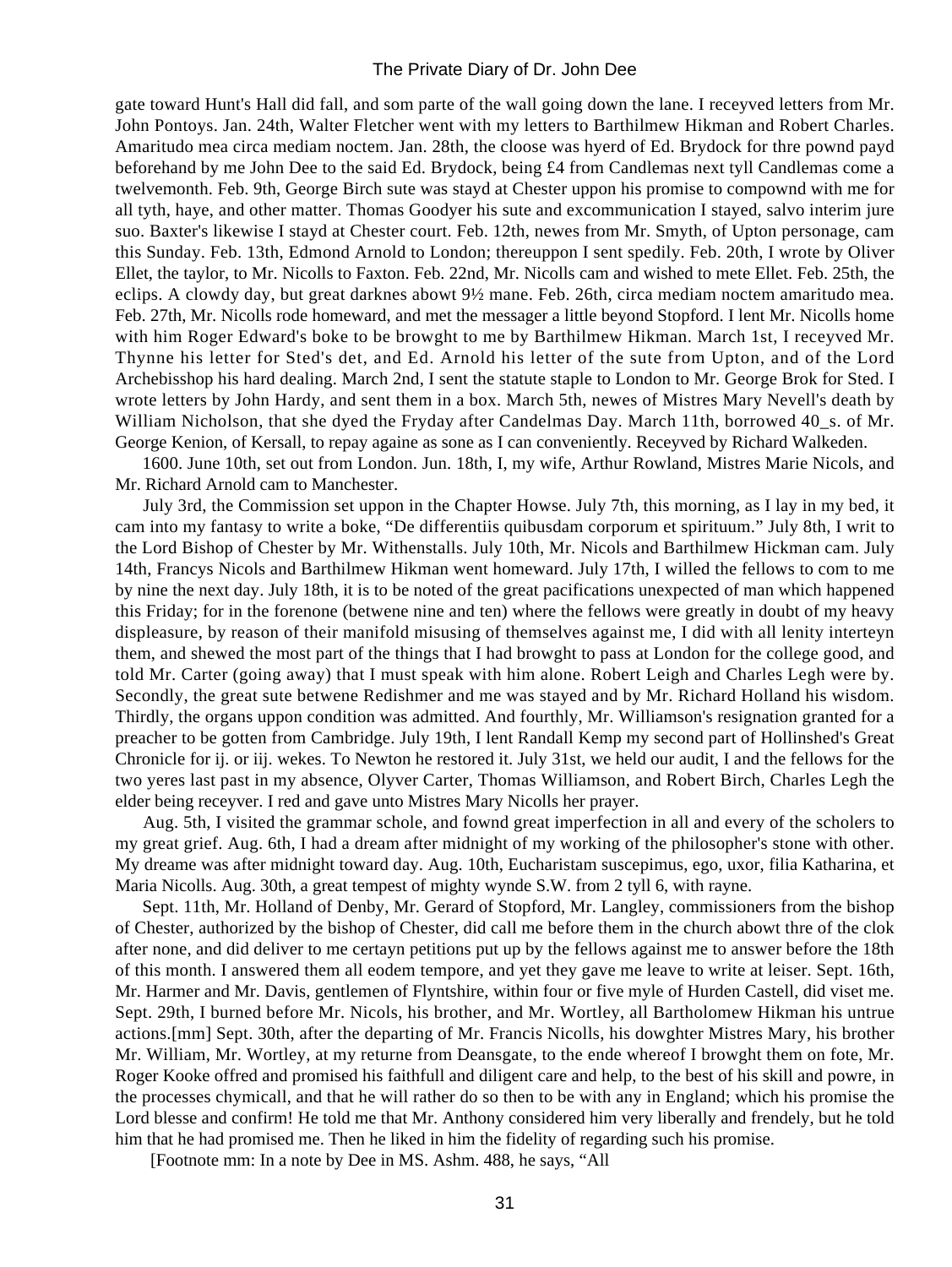Barthilmew's reports of sight and hering spirituall wer burnt; a copy of the first part, which was afterward fownd, was burnt before me and my wife."]

 Oct. 13th, be it remembered that Sir Georg Both cam to Manchester to viset Mr. Humfrey Damport, cownsaylor of Gray's Inne, and so cam to the colledg to me; and after a few words of discowrse, we agreed as concerning two or three tenements in Durham Massy in his occupying. That he and I with the fellows wold stand to the arbitrement of the sayd Mr. Damport, after his next return hither from London. John Radclyf, Mr. Damport's man, was with him here, and Mr. Dumbell, but they hard not our agrement; we were in my dyning−room. Oct. 22nd, receyved a kinde letter from the Lord Bishop of Chester in the behalfe of Thomas Billings for a curatship. Nov. 1st, Mr. Roger Coke did begyn to destill. Nov. 4th, the commission and jury did finde the titles of Nuthurst due to Manchester against Mr. James Ashton of Chaterdon. Nov. 7th, Oliver Carter his...... before Mr. Birch, Richard Legh and Charles Legh, in the colledg howse. Dec. 2nd, colledg awdit. Allowed my due of £7 yerely for my howse−rent tyll Michelmas last. Arthur Dee a graunt of the chapter clerkship from Owen Hodges, to be had yf £6 wer payd to him for his patent. Dec. 20th, borowed of Mr. Edmund Chetam the scholemaster £10 for one yere uppon plate, two bowles, two cupps with handles, all silver, waying all 32 oz. Item, two potts with cover and handells, double gilt within and without, waying 16 oz.

 1601. Jan. 19th, borrowed of Adam Holland of Newton £5 till Hilary day, uppon a silver salt dubble gilt with a cover, waying 14 oz. Feb. 2nd, Roger Cook his supposed plat laying to my discredit was by Arthur my sone fownd by chaunce in a box of his papers in his own handwriting circa meridiem, and after none abowt 1½ browght to my knowledg face to face. O Deus, libera nos a malo! All was mistaken, and we reconcyled godly. Feb. 10th to 15th, reconciliation betwene us, and I did declare to my wife, Katharine my dowghter, Arthur and Rowland, how things wer thus taken. Feb. 18th, Jane cam to my servyce from Cletheraw. Feb. 25th, R. K[oke] pactum sacrum hora octava mane. March 2nd, Mr. Roger Coke went toward London. March 19th, I receyved the long letters from Bartholomew Hickman hora secunda a meridie by a carryer of Oldham. April 6th, Mr. Holcroft of Vale Royall his first acquaintance at Manchester by reason of William Herbert his frend. He used me and reported of me very freely and wurshiply.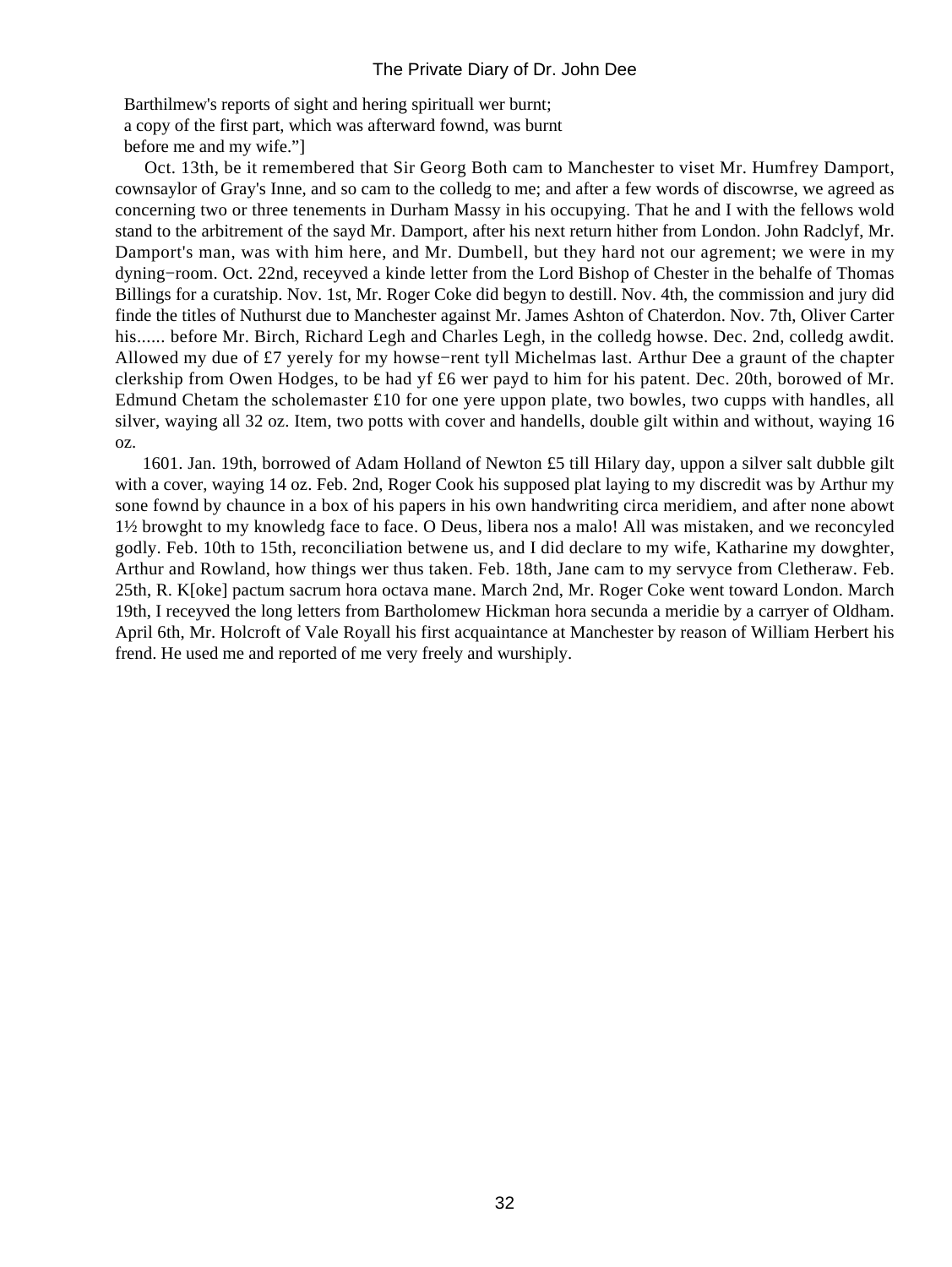## **CATALOGUS**

<span id="page-34-0"></span> Librorum Bibliothecæ Externæ **Mortlacensis**  D. JOH. DEE, A{o} 1583, 6 SEPT. LIBRI MANUSCRIPTI.

 [*From MS. Trin. Coll. Cantab. O. iv.* 20, *transcribed by Ashmole in MS. Ashm.* 1142. *Another autograph copy is preserved in MS. Harl.* 1879, *which scarcely differs from that in the library of Trinity College. The numbers prefixed to the several volumes are added, for the sake of reference, by the Editor.*]

1. Milei sphæricorum tractatus tres.

4º pergameno.

 2. Theoricæ planetarum.—Jordani de triangulis, ubi de quadratura circuli.—Ejusdem de perspectiva.—Ejusdem de speculis, crepusculis, ponderibus, speculis comburentibus, lib. ii.

4º scripti pergameno.

 3. Compendium de vitis philosophorum anonymi.—Ursonis de commixtionibus elementorum.—Ejusdem aphorismi.

4º pergameno.

 4. Avicenna de anima mundi, cum aliis, videlicet, Liber cujus initium est, "Inspector præcedentis libri Avicennæ."—Expositorius Rogeri Bachonis.—Liber de ponderibus.—Morienus ad regem Calid.—Rasis libri quinque de deceno (?)—Hermetis libri septem.—Rosinus ad Euthesiam.—Dicta sapientis.—Turba philosophorum.—Distinctionum sapientium liber.—Epistola Alexandri regis Persarum.—Aristoteles de 30 verbis.—Socratis liber.—Effrey Effinensis liber.—Liber Calid.—Liber commentatus.—Opus philosophorum.—Geber de perfecto magisterio.

4º pergameno.

 5. Joh. Duns Scoti quæstiones in Porphyrii quinque voces.—Antonii cujusdam expositio in categorias sex, &c.—Rogerii Bachonis de multiplicatione specierum.—Ejusdem perspectiva.

4º pergameno.

6. Thomæ Aquinatis quæstionum disputatarum volumen.

4º pergameno.

 7. Scintillarium poetarum.—Summa chiromantiæ.—Ovidii metamorphoseos expositio.—Tractatus de veneno.—Valerius ad Ruffinum de non ducenda uxore, cum expositione.—Joh. Wyclyf determinatio.—Literæ fratris Wilhelmi Fleth.—Fulgentii mythologiæ cum Expositione.— Tractatus de difficilibus dictionibus Bibliæ.—Rob. Lincolniensis in oculo morali.—Rob. Lincolniensis de ratione veneni.—Joh. Walensis breviloquium philosophorum, descriptum per Stoctonem Cantabrigiæ, 1375.—Casus abstracti in jure, per Fratrem Hermannum de provincia Saxoniæ.—Casus episcopo reservati.—Expositio salutationis angelicæ.[1]

4º pergameno.

[Footnote 1: Now in Trinity College, Dublin. Bern. 148, (H. 12.)]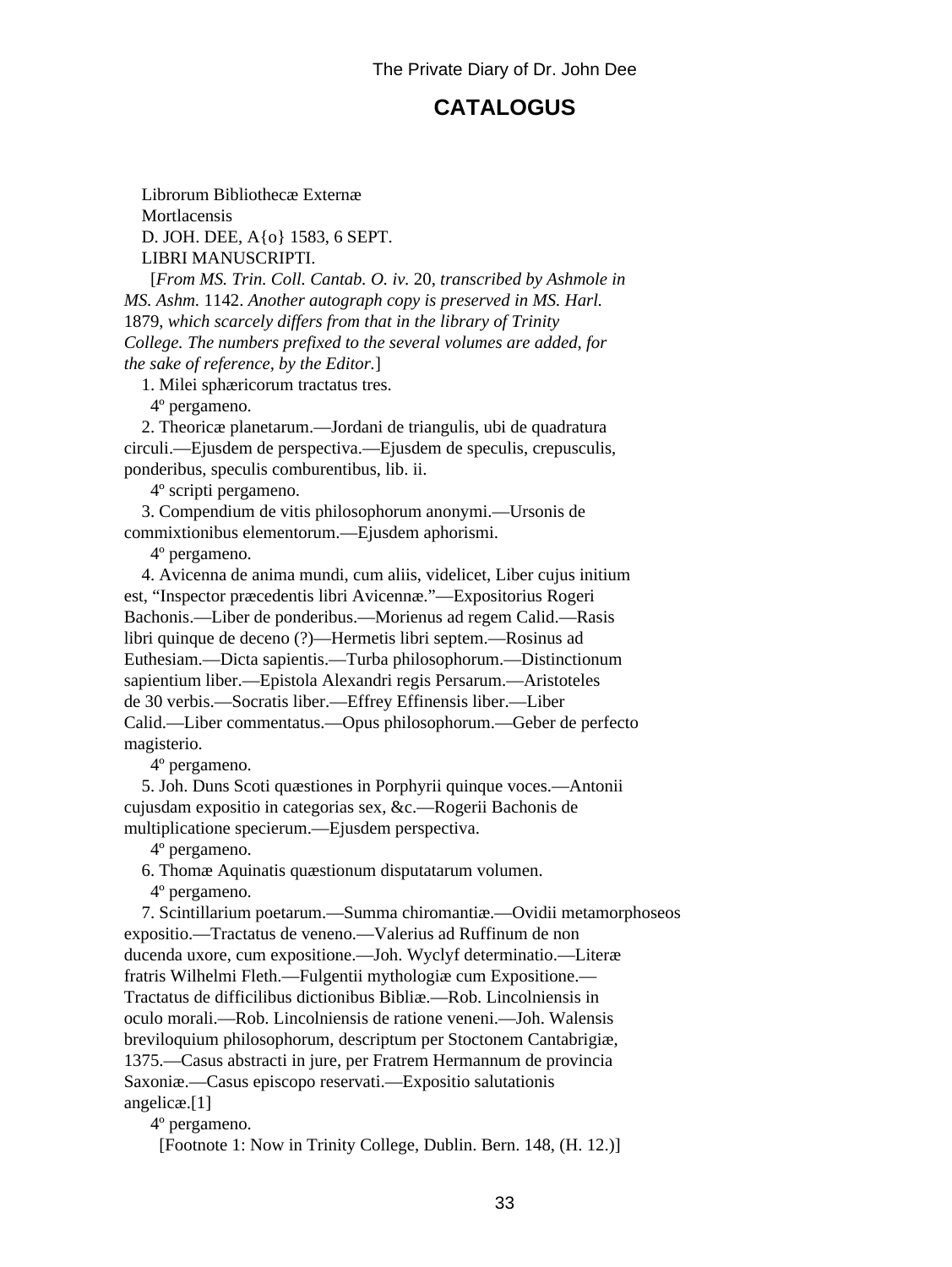8. De ponderibus et mensuris medicinalis operationis.—Viaticus Constantini Africani libri 7.—De modo medendi experimenta.—De origine morborum, et eorum cognitione per urinam.—De electuariis, &c.

4º pergameno.

 9. Ethici Histri cosmographia, ex versione Latina D. Hieronymi.[2] 4º pergameno.

One I had with me, and one I left here, which is noted after.

 [Footnote 2: Now MS. Cotton. Vespas. B. x. thus inscribed by Dr. Dee's hand, "Johannes Dee, 1565, Februarii 21, Wigorniæ, ex dono

decani ecclesiæ, Magistri Beddar."]

 10. Anticlaudianus, carmine.—Hugonis de Pushac, Dunelmensis Episcopi, Brutus, carmine.[3]

Longiuscula forma, pergameno.

 [Footnote 3: This MS. is now in the Cottonian library, Vespas. A. x. "Joannes Dee, 1574, Maij 7, bowght uppon a stall in London."]

11. Tractatus compendiosus de animalibus.

4º pergameno.

12. Wilhelmi Parisiensis fragment. de universis.

4º pergameno.

 13. Euclidis Elementa Geometrica, Optica et Catoptrica, ex Arabico translata per Adellardum.—Theodosii Sphæricorum libri.—Liber de occultis.—Ptolomæi planisphærium.—Jordani planisphærium.— Archimedis tractatus de quadratura circuli.—Gerardi de Brussel liber de motu.—Jordanus de ponderibus.—Libri quatuor geometriæ practicæ.—Alfarabius de scientiis.—Wilhelmi de Conchis philosophia.—Rasis liber de phisiognomia.—Anatomia hominis.—De proprietatibus elementorum.—cum aliis.

4º pergameno.

 14. Augustinus de anima et spiritu.—Theoremata de spiritu et anima demonstrata.—Algorithmus demonstratus Joh. de Sacrobosco.—Joh. de Rupella summa de anima.—Rob. Lincolniensis tractatus de sphæra.— Joh. de Sacrobosco tractatus de sphæra.—Tractatus de proportione et proportionalitate, &c. Rogeri Bachonis—cum aliis.

pergameno, 4º.

 15. Maximi Monachi, Dionisii Areopagitæ, Sophronii Solitarii, et aliorum Græcorum fragmenta nonnulla.

pergameno, 4º.

16. Ramundi Lullii liber de quinta essentia.

papyro, fº.

Non est Ramundi Lullii, sed collectanea diversa ex Paracelso.

 17. Rogerii Bachonis de anima, et ejus operibus.—Ejusdem liber de intellectu et intelligibili.

fº pergameno.

 18. Apologia de versutiis atque perversitatibus pseudo−theologorum et religiosorum.—Joachim Abbatis prophetia contra religiones tenentes ordinem mendicantium.—Arnoldi de Villa Nova opus de generibus abusionum veritatis, et de pseudo−ministris Antichristi cognoscendis, et de pastorali officio circa gregem exercendo.—Ejusdem prophetia catholica, tradens artem annihilandi versutias Antichristi et omnium membrorum ejus, ad sacrum collegium Romanorum.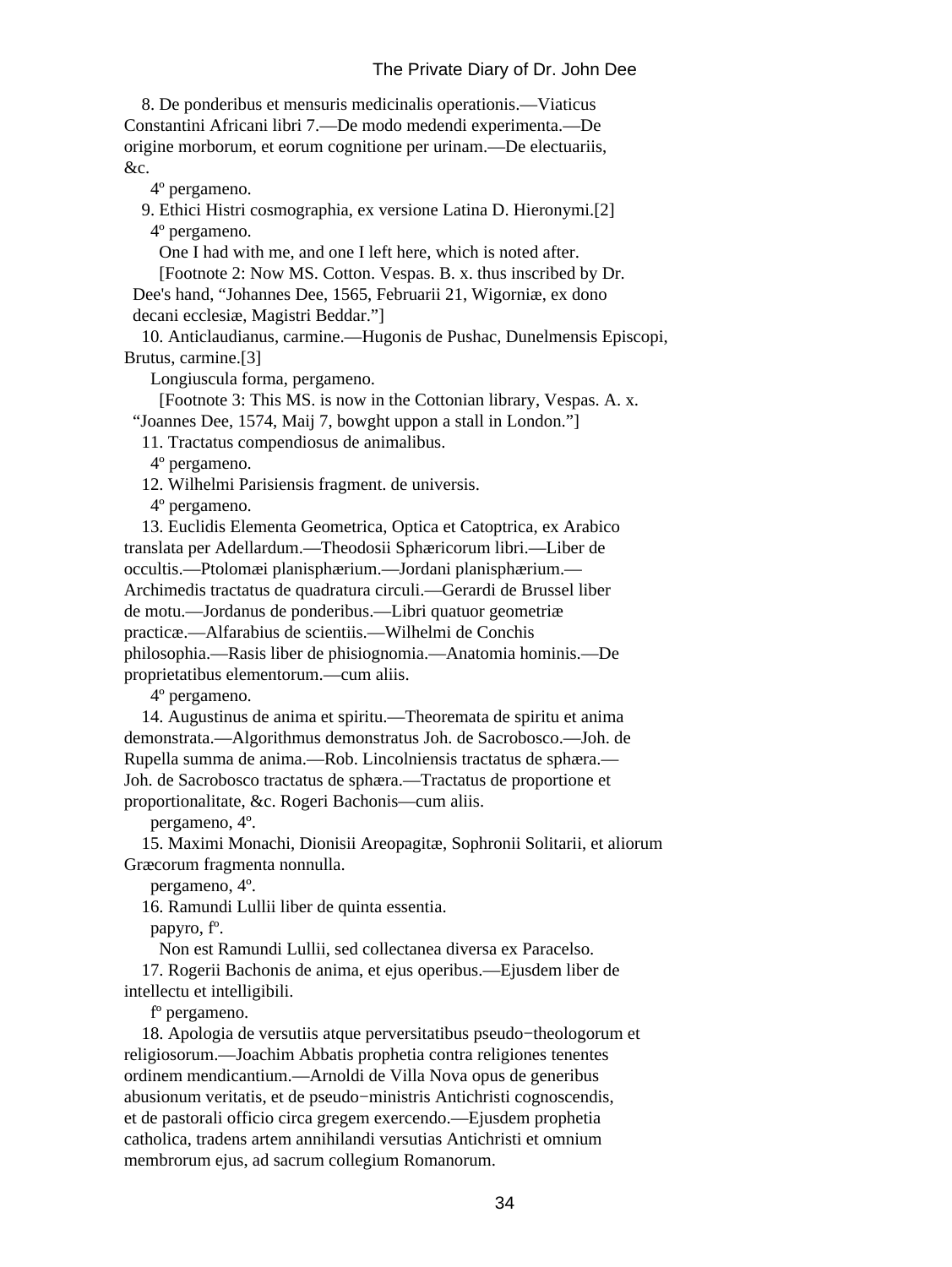```
 pergameno, fº.
```
 19. Rogeri Bachonis de retardatione senectutis et senii, &c.—Ejusdem de graduatione medicinarum compositarum, &c.

pergameno, fº.

20. Ejusdem Bachonis metaphisica.—Ejusdem oeconomica.

pergameno, 4º.

21. Ejusdem[4] de animalibus fragmentum.

pergameno, fº.

 [Footnote 4: Dee has added in the margin the word "dubito," meaning, I suppose, that there was not any sufficient evidence for attributing this treatise to Roger Bacon.]

 22. Ejusdem Bachonis fragmenta quædam; videlicet, de multiplicatione et corruptione specierum.—Item communia naturalia.—Epistola ad Clementem per R. de utilitate scientiarum artis experimentalis, &c.

pergameno, fº.

 23. Rogeri Bachonis pars sexta Operis Majoris, quæ est Scientia Experimentalis, ad Clementem Pontif: Romanorum.—Ejusdem Operis Majoris pars septima, quæ est, Philosophia Moralis.—Ejusdem Alchimiæ tractatus expositorius, ad Clementem P.M.R.—Ejusdem compendium alchimiæ.—Avicennæ clavis sapientiæ, seu porta minor, seu tractatus de anima.—Breviloquium Holcot.—Rogerii Bachonis speculum alchimiæ.—Quæstiones super librum Jordani de ponderibus.— Compendium artis, Raymundi Lullii.—Excerpta ex theorica Ramundi Lullii.—Rogeri Bachonis tractatus de speciebus.

papyro, fº.

 24. Alberti Magni de mineralibus libri quinque.—Hermetis quadripartitum operis.—Rhithmomachia.—De lapide bezaar.—Ars fusoria ac tinctoria lapidum ac gemmarum.—Ptolomei liber de lapidibus et sigillis eorundem.—Techel de sculpturis lapidum.— Galenus ( .... portis) de spermate.—Avicennæ phisiognomia.— Commentariolus in Aristotelis phisiognomiam.—Cheiromantiæ fragmentum.—Arithmeticæ fragmentum, carmine.—Practica algorismi.— Anima artis transmutatoriæ Ramundi.—Phisica, seu medicina Ramundi Lullij.—De herbis.—De potentiis duodecim signorum et septem planetarum.—Epistola accurtationis lapidis philosophorum ad Regem Robertum.—Summa cheiromantiæ.—Albertus Magnus de mineralibus.— Phisiognomia ex Loxio, Aristotele, et Palemone.—Albertus de plantationibus arborum et de conservatione vini.—Virtutes septem herbarum Aristotelis.—Liber Kirimandarum.—Philonis fragmentum de aquæductibus.—Quæstiones quædam naturales.—Constantinus Medicus de coitu.—Practica puerorum.—De natura puerorum.—Introductiones astronomicæ.—Hyppocrates de pharmacis.—Hyppocrates de secretis.— Hippocratis lex.—Hippocrates de humana natura.—Hippocrates de aere, aqua, et regionibus.

pergameno, 4º.

 25. Eulogium temporis, a condito orbe in annum Christi 1367, monachi cujusdem Niniani.[5]

pergameno, fº.

 [Footnote 5: Now MS. Cotton. Galba, E. VIII., partially burnt by the fire. Another copy of this work is in the library of Trinity College, Cambridge, R. vii. 2.]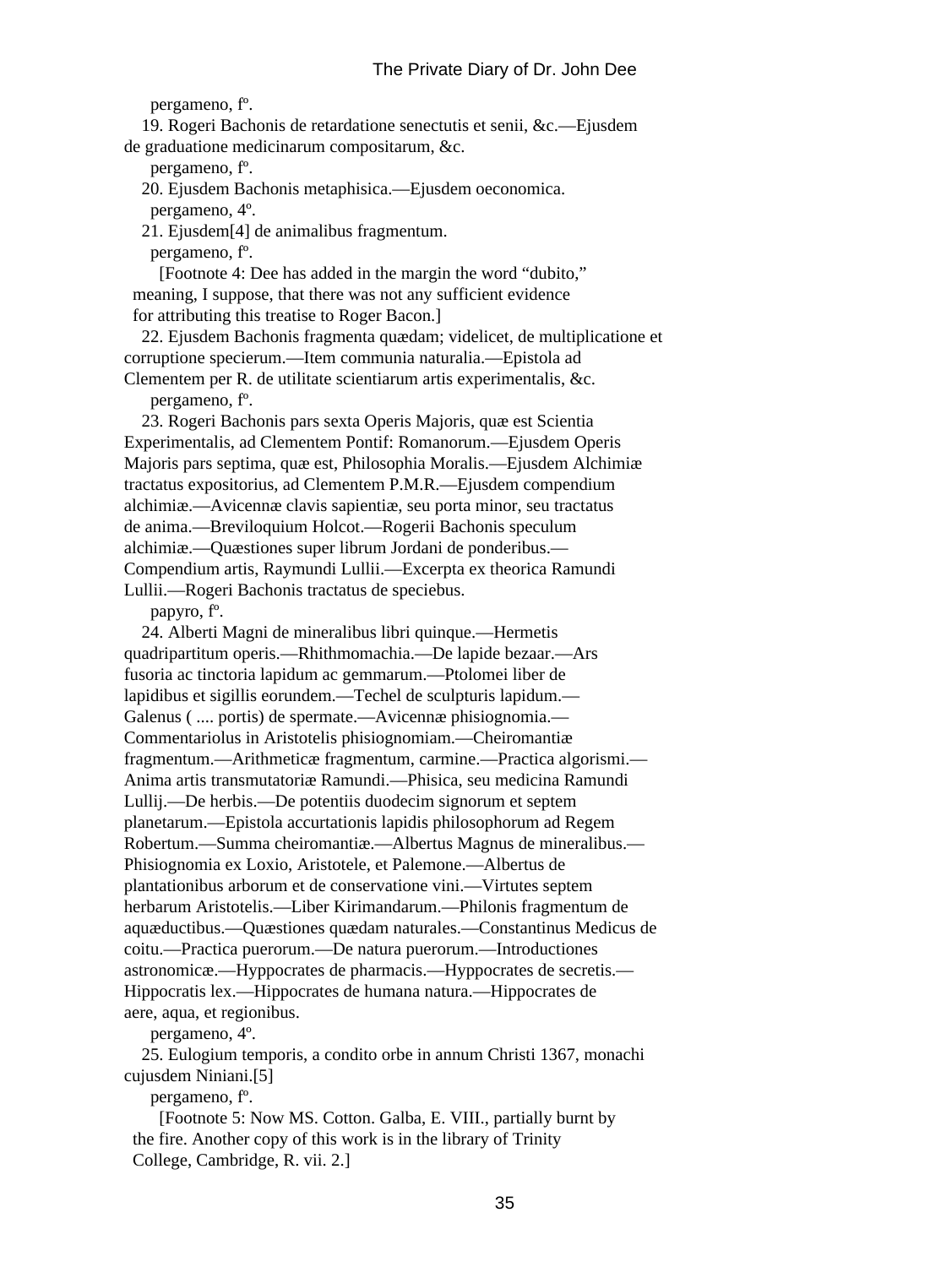26. Rogerii Bachonis summa, seu opus tertium, ad Clementem P.M.— Ejusdem Bachonis majoris operis pars quarta, in qua ostenditur potestas mathematicæ in scientiis atque rebus mundi hujus.—Ejusdem compendium studii theologici.—Liber præceptorum secundum Albertum.— Liber de sigillis solis in signis, secundum Hermetem.—Albertus de sigillo et annulo leonis, et ejus virtutibus.—Arnoldus de Villa Nova de sigillis duodecim signorum.

papyro, fº.

 27. Rogerii Bachonis communium naturalium libri duo, quatuor sectionibus distincti.

pergameno, fº.

In boards, with clasps.

 28. Alpetraugii de verificatione motuum coelestium liber.—Thebith de his quæ indigent expositione, antequam legatur Almagestum Ptolomæi.— Liber florum Albumasar.—Liber experimentorum Albumasar.—Liber practicorum geometriæ.—−Jacobi Alkindi liber de aspectibus.—Petri de Dacia commentum super tractatum algorismi.—Joh. de Sacrobosco super tractatum de sphæra.—Ejusdem computus ecclesiasticus.— Wilhelmus de Aragonia in Ptolomæi centiloquium.—Ars algorismi de fractionibus.—Scripta utilia super computum manualem.—Joh: de Sicilia in canones Arzachelis de tabulis Toletanis.—Quæstiones mathematicales.[6]

pergameno, fº.

 [Footnote 6: Now MS. Harl. 1, "Johannes Dee, 1557." A portion of this volume formerly belonged to John of London.]

 29. Richardi Walyngforde Abbatis S. Albani de sinubus demonstrandis, libri iv.[7]

pergameno, fº.

 [Footnote 7: The only copies of this work now known are in the Bodleian Library, but I have not succeeded in tracing this one.]

 30. Johannis Massoni Monachi epistolæ.—Epistolæ de somnio Pharaonis, seu Pharaonis et Josephi epistolæ.—Alani enchiridion de planctu seu conquestu naturæ, prosa et versu.—Bernardi Silvestris Cosmographia. [8]

pergameno, 4º.

 [Footnote 8: Otho, B. IV. vid. Tann. Bibl. p. 518. This MS. was destroyed in the fire of 1731.]

 31. Bartholomei Anglici breviarium, seu de proprietatibus rerum. pergameno, fº.

 32. Jordani Nemorarii +Philotechnê+, sive de triangulis, liber primus, sexaginta quatuor propositiones continens.

pergameno, 4º.

 33. Rabbi Mosis liber de venenis.—Summa brevis Galeni de cura ethicæ senectutis.—Alberti de Colonia tractatus de incisionibus arborum et plantationibus earum.—Unguentum ad omnem scabiem tollendam, quod dicitur *Veni mecum*, &c.—Tractatus de ornatu faciei.—Hermetis liber de septem planetis, &c.—Rogerii Bachonis nonnulla secreta.— De factura Saxonis Gallici.—Liber de tincturis pannorum.—Liber de coloribus illuminatorum vel pictorum.—De diversis operationibus ignium.—De diversis tincturis.—Hermetis secreta.—Item, multa alia notabilia.—Item, turba philosophorum.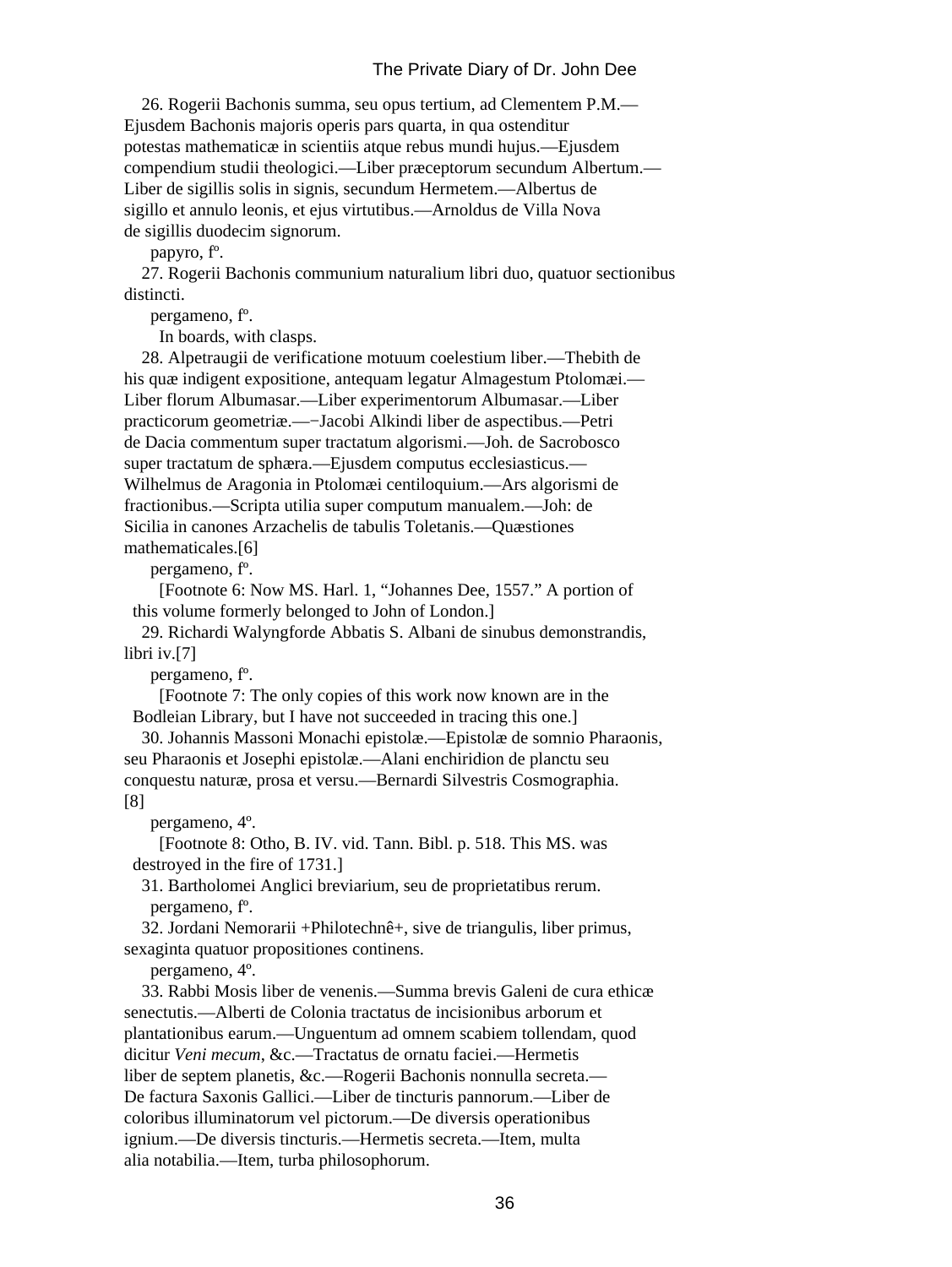pergameno, 4º.

 34. Experimentorum diversorum liber.—De vernisio quo utuntur scriptores.—Secreta philosophorum.—De usu virgæ visoriæ, et hujusmodi secreta multa.

papyro, 8{vo}.

 35. Arnaldi de Villa Nova thesaurus secretus operationum.—Hermetis liber de lapide philosophorum.—Alfredi liber de spiritu occultato.— Rasis practica, cum aliis viginti quinque libellis variorum autorum consimilis argumenti.

papyro, 4º.

 36. Ptolomæi quadripartitum, Lat.—Albumazer introductorium.—Isibradi calendarium.—Profacii Judæi almanach.—Zaëlis electiones.—De significationibus planetarum, cum aliis tractatibus.

pergameno, 4º.

 37. Expositio theoricarum.—Thebith de motu octavæ sphæræ.—Jordanus de ponderibus, cum quæstionibus notabilibus super eundem.—Jacobus Alkindus de radijs, seu de causis reddendis.—An futura possunt per astra præsciri.—Nicolai Oresmi liber divinationum.—Thomæ Bravardini geometria.—Perspectiva communis Joh. de Pecham.— Dominici de Hassia quæstiones super perspectivam communem.—Euclides de speculis.—Jacobus Alkindus de umbris et causis diversitatum aspectuum.—Dominici de Clavaso practica geometriæ.—Demonstratio æqualitatis lineæ ad peripheriam circuli.—Quadratura circuli.— Expositio tractatus de sphæra, cum quæstionibus.—Algorismus in integris Joh. de Sacro−Bosco.—Algorithmus in minutiis Joh. de Lineriis.—Thomæ Bravardini tractatus proportionum.

 38. Joh. de Pecham canticum pauperum.—Joh. Walensis communiloquium.— Ejusdem Walensis dietarium, locarium, itinerarium.—Ejusdem breviloquium.—Tractatus, cujus initium est, *Supra tribus sceleribus*.—Aristotelis liber de secretis secretorum.

pergameno, 4º.

 39. Liber Physiologi de natura animalium et bestiarum. pergameno, 8º.

40. Gualteri Burlæi tractatus de potentiis animæ.

pergameno, 4º.

 41. Rogerii Bachonis perspectiva.—Ejusdem de multiplicatione specierum.

pergameno, 4º.

In paste−bords, with strings.

 42. Tractatuli tres de lapide philosophorum, quorum primi initium est, "Dicit philosophus," &c.

 43. Vectii Valentis anthologia.—Aristoxeni musica.—Alippii musica.— Cleomedes de mundo.—Expositio astrolabii.—Hipparchus in Aratum et

Eudoxum.—*Græcè omnes.*

papyro, fº.

 44. Libellus antiquissimus de speculis comburentibus, cujus initium est, "De sublimiori," &c.[9]

pergameno, 4º.

 [Footnote 9: Now in MS. Vespas. A. II. art. 12, "Joannes Dee, 1555." This is an extremely curious and valuable tract in the history of optical science, and is similar to the curious treatise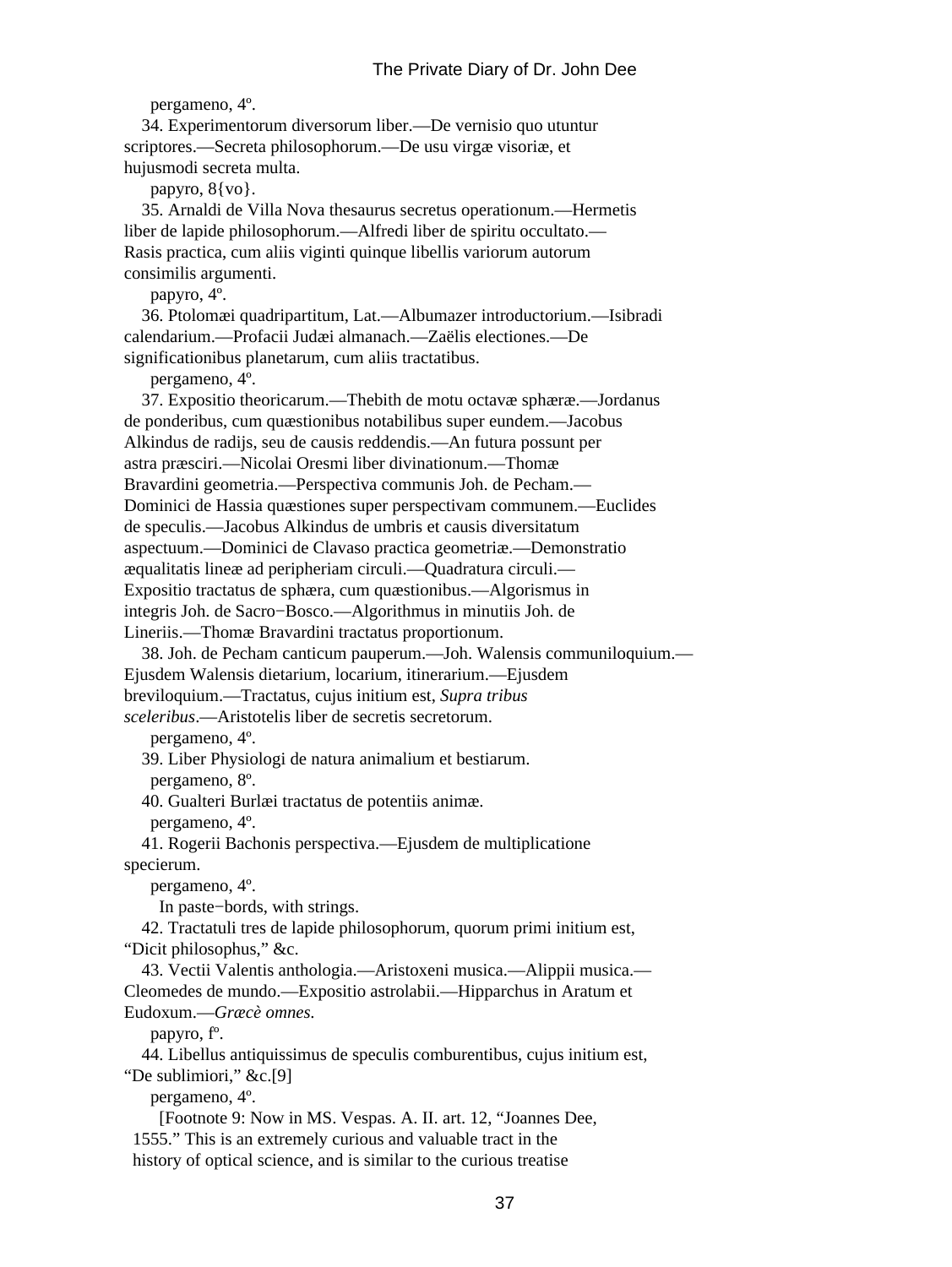by Gogava *De speculo ustorio*. The focus of the parabola is here for the first time indicated, a circumstance which has escaped the notice of scientific historians.] 45. Jordanus de ponderibus cum scholiis, cujus initium est "Omnis ponderosi." pergameno, fº. 46. Raymundi Lullii liber de quinta essentia. pergameno, fº. 47. Boetius de consolatione philosophiæ, in *Græcam* linguam conversus a Maximo Planude.—Catonis distica, cum scholiis Planudis, &c. *Græcè.*—Aphthonij progymnasmata, *Græcè*. papyro, fº. I gave this Booke to Cracovia Library, A{o}. 1584, July 28. 48. Porphirii philosophi Isagoge in Aristotelis logicam, *Græcè*. papyro, fº. 49. Naupegia Itali cujusdam, cum figuris. papyro, 4º. 50. Dionysii Zecharii opusculum de lapide philosophorum, *Gallicè*. papyro, 4º. 51. Roberti Gloucestrensis chronica, *rythmo Anglico*.[10] papyro, fº. [Footnote 10: The only MS. of Robert of Gloucester's poem, answerable to this description, is in the University Library, Cambridge.] 52. Hystoria Britannicorum principum a Cadowaladro Rege ad Leolinum, per Humfredum Lluyd collecta, *Anglicè*.[11] papyro, fº. [Footnote 11: This MS. is now in the library of the Ashmolean Museum, No. 846.] 53. Variæ compositiones aquarum mercurialium et alia experimenta chemica, *Anglicè*, cujus initium est, "He that will make," &c. papyro, 4º. 54. Varia experimenta chimica, *Anglicè*, quorum initium est, "For to make white lead." pergameno, fº. 55. Alberti Magni summa naturalium, cujus initium est, "Philosophia dividitur." papyro, 4º. 56. Rogerii Bachonis annotationes super Aristotelis tractatum de secretis secretorum. pergameno, fº. 57. Phillipi Ulstadii coelum philosophorum. impressum, fº. 58. Inventa quædam geometrica. papyro, fº. My owne hand, of Richard Chancellor and Thomas Topely. 59. Dumbyltoni summa. pergameno, fº. 60. Beda de gestis Anglorum. pergameno, 4º.

61. Euclidis geometrica.—Rogerii Bachonis perspectiva.—Aristotilis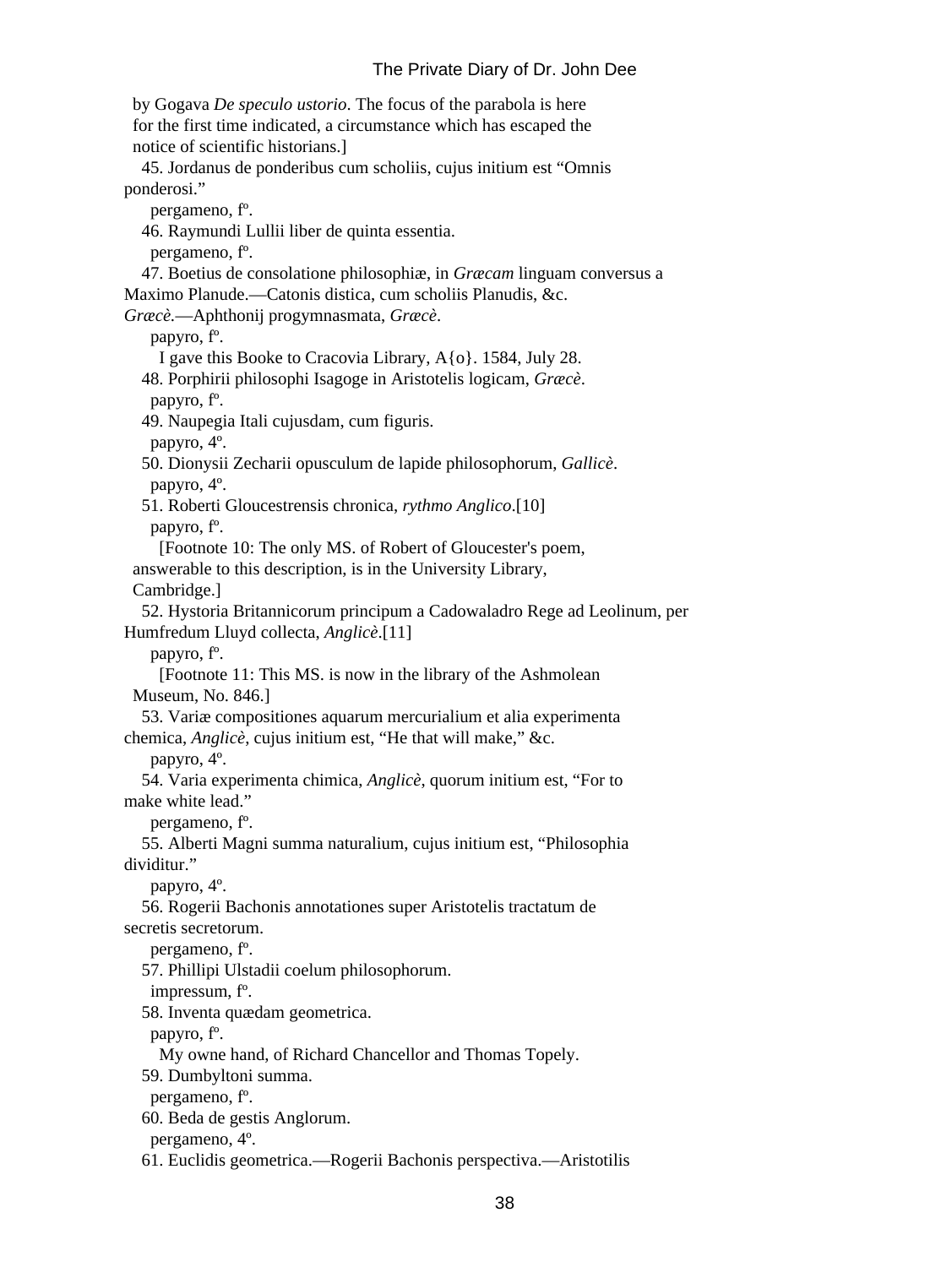problemata.—Campani theoricæ planetarum.

pergameno, 4º.

 62. Volumina duo magna, *Hebraicè*, de astrologicis judiciis.—Alchimia Salomonis.

papyro, fº. 2 vol.

 63. Roberti Groshed, Lincolniensis episcopi, dicta; quorum initium est, "Spiritus Sanctus per os Salomonis," &c.—Ejusdem tractatus de cessatione legalium.—Ejusdem tractatus de oculo morali, una cum aliis variis.

pergameno, fº.

64. Isaac Judæi logica, cum aliis variis consimilis argumenti,

*Hebraicè*.

papyro, 4º.

65. Alhazen perspectiva, &c.

pergameno, 4º.

John Davis' spoyle.

 66. Ramundi Lullii testamentum.—Ejusdem cantilena.—Ejusdem codicillus, sive vade mecum.—Ejusdem anima transmutatoria.— Annotationes super testamentum Ramundi.—Lapidarius Raymundi.— Quæstiones de Paulina Ramundi.—Quæstiones de Olympiade Ramundi.— Declaratio tabularum figuræ 5. Ramundi.—Repertorium Raymundi.— Tractatus de consideratione lapidis.—Philosophia cujusdam Ramundistæ.—Joh. Dastini chimici somnium, seu visiones, *Anglicè*.— Ramundi Lullii distinctio tertia.—Anima artis, juxta exemplar in Anglia repertum.—Apocalypsis spiritus secreti.—Ars conversionis Mercurii et Saturni in aurum et argentum, seu de aquis Theuthidis.— Aristotelis lumen luminum.—Raimundi Lullii quæstionarius arboris philosophalis.—Quæstionarius figuræ quadrangularis.—Quæstionarius figuræ 5.—Tertia distinctio juxta aliud exemplar.—Aphorismi.— Accurtatio.—Practica secreti occulti.—Opus magnum, sive opus regale.—Considerationes operis minoris.—Cantilena *Catalonicè*, cum commento.—Ars brevis, &c.

papyro, fº.

 67. Ramundi Lulli speculum alchimiæ.—Ejusdem liber de quinta essentia.—Ejusdem lapidarius, scilicet de gemmis.—Joh. Dastini liber de compositione lapidis.—Ejusdem donum Dei.—Liber radicum.— Liber administrationum.—Ejusdem Dastini speculum philosophorum.— Rasis de duodecim aquis, &c.

papyro, fº.

 68. Aneti filii Abraham practica medica.—Scarsati practica medicinalis, una cum aliis.

pergameno, 4º.

 69. Eathelredi Abbatis Rievallis de vita Edowardi regis Anglorum et Confessoris.[12]

pergameno, 4º.

[Footnote 12: Now MS. Harl. 200, "Joannes Dee, 1575."]

 70. Roberti episcopi Lincolniensis tractatus in lingua Romana, hoc est, *veteri rithmo Gallico*, de principio creationis mundi, de medio et fine, &c.

pergameno, 4º.

71. Wilhelmi de Northfeilde expositio super librum de differentia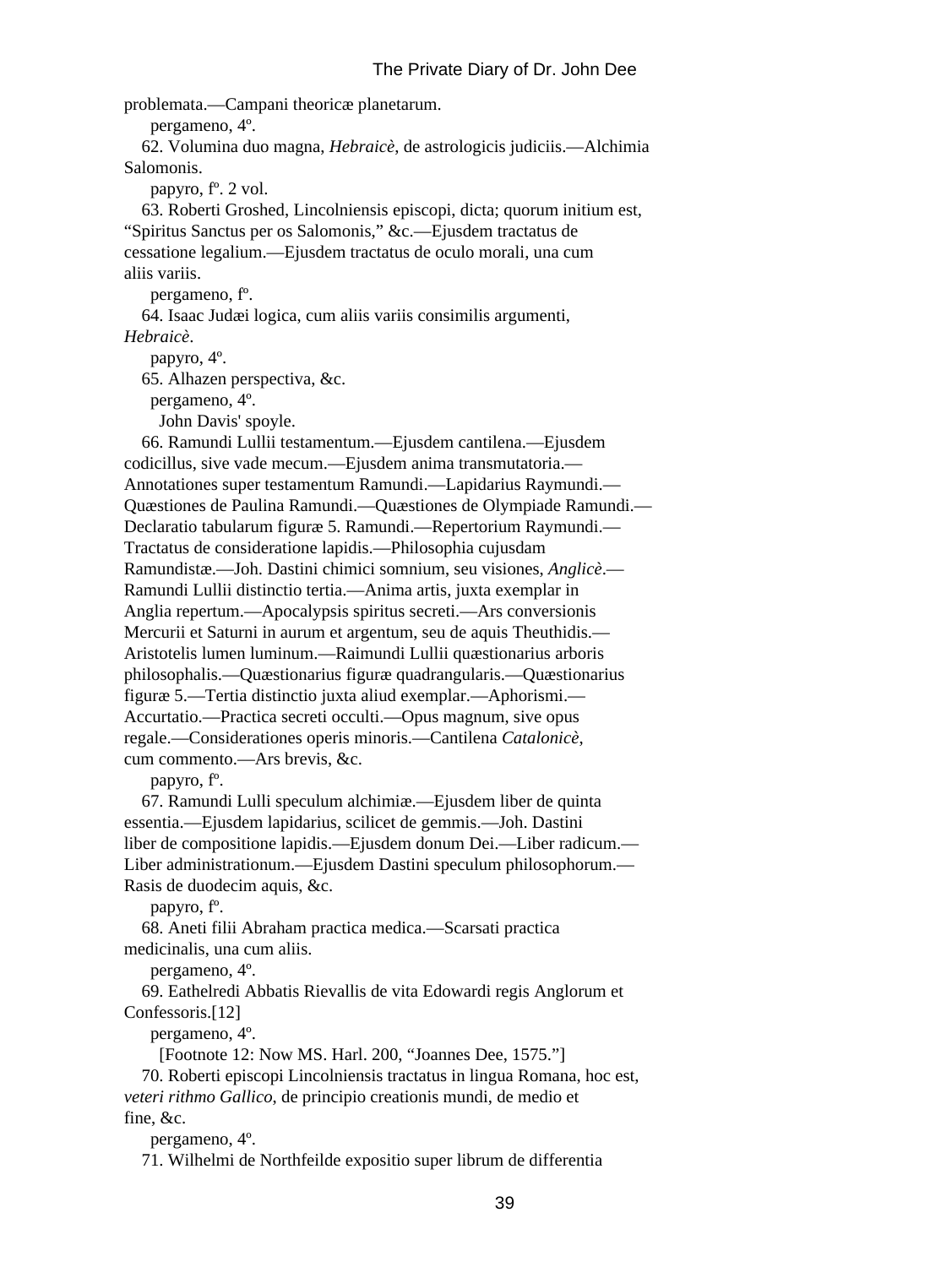spiritus et animæ.—Ejusdem expositio super diversa opuscula Aristolelis phisicorum.[13] pergameno, fº. [Footnote 13: Now C.C.C. Oxon. No. 235.] 72. Magistri Franconis regulæ musicales, cum additionibus aliorum musicorum, collectæ a Roberto de Handlo.—Rogerii Bachonis, perspectiva, una cum aliis geometricis et astrologicis. pergameno, fº. 73. Gualtheri Burlei notabilia super Porphyrii prædicabilia, et Aristotelis prædicamenta, una cum aliarum notationum libellis. papyro, 4º. 74. Boetii Musica.—Hermannus Contractus de compositione astrolabii, et de ejus utilitatibus. pergameno, 4º. 75. Chronica de imperatoribus seu compendium historiarum in prima monarchia Babiloniorum, in annum Christi 1266.—Joh. de Bononia summa pontificum Romanorum et imperatorum in annum Christi 1313.—Alexandri Magni ortus et res gestæ. pergameno, 4º. 76. Wilhelmi Wodford, ordinis Minorum, opusculum quaestionum quarundam, contra dialogum Joh. Wycklyf a Thoma Cantuariensi archiepiscopo condemnatum.—Thomas Palmere tractatus de imaginibus, cum aliis variis. papyro, 4º. 77. Collectanea quædam chimica Siberti Rhodii. papyro, fº. 78. Roberti Holcot quæstiones super quatuor libros Lombardi sententiarum.—Ejusdem quæstiones de astronomia. pergameno, 4º.

 79. Arnaldi de Villa Nova liber de alchimia, cujus initium est, "Scito, fili, quod in hoc libro," una cum aliis ejusdem opusculis.

papyro, 4º.

 80. Ethici philosophi cosmographia, per D. Hieronymum Stredonem Lat. conversa.

pergameno, fº.

81. Rogerii Bachonis epistolæ tres, sive scripta tria ad Joh.

Parisiensem, in quibus latet sapientia mundi.—Kalid rex ad

Morienum.—Gebri et Avicennæ chimica.

papyro, 4º.

82. Euclidis elementorum geometricorum libri decem.—Ejusdem

perspectiva, &c. Lat.

papyro, 4º.

83. Alhazeni perspectiva, libri septem, Lat.

pergameno, fº.

84. De fabrica speculi ustorii fragmentum.—Urso de effectibus

 qualitatum primarum.—Liber vaccæ.—Alberti dona.—Thomas Aquinas de essentiis rerum.

pergameno, 4º.

85. Ricardi Hampole liber, qui dicitur Incendium Amoris, *Anglicè*.

pergameno, fº.

86. Alhazeni perspectiva, Lat.—Item Alfraganus, &c. Lat.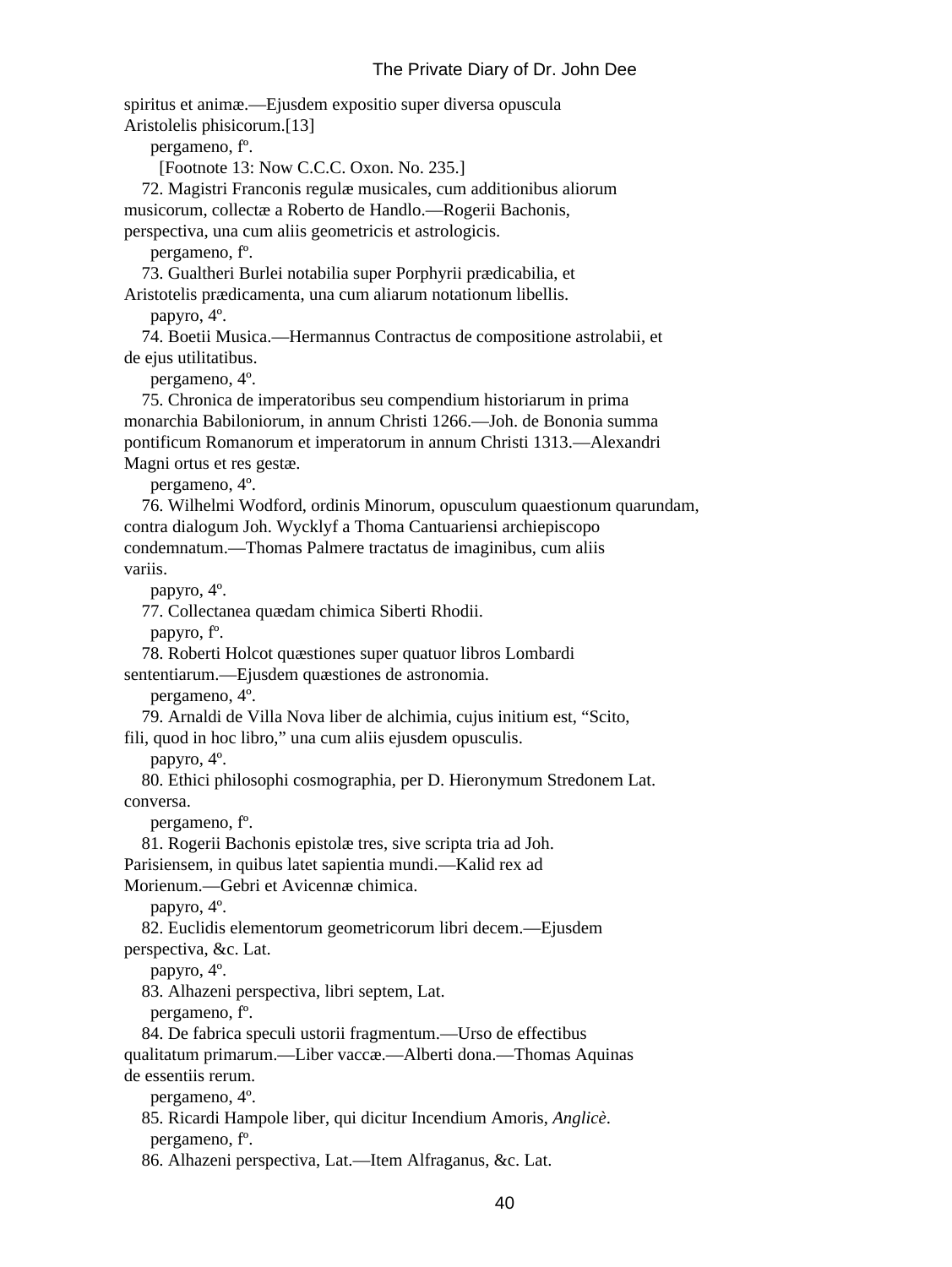pergameno, fº.

87. Albumazar de judiciis astrologicis.

pergameno, fº.

 88. Jacobi Fabri Stapulensis conclusiones phisicæ, &c. ex Aristotele excerptæ.

papyro, fº.

 89. Joh. Eschuidi summa Anglicana, seu medicinalis. pergameno, fº.

 90. Bartholomæus Anglicus de proprietatibus rerum. pergameno, f. grandiori.

 91. Jordani Nemorarii arithmetica cum commento.—Algorithmus in integris Joh. de Sacrobosco.—Algorithmus in minutiis, Joh. de Lineriis.—Campani theorica planetarum.—Nicholai Oresmi tractatus de proportionibus proportionum.[14]—Jordani tractatus de commensuratione coelestium.—Gervasii algorithmus proportionum.— Demonstrationes conclusionum astrolabii.—Tractatus de torqueto et ejus usu.—Tabulæ Alfonsi regis Castellæ.—Canones tabularum Alfonsi per Joh. de Saxonia.—Joh. de Lineriis canones tabularum primi mobilis.—Jacob Alkindus de impressio[n]ibus aeris.—Rogerii Bachonis de utilitate arithmeticæ.—Campani compostus ecclesiasticus.—Jordani algorithmus demonstratus.

pergameno, fº.

 [Footnote 14: Extract from this article in MS. Bernard, 3467, where there are other extracts from MSS. in Dee's possession.]

 92. Helinandi Monachi Cistercien. chronicorum mundi libri XXX. hoc est, pars prima.

pergameno, fº.

 93. Francisci Catanei Diacetii paraphrasis in Aristotelem de coelo, &c. pergameno, fº.

 94. Isidori Hispalensis liber de natura rerum, cum glosulis.—Prisciani institutio.—Bedæ versus de die judicii.

pergameno, 4º.

 95. Tractatus de figuris stellarum in octava sphæra.—Gebri libri novem de astronomia.—Almagesti libri sex abbreviati.—Jordani libri de triangulis.—Plures conclusiones Almagisti abbreviati.—Archimedis liber de curvis superficiebus.—Tractatus Albeonis.—Tabula pro locis planetarum.—Tractatus Zaphei Arzachelis, &c.—Capitula libri Almagesti.—Compendium musices ex Boetio.—Euclidis elementa geometrica.—Gebri conclusiones de astronomia.—Theodosii sphærica.—Milei de figuris sphæricis et triangulis, libri tres.— Tabulæ planetarum de radicibus et motibus.—Machumeti Bagdedini liber divisionum.—Tractatus de quinque corporibus regularibus.—Tractatus de speculis comburentibus.—Tabula domificandi, pro latitudine Oxoniens.—Tabulæ plurium latitudinum, secundum Bachecumbe.—Thebith tractatus de motu.—Tractatus de proportione circumferentiæ circuli, &c.—Tabulæ quatuor solis.

pergameno, fº.

96. Rogeri Bachonis tractatus de virtutibus et actionibus stellarum.

papyro, 4º.

97. Vitellionis perspectiva.[15]

pergameno, fº.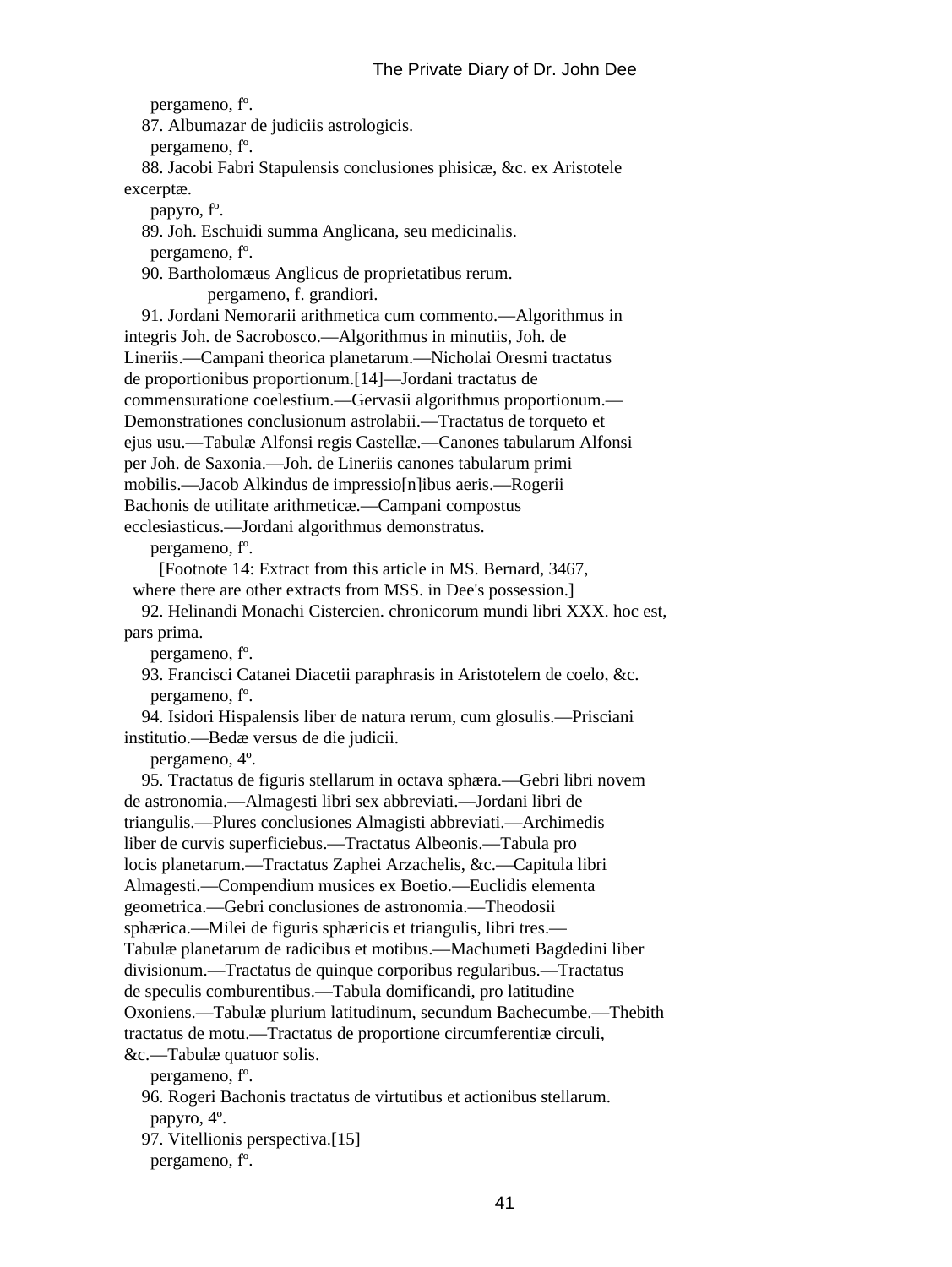[Footnote 15: Now MS. Ashm. No. 424. From a MS. note it appears that, in 1564, the Fellows of Peterhouse, at Cambridge, presented this book to Dr. Dee, in exchange for various printed books which he gave to their library. Vid. MS. C.C.C. Oxon. No. 191.]

 98. Theodosii sphærica.—Euclidis data, Lat.—Archimides de quadratura circuli.

pergameno, 4º.

99. Haly de judiciis astrorum.

pergameno, fº.

 100. Boetius de consolatione philosophiæ cum commento.—Scripta super plures libros geometriæ.—Jordanus de speculis.—Jordanus de ponderibus.—Archadii demonstrationes de quadratura circuli.—

Tractatus Hermanni de astrolabio.—Liber de similibus arcubus.—

 Archimedes de figuris isoperimetris.—Archimedes de curvis superficiebus.

pergameno, 4º.

 101. Avicenna de prima philosophia, i.e. de causa causarum, vel metaphisica, Lat.

pergameno, 4º.

102. Alhazeni perspectiva.

pergameno, 4º.

 103. Ricardi de Posis summa epistolarum (quasi ars quædam notariatus) secundum consuetudinem Romanæ curiæ.

pergameno, fº.

104. Arzachelis tabulæ astronomicæ.

pergameno, 4º.

105. Chronicon Angliæ, *Anglicè*, manuscriptum.

pergameno, fº.

106. Aristotelis commentum in astrologiam (fragmentum).

pergameno, 4º.

107. Alberti Magni minerarium.

pergameno, 4º.

 108. Haly de judiciis astrorum.—Liber novem judicum in astrologia.— Jafar de imbribus.—Messahala de nativitatibus.—Aristotelis liber de judiciis universalibus.—Hani Benhannæ liber de geometria.—Guido Bonatus de astrologio.[16]

papyro, fº. magno.

[Footnote 16: Now MS. Savil. Oxon. No. 15.]

 109. Algorithmus integrorum cum commento.—Algorithmus fractorum cum commento.—Summa utriusque arithmeticæ Boetii.—Arithmetica compilata ex multis scientiis.—Liber de figuris numerorum.— Practica memorandi.—Tractatus de speculo combustorio secundum sectionem Mukesij.—Euclidis geometricorum libri 15. cum commento.— Jordanus de ponderibus cum commento.—Euclides de ponderibus cum commento.—Euclidis datorum liber cum commento.—Archimedes de curvis superficiebus cum commento.—Archimedes de quadratura circuli, cum commento.—Archimede[s] de figuris ysoperimetrorum.—Theodosii sphærica.—Rob. Lincoln[i]ensis episcopi, de luce, calore, et iride.—Vitellionis perspectivæ libri quatuor.

pergameno, fº.

110. Rob. Lincoln[i]ensis episcopi constitutiones pro sua diocesi,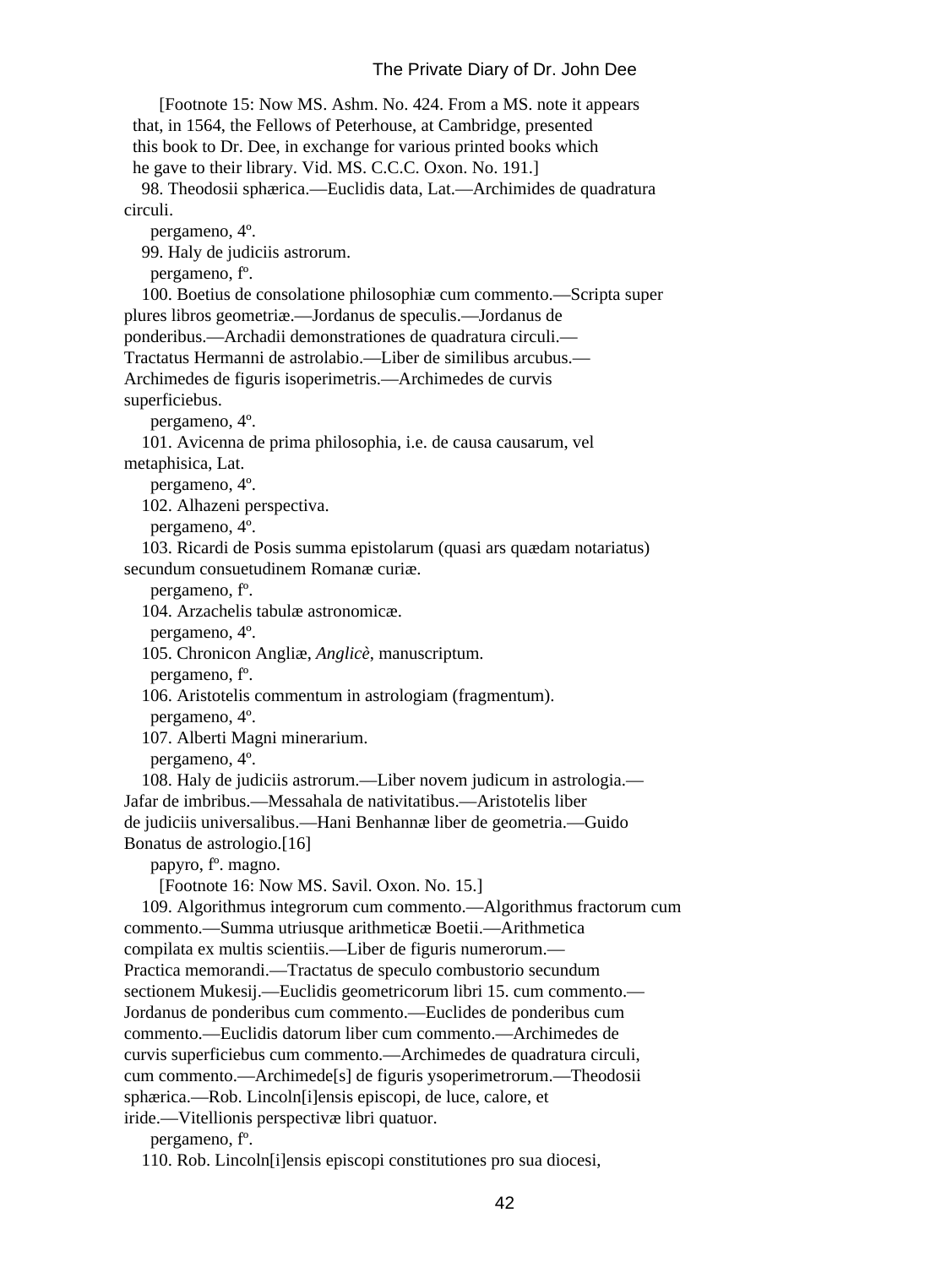videl. in decalogum, &c. pergameno, fº. 111. Perspectiva Algazet, forte Halazen. Lat. pergameno, 4º. 112. Annales regulorum Cambricorum, a Cadowaladro, ad Leolini tempora, *lingua Brytannica sive Cambrica*. papyro, 4º. 113. Perquisita et alia quæ pertinebant ad Winchecumbe Abbatiam.[17] pergameno, 4º. [Footnote 17: It does not appear from Tanner's *Notitia Monastica*, or from Sir Thomas Phillipps's Catalogue, that this MS. is now preserved.] 114. Boetii arithmetica. pergameno, 4º. 115. Quæstiones erudite disputatæ super librum meteororum Aristotelis. pergameno, 4º. 116. De Indorum et Persarum annis astronomicis.—Annotationes in Martianum Capellam. pergameno, 4º. 117. De potentiis animæ.—Auberti Remensis philosophia.—Oliveri philosophia.—Petrus Hispanus de morte et vita, et causis longitudinis et brevitatis vitæ.—Albertus de divinatione. De spiritu et inspiratione.—De signis aquarum, ventorum et tempestatum.— Ramundus Massiliensis de cursu planetarum.—Alexander Aphrodiseus ad imperatores Antoninum et Severum de fato.—Quæstiones de intellectu.—Quæstiones de anima.—Hermannus Secundus de essentiis.—Platonis Phædon, sive de anima.—Commentum super Platonis Timæum.—Platonis Menon. Lat. pergameno, fº. 118. De administratione principum liber. pergameno, 4º. 119. Isidori Hispalensis etymologiarum fragmentum magnum. pergameno, fº. 120. Tabulæ astronomicæ ad annos decem, cum canonibus.—Algorithmus demonstratus cum minutiis.—Alfraganus de annis.—Alcabicii astrologia.—Tabulæ de numeris proportionalibus.—Computus cum calendario. pergameno, 4º. 121. Polychronica. pergameno, fº. 122. Polychronicon. pergameno, fº minori. 123. Hystoriæ Britannicæ et Angliæ fragmentum, *Gallicè* conscriptum. pergameno, 4º. 124. Guido Bonatus de judiciis astrorum. pergameno, fº. 125. Passionale. pergameno, fº. 126. Astronomici libelli cujusdam fragmentum, cujus initium est, "A philosophis astronomiam sic definitam accepimus."

pergameno, 4º.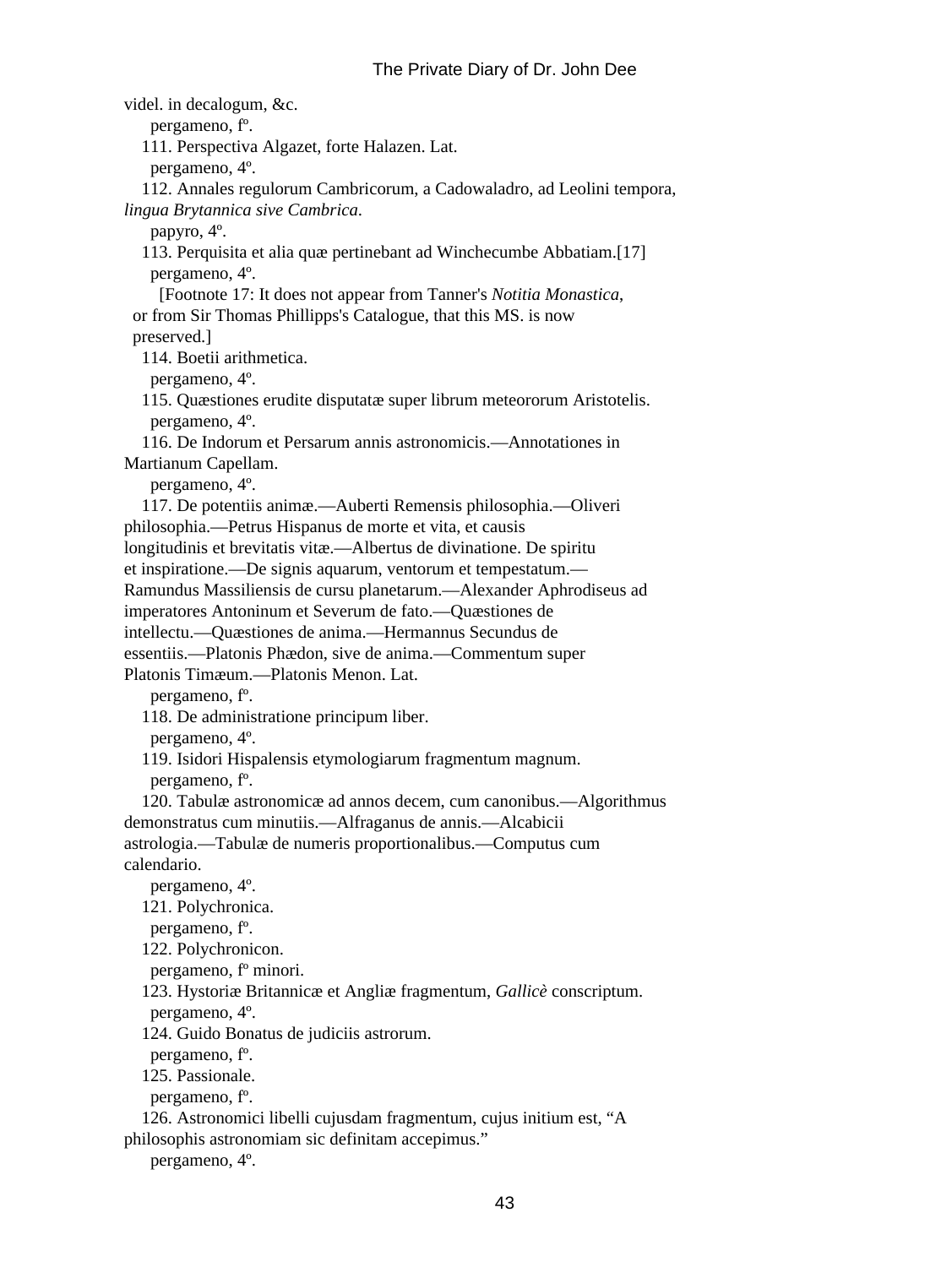127. Expositio quædam super Cantica Canticorum.—Ars fidei secundum Ambionensem.—Macrobius in somnium Scipionis. pergameno, fº. The second tract is cut out, and to be answered for. 128. Matricula, sive catalogus bibliothecæ Cantuariensis. papyro, fº. 129. Author de causis cum demonstrationibus. pergameno, fº. 130. Alchimicus libellus, *Anglicè*, cujus initium est, "Take limale." papyro, 4º. 131. Libellus chimicus, *Latinè*.—Varii tractatus super capitulum Hermetis quod dicitur "Clavis Sapientiæ Majoris." pergameno, fº. 132. Sidrach philosophi liber, *Gallicè*. pergameno, 4º. 133. Kallendarium.—Quædam de computu ecclesiastico, *Latinè et Saxonicè*.—Alphabetum somniale.—Præces quædam piæ.[18] pergameno, 8º. [Footnote 18: The MS. described by Wanley, p. 222, as MS. Cotton. Vitell. A. XVIIJ. now destroyed, is probably the one here mentioned. The Cotton. MS. Jul. A. VJ. also answers the brief description above given.] 134. Lectiones cujusdam super Ecclesiasticen. pergameno, fº. 135. Commentarius bonus in definitiones quinti libri Euclidis.— Euclides totus ex Campani traditione.—Explicatio bona Archimedis de quadratura circuli. pergameno, 4º. 136. Cicero de natura deorum.—Catonis liber ad Varronem.—Euclidis liber cum commento.—Preceptum canonum Ptolomæi.—Tractatus astrolabii duplicis cum practica.—Tabulæ astronomicæ.—Aristotelis epistola de rectitudine vitæ, ad Alexand.—Henrici Britton philosophia.—Oliveri Britton philosophia.—Philosophia Remensis et aliorum.—Liber de speculis, liber de visu, et quædam alia. pergameno, 4º. 137. Boetii arithmetica.—Ejusdem de trinitate libri.—Ejusdem de duobus in Christo naturis.—Ejusdem de hebdomadibus.—Rob. Grostesti, Lincolniensis episcopi, de arte algorismi communi.— Ejusdem alius tractatus magis in speciali.—Thebith super Almagistum Ptolomæi.—Theodosius de locis habitabilibus.—Theoria planetarum cum tabulis necessariis.—Commentum super Centiloquium Ptolomæi.— Ars cheiromantiæ, *in Gallico sermone*.—De interpretationibus somniorum.—De significationibus tonitruorum.—Physiognomia secundum Thomam Aquinatem.—De prognosticationibus tempestatum.—De pluribus necessariis ad casus inquirendos secundum algorismum.—Cheiromantia, Lat.[19] pergameno, 4º.

 [Footnote 19: Now in Trinity College, Dublin. See Dr. Bernard's Catalogue, No. 46.]

 138. Astronomica, astrologica, et arithmetica.—Observationes quædam planetarum et fixarum, Petri de Sancto Audomaro et Joh. de Lineriis.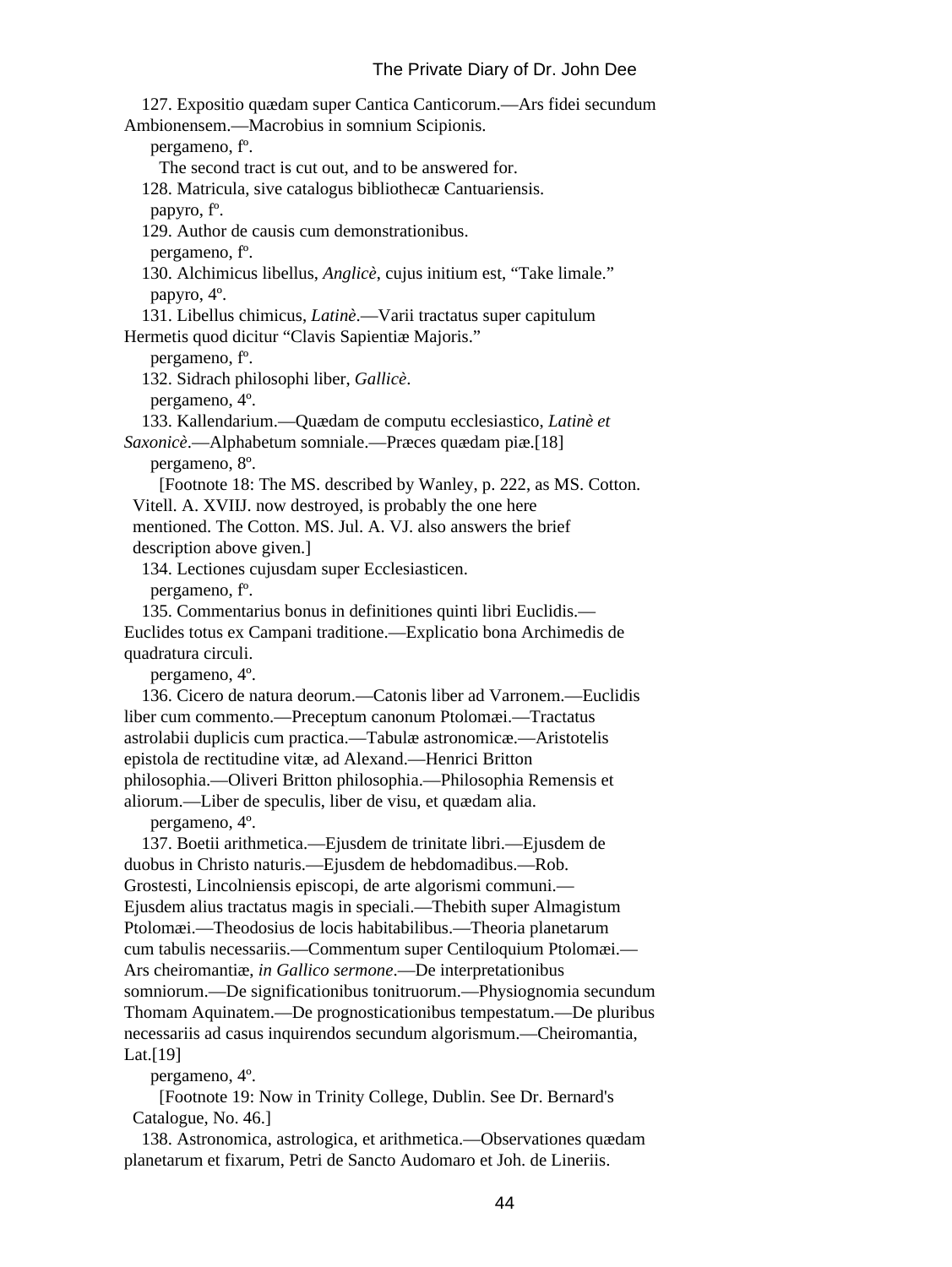pergameno, 4º. 139. Tabulæ astronomicæ cum canonibus. pergameno, 8º. 140. Libellus de natura locorum. pergameno, 8º. 141. Ivonis Carnutensis varii tractatus ecclesiastici, et volumen epistolarum diversorum ad diversos, &c. pergameno, fº. 142. Boetii musica.—Expositio Simonis de Bredon super duos libros arithmeticæ Boetii. pergameno, 4º. 143. Calcidius in Platonis Timæum.[20] pergameno, 4º long. [Footnote 20: Now MS. Bib. Reg. Mus. Brit. 12 B. XXII, "Johannes Dee, 1557, 4 Maij, Londini."] 144. Marii de elementis libri duo.—Liber qui dicitur Prenonphysicon.— Alardi Bathoniensis quæstiones naturales.—Physiognomia secundum tres authores, videlicet, Loxum, Aristotelem, et Palemonem.—Liber spermatis.—Soranus de re medica.—Constantini liber de herbis.— Dioscorides de virtutibus herbarum, Lat.—Oribasius de virtutibus herbarum, Lat.—Odonis Adunensis versus de virtutibus herbarum.— Isidori Hyspalensis etymologiarum libri.—Constantini Medici liber graduum.—Euphonis experimenta.—Adamarii experimenta.—Joh. Melancholici experimenta.—Experimenta Abbatis.—Experimenta Wiscardi.—Experimenta Picoti.—De urina mulieris.—Expositio quintæ incisionis epidemiarum Hippocratis.—Joh. Melancholici liber de substantia urinæ.—Palladius de agricultura.—Liber de simplici medicina. pergameno, fº. 145. Alberti Magni magia naturalis et vera.—Idiotæ liber, authore

 Cusano.—Contra Jacobellinos in Bohemia.—Antonii Barsizii cauteriaria, comedia, una cum aliis variis.

papyro, fº.

 146. Aristotelis physicorum libri octo.—Ejusdem de generatione et corruptione, lib. 2.—De coelo et de mundo, libri 4.—Meteorum libri 4.—De vegetabilibus, &c.—De anima, libri tres.—De memoria et reminiscentia.—Ethicorum secundus et tertius.—De morte et vita, et alia ejusdem Aristotelis, Latinè.

pergameno, 4º.

 147. Serapionis de aptatione et repressione, seu servitor Serapionis. pergameno, fº.

 148. Thomas de Aquino de veritate theologica, libri septem. pergameno, 4º.

 149. Alberti magni tractatus de lapidibus.—Jacobus Alkindus de radiis. papyro, fº.

150. Historia Anglica cujusdam anonymi.

papyro, 4º.

 151. Euclidis optica, catoptrica, et geometria, Lat. pergameno, 4º.

 152. Fragmentum theologicum quoddam in Ecclesiasticum. pergameno, fº.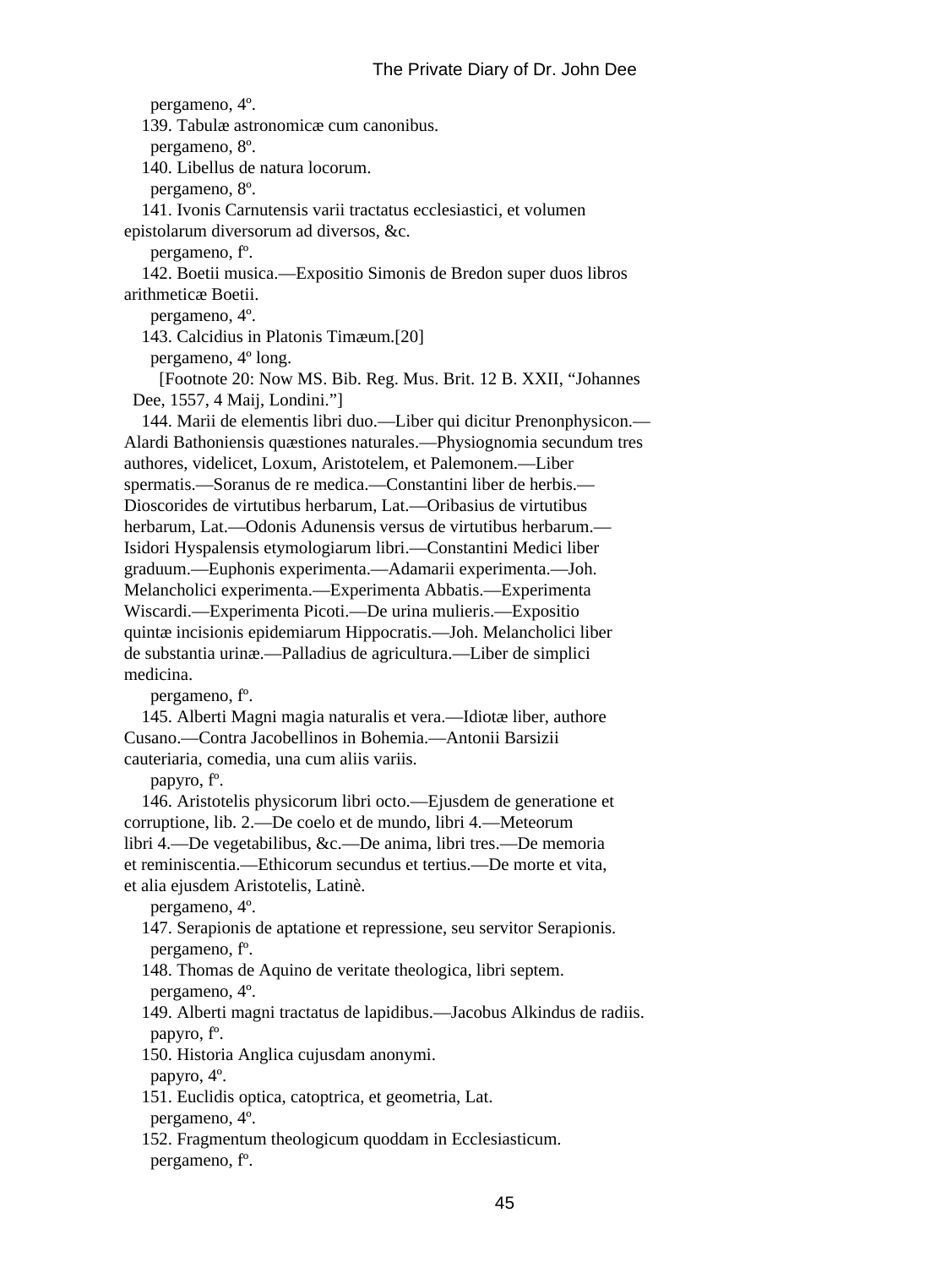153. Tractatus astrolabij.—De significatione rei occultæ.—De aeris dispositione.—Tabula pro almanack.—Ars notaria.—Aristotelis epistola de conservatione sanitatis.—Rogeri Herefordensis computus.—Compositio astrolabii.—Planisphærium.—Alfraganus.— Geber in Ptolomæi almagestum, una cum aliis.

pergameno, 4º.

 154. Apologia chemicæ artis, contra Cornelium Agrippum de vanitate scientiarum.—De oleis variis medicinalibus, una cum aliis multis.

papyro, 4º.

 155. Alcabicius.—Astronomia quædam judicialis.—Zahelis introductorium, cum judiciis sequentibus.—Mathematica Alexandri summi astrologi.—Jacob Alkindus de judiciis astrologicis.— Albumazar de revolutionibus annorum mundi.—Summæ excerptæ ex libro Albumazar, de revolutione nativitatum.—Albohali de nativitatibus.— Albumazar liber florum.—Almanack perpetuum Profacii Judæi.—Thomas Aquinas de angelis.[21]

4º pergameno.

 [Footnote 21: This MS. is now in the Ashmolean collection, No. 360.]

156. Lamentationes Mathæoluli, carmine.[22]

pergameno, 4º.

 [Footnote 22: This is probably the copy now in MS. Cotton. Cleopatra, C. IX. I know of no other which answers the description.]

 157. Hippocratis aphorismi.—Ejusdem prognostica.—Ejusdem liber de regimine acutorum.—Ejusdem liber epidemiarum.—Ejusdem astronomia de infirmitatibus.—Johannicii isogoge in Galeni Tecknin.— Hyppocratis secreta.—Tractatus de compositione astrolabii.— Tractatus de practica astrolabii.—Tractatus de compositione novi quadratis.—Campani tractatus de motibus planetarum et de fabricatione equatorii instrumenti per quod certa loca planetarum inveniuntur.—Petri Perigrini tractatus de magnete.[23]—Jordani liber Planisphærii.—Euclidis liber de speculis.—Jordani tractatus de ponderibus.—Practica geometriæ.

pergameno, 4º.

 [Footnote 23: Dee's own copy of the printed edition, with his MS. notes, is in the British Museum. "Johannes Dee, 1562."]

 158. Rogerii Bachonis calendarium.—Tabula ad sciendum quis planeta dominetur omni hora cujus libet diei.—Tabula multiplicationis.— Liber de naturis rerum abreviatus.—Marbodeus de sculpturis gemmarum.—Liber de lapidibus filiorum Israel.—Hippocratis signa in infirmo.—Unguentum alabastri.—De modo faciendi olei.—De aquis mundificativis oculorum faciei, et aliorum spiritualium membrorum.— De pilatoria.—Ut pili nascantur ubi volueris.—De conservatione vini.—Gregorii dialogorum liber primus et secundus.—Vita Sancti Nicholai.—Vita Sancti Ægidij.

pergameno, 4º.

 159. Computus ecclesiasticus.—Beda de calculatione.—Computus. pergameno, 4º.

 160. Wilhelmi de Conchis philosophia.[24] pergameno, 4º.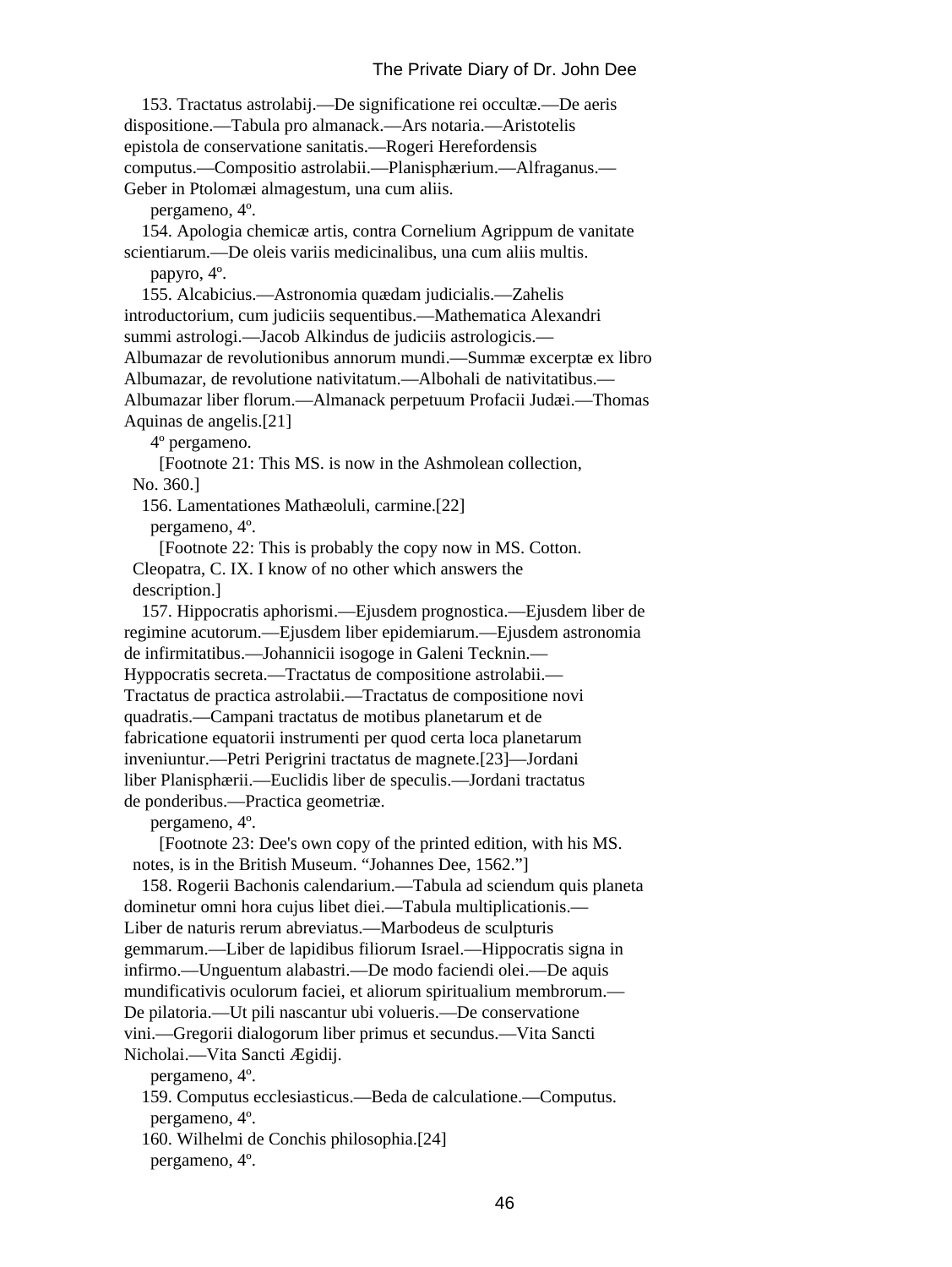[Footnote 24: Now MS. Bib. S. Joh. Coll. Cantab. G. 3. "Johannes Dee, 1557, 4 Maii."]

161. Quæstiones super elenchos, et alia logicalia.

papyro, 4º.

 162. Quæstiones de apparentiis, seu fallaciis sophisticis, manuscriptæ. papyro.

 163. Alberti de Saxonia tractatus proportionum, 4º impressus Rothomagi.—Jacobi Lupi tractatus de productionibus personarum in divinis, secundum mentem Joh. Scoti, 4º impressum.—Una cum aliis tractatibus variarum quæstionum,—

papyro manuscript. 4º.

 164. Henrici Beaumundi regimen sanitatis, cum aliis variis experimentis, tam *Anglicè* quam Latinè scriptis.

pergameno, 4º.

 165. Avicenna de naturalibus.—Ejusdem de sufficientia.—Thomæ de Aquino tractatus de essentia.—Avendauth de quinque universalibus.— Alchindi philosophi de quinque essentiis, ex verbis Aristotelis abstractus liber.—Platonis Timæus.—Isaac de diffinitionibus, Lat.—Jacob de rationali in anima.—Alexandri Philosophi de intellectu et intelligibili liber, Lat.—Algacelis logica.— Alchindus de intellectu et intellecto.—Amaometh liber introductorius in artem logicam demonstrationis.—Averrhois de substantia orbis.— Alfarabius de intellectu et intellecto.—Liber planetarum cujusdam discipuli Ptolomæi.—Mercurius Trismegistus.—Secundus Philosophus de diffinitionibus.—Boetius de unitate.—Liber de differentia spiritus et animæ.—Liber metaphisicæ Avicennæ, qui non est completus.

 166. De philosophia Salomonis.—Fulgentius episcopus ad Calcidium Grammaticum.—Experimenta quædam alchimica.—Cassiodorus de anima, una cum aliis theologicis.

pergameno, 8º.

 167. Boetii arithmetica.—Theorica planetarum et stellarum secundum Alfraganum.—Boetii musica.—Euclidis geometrica.—Propositiones planisphærii Ptolomæi cum additionibus.—Maslem Arabis.[25]

pergameno, 4º.

 [Footnote 25: Now MS. Lambeth, No. 67. Dee's autograph has been erased from the fly−leaf, but "1558, 30 Junii, Londini," remains in his handwriting.]

168. Disputatio inter militem et clericum.

pergameno, 4º.

 169. Joh. Scoti quæstiones super secundo et tertio libro Aristotelis de anima.—Antonii Andreæ quæstiones in Aristotelis meteora.

papyro, 4º.

 170. Isidori Hispalensis liber differentiarum.—Cic. academicæ quæstiones.—Ejusdem natura deorum.—Ejusdem de divinatione.— Ejusdem de fato.—Ejusdem paradoxa.—Ejusdem Philippicæ orationes.— Libellus de bestiis, avibus, et arboribus.—Salustius de bello

Catilinario et Jugurthino.—Vegetius de re militari, &c.

pergameno, 4º.

171. Computus Ecclesiasticus.

pergameno, 8º.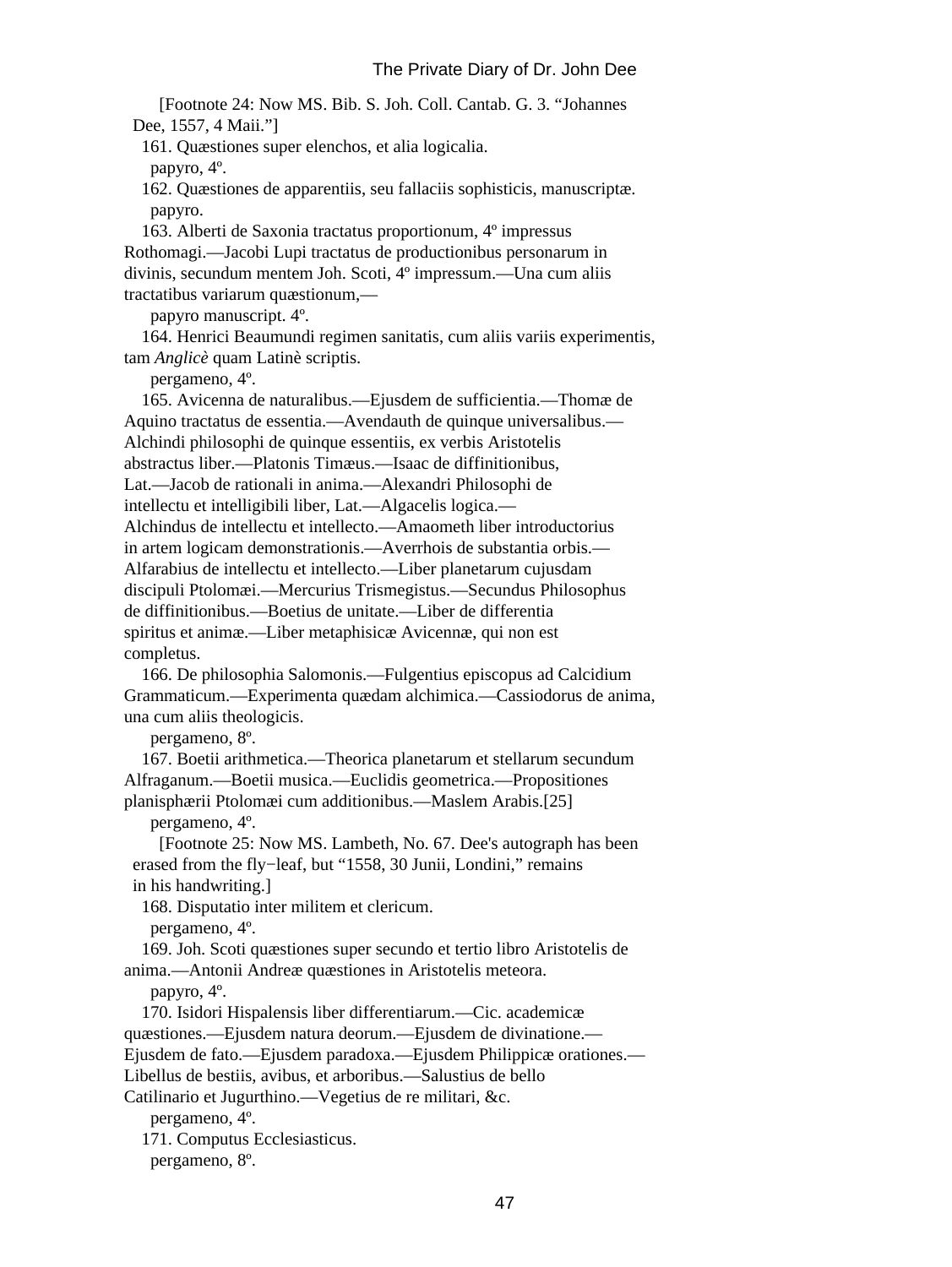172. Solinus de mirabilibus mundi. pergameno, 4º. 173. Bona gesta Mariæ.—Maleus, &c. pergameno, 16º. 174. Sortilegia nugatoria. pergameno, 8º. 175. Sortilegia nugatoria. pergameno, 4º. 176. Joh. Sarisberiensis policraticum, sive de nugis curialium et vestigiis philosophorum, libri octo. pergameno, 4º. 177. Computus manualis, cum aliis sexaginta quinque tractatibus variorum autorum in medicinalibus, physicis, astronomicis, et aliis. pergameno, 8º. 178. Gebri summa alchimiæ. pergameno, 4º. 179. Hermetis cujusdam libellus de rebus universalibus. pergameno, 4º. 180. Imago mundi, cujus initium est, "Operatio divina." pergameno, 4º. 181. Thomæ Bravardini Anglici propositiones geometriæ. pergameno, 4º. 182. Macer de virtutibus herbarum. pergameno, 4º. 183. Libellus medicinæ et chirurgiæ, partim Latinè, partim *Anglicè*, partim etiam *Gallicè*. pergameno, 16º. 184. Ramundi Lulii practica chimica, *Anglicè*.[26] papyro, 4º. [Footnote 26: Now MS. Sloan. 2128.] 185. Alchimica; videlicet tres tractatus alchimici, Volvi lapidem, &c.— De quinta essentia Mercurii.—Secretum secretorum Pleri philosophi. pergameno, 4º. 186. Roberti Lincolniensis episcopi, de luce, de iride, cum multis aliorum tractatis circiter 34. pergameno, 4º. A thick booke with a labell. 187. Libri diversi astrologici, quoram primi initium est, "Postulata a Domino." pergameno, 4º. 188. Rogeri Bachonis, Morieni Romani, Joh. Viennensis, Alberti Magni, Hermetis, Rasis, Hortulani, chimica quædam. pergameno, 8º. 189. Speculum secretorum, cum aliis haud contemnendis chemicis fragmentis. pergameno, 4º. 190. Joh. de Sacrobosco sphæra.—Johannicii glossulæ, cum aliis tractatibus.—Rogeri Bachonis et Rob. Lincolniensis episcopi, &c. pergameno, 4º. 191. Libellus chimicus, cujus initium est, "Materia lapidis." papyro, 8º.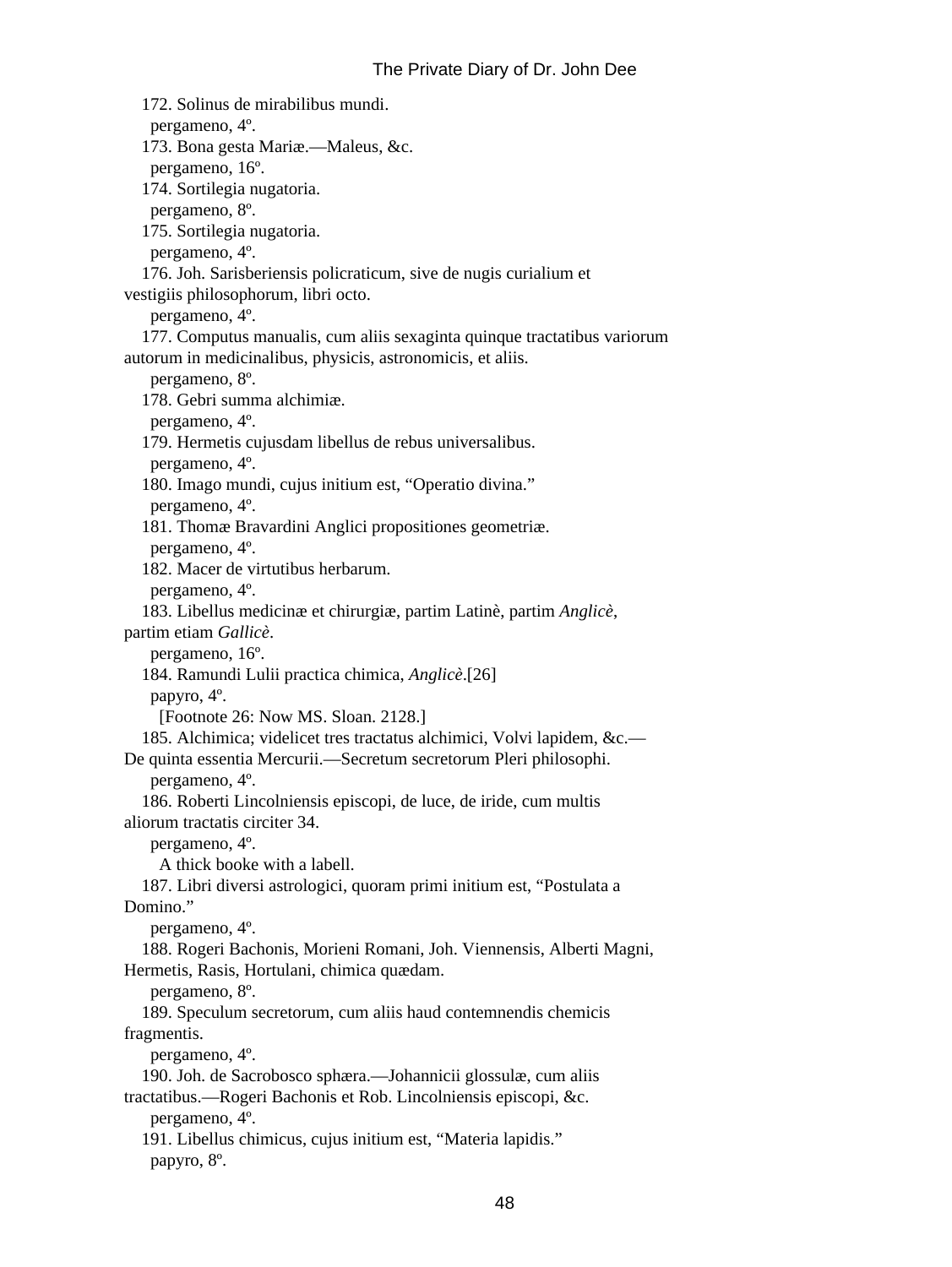192. Jacobi Alkindi de pluviis, imbribus, ventis, et de mutatione aeris. papyro, fº. 193. Liber duodecim aquarum, &c.[27] pergameno, 4º. [Footnote 27: Now in Magdalen College, Oxford, No. 277.] 194. Ægidii de Wallecers computus, de cometis, de crepusculis.—Tabulæ domorum et ascensionum.—Kallendarii errores.—Jo. de Pecham perspectiva communis.—30 Arabes, qui dicuntur Magistri probationum.—Tractatus minutiarum, una cum aliis. pergameno, 8º. 195. Abraham Judæi liber de judiciis nativitatum, cum aliis variis. papyro, 4º. 196. Albertus de mineralibus, cujus initium est, "De mixtione et coagulatione," &c.—Rogerii Bachonis epistola prima ad Joh. Parisiensem.—Summa aurea, una cum multorum aliorum tractatibus. pergameno, 4º. In a black cover with clasps. 197. Ludus astronomicus. papyro, 8º. 198. Parisiensis liber, cujus initium est, "Augustinus de Civitate Dei," &c. papyro, 4º. 199. Pomum Ambræ.—Trotulæ de ornatu mulierum.—Ascarus Philosophus de signis mulierum.—De secretis mulierum, cum aliis experimentis.— Theophilus Monachus de coloribus.—Eraclius de coloribus et artibus Roman.—Quædam experimenta medica, cum aliis superstitiosis.— Compositio et usus astrolabii, una cum aliis. pergameno, 8º. [*In that part of the Catalogue describing the printed Books, under the title of "Chemici Libri, &c. Compacti," occur the following Manuscripts.*] 200. Ramundi Lulii ars generalis, cum quæstionibus ejusdem.—De medi[ci]na et astronomia ejusdem.—Speculum medicinæ. 4º. 201. Ramundi Lulii ars magna cum figuris.—Ejusdem ars generalis, cum quæstionibus.—Ejusdem introductorium sive canones artis generalis.— Ejusdem de principiis et medicinæ gradibus.—Ejusdem de regiminibus sanitatis et infirmitatis. fº. A CATALOGUE OF SUCH OF DR. DEE'S MSS. AS ARE COME TO MY HANDS. [By Elias Ashmole.][28] [Footnote 28: From Ashmole's MSS. No. 1790, fol. 52ª.] 1. Mysteriorum liber primus, 1581, et 1582. It begins 22 Dec. 1581, and ends 15 March 1582. 2. Mysteriorum liber secundus. The first leafe is utterly perished. It ends 21 March, 1582. 3. Mysteriorum liber tertius. It begins 28 April 1582, and ends 4 May, following. 4. Liber Mysteriorum quartus.

 It began 15 Nov. 1582, but the first leafe is lost. It ends 21 Nov. following.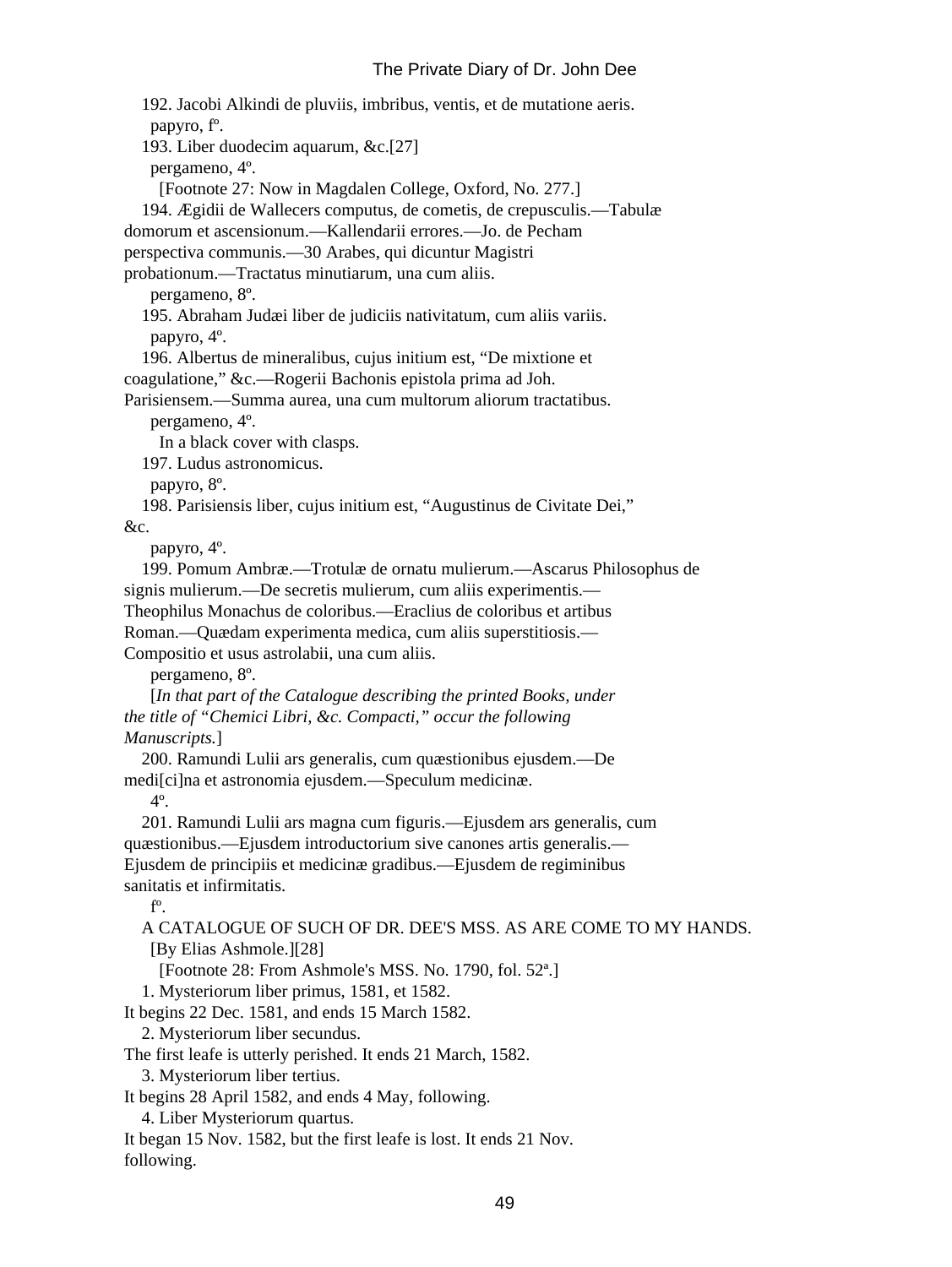5. Liber Mysteriorum quintus, 1583. It begins 23 March 1583, and ends 18 April following. 6. Quinti libri Mysteriorum appendix. It begins 20 April 1583, and ends 23 May following. Note that some other of his bookes were set forth by Dr. Casaubon 1659, and the first action (in them) begins 5 daies after the last action of the foresaid appendix, viz. 28 May 1583, Which are these that follow. 7. Liber sexti Mysteriorum (et sancti) parallelus novalisque. It begins 28 May 1583, and ends 4 July following. 8. Liber Peregrinationis Primæ (sexti Mystici paradromus). It begins 21 Sept. 1583, and ends 13 March 1584. 9. Mensis Mysticus Sabbaticus, pars prima ejusdem. It begins 10 April 1584, and ends the 30 of that moneth. 10. Libri Mystici Apertorii Cracoviensis Sabbatici 1584. But in Dr. Dee's MS. (from which it was printed) it hath this title, Libri septimi Apertorii Cracoviensis, Mystici Sabbatici, pars tertia, A{o}. 1584. And beside hath this note, Liber quartus decimus. The first action in this booke begins 7 May 1584, and ends 22 May following. 11. Libri Septimi Apertorij Cracoviensis Mystici Sabbatici pars quarta. It begins 23 May 1584, and ends 12 July following. 12. Libri Cracoviensis Mysticus Apertorius. In the originall MS. it hath this marginall note, "Sive potius, pars quinta libri 7{mi} &c. Cracoviensis." The first action in this booke begins 12 July 1544, and ends 15 August following. 13. Mysteriorum Pragensium liber primus Cæsareusque. It begins 15 Aug. stilo novo, 1584. At the bottome of the first leafe in the MS. is written, Liber 19us. The last action in this booke is the 7th of Oct. 1584. 14. Mysteriorum Pragensium Confirmatio. The first action begins 14 Jan, 1585, and ends the 20 of March following. 15. Mysteriorum Pragensium Confirmatorum liber. This booke begins 20 Mar. 1585, and ends 6 June following. 16. Unica Actio; quæ Pacciæna vocatur. A{o}. 1585, Aug. 6. 17. Liber Resurectionis, to which the MS. adds, et 42 Mensium Fundamentum. It begins the 30 of April 1586. Actio prima et secunda ex septem: is also added in MS. The last action in this booke is 21 Jan. 1587. 18. Actio tertia. Mysteriorum divinorum memorabilia, ab actionis (ex septem) tertiæ, descriptæ exordio, cui dies 4º Aprilis, A{o} 1587, dicata fuit. It begins 4 April 1587, and ends 23 May following. Thus far from the Printed Booke. OTHER MANUSCRIPTS. 19. 48 Claves Angelicæ. This booke is writen in the Angelick language. Interlined with an English translation. Cracoviæ ab Aprilis 13 ad Julii 13 (diversis temporibus) receptæ,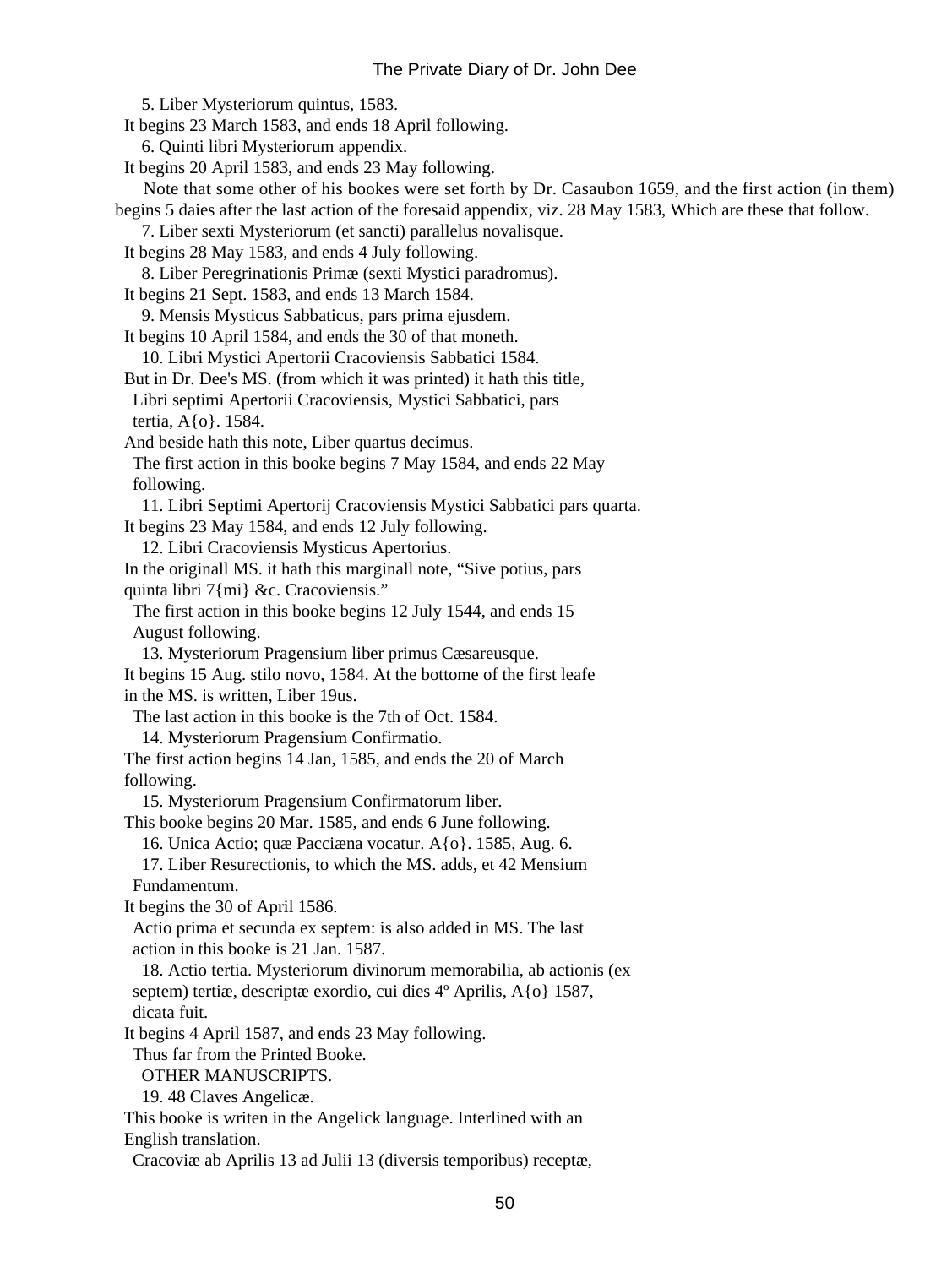A{o}. 1584. At the bottome of the title page. Liber 18.

20. Liber Scientiæ, Auxilii et Victoriæ Terrestris.

Maij 2, stilo novo, 1585 collectus ex præmissis in lib. 10, et aliis.

- 21. De Heptarchia Mystica Collectaneorum, Lib: primus.
- 22. Liber Enoch. I suppose Liber Logaeth and this are all one, but in
- the MS. I copied myne from (which I borrowed from Sir John Cotton)

it hath this Title, Liber Mysteriorum Sextus et Sanctus, Liber 8.

23. A Booke of Supplications and Invocations.

FINIS.

London: J. B. Nichols and Son, Printers, 25, Parliament−Street.

[Illustration: Camden Society logo]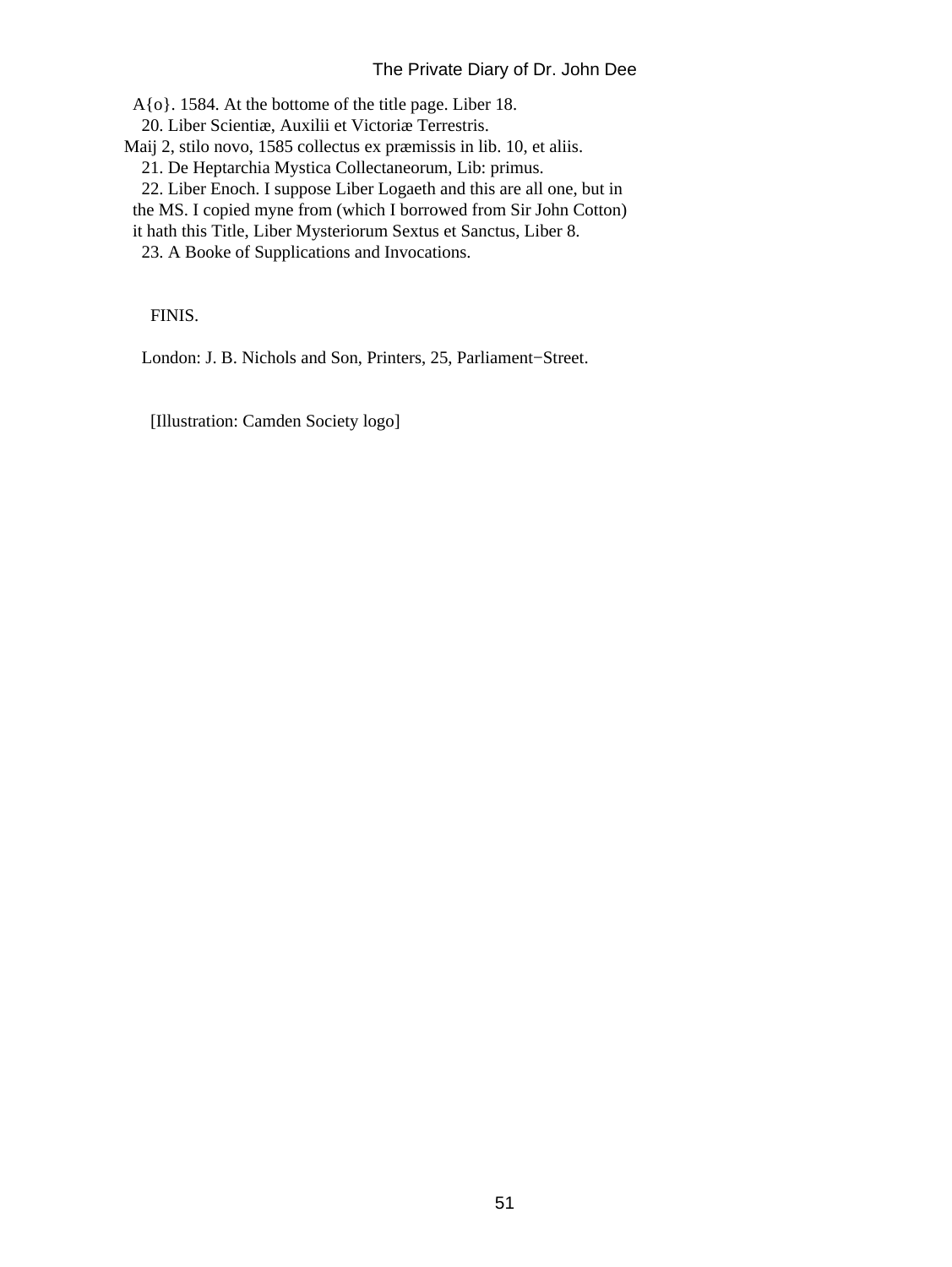# **CAMDEN SOCIETY.**

For the Publication of

Early Historical and Literary Remains.

 At a General Meeting of the Camden Society held at the Freemasons' Tavern, Great Queen Street, Lincoln's Inn Fields, on Monday the 2nd May, 1842,

THOMAS AMYOT, Esq. F.R.S., Treas. S.A., Director,

in the chair.

The Director having opened the business of the Meeting,

 The Secretary read the Report of the Council agreed upon at their meeting of the 28th April last, whereupon it was

 Resolved, That the said Report be received and printed, and that the Thanks of the Society be given to the Council for their services.

 The Thanks of the Society were also voted to the Editors of the Society's publications; to the Right Honourable Thomas Grenville; to the Master and Fellows of St. Peter's College, Cambridge; to J. I. Blackburn, Esq. M.P.; to the Local Secretaries; and to Messrs. Nichols, for the assistance towards attaining the objects of the Society mentioned in the Report as having been given by them.

 The Secretary then read the Report of the Auditors, agreed upon at their meeting of the 30th of April last, whereupon it was

 Resolved, That the said Report be received and approved, and that the Thanks of the Society be given to the Auditors for their trouble.

 Thanks were then voted to the Director, Treasurer, and Secretary for their services during the past year; and

The Meeting then proceeded to the election of Officers, when

The Right Hon. Lord FRANCIS EGERTON, M.P. was elected President, and

THOMAS AMYOT, Esq. F.R.S. Treas. S.A.

The Right Hon. Lord BRAYBROOKE.

JOHN BRUCE, Esq. F.S.A.

JOHN PAYNE COLLIER, Esq. F.S.A.

CHARLES PURTON COOPER, Esq. Q.C. D.C.L. F.R.S. F.S.A.

T. CROFTON CROKER, Esq. F.S.A. M.R.I.A.

SIR HENRY ELLIS, K.H. F.R.S. SEC. S.A.

JAMES ORCHARD HALLIWELL, Esq. F.R.S., F.S.A.

The Rev. JOSEPH HUNTER, F.S.A.

Sir FREDERIC MADDEN, K.H., F.R.S., F.S.A.

JOHN HERMAN MERIVALE, ESQ. F.S.A.

THE REV. LANCELOT SHARPE, M.A., F.S.A.

THOMAS STAPLETON, Esq. F.S.A.

WILLIAM JOHN THOMS, Esq. F.S.A. AND

THOMAS WRIGHT, Esq. M.A., F.S.A.

were elected as the Council, and

JOHN YONGE AKERMAN, Esq. F.S.A.

CHARLES FREDERICK BARNWELL, Esq. F.R.S., F.S.A., and

PETER CUNNINGHAM, Esq.

were elected Auditors of the Society for the ensuing year.

Thanks were then voted to the Director, for his able conduct in the Chair.

ELECTION OF OFFICERS, 1842.

 At a Meeting of the Council of the Camden Society held at No. 25, Parliament Street, Westminster, on Thursday the 5th May, 1842,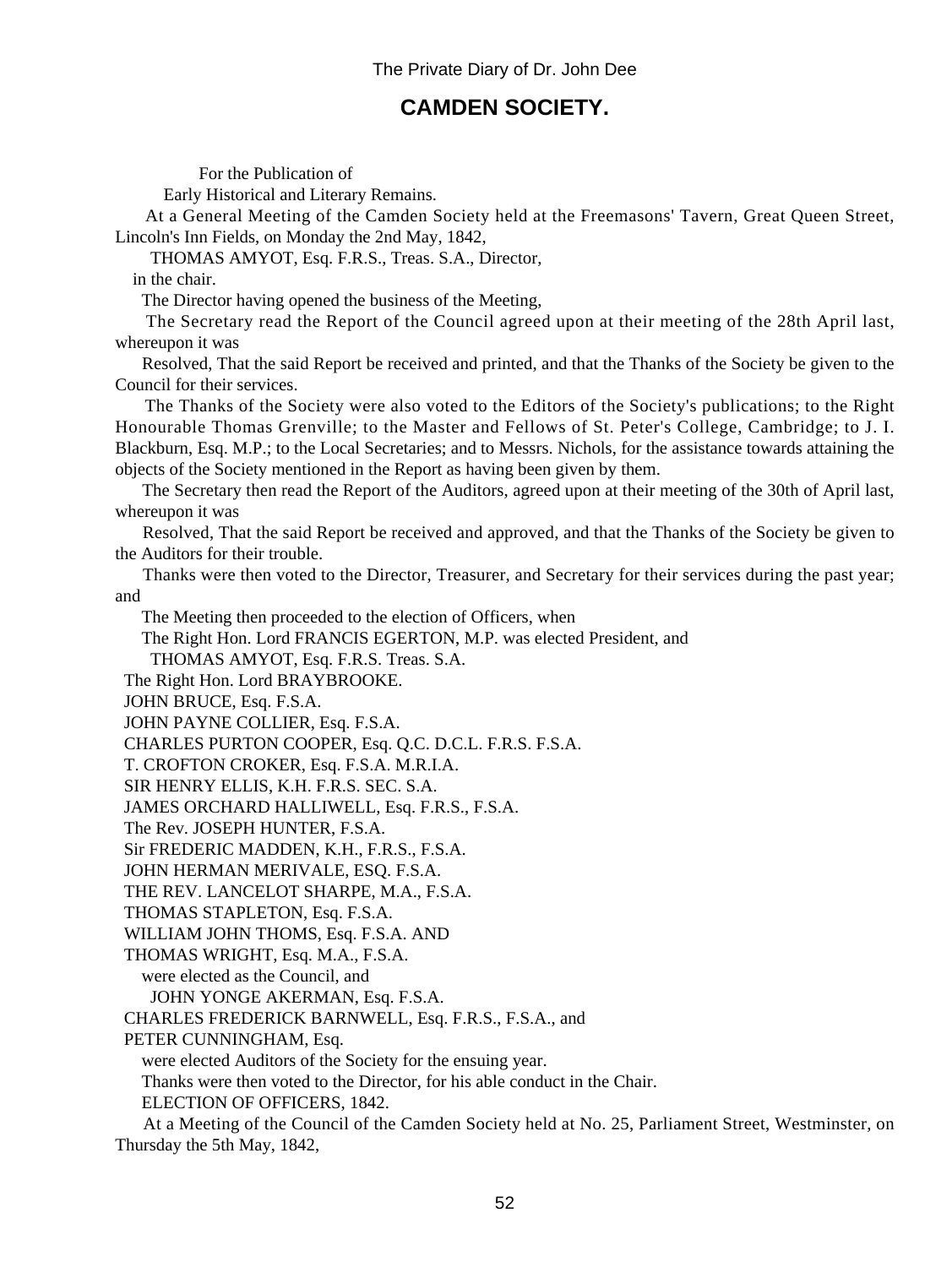THOMAS AMYOT, Esq. in the Chair;

The Council having proceeded to the Election of Officers,—

THOMAS AMYOT, Esq. was elected Director; JOHN BRUCE, Esq. Treasurer;

and WILLIAM J. THOMS, Esq. Secretary, for the Year next ensuing.

REPORT OF THE COUNCIL.

Dated 1st May, 1842.

 The Council elected on the 3rd May 1841 are pleased to be able to report that the affairs of the Society continue in a condition of unabated prosperity.

 The number of 1200 Members, to which the Society is limited, has been maintained; and there continues to be a large number of Candidates for admission upon vacancies.

 The investment standing in the names of the Trustees for the Society has been increased, since the last General Meeting, from the sum of  $\text{\pounds}4080$ <sub>-S</sub>. 4<sub>-</sub>d., Three per Cent. consols, to £574 13<sub>-S</sub>. 8<sub>-</sub>d. This increase has arisen from the investment of sums received for Compositions; and the Council recommend that whatever sum may now be in hand on that account, should be added to the investment.

The Council have added the following gentlemen to the list of Local Secretaries:—

The Rev. Joseph Bosworth, LL.D. for Nottingham.

Richard Rees, Esq. F.S.A. for Cardiff, in the place of

Captain W. H. Smyth, retired.

James Heywood Markland, Esq. F.R.S. F.S.A. for Bath,

in the place of Rev. William L. Nichols, who has removed.

The Publications for the past year have been—

 The Second Book of the Travels of Nicander Nucius, a Corcyræan Gentleman who came to England in the suite of an Ambassador from the Netherlands, sent by the Emperor Charles V. to the Court of Henry VIII.: translated from the Original Greek MS. formerly belonging to Archbishop Laud, and now preserved in the Bodleian Library. Edited by the Rev. JOHN ANTONY CRAMER, D.D. Principal of New Inn Hall, and Public Orator, Oxford.

 The Latin Poetry of Walter Mapes, Archdeacon of Oxford at the beginning of the thirteenth century. Edited by THOMAS WRIGHT, Esq. M.A., F.S.A. and

 Three inedited Early English Metrical Romances. Edited, from a MS. in the possession of J. I. Blackburn, Esq. M.P., by JOHN ROBSON, Esq.

And—

 The Private Diary of Dr. John Dee, from the MS. in the Ashmolean Library, together with a Catalogue of MSS. in his Library. Edited by JAMES ORCHARD HALLIWELL, Esq. F.R.S., F.S.A.

 is completed at the press, and will be ready for delivery to the Members by the end of the present month. The Council have followed the precedent of former years, in directing that there should be appended to the last−mentioned volume a list of the Members of the Society for the past year; and, if the General Meeting think proper, this Report and that of the Auditors may also be added.

 The Council have much satisfaction in being able to state that the "Apology for the Lollards," a work attributed to Wickliffe, which has been so long delayed by reason of the many engagements of the Editor, the Rev. Jas. Henthorn Todd, D.D. is now on the eve of completion; and will certainly be ready for delivery in the ensuing year.

 Considerable progress has also been made with the "Promptorium," a Latin and English Dictionary of words in use during the fifteenth century, editing by Albert Way, Esq. F.S.A. a work which the Council believe will be one of great merit and utility; and a portion of it will be one of the publications of the ensuing year.

 Besides the Apology for the Lollards and the Promptuary, the following works have been ordered to be put to press at the convenience of their Editors and the Society, and will be published as soon as they are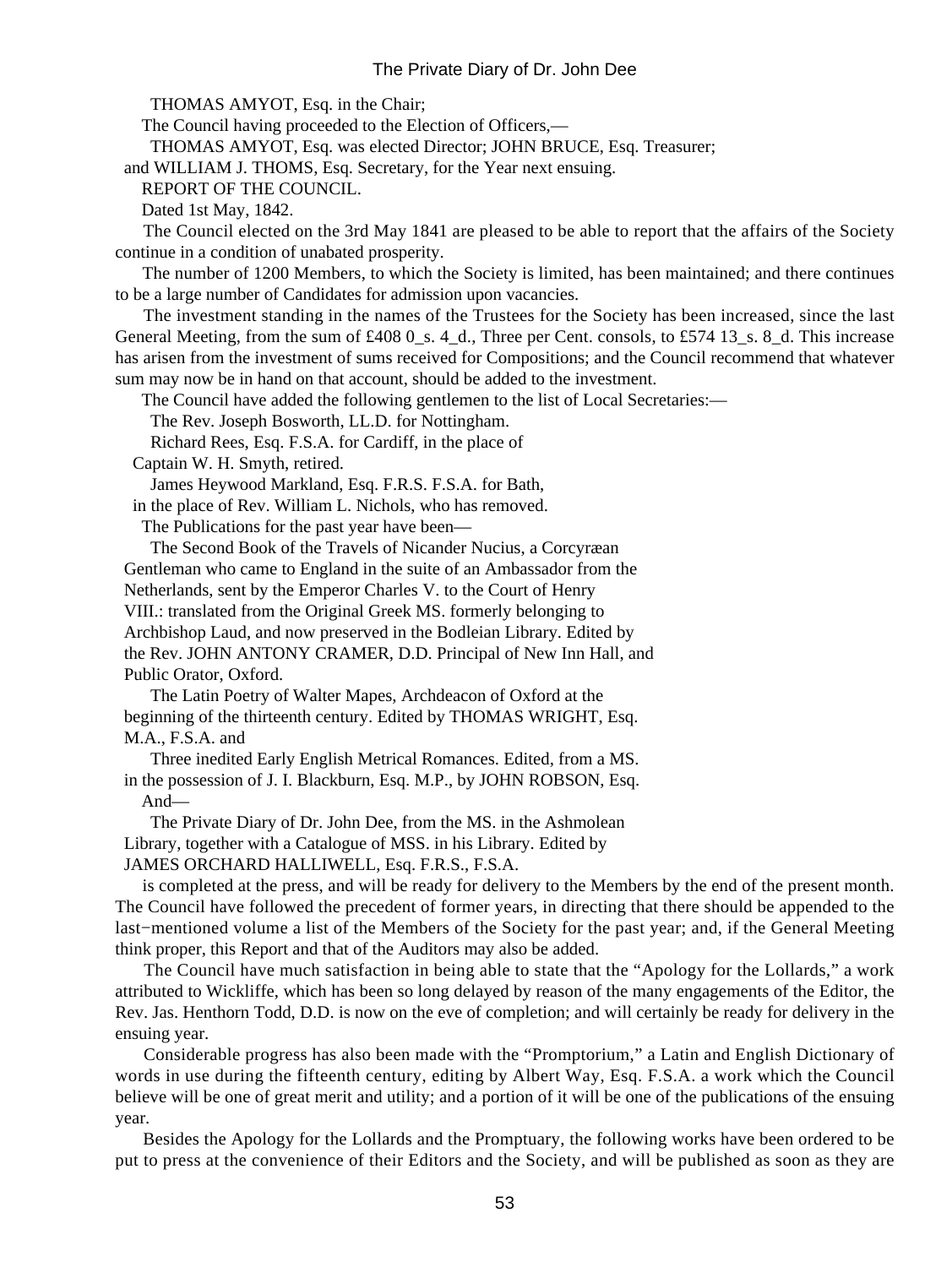ready.

 A Collection of Original Letters and Papers of Literary Men of England during the Reigns of Elizabeth and James I., including some Unpublished Papers of Camden. To be edited by SIR HENRY ELLIS, K.H., F.R.S., F.S.A.

 Latin Romance Narratives and Legends of the thirteenth, fourteenth, and fifteenth Centuries, relating to King Arthur and other Heroes of the Welsh and Breton cycle of Fiction. To be edited by Sir FREDERIC MADDEN, K.H., F.R.S., F.S.A.

 Letters and State Papers relating to the Proceedings of the Earl of Leicester in the Low Countries, in the years 1585 and 1586, derived from a MS. placed at the disposal of the Society by Frederick Ouvry, Esq. and other sources. To be edited by JOHN BRUCE, Esq. F.S.A.

 The Private Diary of Thomas Cartwright, Bishop of Chester, temp. James II.

 The Romance of Jean and Blonde of Oxford, by Philippe de Reims, an Anglo−Norman Poet, of the latter end of the twelfth Century. To be edited from a Unique MS. in the Royal Library at Paris, by M. LE ROUX DE LINCY, editor of the Roman de Brut.

The Council have added the following works to the list of Suggested Publications—

 A Collection of Original Letters relating to the Dissolution of the Monasteries and some other points connected with the Reformation. To be edited by THOMAS WRIGHT, Esq. M.A., F.S.A.

 Specimens of the Anglo−Latin Poets from the seventh to the thirteenth century, selected from inedited MSS. and arranged chronologically, with notices of the Writers and popular Notes. To be edited by THOMAS WRIGHT, Esq. M.A., F.S.A.

 Contemporary Diary of a resident in London, extending from the Year 1550 to 1563, now the Cottonian MS. Vitellius F. v. To be edited by JOHN GOUGH NICHOLS, Esq. F.S.A.

 The Council have to direct the attention of the Society to the obligations conferred upon it by J. I. Blackburne, Esq. M.P. by giving the Society the use of the MS. of the Three Romances, edited by Mr. Robson.

 Also by the Right Hon. Thomas Grenville, in placing in Mr. Way's hands, upon the application of the Director, his valuable early printed editions of the "Promptorium," which Mr. Way wished to use for his edition of that work; and by the Master and Fellows of Saint Peter's College, Cambridge, for the readiness with which, upon a similar application, they lent the Council, for the use of Mr. Way, a valuable MS., entitled Campus Florum.

 The same exertions, in behalf of the Society, which former Councils have acknowledged, have been continued to be made by the Local Secretaries, and other friends of the Society resident in the country; and the Council trust that such exertions will not be relaxed. To diffuse a knowledge of the existence and objects of the Society tends, not merely to promote its welfare, but also to carry out the purpose for which it was established, by directing the attention of the possessors of MSS. to those collections in which there yet exist, unpublished, inestimable papers which this Society would be ready and willing to make available.

 Messrs. Nichols have continued to the Council the same attentions, and have rendered them the same valuable and gratuitous assistance in the general management of the affairs of the Society, which they have given from its Institution. Nothing can be more honourable to Messrs. Nichols, or more advantageous to the Society; and the Council are assured, that it is only necessary for them to state the fact to the Members, in order to its being duly appreciated.

 The Council have to regret the loss, by death, during the last year, of the Rt. Hon. THOS. P. COURTENAY, who, in addition to valuable services as a Member of the Council, was one of the Trustees of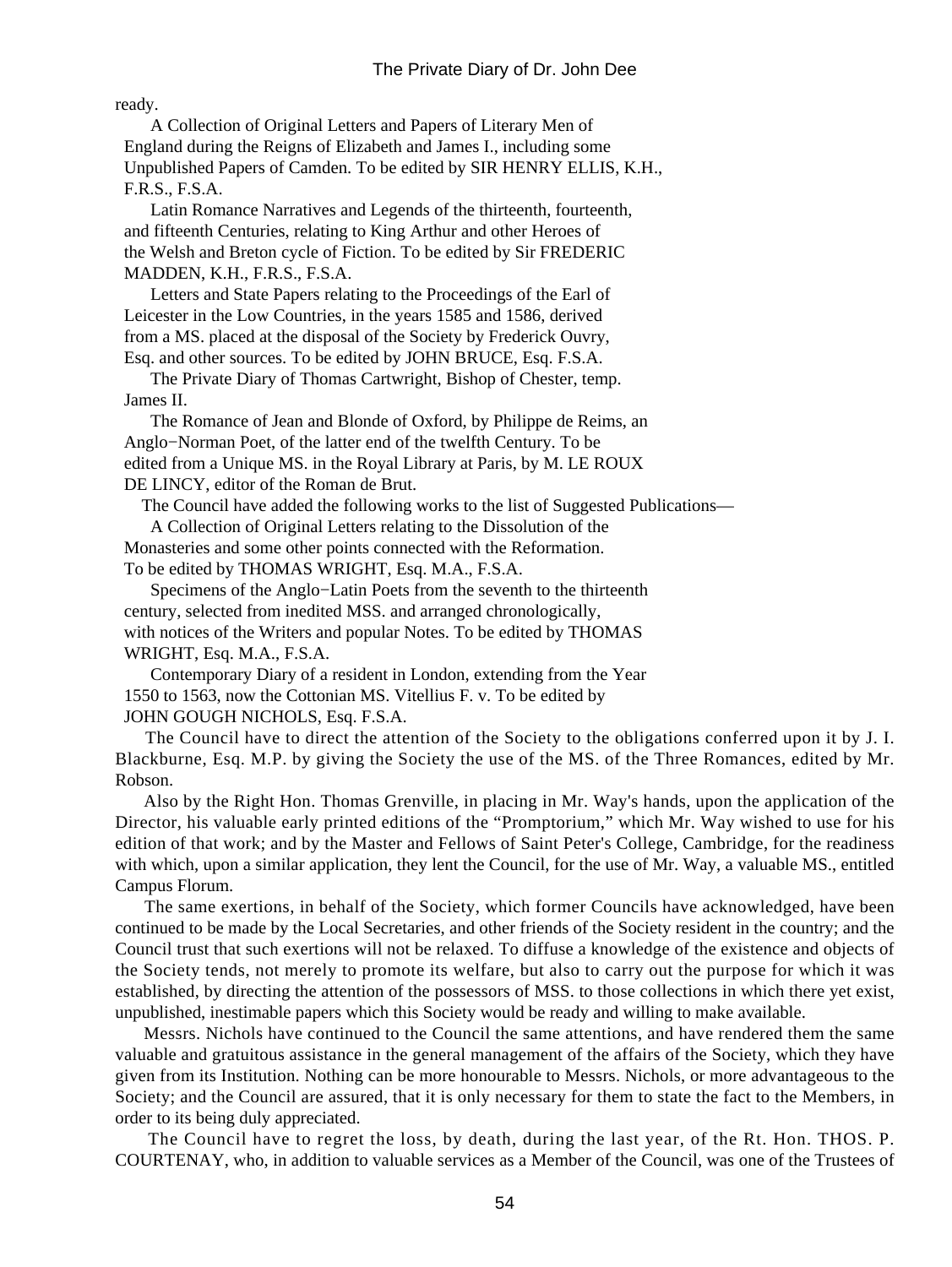the Society, and gave much attention to its affairs. The Council have filled up the vacancy in the Trusteeship by electing to that office CHARLES PURTON COOPER, Esq. LL.D., Q.C., F.R.S., F.S.A.

 The Council have also to regret the death of HENRY BOWER, Esq. F.S.A. the very zealous and efficient Local Secretary of the Society at Doncaster; and also of the following other Members:

THOMAS BARNES, Esq.

GEORGE FREDERICK BELTZ, Esq. F.S.A. Lancaster Herald.

HENRY EYTON, Esq.

The Rev. THOMAS DUDLEY FOSBROKE, F.S.A.

F. T. GRAYLING, Esq.

Lieut.−Col. JOHN HARVEY.

JOHN HOLMES, Esq. F.S.A. East Retford.

THEODORE EDWARD HOOK, Esq. F.S.A.

HENRY MITCHISON, Esq.

JOHN MOORE, Esq. F.S.A.

The Right Hon. the Earl of MUNSTER, F.R.S., Pr.As.S.

The Rev. GEORGE FREDERICK NOTT, D.D., F.S.A.

EDWARD SKEGG, Esq. F.R.G.S.

JOHN SYDNEY TAYLOR, Esq.

Lieut.−Gen. WILLIAM THORNTON.

HENRY WOODTHORPE, Esq. F.S.A.

 The Council report that the Treasurer, having found that other engagements prevented his any longer devoting to the accounts and financial correspondence of the Society the time and attention which, after an experience of three years, he found to be absolutely necessary to be given to them, submitted to the Council the propriety of their accepting his resignation, or of making some other arrangement with respect to the accounts. The Council, regarding the subject as one vitally affecting the welfare of the Society, proceeded immediately to take it into their consideration, and are happy to be able to report that they have effected an arrangement by which the accounts are now kept, and the financial correspondence is attended to, by the Secretary, the Treasurer still continuing responsible to the Society. This arrangement will put the Society to a small annual expense, which can very well be afforded, and which the Council are persuaded the Members will think well bestowed, if it has the effect of preserving accuracy in the accounts. The recent arrangements in the Post Office render it easy for country Members to transmit their subscriptions by Post Office orders, which course the Council recommend to be adopted, making the Post Office orders payable to the Treasurer.

 After the lapse of four years of continuing prosperity the Council hope that the Camden Society may be regarded as having taken a permanent station amongst established publishing associations. Many societies have been founded upon similar principles, and one considerably out−numbers this Society in Members: but there is no one which can produce better evidences of stability and prosperity, or which has greater reason to be satisfied with the estimation in which its works are regarded by the public. Amongst the Candidates for admission recently entered there are many Public Libraries and other bodies, whose desire to participate in the advantages of Membership indicates the reputation of the Society, both in this and other countries; and the prices maintained by our books when copies get abroad into the market, afford encouraging proof of the demand for them on the part of collectors and literary men. In four years the Society has issued eighteen volumes, all of them works excluded from the ordinary mode of publication, and yet worthy of being published, of eminent use to historical inquirers, and likely to retain a place in the permanent literature of the country.

 The forthcoming works are fully calculated to maintain, if not to increase, the reputation of the Society, and the Council see no reason to doubt but that the Society may long usefully and prosperously retain its station, and the number of its Members.

REPORT OF THE AUDITORS,

Dated 30th April, 1842.

 We, the Auditors appointed to audit the Accounts of the Camden Society, report to the Society, that the Treasurer has exhibited to us his accounts, from the 27th day of April, 1841, to the 30th day of April, 1842,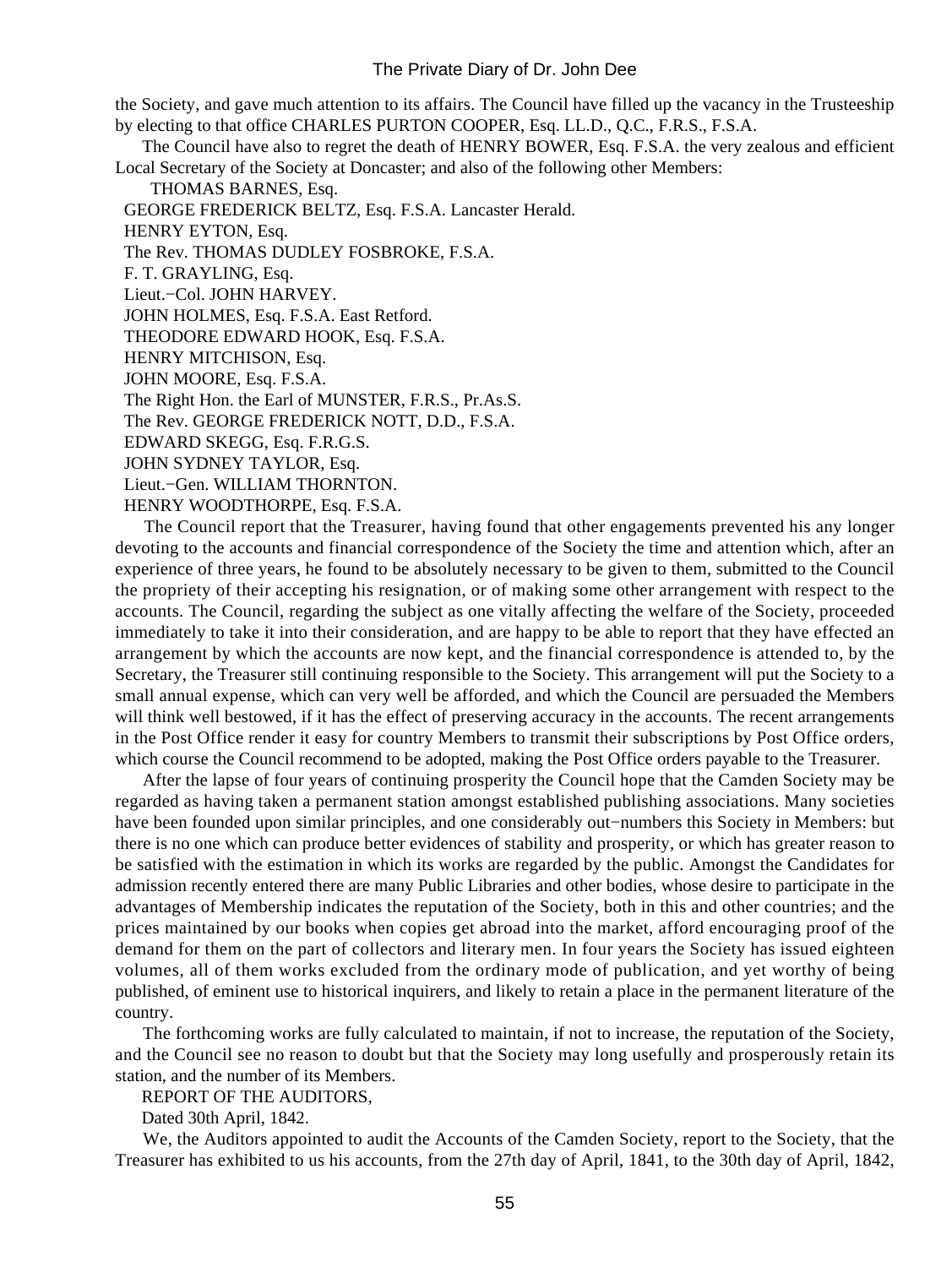and that we have examined the same, together with the vouchers relating thereto, and find the same to be correct and satisfactory.

 And we further report that the following is a correct Abstract of the Receipts and Expenditure of the Society during the period to which we have referred.

[Transcriber's Note:

The following Abstract was originally printed in two columns. The

headings "Receipts" and "Expenditure" have been added for clarity.

 An ABSTRACT of the RECEIPTS and EXPENDITURE of THE CAMDEN SOCIETY, from the 27th April, 1841, to the 30th April, 1842.

 *Receipts*

£. s. d.

 Balance of last year's account 393 12 2 [Sidenote: 1841, April 27th, to 1842, April 30th.] Received on account of Subscriptions of members in arrear 68 0 0 The like on account of Subscriptions due 1st May, 1841 956 0 0 Two half−year's dividends on £574. 13\_s. 8\_d. 3 per cent. consols, standing in the names of the Trustees for the Society 17 4 8 Compositions received from six members 60 0 0 Total receipts for the year £1,494 16 10  *Expenditure* Paid for the purchase of £166. 13\_s. 4\_d. 3 per cent. consols, invested for the benefit of the Society 150 0 0 Paid for printing and paper of 1,250 copies of "The Irish Narratives" 96 12 6 The like of "Walter Mapes" 277 15 0 The like of "Nicander Nucius" 98 11 9 The like of "Metrical Romances" 109 12 0 Paid for binding copies of the past year's books, not before charged 3 6 0 The like for binding 1,200 copies of "The Irish Narratives" 48 0 0 The like for binding 1,200 copies of each of the three books published for this year 153 12 0 Paid for delivery and transmission of 1,200 copies of the "Irish Narratives," and of each of the three works for the present year—at 2d. per book, with paper for wrappers, expense of parcels, &c. 36 16 6 Paid for lithographic fac−simile, and printing paper for the same 5 4 0 Paid for transcripts and other expenses of a like kind, connected with works published and in progress 40 10 10 Paid for printing Reports, Lists of Members, Prospectuses, Circulars and other miscellaneous printing 32 5 0 Paid expenses of last general meeting 2 13 0 One quarter of a year's payment for keeping the Accounts and General Correspondence of the Society 13 2 6 Paid for stationery, postage, and various petty cash expenses 15 3 9 Cash balance, viz. Sums remaining in hand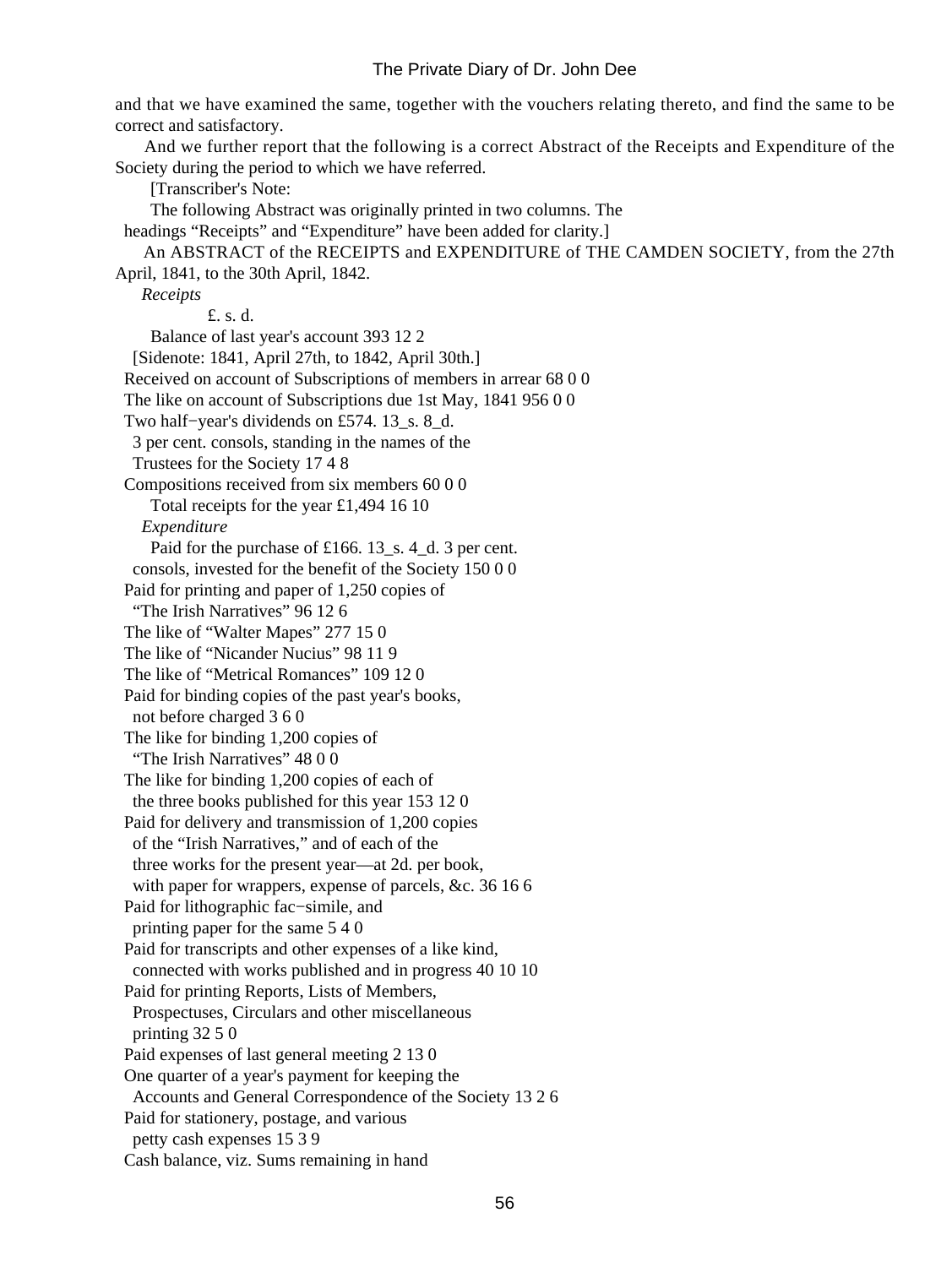for Compositions £ 30 0 0 —From Subscriptions and other receipts 381 12 0 ————

 411 12 0 —————— £1,494 16 10

——————

 The Treasurer has also reported to us that the Secretary and himself have made arrangements by which they hope, during the ensuing year, almost, if not altogether, to get rid of all arrear of outstanding subscriptions. We trust that the Members will assist them in this very desirable object; and especially that Members resident in the country will transmit their subscriptions at once to the Treasurer by Post Office orders. The adoption of this course has been suggested by several of the Local Secretaries; and it is obvious that it will greatly lessen the troublesome and not very agreeable duties, which are thrown upon those officers by the present practice, will lessen the number of mistakes, and will greatly promote the prosperity of the Society.

Dated the 30th April, 1842.

(Signed)

LANCELOT SHARPE.

B. CORNEY.

LAWS OF THE CAMDEN SOCIETY,

Adopted at the General Meeting, May 2, 1842.

 I. That the Society shall be entitled "THE CAMDEN SOCIETY, for the Publication of Early Historical and Literary Remains."

 II. That the objects of the Society shall be, First, the publication of inedited Manuscripts; Second, the reprinting of Works of sufficient rarity and importance to make Reprints desirable; and Third, the publication of Translations of Historical Works not previously rendered into English.

 III. That the Society shall consist of One Thousand Two Hundred Members, being Subscribers of One Pound annually; such Subscription to be paid in advance, on or before the first day of May in every year.

 IV. That the management of the affairs of the Society shall be vested in a President and a Council consisting of fifteen Members, which President and Council shall be elected annually by the Society at large, at a General Meeting to be held on the 2nd day of May, being the Anniversary of Camden's birth; or on the Monday following, when the 2nd of May shall happen to fall upon a Sunday.

 V. That the President and Council shall, from amongst their own body, elect a Director, who shall act as Chairman of the Council, in the absence of the President, and also a Treasurer, and a Secretary.

 VI. That the Accompts of the Receipts and Expenditure of the Society shall be audited annually by three Auditors, to be elected at the General Meetings, and that the Report of the Auditors, with an Abstract of the Accompts, shall be published.

 VII. That the names of Members proposed to be elected as President, Council, and Auditors, shall be transmitted by the proposers to the Secretary, one fortnight before the General Meeting, and that notice of the persons so proposed shall be forwarded by the Secretary one week before the General Meeting, to all the Members residing within the limits of the Twopenny Post, and to all other Members who shall, in writing, request to receive the same.

VIII. That no Member shall be entitled to vote at any General Meeting whose Subscription is in arrear.

 IX. That in every year one−fifth in number of the Council of the year preceding shall be ineligible for re−election; and that in case any Member of the Council shall not attend more than one−third of the number of Meetings of the Council, such Member shall be considered to be one of the retiring Members.

 X. That in the absence of the President and Director, the Council at their Meetings shall elect a Chairman, who shall have a casting vote in case of equality of numbers, and shall also retain his right to vote upon all questions submitted to the Council.

 XI. That the Funds of the Society shall be disbursed in payment of necessary expenses incident to the production of the Works of the Society, and that all other expenses shall be avoided as much as possible.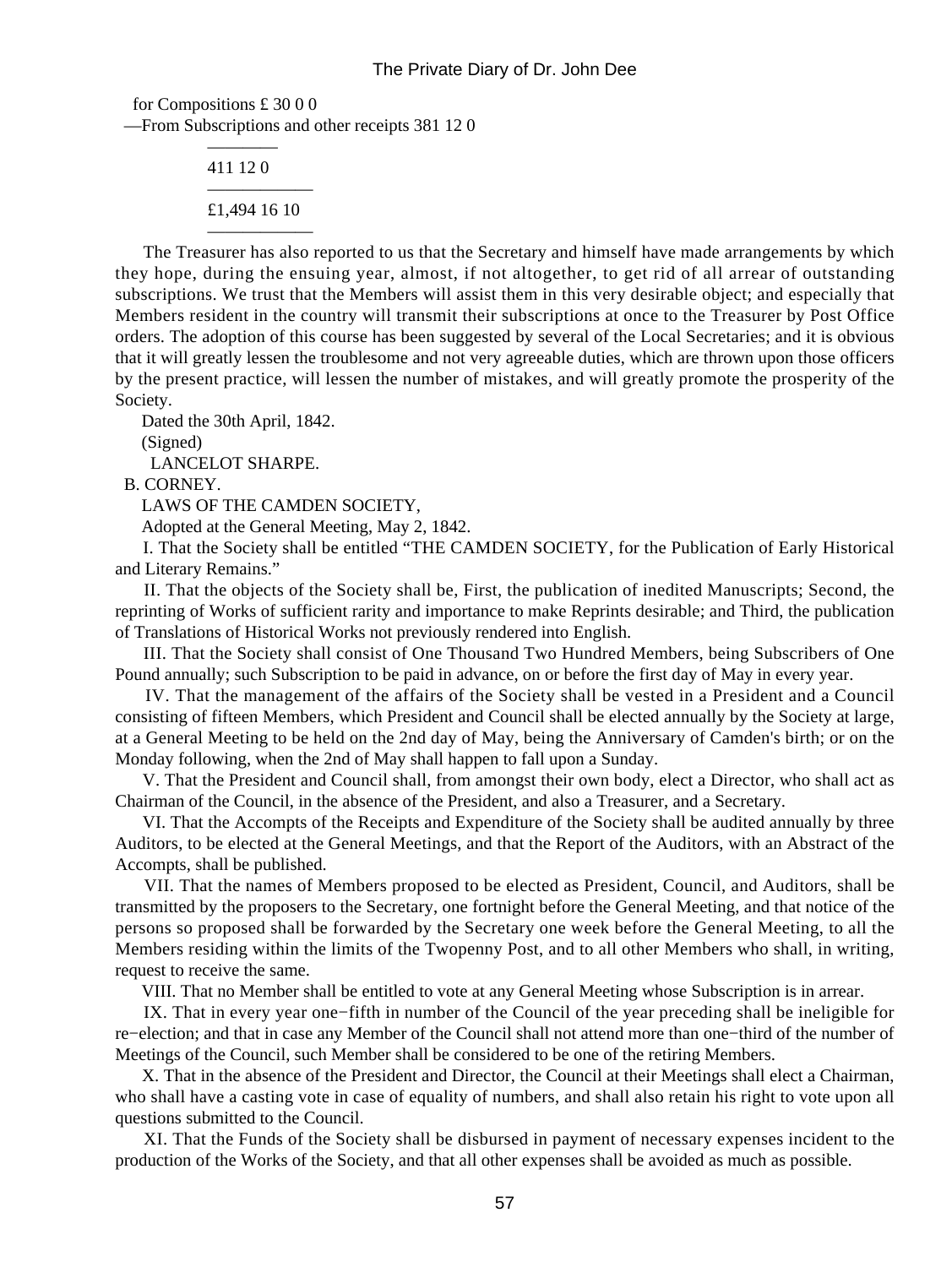XII. That, after the Members of the Society shall have reached One Thousand Two Hundred, vacancies in that number shall be filled up by the Council, from time to time as they occur.

 XIII. That every Member not in arrear of his Annual Subscription, shall be entitled to One Copy of every Work published by the Society during that year.

XIV. That the Members shall be invited to contribute or recommend Works for publication.

 XV. That Editors of Works printed by the Society shall be entitled to Twenty Copies of the Works they edit.

 XVI. That the Council shall determine what number of copies of each Work shall be printed, and that the copies over and above those required by the Members shall be sold in such manner, and at such prices, as shall be fixed by the Council, the proceeds being carried to the account of the Society.

 XVII. That the Publications of the Society shall all form separate and distinct Works, without any other connexion than that which must necessarily exist between the volumes of such Works as consist of several Volumes.

 XVIII. That any Member of the Society may at any time compound for his future Annual Subscriptions, by payment of £10 over and above his Subscription for the current year.

 XIX. That every Member of the Society who shall intimate to the Council his desire to withdraw from the same, or who shall not pay his Subscription for the current year within three Months after his Election, or after such Subscription shall have become due, shall thereupon cease to be a Member of the Society.

 XX. That the Council may appoint Local Secretaries in such places, and with such authorities as to them shall seem expedient; every Local Secretary being a Member of the Society.

 XXI. That no alteration shall be made in these Laws, except at a General Meeting, nor then, unless One Month's notice of any alteration intended to be proposed at such Meeting shall have been given in writing to the Secretary.

MEMBERS OF THE CAMDEN SOCIETY,

for the Fourth Year, Ending 2nd May, 1842.

 *Those Members to whose names (c.) is prefixed have compounded for their Annual Subscriptions. The Members whose names are printed in Capitals were on the Council of the year.*

The Right Hon. LORD FRANCIS EGERTON, M.P. *President*.

H. R. H. the DUKE OF SUSSEX, K.G., F.R.S. F.S.A.

The Most Rev. and Right Hon. the LORD ARCHBISHOP OF CANTERBURY.

The Right Hon. LORD LYNDHURST, LL.D. F.R.S., LORD HIGH CHANCELLOR.

The Most Hon. the MARQUESS OF NORTHAMPTON, D.C.L., Pres. R.S., F.S.A.

The Right Hon. the EARL OF ABERDEEN, Pres. S.A., F.R.S.

 Arthur Abbot, Esq. Exeter. Abraham Abell, Esq, Cork. Joseph Ablett, Esq. Llanbedr Hall, Ruthen. Right Hon. Lord Viscount Acheson, M.P. (c.) Sir Robert Shafto Adair. John Adams, jun. Esq. M.A. Christ Church, Oxford. John Adamson, Esq.

 Secretary of the Society of Antiquaries of Newcastle. *Local Secretary at Newcastle.* Rev. James Adcock, M.A. Lincoln. John Adolphus, Esq. F.S.A. Professor Dr. Adrian, Librarian of the

 University of Giessen (Hesse Darmstadt). John Yonge Akerman, Esq. F.S.A. Sec. Num. Soc. (c.) Edward Nelson Alexander, Esq. F.S.A,

*Local Secretary at Halifax*. Robert Alexander, Esq. Q.C., F.R.S. F.S.A. Robert Henry Allan, Esq. F.S.A. Treasurer of the Surtees Society.

*Local Secretary at Durham.* George Edward Allen, Esq. Bath. John Allen, Esq. Mr. William Allen. Richard Almack, Esq. F.S.A. Long Melford, Suffolk. The Vicomte Louis d'Armaille, Paris. Thomas Frederick Hill Alms, Esq. George Henry Ames, Esq. Cote House, near Bristol. Samuel Amory, Esq. THOMAS AMYOT, Esq. F.R.S. Treas. S.A. *Director*. A. P. Anderson, M.D. Alexander Annand, Esq. F.S.A. Sutton, Surrey. Thomas Chisholme Anstey, Esq. Samuel Appleby, Esq. Gray's Inn. George Appleyard, Esq. Rev. Thomas Arnold, D.D. Head Master of Rugby School. M. le Chevalier Artaud, Membre de l'Institut de France. Robert John Ashton, Esq. F.L.S. The Athenæum Club. George James Aungier, Esq. Benjamin Austen, Esq. William Ayrton, Esq. F.R.S., F.S.A. W. Scrope Ayrton, Esq. F.S.A. Barrister−at−Law.

James Bacon, Esq. Barrister−at−Law. Thomas Bacon, Esq. Redlands, Reading. Edward Badeley, Esq.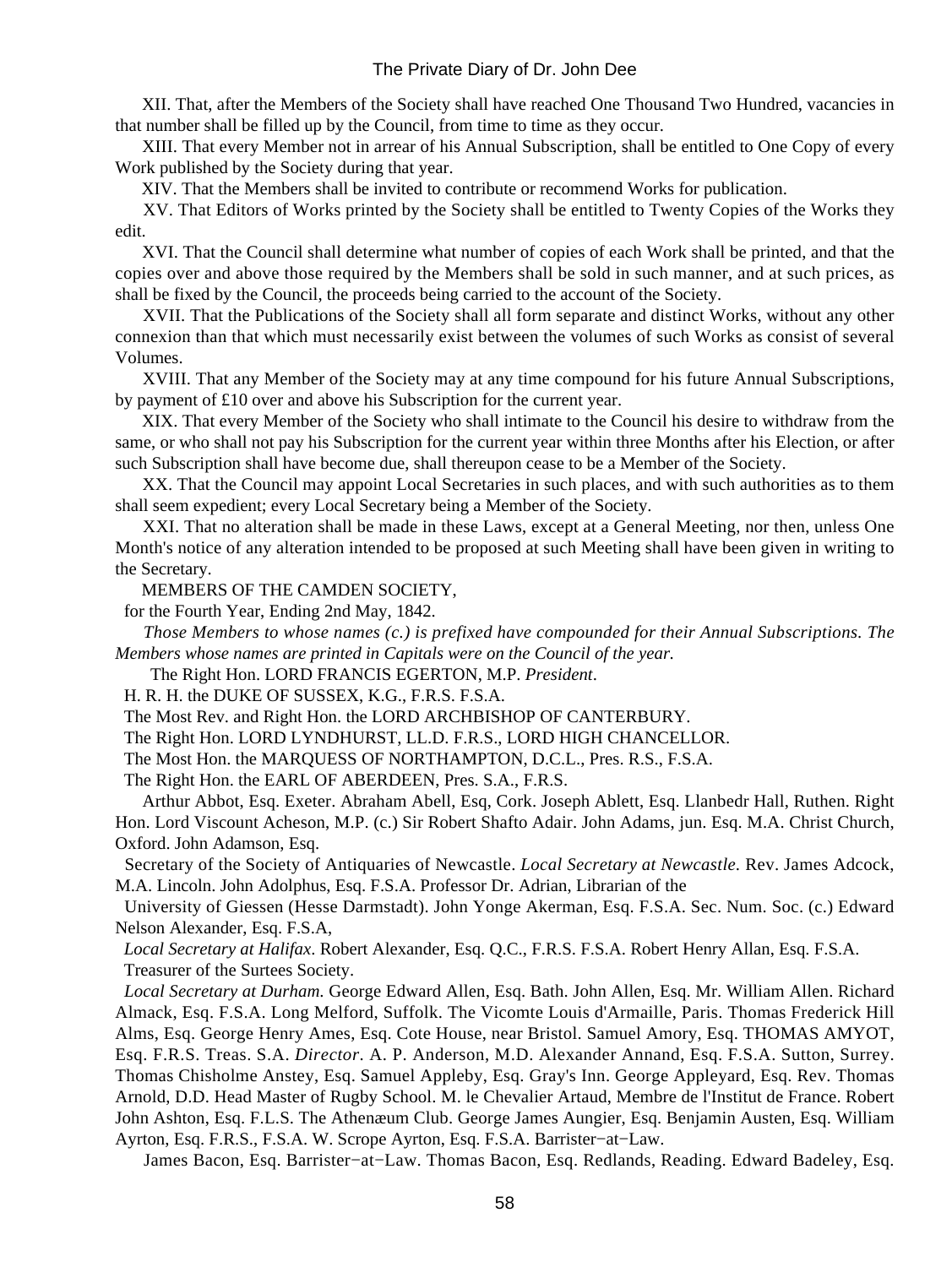F.S.A. Temple. The Right Hon. Lord Bagot, LL.D., F.S.A. James Evan Baillie, Esq. George Baker, Esq. *Local Secretary at Northampton.* Rev. Bulkeley Bandinel, D.D. Bodleian Librarian, Oxford. George Banks, Esq. St. Catharine's, near Doncaster. Rev. Richard H. Barham, B.A. Benjamin Barnard, Esq. John Barnard, Esq. Alfred Brooke Barnes, Esq. Keith Barnes, Esq. Ralph Barnes, Esq. Exeter. Charles Frederick Barnwell, Esq. M.A. F.R.S., F.S.A. Rev. John Bartholomew, Morchant. John Baron, Esq. M.D. F.R.S. Mr. J. Bartlett, Blandford. Rt. Rev. the Lord Bishop of Bath and Wells,

 F.R.S. and F.S.A. R. R. Bayley, Esq. Thomas Baylis, Esq, F.S.A. Prior's Bank, Fulham. Rev. Thomas Vere Bayne, B.C.L. Warrington. Edward Blake Beal, Esq. Henry Ridley Beal, Esq. Mr. Henry Mitchison Bealby. John Beardmore, Esq. Rev. Daniel Augustus Beaufort, A.M. His Grace the Duke of Bedford. Rev. Henry Bedford, Dunton Bassett. The Bedford Permanent Library. Alfred Beesley, Esq. Banbury. James Bell, Esq. Robert Bell, Esq. Advocate,

Procurator for the Church of Scotland. Thomas Bell, Esq. F.R.S.

Professor of Zoology, King's College, Lond. Charles Bellamy, Esq. D.C.L.

 Fellow of St. John's College, Oxford. Samuel Beltz, Esq. Mr. James Bennett, Tewkesbury. Henry Bentley, Esq. John Bentley, Esq. Birch House, near Bolton, Lancashire. Michael Bentley, Esq. Richard Bentley, Esq. P. S. Benwell, Esq. Henley. J. B. Bergne, Esq. Samuel Berridge, Esq. Leicester. (c.) The. Rev. John Besly, D.C.L.

 Vicar of Benton, Northumberland. J. Richard Best, Esq. Botley Grange, Southampton. Sir William Betham, Ulster King at Arms,

 F.S.A. M.R.I.A., *Local Secretary at Dublin*. Richard Bethell, Esq. M.P. Rise, near Beverley. M. le Comte Arthur Beugnot,

 Membre de l'Institut de France. John Bevan, Esq. Cowbridge. La Bibliothèque du Roi, Paris. Robert Bickersteth, Esq. Liverpool. John Bidwell, Esq. F.S.A. Leonard Shelford Bidwell, Esq. F.S.A. Thetford. Rev. George Augustus Biedermann,

Rector of Dauntsey, Wilts. Rev. Edward T. Bigge, M.A.

 Fellow of Merton Coll. Oxford. Arthur Biggs, Esq. Bristol. Edw. Charles Bird, Esq. Southwold. Thomas Birkbeck, Esq. The Birmingham Public Library. John Black, Esq. William Black, Esq. Alexander Blair, Esq. LL.D. Bristol. Dr. Malachi Blake, Taunton. Rev. W. Blakesley, M.A. Trin. Coll. Camb. Michael Bland, Esq. F.R.S., F.S.A. Rev. George Bland, M.A. Francis Lawrence Bland, Esq. William Bland, Esq. Place House, Hartlip. Charles Blandy, Esq. Reading. (c.) John Jackson Blandy, Esq. Reading. William Blandy, Esq. Reading. Octavian Blewitt, Esq.

Secretary to the Literary Fund Society. (c.) Rev. Philip Bliss, D.C.L., F.S.A. Registrar of

the Univ. of Oxford. *Local Secretary at Oxford.* Bindon Blood, Esq. F.R.S.E., F.S.A. Scot.,

M.R.I.A. Edinburgh. Edward Blore, Esq. D.C.L., F.S.A. B. Blundell, Esq. Temple. Rev. Wm. Blunt, B.A.

 Under Master of Merchant−Taylors' School. Miss Bockett, Southcote Lodge, Berks. Henry G. Bohn, Esq. Rev. J. A. Bolster, M.A., M.R.I.A.

*Local Secretary at Cork.* Edward A. Bond, Esq. Mr. William Boone. Mr. Lionel Booth. Rt. Hon. Sir John Bernard Bosanquet,

one of the Judges of the Common Pleas, M.A. Rev. Joseph Bosworth, LL.D., F.R.S., F.S.A.

*Local Secretary at Nottingham.* William Fuller Boteler, Esq. M.A., Q.C. (c.) Beriah Botfield, Esq. M.P., F.R.S., F.S.A.

 Norton Hall, Northamptonshire. Rev. Thomas Bowdler, Sydenham. Henry Bower, Esq. F.S.A. *Local Secretary at Doncaster.*

 [Died Feb. 25, 1842.] Rev. Thomas Frere Bowerbank, M.A. Vicar of Chiswick. Mark Boyd, Esq. David Bradberry, Esq. Robert Greene Bradley, Esq. Bencher of Gray's Inn. Joseph Hoare Bradshaw, Esq. George Weare Braikenridge, Esq. F.S.A.

 Brislington House, Som. Edw. Henry Bramah, Esq. Reading. Jonathan Brammall, Esq. Sheffield. Rev. Thomas Brancker, M.A. Fellow of Wadham Coll. Oxford. Right Hon. LORD BRAYBROOKE, F.S.A. Pres. Percy Society. Edward Wedlake Brayley, Esq. F.S.A. Henry Brice, Esq. Bristol. Rev. Thomas Edward Bridges, D.D.

President of Corpus Christi Coll. Oxford. Benjamin Heywood Bright, Esq. Ham Green, near Bristol. John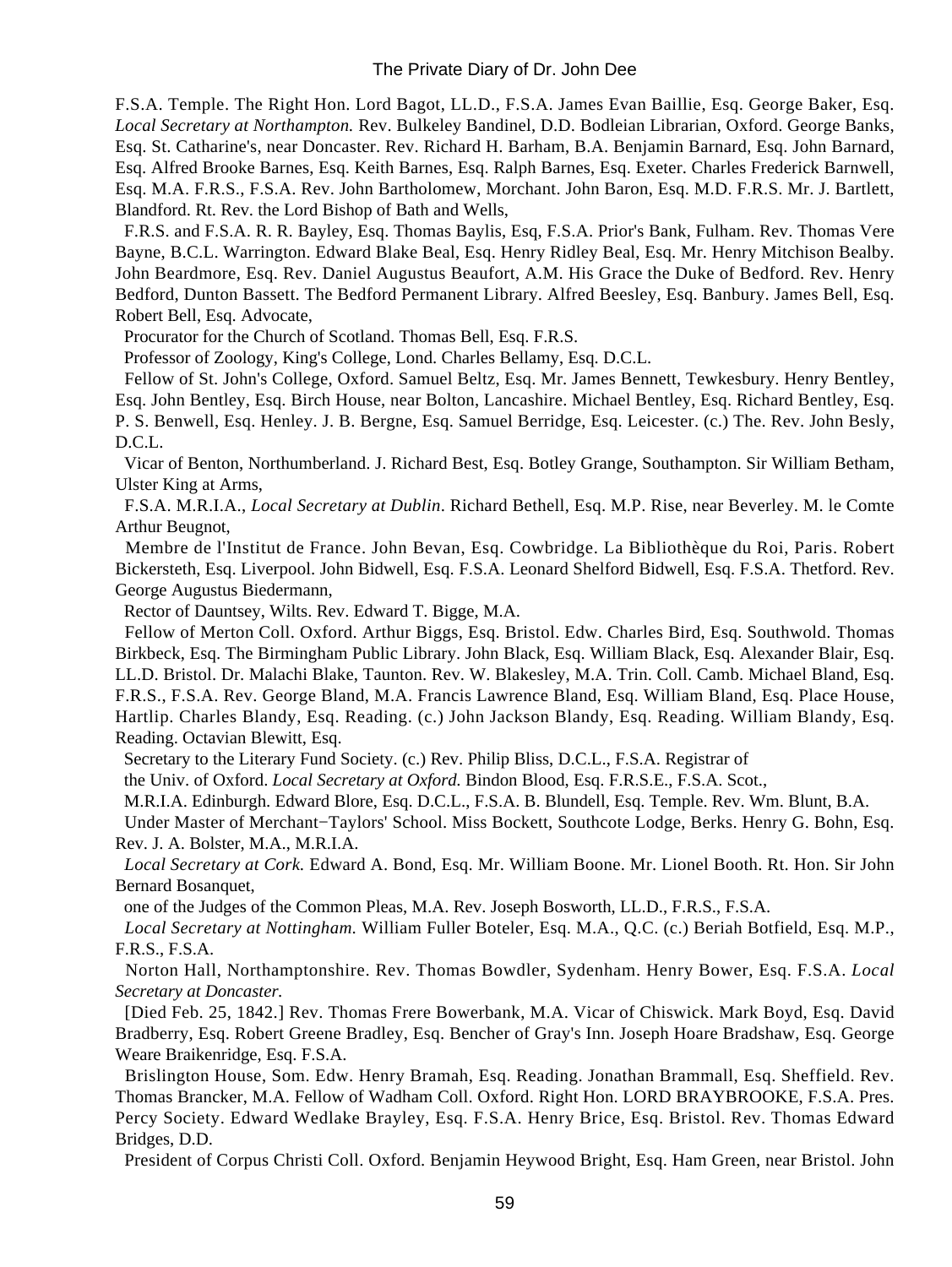Bright, Esq. M.D. John Ruggles Brise, Esq.

 Spainshall, Finchingfield, Essex. John Britton, Esq. F.S.A. James Broadwood, Esq. Thomas Broadwood, Esq. William Brockedon, Esq. F.R.S. John Trotter Brockett, Esq. F.S.A. Newcastle. William Bromet, M.D., F.S.A. Surgeon 1st Life Guards. (c.) Right Hon. Lord Brooke, St. John's College, Oxford. Francis Capper Brooke, Esq. Ufford Place, Suffolk. Charles Bros, Esq. The Right Hon. Lord Brougham and Vaux, F.R.S.

Pres. of Univ. College, London, and Member

of the National Institute of France. Rev. John Brown, M.A.

Vice−Master of Trinity College, Camb. Samuel Cowper Brown, Esq. F.S.A.

 Shillingford Cross, Devon. W. H. Brown, Esq. Rev. G. A. Browne, M.A. Fellow of Trin. Coll. Camb. Rt. Hon. Sir Jas. Lewis Knight Bruce,

 Vice Chancellor, F.R.S., F.S.A. JOHN BRUCE, Esq. F.S.A. *Treasurer*. Thomas Bruce, Esq. Shenfield. Mr. Leonard Bruton, Bristol. Rev. Guy Bryan, M.A., F.S.A.

Rector of Woodham Walter, Essex.

*Local Secretary at Maldon.* Mr. John Bryant. Rev. George Buckeridge, M.A.

 Fellow of Worcester Coll. Oxford. George Buckton, Esq. Oakfield. Lieut.−Gen. Sir Henry Bunbury, K.C.B., F.S.A. John Burder, Esq. F.S.A. William Burge, Esq. Q.C., M.A., D.C.L. John William Burgon, Esq. *Auditor*.

James Burn, Esq. W.S. Edinburgh. Ven. Charles Parr Burney, D.D., F.R.S., F.S.A.

 Archdeacon of St. Alban's. John Burrell, Esq. Durham. Robert Burrell, Esq. Durham. Edmund Burrow, Esq. Decimus Burton, Esq. F.R.S., F.S.A. John Hill Burton, Esq. Advocate, Edinburgh. Septimus Burton, Esq. Rev. Thomas Byrth, M.A., F.S.A.,

Rector of Wallasey, Cheshire.

Benjamin Bond Cabbell, Esq. F.R.S., F.S.A. Frederick Caldwell, Esq. Rev. Henry Calthrop, B.D.

 Fellow of Corpus Christi Coll. Camb. Rt. Hon. Lord Campbell. John Campbell, Esq. Rt. Hon. the Earl of Camperdown. Edward Capps, Esq. Rev. Henry Card, D.D., F.S.A. Great Malvern. J. S. Cardale, Esq, Leicester. The Cardiff Institution. (c.) The Rev. Edward Cardwell, D.D.

 CAMDEN'S Professor of Ancient History, Oxford. (c.) Peter Stafford Carey, Esq. M.A. Rt. Hon. the Earl of Carlisle, F.R.S. Edward John Carlos, Esq. A. N. Carmichael, Esq.

 Principal Classical Master at the Edinburgh Academy. Rev. John Carr, M.A., Fellow of Balliol Coll. Oxford. William Thomas Carr, Esq. John Carter, Esq. Coventry. George Alfred Carthew, Esq. East Dereham, Norfolk. (c.) Cornelius Cartwright, Esq. Dudley. Rev. W. Carus, M.A. Fellow of Trin. Coll. Camb. The Rt. Hon. Earl Cawdor, F.R.S. Mr. James Chaffin, Islington. Thomas Chapman, Esq. F.S.A. William Chapman, Esq.

Richmond, Surrey. William Chappell, Esq. F.S.A.

Treasurer of the Percy and

 the Musical Antiq. Societies. Mr. Emerson Charnley, Newcastle. Sir William Chatterton, Bart. J. M. G. Cheek, Esq. Evesham. Rt. Rev. the Lord Bishop of Chichester. (c.) John Walbanke Childers, Esq. M.P. Francis Cholmeley, Esq. F.S.A. Rev. Henry Christmas, M.A., F.R.S., F.S.A. Henry Christy, Esq. William Church, Esq. Streatley, Reading. Rev. Thomas Townson Churton, M.A.

Brazenose College, Oxford. Rev. Francis Foreman Clark, B.A.

 Townfield House, near Newcastle, Staffordshire. George Thomas Clark, Esq. William Clark, M.D. Professor of Anatomy, Cambridge. Charles Clark, Esq. John Clarke, Esq. Southwark. John Clarke, jun. Esq. Peatling Hall, Leicestershire. Thomas Clarke, Esq. Knedlington, Yorkshire. Thomas Clarke, Esq. F.S.A. Rev. Piers C. Claughton, M.A.

 Fellow of Univ. Coll. Oxford. Rev. Patrick Clason, D.D. Edinb. Jacob Clements, Esq. (c.) Rev. A. B. Clough, B.D., F.S.A., Jesus Coll. Oxford. Charles Thornton Coathupe, Esq. Wraxhall, near Bristol. James Cobb, Esq. Yarmouth. J. Ingram Cobbin, Esq. Sir William S. R. Cockburn, Bart. M.A., Bath. William Colbourne, Esq. Chippenham. Robert Cole, Esq. Rev. Edward Coleridge, M.A. Francis George Coleridge, Esq. Ottery St. Mary, Devon. Henry Nelson Coleridge, Esq. M.A. The Hon. Sir John Taylor Coleridge,

one of the Judges of the Queen's Bench, M.A. JOHN PAYNE COLLIER, Esq. F.S.A.

 Director of the Shakespeare Society. Mr. Edwin Collings, Bath. Edward Collins, Esq. Thomas Combe, Esq. Oxford. Rev. C. Comberbach, Stonor. Mr. John Comport, Stroud. (c.) Rev. John Connop, M.A. Bradfield Hall, Berkshire. Edward Conroy, Esq. M.A., M.R.I.A. Lord Albert Conyngham, F.S.A. Philip Davies Cooke,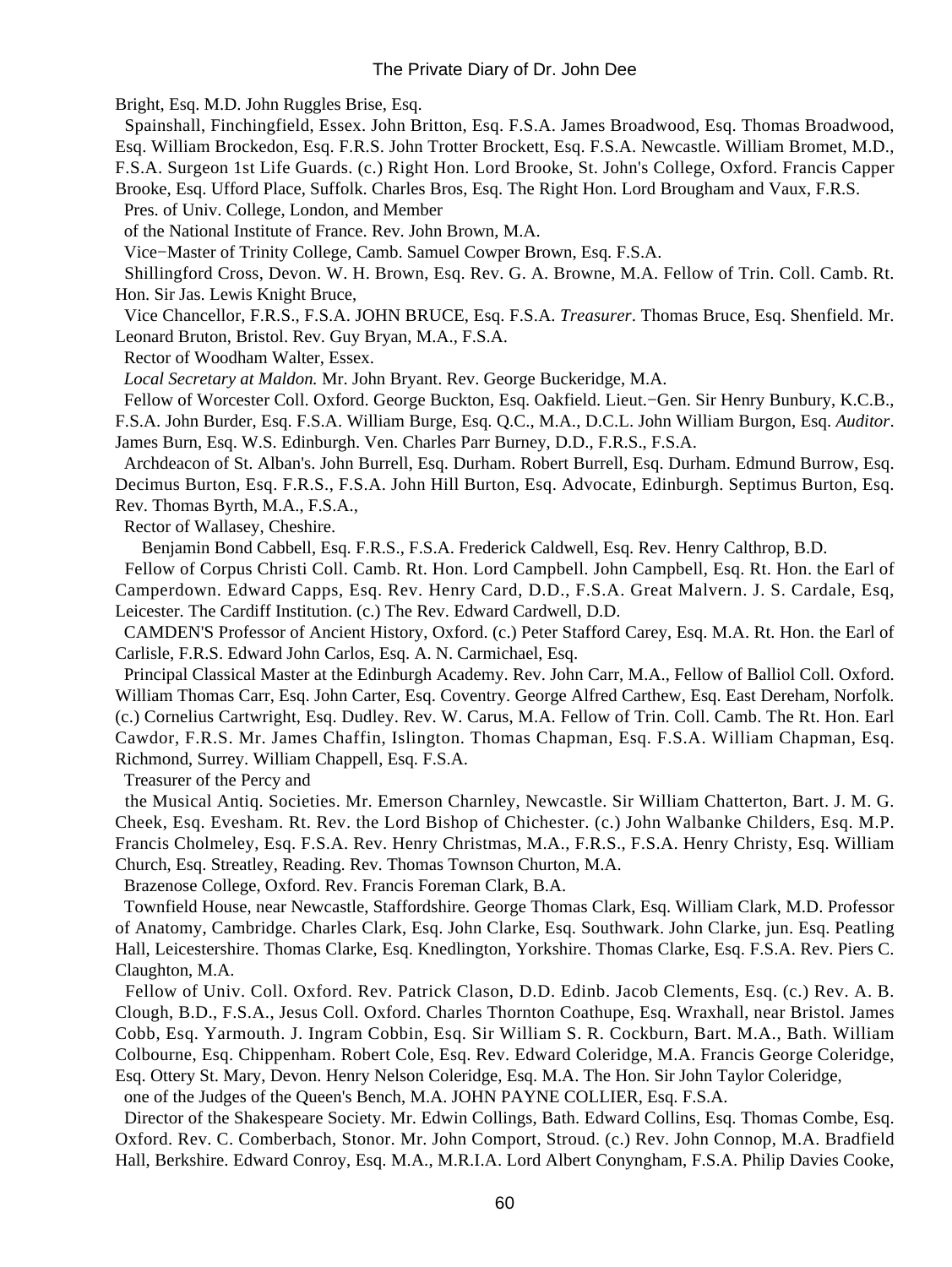Esq. Owston, Yorkshire. W. H. Cooke, Esq. Temple. Charles Henry Cooper, Esq. Coroner for Cambridge. CHARLES PURTON COOPER, Esq. Q.C., D.C.L., F.R.S., F.S.A. Rev. James Cooper, M.A. St. Paul's School. Thomas Henry Cooper, Esq. William Durrant Cooper, Esq. F.S.A. Rev. William John Copeland, M.A.

 Fellow of Trinity College, Oxford. James Copland, M.D. F.R.S. The Lord Bishop of Cork, Cloyne, and Ross. George Richard Corner, Esq. F.S.A. (c.) Bolton Corney, Esq. Greenwich. *Auditor*. Frederick Corrance, Esq. Loudham Hall, Suffolk. Rev. Thomas Corser, Stand, Manchester. Rev. G. E. Corrie, B.D. Fellow of Cath. Hall,

 and Norrisian Prof. of Div. in the Univ. of Cambridge. Rt. Hon. Lord Cottenham. Rev. William Charles Cotton, B.A.

 Student of Christ Ch. Oxford. The Right Hon. Lord Courtenay. The Right Hon. THOMAS P. COURTENAY. [Died July 8, 1841.] Andrew Coventry, Esq. Advocate, Edinburgh. S. P. Cox, Esq. Mrs. Cox, Lawford, Essex. George L. Craik, Esq. Rev. John Antony Cramer, D.D. Public Orator, Oxford. Rev. Richard Crawley, M.A. Steeple Ashton, Wiltshire. Anthony Crofton, Esq. Barrister. The Rt. Hon. John Wilson Croker, LL.D., F.R.S. THOMAS CROFTON CROKER, Esq. F.S.A., M.R.I.A. James Crofts, Esq. James Crossley, Esq. *Local Secretary at Manchester.* James Dodsley Cuff, Esq. George Godfrey Cunningham, Esq. Glasgow. Peter Cunningham, Esq. Treasurer of the Shakspeare Soc. Miss Richardson Currer, Eshton Hall, Yorkshire. Henry Curwen, Esq. Workington Hall. The Rev. Henry Curwen, Rector of Workington.

Edward Dalton, Esq. LL.D., F.S.A.

 Dunkirk House, near Minchinhampton, Gloucestershire. George Daniel, Esq. Rev. John Wareyn Darby, Framlingham. George Webbe Dasent, Esq. Rev. C. N. Davies, Norwood. James Edward Davies, Esq. Robert Davies, Esq. Thomas Stephens Davies, Esq. F.R.S. L. and Ed. F.S.A.

Prof. of Mathematics in Royal Military Acad. Woolwich. David Elisha Davy, Esq. Ufford, Suffolk.

*Local Secretary.* Matthew Dawes, Esq. F.G.S. Bolton−le−Moors. Vesey Thomas Dawson, Esq. Rev. Arthur Dayman, M.A.

 Fellow of Exeter College, Oxford. W. Head Deacon, Esq. Long Cross, near Cardiff. Charles Deane, Esq. Rev. J. Bathurst Deane, M.A., F.S.A. James Dearden, Esq. Rochdale. Norris Deck, Esq. Cambridge. Right Hon. Earl De Grey,

 Pres. of R. Inst. Br. Architects, F.S.A. Joseph Delafield, Esq. F.R.S., F.S.A. Rev. D. C. Delafosse, M.A. Vicar of Wandsworth. Philip Chilwell De la Garde, Esq. Exeter. Rt. Hon. Earl Delawarr. George Dempster, Esq. of Skibo, Advocate. Mons. Jules Desnoyers,

 Sec. de la Soc. de l'Histoire de France. His Grace the Duke of Devonshire, K.G., D.C.L. Hugh Welch Diamond, Esq. F.S.A.

 Hon. Libr. of the Numism. Soc. John Ross Diamond, Esq. F. H. Dickinson, Esq. William Dickson, Esq. Edinburgh. Count Maurice Dietrichstein,

Prefect of the Imp. Library at Vienna,

 Associate of the Numismatic Soc. of London, &c. Charles Wentworth Dilke, Esq. LL.B. Joseph C. Dimsdale, Esq. John Disney, Esq. The Hyde, Ingatestone. I. D'Israeli, Esq. D.C.L., F.S.A. (c.) George Dodd, Esq. M.P., F.S.A. Charles Cooper Doggett, Esq. William Fishburn Donkin, Esq. B.A.

 Fellow of Univ. Coll. Oxford. Edward Douglas, Esq. Christ Ch. Oxf. John Edward Dowdeswell, Esq. Pull Court, Worcestershire. Charles Downes, Esq. Thomas Doyley, Esq. D.C.L. Serjeant−at−Law. William Richard Drake, Esq. Reading. The Rev. W. Drake, M.A. Collegiate School, Leicester. Rev. Pearce William Drew, Youghal. Charles Seymour Dubourg, Esq. Samuel Duckworth, Esq. M.A. Master in Chancery. Adam Duff, Esq. Woodcott House, Oxfordshire. George Duke, Esq.

 Barrister−at−Law, St. Leonard's, Sussex. Thomas Farmer Dukes, Esq. F.S.A. Shrewsbury. Andrew Dun, Esq. W.S., M.A., F.A.S. Scot. Edinburgh. Philip Bury Duncan, Esq. M.A.

 Keeper of the Ashmolean Museum, Oxford. David Dundas, Esq. M.A. Temple. William Pitt Dundas, Esq. Advocate, Edinburgh. James Dunlop, Esq. W.S. Edinburgh. John Dunn, Esq. Paisley. Enoch Durant, Esq. F.S.A. Right Rev. the Lord Bishop of Durham, F.R.S., F.S.A. Mons. Dusommerard, Hôtel de Cluny, Paris. Rev. Alexander Dyce, B.A. William Dyce, Esq. School of Design, Somerset−house. Rev. John Bradley Dyne, M.A.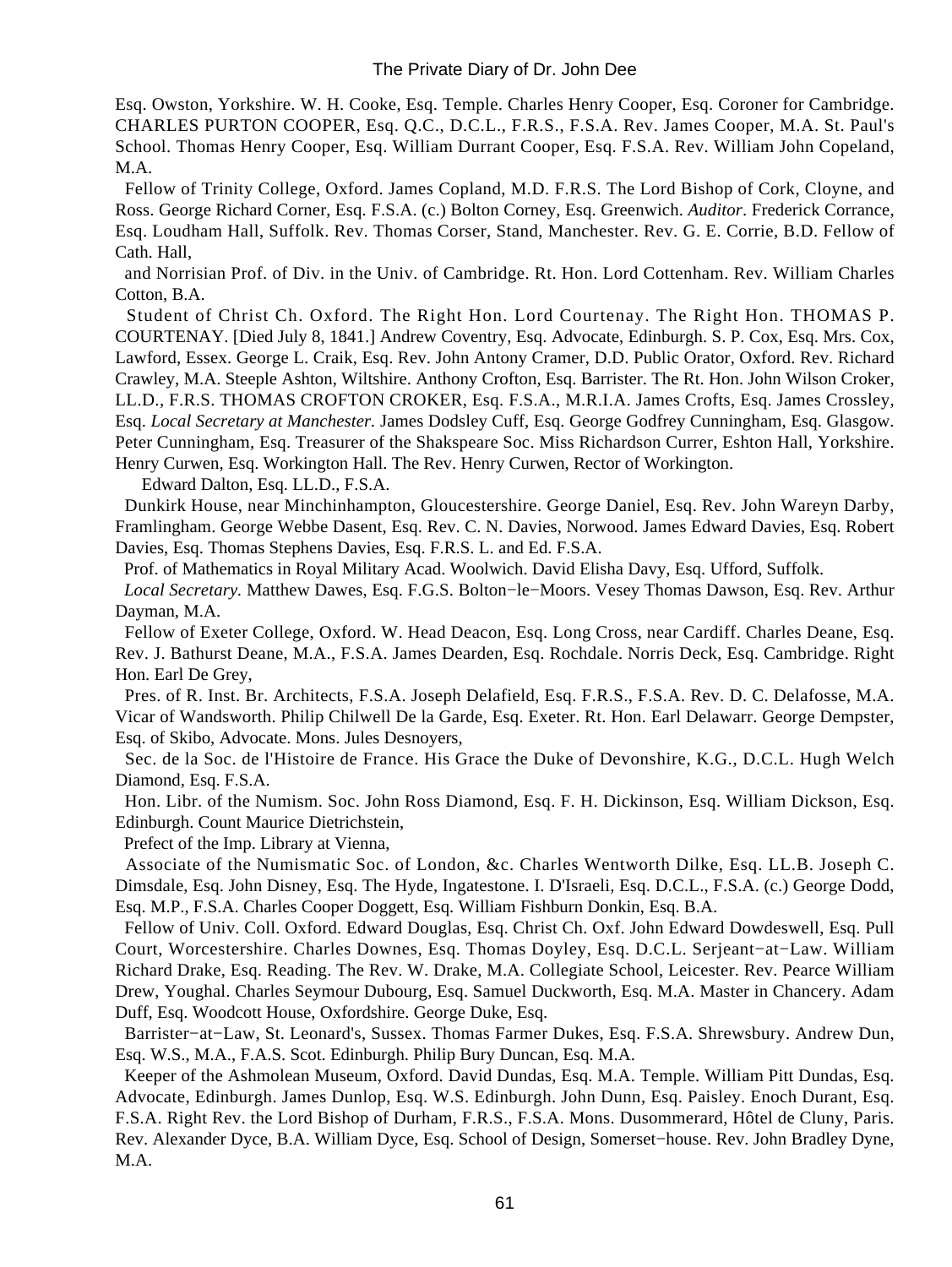Fellow of Wadham College, Oxford.

Mr. Thomas Eaton, Worcester. Thomas Edgworth, Esq. Rev. Andrew Edwards, B.D.,

 Fellow of Magdalen Coll. Oxford. Edward Hugh Edwards, Esq. Joseph Berry Edwards, Esq. Southwold. The Rt. Hon. George Earl of Egremont, F.S.A. Benjamin Elam, Esq. Rev. H. T. Ellacombe, M.A., F.S.A. Bitton near Bristol. Sir HENRY ELLIS, K.H., LL.B., F.R.S., Sec. S.A.,

 Principal Librarian of the British Museum. Rev. John Joseph Ellis, M.A., F.S.A. Joseph Ellis, jun. Esq. Richmond. John Fullerton Elphinstone, Esq. Hastings Elwin, Esq. William Empson, Esq. M.A. Dr. Endlicher, Vienna. Rt. Hon. Thomas Erskine,

 Chief Judge of the Bankruptcy Court. George Essell, Esq. Rochester. Thomas Grimston Bucknall Estcourt, Esq. M.P. for the

 University of Oxford. Estcourt, Gloucestershire. Rev. Henry H. Evans. Herbert Norman Evans, Esq. Thomas Evans, Esq. Cardiff. John Leman Ewen, Esq. Southwold. Edmund Eyton, Esq.

 James Falconar, Esq. F.S.A. James William Farrer, Esq. Master in Chancery. Mr. Thomas Faulkner, Chelsea. Mr. William Faulkner, Chelsea. Rev. Godfrey Faussett, D.D.

 Margaret Professor of Divinity, Oxf. Joseph Fearn, Esq. Tarver R. Fearnside, Esq. Dr. Feder, Privy Councillor, and Head Librarian,

to the Court of Hesse Darmstadt. Rev. George O. Fenwicke, F.S.A. Aston near Birmingham.

*Local Secretary at Birmingham.* Sir Charles Dalrymple Fergusson,

of Hailes and Kilkerran, Bart. Copley Fielding, Esq. Brighton. Rev. Henry Fielding, M.A.

 Salmonby Rectory near Horncastle. William Figg, Esq. Lewes. Charles Filica, Esq. John Joseph Ashby Fillinham, Esq. Charles John Fisher, Esq. Jesus College, Cambridge. John Goate Fisher, Esq. Yarmouth. Paul Hawkins Fisher, Esq. The Castle, Stroud. Wm. Stevenson Fitch, Esq. *Local Secretary at Ipswich.* Robert Fitch, Esq. Norwich. Edward Herbert Fitzherbert, Esq. M.A., Barrister at Law. Richard Wilson FitzPatrick, Esq.

 South Luffenham, Rutland. The Right Hon. Earl FitzWilliam. Sir Hesketh Fleetwood, Bart. Rossall Hall, Lancashire. (c.) Thomas W. Fletcher, Esq. F.R.S., F.S.A.

*Local Secretary at Dudley.* (c.) Rev. William Fletcher, M.A.

*Local Secretary at Derby.* (c.) John Harris Flooks, Esq. Wilton. Sir William J. H. Browne Folkes, Bart. F.R.S., F.S.A. (c.) George Folliott, Esq. Vicar's Cross, Chester. Thomas G. Fonnereau, Esq. F.S.A. M. de la Fontenelle de Vaudoré,

Conseiller à la Cour Royale de Poitiers,

 For. Memb. S.A. Charles Ford, Esq. G. J. Ford, Esq. Exeter Coll. Oxf. Rev. Josiah Forshall, M.A., F.R.S., F.S.A.

 Secretary to the British Museum. John Forster, Esq. Newton−in−the−Willows. Matthew Forster, Esq. Belsize, Hampstead. Hon. George M. Fortescue. Edward Foss, Esq. F.S.A. Rev. W. W. Fowler, Darley, near Derby. Lieut.−Colonel Charles Richard Fox. Henry Ralph Francis, Esq. M.A.

 late Fellow of St. John's College, Cambridge. Miss Francis, Hampstead. Richard Frankum, Esq. Thomas Fraser, Esq. Advocate, Inner Temple. Mons. Frère, Rouen. Thomas Frewen, Esq. Cold Overton, Leicestershire. Charles Frost, Esq. F.S.A.

Pres. of the Lit. and Philos. Soc. of Hull.

*Local Secretary at Hull.* Baldwin Fulford, Esq. Great Fulford, Devon. (c.) John Lewis Ffytche, Esq.

Linc. Coll. Oxf., Thorpe Hall, Louth.

 Charles Gambier, Esq. Harley−street. James Gandy, jun. Esq. Heave's Lodge, near Kendal. Rev. Richard Garnett, F.S.A. British Museum. Thomas Garrard, Esq. F.S.A. Bristol. Thomas Gaspey, Esq. Mr. Geeves, Regent−street. Herr von Gévay, Vienna. Professor Aug. Fred. Gfroerer,

 Director of the Royal Library, Stuttgardt. Humphrey Gibbs, Esq. Joseph Gibbs, Esq. M.I.C.E. John Gidley, Esq. Exeter. Edward Gifford, Esq. Admiralty. Richard James Gilman, Esq. William Anthony Gilman, Esq. Thomas Ward Gleadow, Esq. Hull. The Literary and Scientific Association of Gloucester. John Hulbert Glover, Esq. F.S.A.

 Librarian to Her Majesty. Sir Stephen Richard Glynne, Bart. F.S.A. George Godwin, jun. Esq. F.R.S. F.S.A. Gabriel Goldney, Esq. Aaron Asher Goldsmid, Esq. Sir Isaac Lyon Goldsmid, Bart. F.R.S., F.S.A. Rev.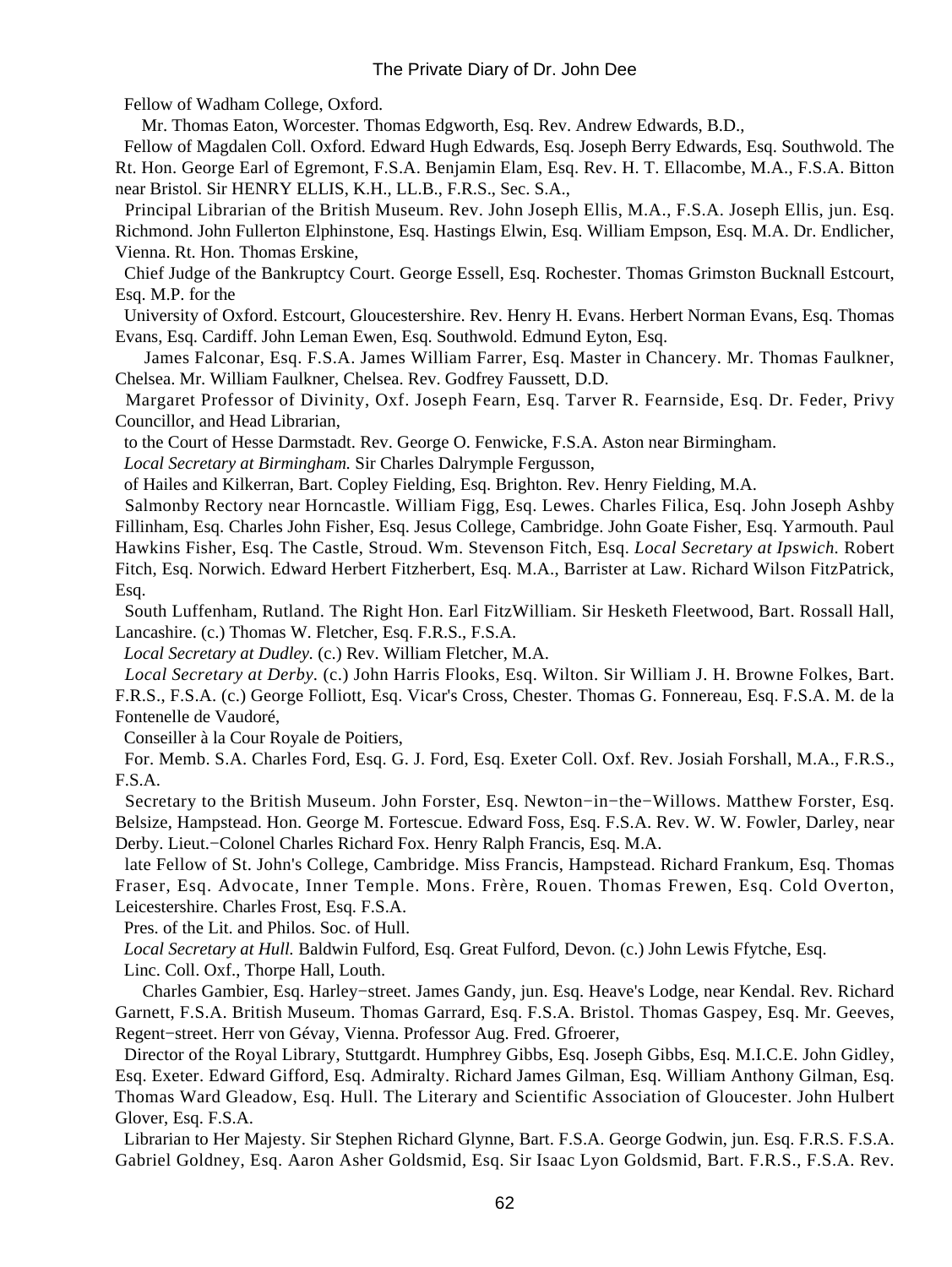Charles Portales Golightly, M.A.

Oriel College, Oxford. Rev. W. Goode. James Gooden, Esq. F.S.A. Jonathan Gooding, Esq.

*Local Secretary at Southwold.* Alexander Gordon, jun. Esq. Richard Gosling, Esq. The Gottingen University Library. James Robert Gowen, Esq. F.G.S. John Black Gracie, Esq. F.S.A. Sc. Edinburgh. Charles Graham, Esq. F.S.A. Rev. Robert Henry Gray, Christ Church, Oxford. The Library of the Hon. Society of Gray's Inn. Charles Green, Esq. Spalding. Henry Green, Esq. Thomas Abbott Green, Esq. Bedford. John Greenall, Esq. Warrington. Benjamin W. Greenfield, Esq. Shirley, Southampton. Hon. and Rev. George Neville Grenville, M.A.

 Master of Magdalene Coll. Camb. Right Hon. Thomas Grenville, F.S.A. John Morewood Gresley, Esq. Exeter College, Oxford. Charles Cavendish Greville, Esq. Philip Griffith, Esq. Rev. Robert H. Groome, M.A. Caius Coll. Camb. (c.) The Right Hon. Earl Grosvenor. John Grundy, Esq. Hampton Court Palace. The Lady Charlotte E. Guest. Edwin Guest, Esq. M.A. Fellow of Caius Coll. Camb. Sir John Guise, Bart. Rendcomb, Gloucestershire. John Lewis Guillemard, M.A. F.R.S. Daniel Gurney, Esq. F.S.A. (c.) Hudson Gurney, Esq. V.P.S.A., F.R.S. The Hon. Sir John Gurney,

 one of the Barons of the Exchequer. Rev. John Hampden Gurney, M.A. Lutterworth. John Mathew Gutch, Esq. F.S.A.

*Local Secretary at Worcester.* Frederick Gwatkin, Esq. Mr. Henry Gwyn.

 Miss Hackett, Clapham, Surrey. William D. Haggard, Esq. F.S.A., F.R.A.S., M.N.S. Mr. David Haig, Advocates' Library, Edinburgh. Edward Hailstone, Esq.

 Horton House, near Bradford, Yorkshire. Alexander Haldane, Esq. Barrister. Sir Henry Halford, Bart. G.C.H. M.D. F.R.S.

Pres. of the College of Physicians,

and Physician to the Queen. Mr. Charles Hall, Blandford. Rev. George W. Hall, D.D.

 Master of Pembroke College, Oxford. Giles Hall, Esq. Gloucester. John Hall, Esq. John Charles Hall, Esq. (c.) Thomas Henry Hall, F.R.S. Barrister−at−Law. Henry Hallam, Esq. M.A., F.R.S. V.P.S.A. Charles William Hallett, Esq. James Orchard Halliwell, Esq. F.R.S. F.S.A. William Richard Hamilton, Esq. F.R.S., V.P.S.A. Robert Handyside, Esq. Advocate, Edinburgh. Philip Augustus Hanrott, Esq. F.S.A. (c.) J. A. Hardcastle, Esq. Hatcham House, New Cross. George Perfect Harding, Esq. F.S.A. Joseph Harding, Esq. Finchley. E. T. Harding, Esq. Librarian to the King of Hanover. John Stockdale Hardy, Esq. F.S.A. Leicester. (c.) Ven. Julius Charles Hare, M.A. Archdeacon of Lewes. Edward Harman, Esq. F.S.A. Rev. William Harness, M.A. Robert Harris, Esq. Reading. Edward M. Harrison, Esq. Wm. F. Harrison, Esq. M.N.S. Rochester. William Henry Harrison, Esq. Right Hon. the Earl of Harrowby, F.S.A. Marmaduke Hart Hart, Esq. Solomon Alexander Hart, Esq. R.A. Rev. Charles Henry Hartshorne, M.A., F.S.A. Lieut.−Col. Harvey, Thorpe Lodge, Norfolk.

 [Died Feb. 9, 1842.] Henry Paul Harwood, Esq. M.D. Sheffield. James Hastie, Esq. Henry Hatcher, Esq. *Local Secretary at Salisbury.* Charles Havell, Esq. Reading. Rev. Edward Hawkins, D.D.

 Provost of Oriel College, Oxford. Edward Hawkins, Esq. F.R.S. F.S.A. Rev. Edward Craven Hawtrey, D.D., F.S.A.,

 Head Master of Eton. E. W. Drummond Hay, Esq. F.S.A. Lond. and Sc. Rev. J. M. Heath, M.A. Fellow of Trinity Coll. Camb. John Benjamin Heath, Esq. F.S.A. Sir William Heathcote, Bart. D.C.L. M.P. Henry Heffill, Esq. Diss, Norfolk. Henry Heintz, Esq. Bathurst Hemans, Esq. Barrister−at−Law. Alexander Henderson, M.D., F.S.A. James Henwood, Esq. Hull. Hon. Algernon Herbert, M.A. Thomas Hewitt, Esq. M.A. Cork. Henry William Hewlett, Esq. James Heywood, Esq. F.R.S. F.S.A. Thomas Heywood, Esq. F.S.A. Ledbury. George Hickman, Esq. Marlow. Rev. W. Hildyard, Market Deeping. Henry Hill, Esq. Barrister−at−Law. (c.) Rev. Herbert Hill, Fellow of New College, Oxford. Jere Hill, Esq. Bristol. Matthew D. Hill, Esq. Q.C. John Hills, Esq. M.A. John Hodgson Hinde, Esq. M.P. J. H. Hippisley, Esq. Francis Hobler, jun. Esq. Sec.N.S. Langford Lovel Hodge, Esq. Sampson Hodgkinson, Esq. Rev. John Hodgson, M.R.S.L. Vice−Pres. Soc. Ant. Newc. W. B. Hodgson, Esq. Liverpool. James Maitland Hog, Esq. of Newliston. Thomas Holden, Esq. (c.) James Holding, Esq. Basingstoke. Rt. Hon. the Dowager Lady Holland. (c.) Robert Hollond, Esq. M.P., M.A. Barrister−at−Law. Richard Hollier, Esq. F.S.A. Mr. M. M. Holloway. Bryan Holme, Esq. New Inn. Edward Holme, M.D. Manchester. John Holmes, Esq. F.S.A. East Retford.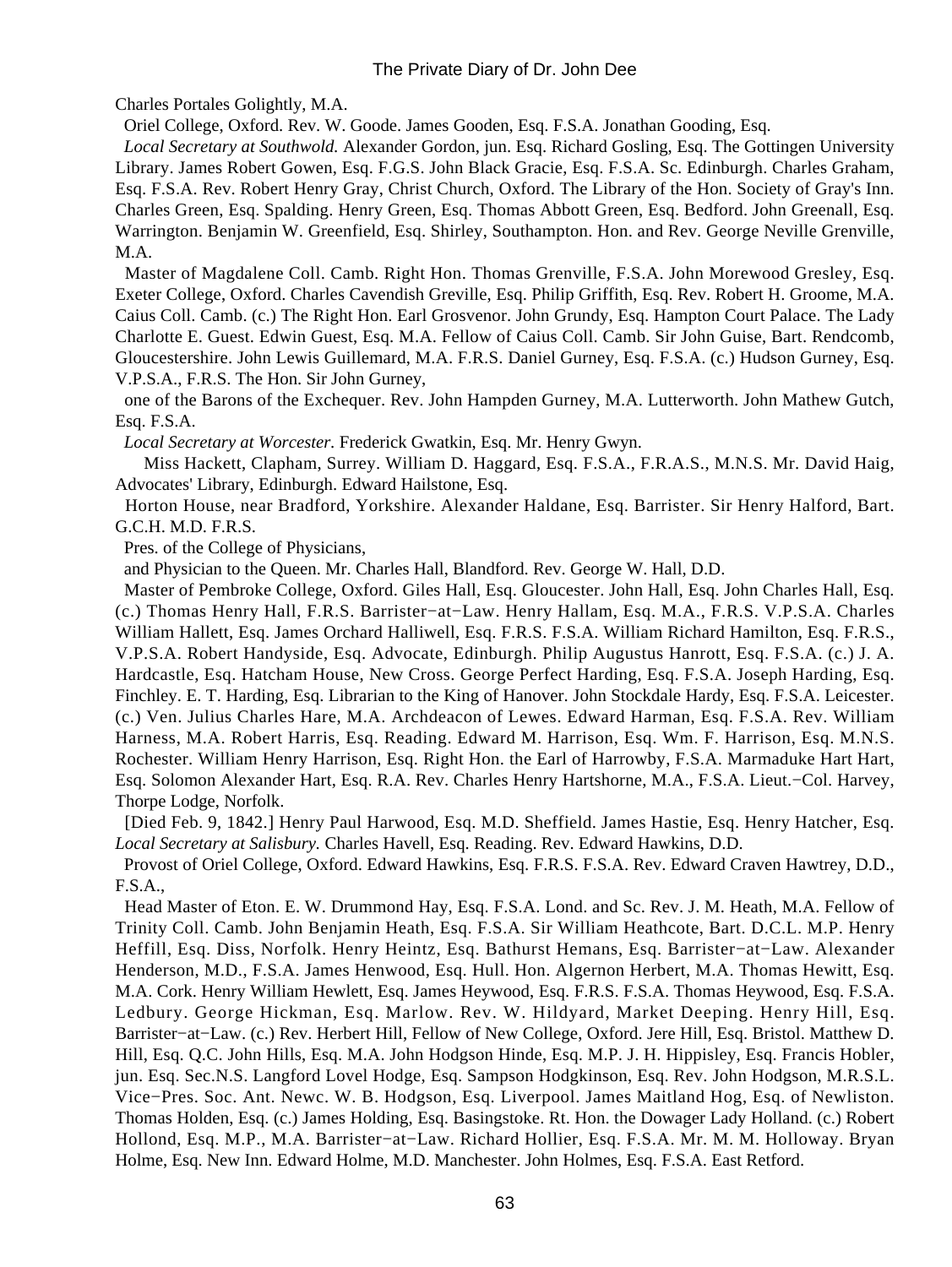[Died May 25, 1841.] John Holmes, Esq. F.S.A. British Museum. Robert Home, Esq. Mr. W. Hood. Frederick B. Hooper, Esq. Reading. John Hooper, Esq. Reading. Alexander Beresford Hope, Esq.

Trinity College, Cambridge. James Robert Hope, Esq. B.C.L.

Fellow of Merton Coll. Oxford. John Hope, Esq.

Dean of the Faculty of Advocates, Edinburgh. Charles Hopkinson, Esq. M.A.

Queen's College, Oxford. William Hopkinson, Esq.

*Local Secretary at Stamford.* Alfred John Horwood, Esq. William Hosking, Esq. F.S.A. Chandos Wren Hoskyns, Esq.

 Wroxhall Abbey, Warwickshire. Abraham Howard, Esq. Edward Howes, Esq. M.A. Rev. F. Howes, M.A. Norwich. John Hubback, Esq. Barrister−at−Law. Rev. John William Hughes, M.A. Trin. Coll. Oxford. William Hughes Hughes, Esq. M.P. Barrister−at−Law. The Hull Subscription Library. William Powell Hunt, Esq. Ipswich. Rev. Evan Haynes Hunter, B.A. John Hunter, Esq. jun. W.S. Rev. JOSEPH HUNTER, F.S.A. Mr. William Hurley. (c.) Richard Charles Hussey, Esq. F.S.A., Birmingham. (c.) Rev. Robert Hussey, B.D.

Student of Christ Church, Oxford. Mrs. Hutcheson, Bristol.

John Ibbotson, Esq. Sir Robert Harry Inglis, Bart. LL.D. F.R.S., F.S.A.,

M.P. for the University of Oxford. (c.) Rev. James Ingram, D.D., F.S.A.

 President of Trin. Coll. Oxford. The Royal Irish Academy. David Irving, Esq. LL.D. Edinburgh. James Ivory, Esq. Solicitor−General for Scotland. The Islington Literary and Scientific Society.

Henry Jackson, Esq. Sheffield. Rev. Stephen Jackson, M.A. Ipswich. Rev. Thomas Jackson, M.A.

Incumbent of St. Peter's, Mile End. B. Jacob, Esq. Dorchester. Rev. William Jacobson, M.A.

 Vice−Principal of Magdalen Hall, Oxf. John Richmond Jaffray, Esq. G. P. R. James, Esq. The Shrubbery, Walmer. David Jardine, Esq. Barrister−at−law. Rev. Richard Jenkyns, D.D.

Master of Balliol Coll. Oxford. Right Hon. Sir Herbert Jenner, LL.D.,

 Dean of the Arches. Mr. Robert Jennings. William Jerdan, Esq. F.S.A. James Jermyn, Esq. Reydon, Suffolk. Edward Jesse, Esq. Windsor. Mr. George James Johnson, Reading. Maurice Johnson, Esq. Spalding. Charles

Jones, Esq. George Jones, Esq. R.A. Rev. H. Longueville Jones, M.A. Paris. Michael Jones, Esq. F.S.A.

Pitman Jones, Esq. *Local Secretary at Exeter.* Richard Jones, Esq. William Bruce Jones, Esq. M.A. Oxford,

Barrister−at−Law. William Samuel Jones, Esq. Henry Holmes Joy, Esq.

Herr Theodor von Karajan,

 Hofkammer−Archiv's Beamte, Vienna. Edwin Keats, Esq. Fitzroy Kelly, Esq. M.P., Q.C. John M. Kemble, Esq. M.A. Robert Palmer Kemp, Esq. Yarmouth. Russell Kendall, Esq.

 Gifford's Hall, Stoke by Nayland, Suffolk. Rev. George Kennard. John Kenyon, Esq. Philip Kernan, Esq. James Kerr, Esq. Coventry. John Kerr, Esq. *Local Secretary at Glasgow.* Edward Key, Esq. Holbeach. Richard T. Kindersley, Esq. Q.C. Frederick King, Esq. Fulham. Mr. John Venables King. Richard John King, Esq. Exeter College, Oxford. Joseph Chas. King, Esq. St. John's Wood. Thomas W. King, Esq. F.S.A.

 Rouge Dragon Pursuivant of Arms. Paul Augustine Kingdon, Esq. Exeter College, Oxford. George Ritchie Kinloch, Esq. Edinb. Charles Knight, Esq. Henry Gally Knight, Esq. M.P., F.S.A. William Knight, Esq. F.S.A. Rev. Erskine Knollys, M.A. Merton Coll. Oxford. Rev. Charles Knyvett, Windsor. Charles König, Esq. K.H., F.R.S. Herr Matth. Kupitsch, Antiquarian bookseller at Vienna.

 Rt. Hon. Henry Labouchere, M.P. David Laing, Esq. F.S.A. L. &Sc. Edinburgh. Rev. F. Laing, M.A. Tewkesbury. Rev. John Lamb, D.D. Master of Corpus Christi Coll. Camb. John Newton Lane, Esq. King's Bromley Manor, Lichfield. William Lang, Esq. Bristol. Right Hon. Lord Langdale, Master of the Rolls. Arthur S. Larken, Esq. St. Alban's Hall, Oxford. (c.) Dr. J. M. Lappenberg, For. Memb. Soc. Ant.

*Local Secretary at Hamburg.* Mons. de Larenaudière,

V.P. de la Soc. de Geographie de Paris,

 Chev. de la Legion d'Honneur, &c. Mr. W. Law. Andrew Lawson, Esq. Boroughbridge. Sir William Lawson, Bart. F.S.A. Robert Leadbitter, Esq. Newcastle. Lt.−Col. Wm. Martin Leake, F.R.S. Rev. J. E. Leefe. P. Bainbridge Le Hunt, Esq. Ashbourne. Robert Lemon, Esq. F.S.A. State Paper Office. Charles Lever, Esq. Peter Levesque, Esq. Rev. T. T. Lewis, M.A. Bridstow, near Ross.

*Local Secretary*. Mr. Lewis A. Lewis. Robert Leycester, Esq. Cork. William Liddiard, Esq. Alfred Lillingston, Esq. Southwold. Mr. Joseph Lilly. The Lincoln Permanent Library. Mons. Le Roux de Lincy,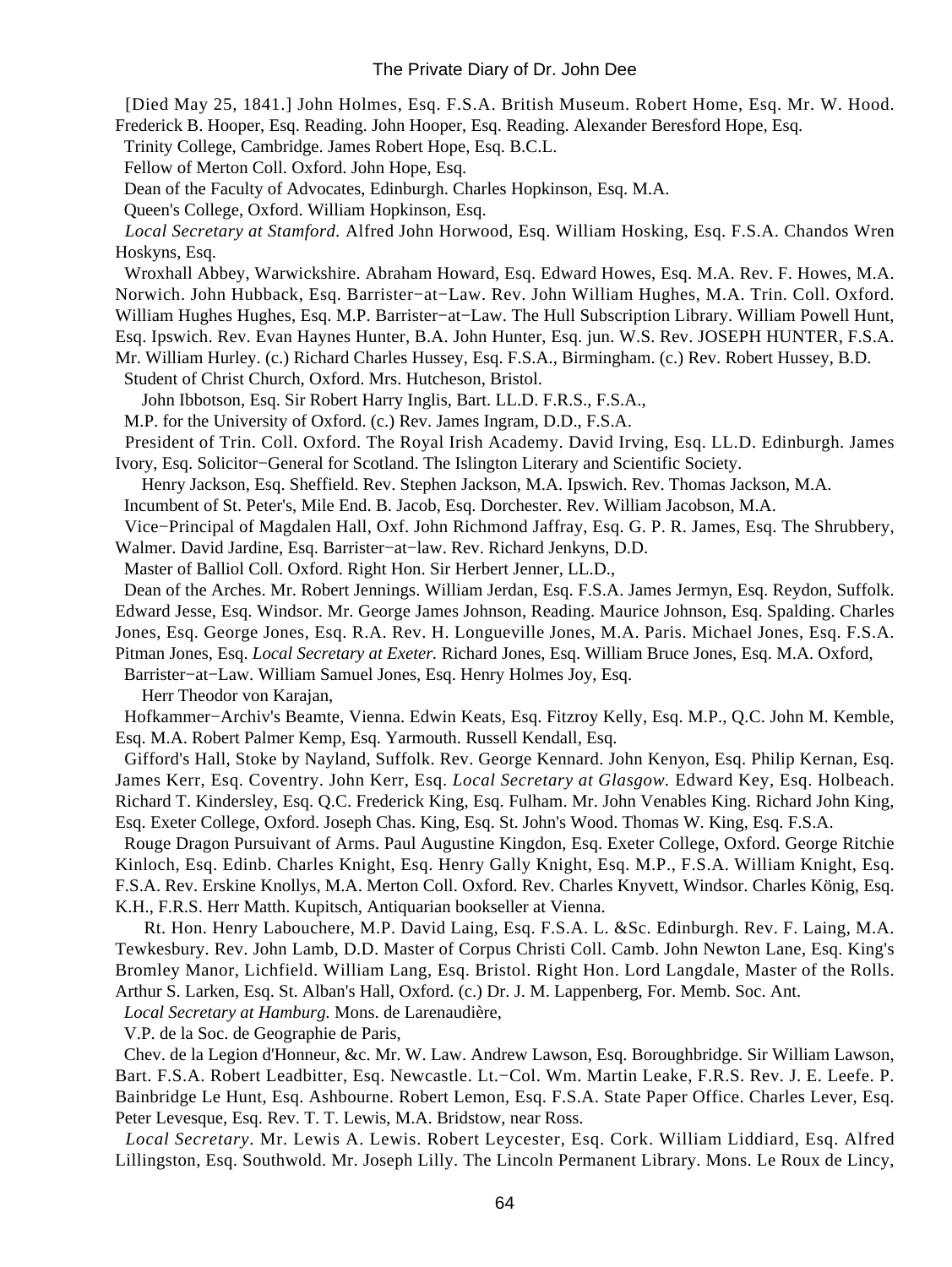Paris. John Lindsay, Esq. Barrister−at−Law, Maryville, Cork. Rev. John Lingard, D.D. Hornby, Lancashire. Thomas Henry Lister, Esq. The Rt. Hon. Sir Joseph Littledale, M.A. Right Rev. the Lord Bishop of Llandaff,

 Dean of St. Paul's, F.S.A. Edward John Lloyd, Esq. M.A. Barrister−at−Law. George Lloyd, Esq. Brynestyn, near Wrexham. William Horton Lloyd, Esq. F.S.A. Mr. Richard Lloyd, Holloway. Sir Joseph Lock, Oxford. Henry F. Lockwood, Esq. F.S.A. Hull. Rev. John Lodge, M.A.

Librarian of the University of Cambridge.

*Local Secretary at Cambridge.* City of London Library, Guildhall. The London Library. The London Institution. The City of London Literary and Scientific Institution. Gwalter B. Lonsdale, Esq. Rev. John Lonsdale, M.A.

 Principal of King's College, London. C. W. Loscombe, Esq. Clifton. Henry Albert Loscombe, Esq. Andover. Very Rev. Thomas Hill Lowe, M.A. Dean of Exeter. (c.) James Lucas, Esq. Stirling. Samuel Lucas, Esq. Bristol. Ebenezer Ludlow, Esq. M.A. Serjeant−at−Law. Robert Wheatley Lumley, Esq. Edmund Ormond Lyne, Esq.

Colin Campbell Macaulay, Esq. Leicester. John David Macbride, Esq. D.C.L.

Principal of Magdalen Hall, Oxf. Le Conseilleur Commandeur de Macedo,

Secretary General of the

 Royal Society of Sciences, Madrid. Andrew D. M'Kellar, Esq. Rev. Charles Mackenzie, St. Olave's, Southwark. J. Whitefoord Mackenzie, Esq. W.S., Edinburgh. James Macknight, Esq. W.S., Edinburgh. Miss Macleod. William M'Mahon, Esq. The Hon. Alexander Maconochie, Lord Meadowbank. Allan A. Maconochie, Esq. Advocate. James A. Maconochie, Esq. Advocate, Sheriff of Orkney. Robert Maconochie, Esq. (c.) Sir FREDERIC MADDEN, K.H., F.R.S. F.S.A.

 Keeper of the MSS. in the British Museum. James Maidment, Esq. F.S.A. Scot. Rev. Samuel Roffy Maitland, F.R.S. F.S.A.

Librarian to the Archbishop of Canterbury. Sir Alexander Malet, Bart.

 Sec. of Legation at the Hague. Benjamin Heath Malkin, Esq. LL.D. Edward Heath Mammett, Esq. F.G.S. Ashby de la Zouche. Thomas John Manchee, Esq. Bristol. W. S. Mare, Esq. Magdalen College, Cambridge. James Heywood Markland, Esq. F.R.S., F.S.A.

Treasurer of the Roxburghe Club.

*Local Secretary at Bath.* Rev. Herbert C. Marsh, M.A. Prebendary of Peterborough. Robert Marsham, Esq. D.C.L.,

 Warden of Merton College, Oxford. George Martin, Esq. M.A. Cork. John Martin, Esq. F.L.S. Woburn. Studley Martin, Esq. Liverpool. Theodore Martin, Esq. Edinburgh. Philip Martineau, Esq. Thomas Mason, Esq. F.S.A. Copt Hewick, near Ripon. Thomas Bardwell Mason, Esq. William Matchett, Esq. Bracondale, Norwich. John Mee Mathew, Esq. F.S.A. William Constable Maxwell, Esq.

 Everingham Park, Yorkshire. Daniel Charles Meadows, Esq. Great Bealing, Suffolk. Rev. Thomas Medland, B.D.,

 Fellow of Corpus Christi Coll. Oxford. (c.) David Melville, Esq. B.A. Brasenose Coll. Oxford. John Herman Merivale, Esq. F.S.A. Barrister−at−Law. Samuel Merriman, M.D. Francis Mewburn, Esq. Darlington. A. G. F. Meyer, Counsellor of Justice, Hanover. George Meynell, Esq. York. Sir Samuel Rush Meyrick, K.H., F.S.A. Mons. Michelet, Memb. de l'Institut,

 Professeur d'Histoire au Collège Royal de France. John Miland, Esq. Andrew Miller, Esq. Cardiff. (c.) William Henry Miller, Esq. F.S.A. Samuel Mills, jun. Esq. Rev. Thomas Mills, Rector of Stutton, Suffolk. Rev. William Mills, D.D. Exeter. Rev. Henry Hart Milman, M.A.

 Prebendary of Westminster. Thomas Mist, Esq. Fulham. Richard Mitchell, Esq. Enderby Hall, Leicestershire. Henry Mitchison, Esq.

V.P. of Islington Lit. and Scient. Society.

 [Died Sept. 3d, 1841.] Rev. John Mitford, M.A., Rector of Benhall, Suffolk. Nathaniel Cranch Moginie, Esq. Mons. Monmerqué, Membre de l'Institut de France. John Moore, Esq. F.S.A.

Danefield House, Henley−upon−Thames.

 [Died April 1842.] Mr. John Moore, Tewkesbury. Maurice Peter Moore, Esq. Sleaford. Thomas Moore, Esq. Sloperton Cottage, Devizes. Thomas Moore, Esq. F.S.A. Rev. W. Moore, D.D. Holbeach. Edward Raleigh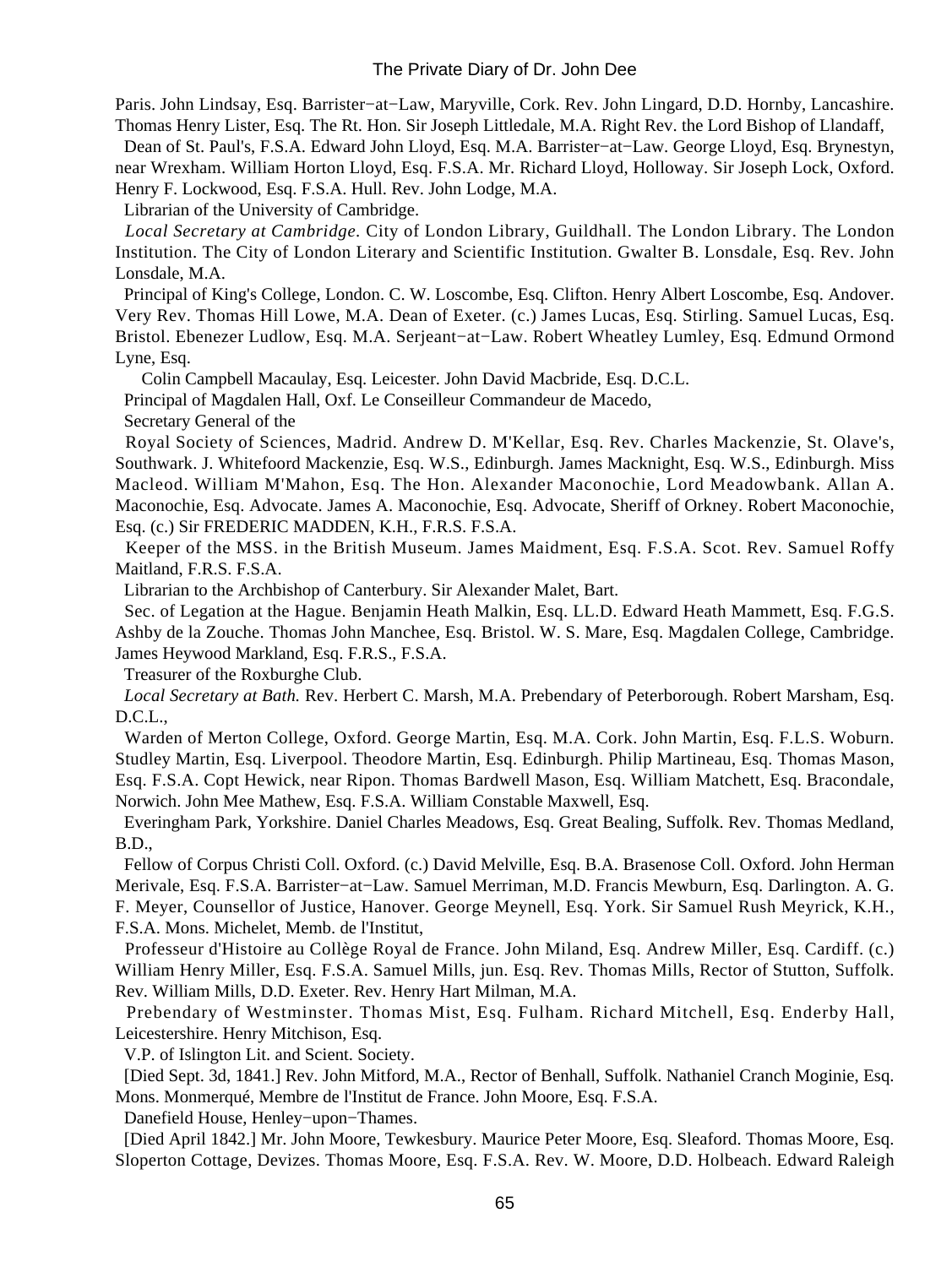Moran, Esq. Louis Selliers Chevalier de Moranville,

 Amanuensis Imp. Library, Vienna. John Shank More, Esq. Advocate, Edinburgh. William Bowyer Morgan, Esq. John Morice, Esq. F.S.A. W. C. Morland, Esq. Mr. John Morris, Bath. Rev. James Morton, B.D. Prebendary of Lincoln.

*Local Secretary at Holbeach.* Mr. William Richard Morton. Joseph Moule, Esq.

 Resident of the General Post Office, Edinburgh. Thomas Moule, Esq. J. D. Moxon, Esq. Bristol. James Patrick Muirhead, Esq. M.A. Edinburgh. Baron Eligius von Münch−Bellinghausen,

Kh. Hof−Secretär, Vienna, The Right Hon. the Earl of Munster,

F.R.S., P.R.A.S., M.R.S.L.

[Died March 20, 1842.] Rev. Jerom Murch, Bath. Charles Robert Scott Murray, Esq.

Christ Church, Oxford. Rt. Hon. Sir John Archibald Murray,

 one of the Lords of Session in Scotland. John Murray, Esq. Albemarle−street. Thomas Murray, Esq. LL.D. Edinb. Sir Francis W. Myers, K.C.S.

Pentlow Hall, near Sudbury, Suffolk. Peter Rickards Mynors, Esq.

 Rev. C. Nairne, Lincoln. (c.) T. C. Neale, Esq. Chelmsford. Richard Neave, jun. Esq. John Nedham, Esq. Leicester. Joseph Neeld, Esq. F.S.A. John Newman, Esq. F.S.A. Charles Thomas Newton, Esq. B.A.

 Student of Christ Church, Oxf. Iltyd Nicholl, Esq. Usk, near Monmouth. Mrs. S. Nichols, Highbury Place. J. Bowyer Nichols, Esq. F.S.A. John Gough Nichols, Esq. F.S.A.,

Treasurer of the Surtees Society. (c.) Rev. William L. Nichols, M.A. Alexander Nicholson, Esq. F.S.A.

 Lond. and Scotl., Ufford, Suffolk. George Stewart Nicholson, Esq. George Barons Northcote, Esq. Exeter College, Oxford. Nicholas Nugent, Esq. M.D.

 George Offer, Esq. Rev. George Oliver, Exeter. George Ormerod, Esq. D.C.L. F.R.S. F.S.A. Thomas Osler, Esq. Bristol. Frederick Ottley, Esq. Barrister−at−Law. Rt. Hon. Sir Gore Ouseley, G.C.H. F.R.S. F.S.A.

Frederick Ouvry, Esq. Rev. Peter Ouvry, M.A. The Oxford and Cambridge Club.

 Cornelius Paine, jun. Esq. William Dunkley Paine, Esq. Samuel Alexander Pagan, Esq. Peter Page, Esq. East Sheen. Sir Francis Palgrave, K.H. F.R.S., F.S.A. Alfred Zouch Palmer, Esq. Sonning, Berks. Arthur Palmer, Esq. Bristol. Arthur Hare Palmer, Esq. Bristol. Charles John Palmer, Esq. F.S.A.

*Local Secretary at Yarmouth.* Henry Andrewes Palmer, Esq. Bristol. John Palmer, Esq. Dorney Court, Windsor. Rev. William Palmer, M.A.,

Worcester College, Oxford. The Hon. Sir James Parke, Knt.

 one of the Barons of the Exchequer. Charles Parker, Esq. John Henry Parker, Esq. Oxford. John W. Parker, Esq. West Strand. Kenyon S. Parker, Esq. Joseph Parkes, Esq. Rev. Richard Parkinson,

 Fellow of Christ Church, Manchester. Thomas Parry, Esq. John Parsons, Esq. Oxford. The Hon. Sir John Patteson,

 one of the Judges of the Court of Queen's Bench, M.A. Jacob Howell Pattisson, Esq. LL.B. Witham, Essex. L. Paulding, Esq. Stockport. Rev. Frederick Pawsey, B.A. Vicar of Wilhelmsted, Beds. Mr. J. G. Payne, Wallingford. John Thos. Payne, Esq. Pall Mall. Anthony Peacock, Esq. Reginald Peacock, Esq. Downhill House, near Sunderland. Rev. J. R. Pears, Bath. Rt. Hon. Sir Robert Peel, M.P., F.R.S. F.S.A. Thomas Pemberton, Esq. Q.C. M.P. Henry Perkins, Esq. Rev. Charles Perry, M.A.

 Fellow and Tutor of Trinity Coll. Camb. Alexander Peterkin, Esq. Edinburgh. Mr. John Petheram. Louis Hayes Petit, Esq. F.R.S. F.S.A. Thomas Joseph Pettigrew, Esq. F.R.S. F.S.A. W. V. Pettigrew, Esq. M.D. Joseph Philips, Esq. Leicester. Johnson Phillott, Esq. Bath. Mr. Wm. Pickering, Piccadilly. Rev. John Piccope, Manchester. Henry Clark Pidgeon, Esq. Simon Fraser Piggott, Esq. Barrister−at−Law. Rev. John Hearne Pinckney, D.D. East Sheen. John Pitcairn, Esq. (c.) Robert Pitcairn, Esq. F.S.A. Scotland. Jas. Robinson Planché, Esq. F.S.A. Thomas Joshua Platt, Esq. Q.C. Charles Innes Pocock, Esq. Bristol. Lewis Pocock, Esq. F.S.A. George Pococke, Esq. Edward Polhill, Esq. F.S.A. Brighton. James Prince Pollard, Esq. Archer Polson, Esq. William G. Ponsonby, Esq. M.A. Gray's Inn. Thomas Ponton, Esq. M.A. F.S.A. Rev. Thomas Pooley, M.A.

 Rector of Thornton in Lonsdale, Yorks. Robert Porrett, Esq. F.S.A. John Powell Powell, Esq. Quex Park, Thanet. Richard Cowley Powell, Esq. Exeter College, Oxford. Right Hon. the Earl of Powis,

President of the Roxburghe Club. Charles Poynder, Esq. Henley−upon−Thames. Samuel P. Pratt, Esq. Bath.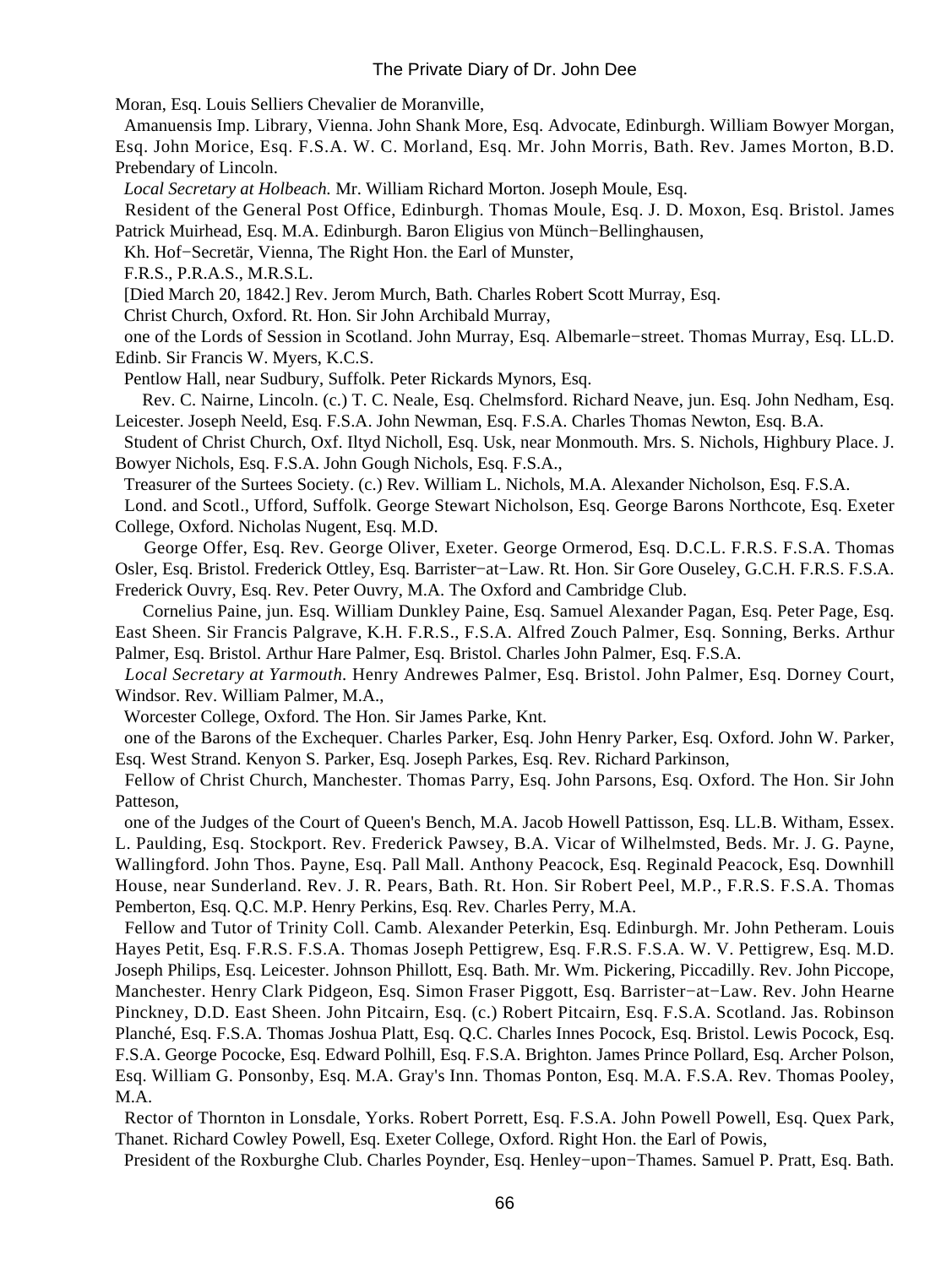Rev. Jermyn Pratt, Rector of Campsey Ash, Suffolk. (c.) Osmond de Beauvoir Priaulx, Esq.

 Barrister−at−Law. Rev. Thomas Price, D.D. Hackney. Richard Price, Esq. M.P. Rev. George Proctor, D.D. G. H. Proctor, Esq. Balliol College, Oxford. Robert Proctor, Esq. Thomas Prothero, jun. Esq. Edward Protheroe, Esq. M.P. F.S.A. Rt. Hon. Lord Prudhoe. Marlborough Pryor, Esq. Hampstead. James Brook Pulham, Esq. Hamilton Pyper, Esq. Advocate, Edinburgh.

 Madame la Maréchale Duchesse de Raguse. Henry Raikes, Esq. Chester. J. M. Rainbow, Esq. Rev. James Raine, M.A. F.S.A. Newc.,

 Secretary of the Surtees Society. Charles Ranken, Esq. B.A., Gray's Inn. Francis Harrison Rankin, Esq. F.R.G.S.

*Local Secretary at Liverpool.* Christopher Rawson, Esq. F.G.S. President of the

 Halifax Literary and Philosophical Society. W. Rayner, Esq. M.D. Stockport. Rev. Joseph Bancroft Reade, M.A. F.R.S. Peckham. John Read, Esq. Derwent Hall near Sheffield. Richard Reece, Esq. F.S.A. Cardiff. Rev. Thomas Rees, LL.D., F.S.A. Henry Reeve, Esq.

 Office of Her Majesty's Privy Council. Thomas Charles Renshaw, Esq. Barrister−at−Law. John Adey Repton, Esq. F.S.A. Springfield, Chelmsford. Francis Riddell Reynolds, Esq. Yarmouth. George Ambrose Rhodes, Esq. Bellair, Devon. (c.) Edward Priest Richards, Esq. Cardiff. John Richards, Esq. Reading. John Richards, jun. Esq. F.S.A.

*Local Secretary at Reading.* Charles James Richardson, Esq. F.S.A., M.I.B.A. George Gibson Richardson, Esq. Lawford Richardson, Esq. Blackheath. Charles Rickards, Esq. Samuel Rickards, Esq. Edward Widdrington Riddell, Esq. Edward F. Rimbault, Esq. F.S.A.

 Sec. of the Percy Society. James Ritchie, Esq. Wrentham, Suffolk. Rev. J. C. Roberson, Boxley, Kent. Charles Julius Roberts, Esq. M.D. Richard Robert Roberts, Esq. Archibald Robertson, Esq. Surgeon R.N.

*Local Secretary at Chatham.* J. E. P. Robertson, D.C.L. Doctors' Commons. John Robertson, Esq. W.S. Edinburgh. Rev. C. W. Robinson, Prestwold, Leicestershire. Henry Crabb Robinson, Esq. F.S.A. Barrister−at−Law. William Robinson, Esq. LL.D. F.S.A. Barrister−at−Law. William Robinson, Esq. Dudley. John Roby, Esq. M.R.S.L. Rev. Daniel Rock, D.D. Mr. Rodwell, New Bond street. Henry Rogers, Esq. Birmingham. Rev. John Rogers, M.A. Canon of Exeter. Samuel Rogers, Esq. F.R.S. F.S.A. JOHN GAGE ROKEWOOD, Esq. F.R.S. Director S.A. The Hon. Sir Robert Monsey Rolfe,

 one of the Barons of the Excheq. Wm. Henry Rolfe, Esq. Sandwich. John Romilly, Esq. M.A. Barrister−at−Law. Rev. A. W. H. Rose, M.A. St. John's Coll. Camb. Sir George Rose, F.R.S. Rev. Henry John Rose, B.D.

 Rector of Houghton Conquest, Beds. William Henry Rosser, Esq. F.S.A. Mayer Anselm de Rothschild, Esq. Trin. Coll. Camb. Rev. Martin Joseph Routh, D.D.

 President of Magdalen Coll. Oxf. James Yeeles Row, Esq. Richard Roy, Esq. Edward Rudge, Esq. F.R.S. F.S.A. The Russell Institution. James Russell, Esq. Barrister at Law. Rev. John Fuller Russell, B.C.L.

 Minister of St. James's, Enfield. Rev. Thomas Russell, Walworth. William Russell, Esq. Accountant General in Chancery. The Right Hon. Andrew Rutherfurd. His Grace the Duke of Rutland, K.G. D.C.L., V.P.R.S.L.

 Rev. Richard J. St. Aubyn, M.A. Trin. Coll. Camb. Richard Sainthill, Esq. Cork. The Most Hon. the Marquess of Salisbury, D.C.L. The Rt. Rev. the Lord Bishop of Salisbury. Thomas Deere Salmon, Esq. Penllyne Court, Glamorgan. Charles Sanderson, Esq. Sheffield. William Salt, Esq. Anthony Salvin, Esq. Osborne Henry Sampayo, Esq. William Sandys, Esq. F.S.A. Wm. Devonshire Saull, Esq. F.S.A. Mrs. Daniel E. Saunders, Gloucester. Thomas Bush Saunders, Esq. M.A. Thomas Saunders, Esq. F.S.A. Thomas Field Savory, Esq. F.S.A. Edward Scholfield, M.D. Doncaster. Ven. Archdeacon Scott, Whitfield, Northumberland. D. G. Scott, Esq. Ipswich. James John Scott, Esq. Barrister−at−Law. (c.) Rev. Robert Scott, M.A.

 Fellow of Balliol Coll. Oxford. Edward Cator Seaton, M.D. William Selwyn, Esq. Q.C. Mr. Setchel. Rev. William Sewell, M.A. Fellow of Exeter College,

 and Professor of Moral Philosophy, Oxford. William Shackell, Esq. M.R.S.L. Hammersmith. Right Hon. Sir Lancelot Shadwell,

 Vice−Chancellor of England, M.A. Sir Cuthbert Sharp, Knt. Rev. Lancelot Sharpe, M.A. Camb. F.S.A. Head Master of

St. Saviour's School, Southwark. *Auditor.* Sutton Sharpe, Esq. Q.C. F.S.A. George Shaw, Esq. M.D.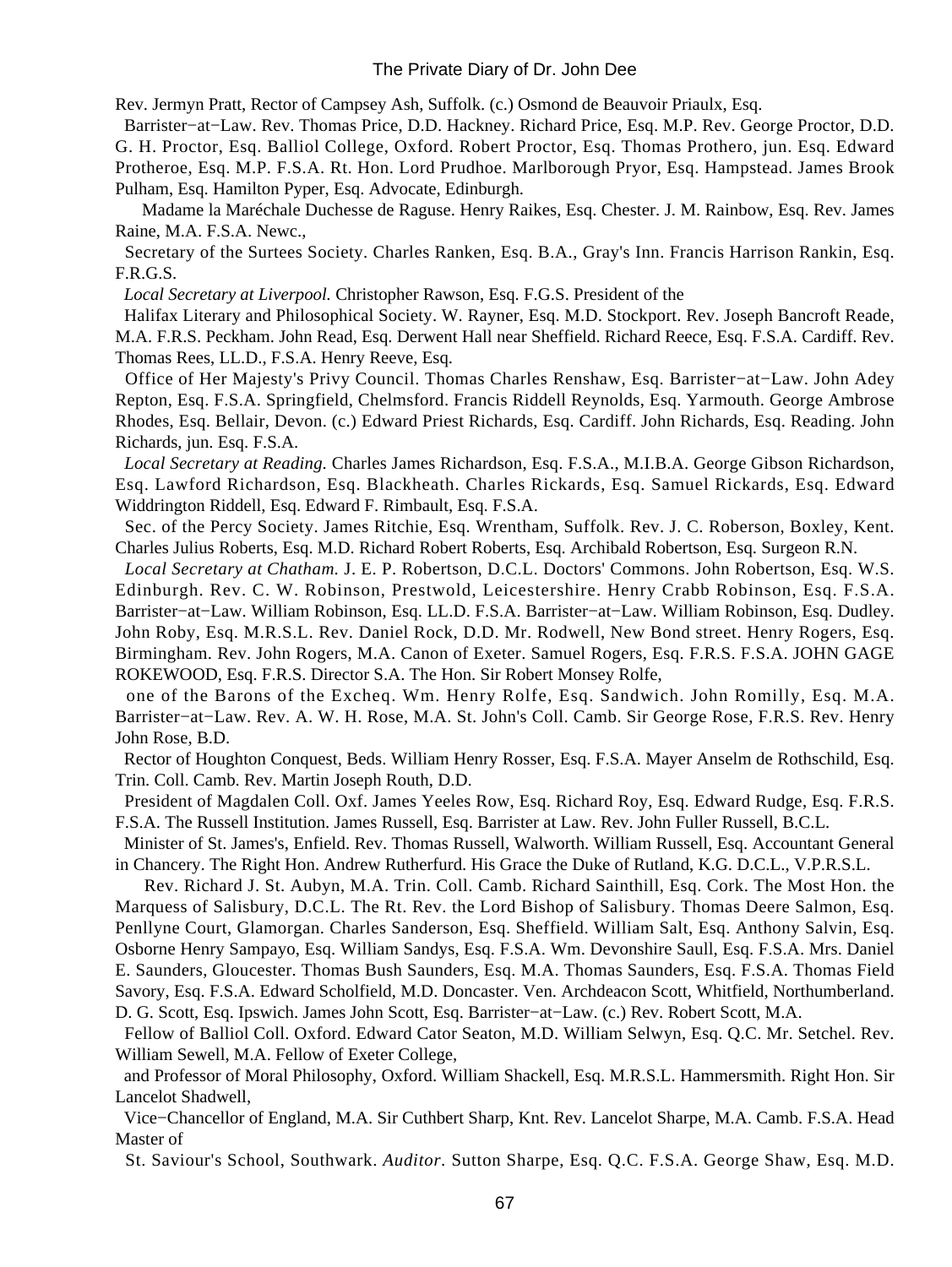Leicester. Henry Shaw, Esq. F.S.A. Daniel Shears, Esq. jun. Robert Shelley, Esq. Samuel Shepherd, Esq. F.S.A. W. H. Sheppard, Esq. Keyford House, Frome. Mr. William Shipp, Blandford. Evelyn Philip Shirley, Esq. M.P. M.A.

 Eatington Park, Warwicksh. Rev. Robert St. John Shirreff, Blackheath. Rev. Thomas Short, B.D. Fellow of Trinity Coll. Oxford. Right Hon. the Earl of Shrewsbury, F.S.A. ——Siemsen, Secretary of the Royal Library, Hanover. John Augustus Francis Simpkinson, Esq. M.A., Q.C., F.S.A. Jeremiah Simpson, Esq. Temple. Mr. George Sims, Manchester. Samuel Weller Singer, Esq. F.S.A. Edward Skegg, Esq. F.R.G.S. [Died 1842.] Edward Skegg, Esq. jun. Alex. A. Smets, Esq. Savanna, Georgia. Edward Smirke, Esq. M.A. Sir Robert Smirke, R.A., F.S.A. Sydney Smirke, Esq. F.S.A. Alexander Smith, Esq. Edinburgh. Benwell Smith, Esq. Charles Roach Smith, Esq. F.S.A.

 Sec. of the Numism. Society. Mr. George Smith. George Frederick Smith, Esq. George Spencer Smith, Esq. H. Porter Smith, Esq. John Abel Smith, Esq. M.P. Rev. J. J. Smith, M.A. Fellow of Caius Coll. Camb. Mr. John Russell Smith. Newman Smith, Esq. Croydon Lodge. Richard John Smith, Esq. Thomas Smith, Esq. F.S.A. Birstall House, Leicester.

*Local Secretary at Leicester.* William Smyth, Esq. M.A.

 Prof. of Modern History, Cambridge. William Smythe, Esq. Advocate, Edinburgh. Frederick Snaith, M.D. Holbeach. Mr. John Snare, Reading. Rev. Walter Sneyd, M.A. Christ Church, Oxford. The Most Noble Edward Duke of Somerset,

 K.G., D.C.L., F.R.S. S. Leigh Sotheby, Esq. J. W. Southgate, Esq. Camberwell. Rev. George Southwell, B.A. Bristol. William Spalding, Esq. Advocate, Edinburgh. Charles Spence, Esq. Admiralty. Andrew Spottiswoode, Esq. George James Squibb, Esq. Rev. Thomas Stacey, M.A. Cardiff. THOMAS STAPLETON, Esq. F.S.A. Sir George Thomas Staunton, Bart. D.C.L., F.R.S., F.S.A. (c.) Rev. William Staunton, M.A.

 Longbridge House, near Warwick. G. Steinman Steinman, Esq. F.S.A. Archibald John Stephens, Esq. M.A., F.R.S.

Barrister−at−Law. Seth William Stevenson, Esq. F.S.A.

*Local Secretary at Norwich.* Mr. C. J. Stewart. John Stirling, Esq. Edinburgh. (c.) Rev. Charles William Stocker, D.D.

 St. John's Coll. Oxford. George Stokes, Esq. Colchester. Henry Sewell Stokes, Esq. *Local Secretary at Truro.* Rev. Thomas Streatfeild, F.S.A. Chart's Edge, Westerham. Miss Agnes Strickland, Reydon Hall, Suffolk. (c.) Rev. Joseph Stroud, M.A. Wadham College, Oxford. John Stuart, Esq. Q.C. Right Hon. Lord P. James Crichton Stuart. John J. J. Sudlow, Esq. Mr. R. Sunter, York. Rev. Charles Sutton, D.D. Norwich. Edward Swaine, Esq. F.S.S. Clement Tudway Swanston, Esq. Q.C., F.S.A. (c.) Sir John Edw. Swinburne, Bart. F.R.S., F.S.A,

Pr. S. Ant. Newc. Mr. John Sydenham, Fordington, Dorchester.

 Rev. Edward Tagart, F.S.A. Thomas Noon Talfourd, Esq. M.P. Serjeant−at−Law. Michael Anne Tasburgh, Esq. Arthur Taylor, Esq. F.S.A. Edward Taylor, Esq. Gresham Professor of Music. Richard Taylor, Esq. F.S.A. Mr. John Taylor, Gower−street. W. Benj. Sarsfield Taylor, Esq. Mons. Techener, Paris. John Godfrey Teed, Esq. Bencher of Gray's Inn. Joseph Francis Tempest, Esq. F.S.A. Christopher Temple, Esq. Q.C. Mons. Alexandre Teulet, Employé aux Archives.

*Local Secretary at Paris.* Robert Thackthwaite, Esq. Thomas Thane, Esq. Frederick Thesiger, Esq. M.P. Q.C. Mr. Benj. Thomas, Cheltenham. WILLIAM J. THOMS, Esq. F.S.A. *Secretary.* Jonathan Thompson, Esq. Temple Grove, East Sheen. Rev. W. H. Thompson, M.A.

 Fellow of Trinity College, Cambridge. Walter Thornhill, Esq. Lt.−Gen. William Thornton. [Died 1841.] Ven. Thomas Thorp, D.D. Archdeacon of Bristol. Benjamin Thorpe, Esq. F.S.A. Joseph Win Thrupp, Esq. Rev. Mark Aloysius Tierney, F.R.S., F.S.A. Arundel. Right Hon. Sir Nicholas Conyngham Tindal,

Chief Justice of the Common Pleas, M.A. (c.) William Tite, Esq. F.R.S., F.S.A.,

Hon. Sec. of the London Institution. The Ven. Henry John Todd, M.A.

Archdeacon of Cleveland, F.S.A. (c.) Rev. James Henthorn Todd, D.D., M.R.I.A.,

 Fellow of Trinity Coll. Dublin, Sec. Irish Archæol. Soc. F. G. Tomlins, Esq. William Tooke, Esq. F.R.S., M.R.S.L.,

Vice−Pres. of the Soc. of Arts,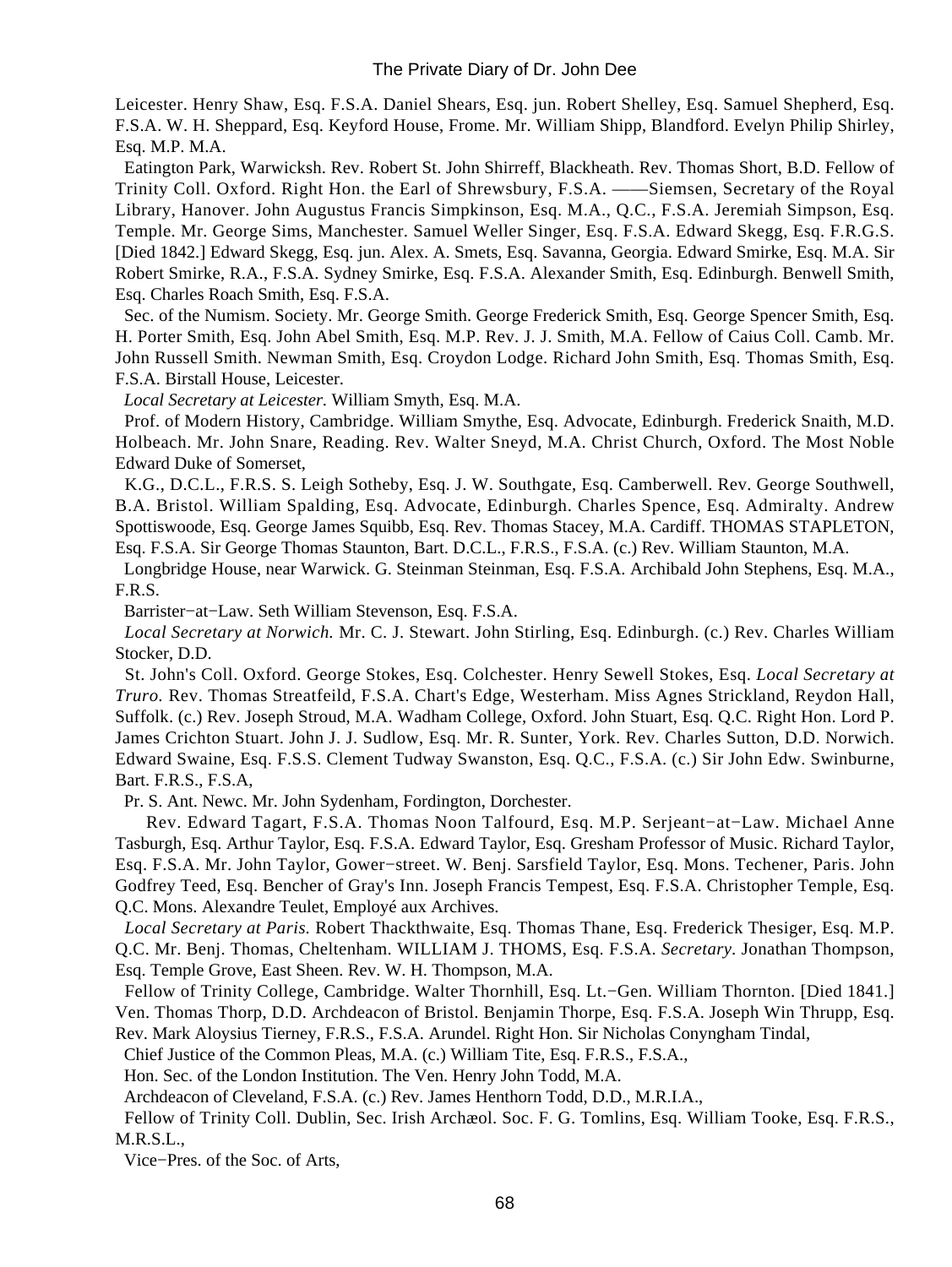Treas. of Roy. Soc. Lit. and the Lit. Fund Soc. Charles Towneley, Esq. F.S.A. John Towneley, Esq. R. E. A. Townsend, Esq. Doctors' Commons. (c.) Rev. J. Montgomery Traherne, M.A., F.R.S., F.S.A. Walter Calverley Trevelyan, Esq. F.S.A.

 Newc., Wallington, Northumberland. William Edward Trotter, Esq. W. J. A. Tucker, Esq. Charles A. Tulk, Esq. Thomas Turnbull, Esq. William B. D. D. Turnbull, Esq. F.S.A. Sc.

*Local Secretary at Edinburgh.* Alfred Turner, Esq. Dawson Turner, Esq. F.R.S., F.S.A. Great Yarmouth. Francis Turner, Esq. Barrister−at−Law. Rev. George T. Turner. Robert S. Turner, Esq. Rev. Samuel Blois Turner, Halesworth, Suffolk. Gen. Sir T. Hilgrove Turner,

 G.C.H., K.S.A., K.C., F.S.A. Rev. Charles Turnor, B.A., F.S.A., F.R.A.S. Travers Twiss, Esq. B.C.L., F.R.S.,

 Fellow of University College, Oxford. William Twopeny, Esq. Barrister−at−Law, Temple. Mr. Samuel Tymms, Bury St. Edmund's. (c.) Edward Tyrrell, Esq.

 City Remembrancer, Guildhall. William Tyson, Esq. F.S.A. Bristol. (c.) J. R. D. Tyssen, Esq. F.S.A. Hackney.

Adam Urquhart, Esq. Advocate. Edward Vernon Utterson, Esq. F.S.A.

M. Aart Veder, Rotterdam. William Vines, Esq. F.S.A. Gabriel Vrignon, Esq.

 Mr. Charles Waine, Blandford. Reader Wainewright, Esq. Barrister−at−Law, F.S.A. Daniel Wakefield, Esq. Q.C. Francis Pearson Walesby, Esq. B.C.L.

Barrister−at−Law, and late Professor

 of Anglo−Saxon in the Univ. of Oxford. Arthur Walford, Esq. Hammersmith. Thomas Walford, Esq. D. M. Walker, Esq. Gloucester. John Walker, Esq. Cornhill, Northumberland. Rev. Henry Wall, M.A.,

 Vice−Principal of St. Alban Hall, Oxford. Lionel A. B. Waller, Esq. Thomas George Waller, Esq. William Elyard Walmisley, Esq. James Walsh, Esq. F.S.A. Henry Walter, Esq. The Willows, Windsor. Rev. Jonathan Walton, D.D. Rector of Birdbrook, Essex. William Wansey, Esq. F.S.A. John Ward, Esq. Durham. Rev. Charles Ward, M.A. Rector of Maulden, Beds. Rev. Charles Warren, M.A.

 Librarian of Trinity College, Camb. Edward Warren, Esq. John Warwick, Esq. Maidstone. Rev. John Watson, M.A. Brasenose College, Oxford. ALBERT WAY, Esq. M.A., F.S.A. Thomas William Weare, Esq. B.A.,

Student of Christ Church, Oxf. Rev. John Webb, M.A., F.S.A., M.R.S.L.,

 Tretire, Herefordshire. Montagu Webster, Esq. Pen's House, near Birmingham. Hugh Weightman, Esq. B.A. Mr. Richard Welch, Reading. John Weld, Esq. Rev. Charles Wellbeloved. *Local Secretary at York.* ——Werlauff,

 Chief Librarian of the Royal Library, Copenhagen. Miss Westcar, Tewkesbury. Sir Richard Westmacott, R.A., F.S.A. His Excellency M. Van de Weyer, Belgian Minister. John Welchman Whateley, Esq. Birmingham. William Whateley, Esq. Q.C. James Whatman, Esq. Vinters, near Maidstone. Rev. William Whewell, M.A., F.R.S. F.S.A.,

 Fellow and Tutor of Trinity College, Camb. Gordon Whitbread, Esq. M.A. Anthony White, Esq. Harry White, Esq. Halesworth, Suffolk. Horace Philips White, Esq. Winchester. Rev. Robert Meadows White, B.D.

 Professor of Anglo−Saxon, Oxf. Wm. Archibald Armstrong White, Esq. F.R.S., F.S.A. Mr. H. A. Whitehead, Gloucester. Francis Whitmarsh, Esq. Q.C. Rev. Ainslie Henry Whitmore,

Rector of Leasingham, near Sleaford.

*Local Secretary.* W. Lechmere Whitmore, Esq. F.S.A. Prior's Bank, Fulham. George Byrom Whittaker, Esq. Rev. Sidney H. Widdrington, M.A. Rector of Walcot, Bath. Right Hon. Sir James Wigram, Vice−Chancellor,

 M.A. F.R.S. F.S.A. Thomas Willement, Esq. F.S.A. Philip Williams, Esq. Q.C. Lincoln's Inn. Charles M. Willich, Esq. Horace Hayman Wilson, Esq. M.A.

Professor of Sanscrit, Oxford,

and Pres. of the Numism. Society. (c.) Rev. John Wilson, B.D.

 Fellow of Trin. Coll. Oxford. Sir Giffin Wilson, F.R.S. Master in Chancery. Joshua Wilson, Esq. (c.) Lea Wilson, Esq. F.S.A. (c.) Lestock Peach Wilson, Esq. Walter Wilson, Esq. Bath. John Wimbridge, Esq. Benjamin Godfrey Windus, Esq. Thomas Windus, Esq. F.S.A. Charles Wingfield, Esq. Oxford. William Wingfield, Esq. Master in Chancery. Charles Winn, Esq. Nostel Priory. Thomas Winstanley, Esq. Liverpool.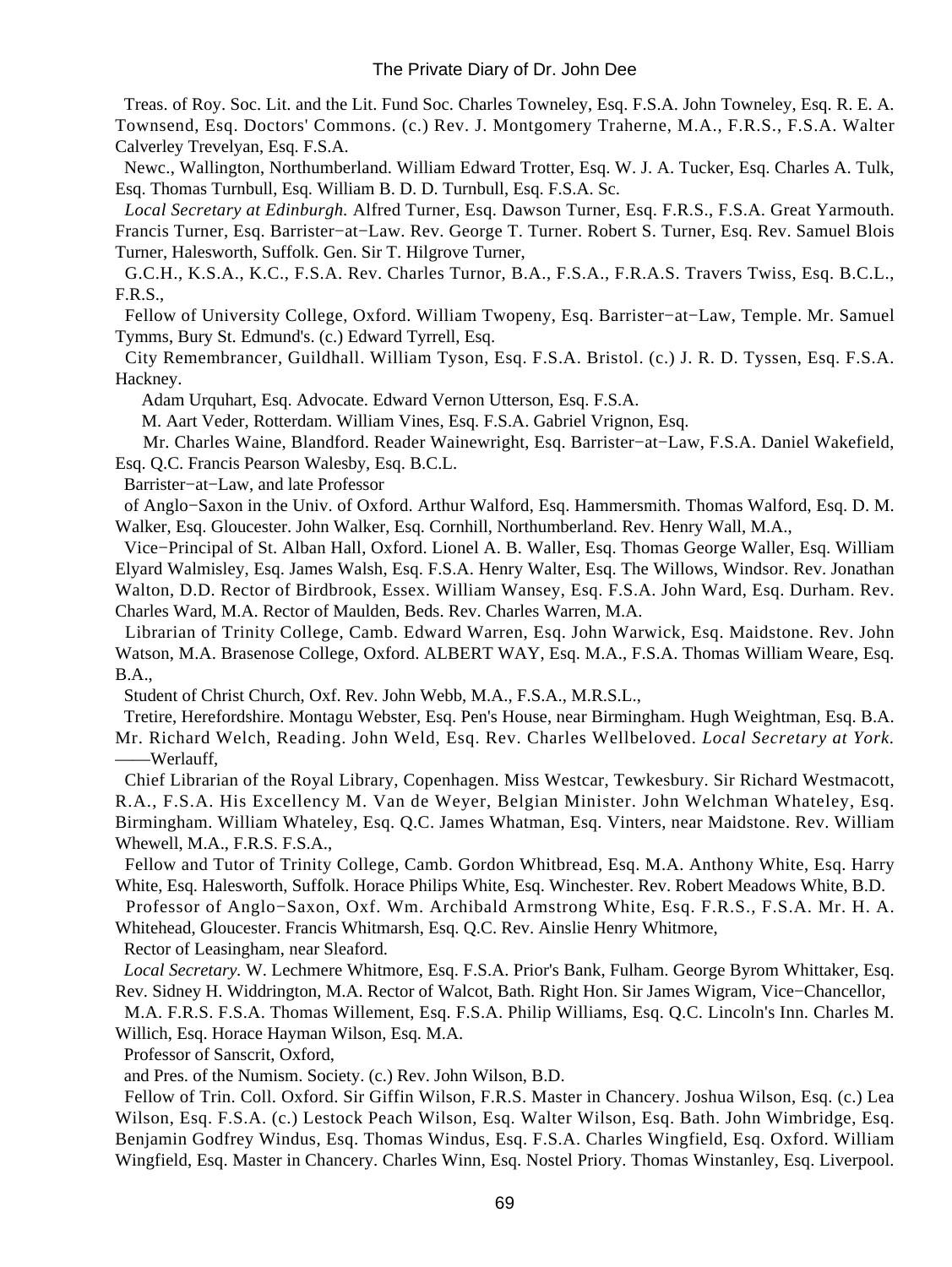Rev. Robert Wintle, B.D. Culham, Oxfordshire. Rev. Thomas Wintle, B.D.

 Fellow of St. John's College, Oxford. David Williams Wire, Esq. Henry Wise, Esq. Huntley Cottage, Camberwell. Mr. Lewis Wise. Mr. John Wodderspoon, Ipswich. Herr Ferdinand Wolf, For. Memb. S.A.

Sec. Imp. Library at Vienna.

*Local Secretary at Vienna.* The Ducal Library, Wolfenbuttel. Sir Francis Lindley Wood, Bart.

Hickleton Hall, Yorkshire. George Woodfall, Esq. F.S.A. Henry Woodthorpe, Esq. LL.D., F.S.A.

Town Clerk of London.

[Died March 3, 1842.] Rev. Christopher Wordsworth, D.D.

 Master of Trinity College, Camb. William Wordsworth, Esq. Francis Worship, Esq. Rev. Thomas Worsley, M.A.

Master of Downing College, Camb. The Ven. Francis Wrangham, M.A., F.R.S.

Archdeacon of the East Riding of York. Rev. John Reynell Wreford, F.S.A.

*Local Secretary at Bristol.* William Ellicombe Wreford, Esq. Bristol. John Francis Wright, Esq. Rev. Godfrey Wright, Bilham House, Yorkshire. THOMAS WRIGHT, Esq. M.A., F.S.A. William T. Wright, Esq. H.M. Dockyard, Chatham. Wm. Battie Wrightson, Esq. M.P. The Library of the Writers of the Signet, Edinburgh. Rt. Hon. Charles Watkin Williams Wynn, F.R.S., F.S.A. (c.) Wadham Wyndham, Esq. M.P. Rev. Philip Wynter, D.D.

President of St. John's College, Oxford.

Rev. Samuel Wildman Yates, M.A. Henry Galgacus Redhead Yorke, Esq. Thomas Young, Esq.

London: Printed by J. B. Nichols and Son, 25, Parliament Street.

 \* \* \* \* \* \* \* \* \* \* \* \* \* \*

Greek Transliteration:

 Words originally written in Greek script are shown here in the "Rotate−13" code. To simplify decoding, English spelling is used: for example, "f" instead of "ph" (Greek phi), "w" instead of "uu" (doubled upsilon). Initial "h" has been supplied where absent, and names are capitalized.

Errors and Anomalies:

June 19th, Barnabas Saul came to see me at Mortlak: *apparent error for "July"* zbhafvrheuvf fgngr *may be meant for two words: zbhafvrhe uvf fgngr* Mr. Thomas Sowthwell ryd to Prag / ward from Trebon *usually spelled 'Prage', but usage of 'ward' occurs elsewhere* cira occasum solis paulo ante *error for "circa"?* I moved the matter of Xyd [not in code] *name also appears in the Index with this spelling: misreading of*

 *"Kyd"?*

37. Expositio theoricarum.—...

42. Tractatuli tres ...

165. Avicenna de naturalibus.—...

*description of MSS missing from these three catalog entries*

Ejusdem expositio super diversa opuscula Aristotelis phisicorum.

*text reads "Aristolelis"*